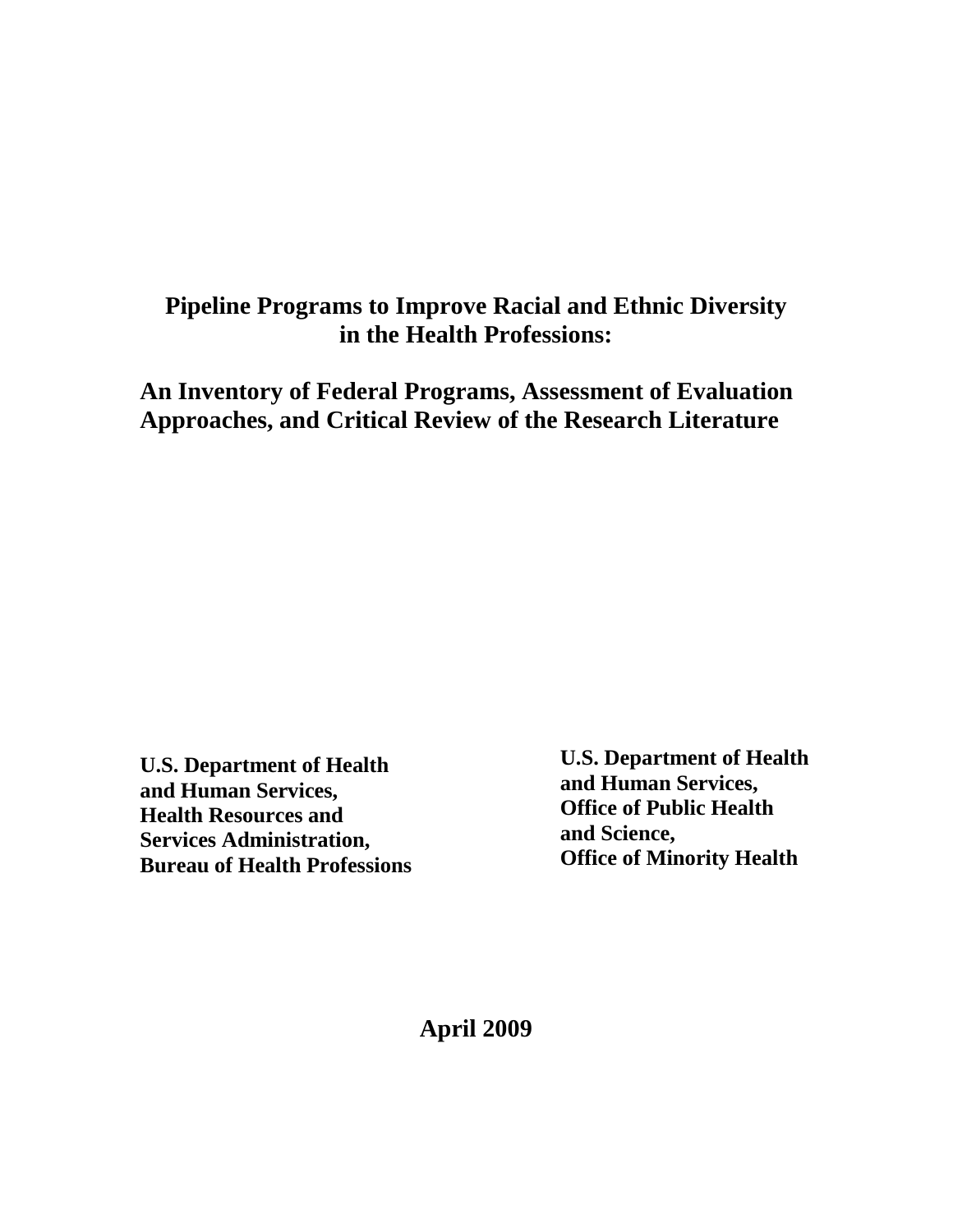# **Table of Contents**

| <b>Chapter 2: Inventory of HHS Health Professions Pipeline Programs 2-26</b>      |  |
|-----------------------------------------------------------------------------------|--|
| <b>Chapter 3: Overview of Evaluation Approaches and Strategies 27-45</b>          |  |
| Chapter 4: Critical Review of the Research Literature on Pipeline Programs. 46-63 |  |
|                                                                                   |  |
|                                                                                   |  |
|                                                                                   |  |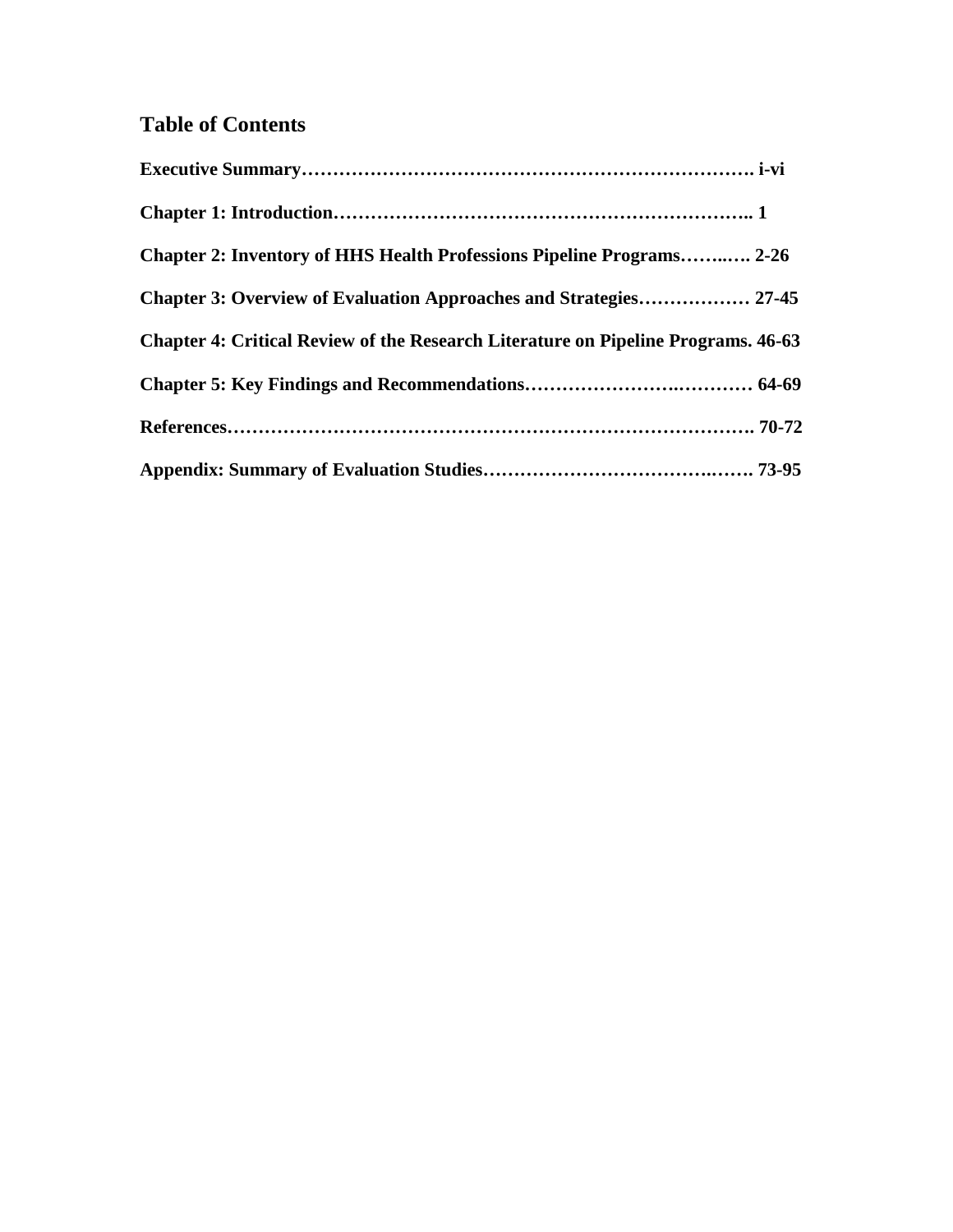# **Executive Summary**

This report, performed under contract to the U.S. Department of Health and Human Services (HHS), Health Resources and Services Administration and HHS' Office of Public Health and Science (OPHS), Office of Minority Health (OMH), examines programs focused on intervening in the educational pipeline to enhance opportunities for racial/ethnic minority and disadvantaged students to enter careers in the health professions and health sciences. The report focuses on what is known about these programs, highlighting key issues in the science and art of evaluation, reviewing available evidence from prior evaluation research, and discussing options for conceptualizing and designing future evaluations.

# **FINDINGS**

- **I. Status of HHS Pipeline Programs**
- **A. HHS has many existing assets in pipeline programs.** Many HHS agencies currently include as part of their portfolio of programs a focus on educational pipeline interventions to enhance opportunities for racial/ethnic minority and disadvantaged students to enter careers in the health professions and health sciences.
- **B. There is room for more coordination and information sharing across agencies and programs.** Agencies appear to operate their pipeline programs in relative silos, with little opportunities for coordinating interventions across agencies or developing a learning community among agencies to share best practices and other insights from each agency's pipeline programs.

#### **II. Evaluation Approaches and Strategies**

- **A. Process evaluations have been the mainstay of traditional HHS approaches to evaluation, and have some value as a means of assuring accountability in the use of award funds and informing quality improvement efforts.** Although process evaluations cannot answer questions of program effectiveness in achieving desired outcomes, they can provide important information about who was served by the interventions and what activities were performed in fulfilling the terms of an award. They can also reveal barriers and facilitators to implementing interventions that may be informative for program planning and providing feedback for performance improvement.
- **B. Outcomes evaluations are desirable for assessing program and intervention effectiveness, but come at the cost of greater expense and technical complexity relative to process evaluations. In general, the more rigorous the scientific method for an outcomes-oriented evaluation study, the more costly and technically challenging it is to perform the study and the greater the need to rely on external evaluators.** Study designs for outcomes evaluations lie on a continuum of scientific rigor, ranging from the least rigorous design of an uncontrolled,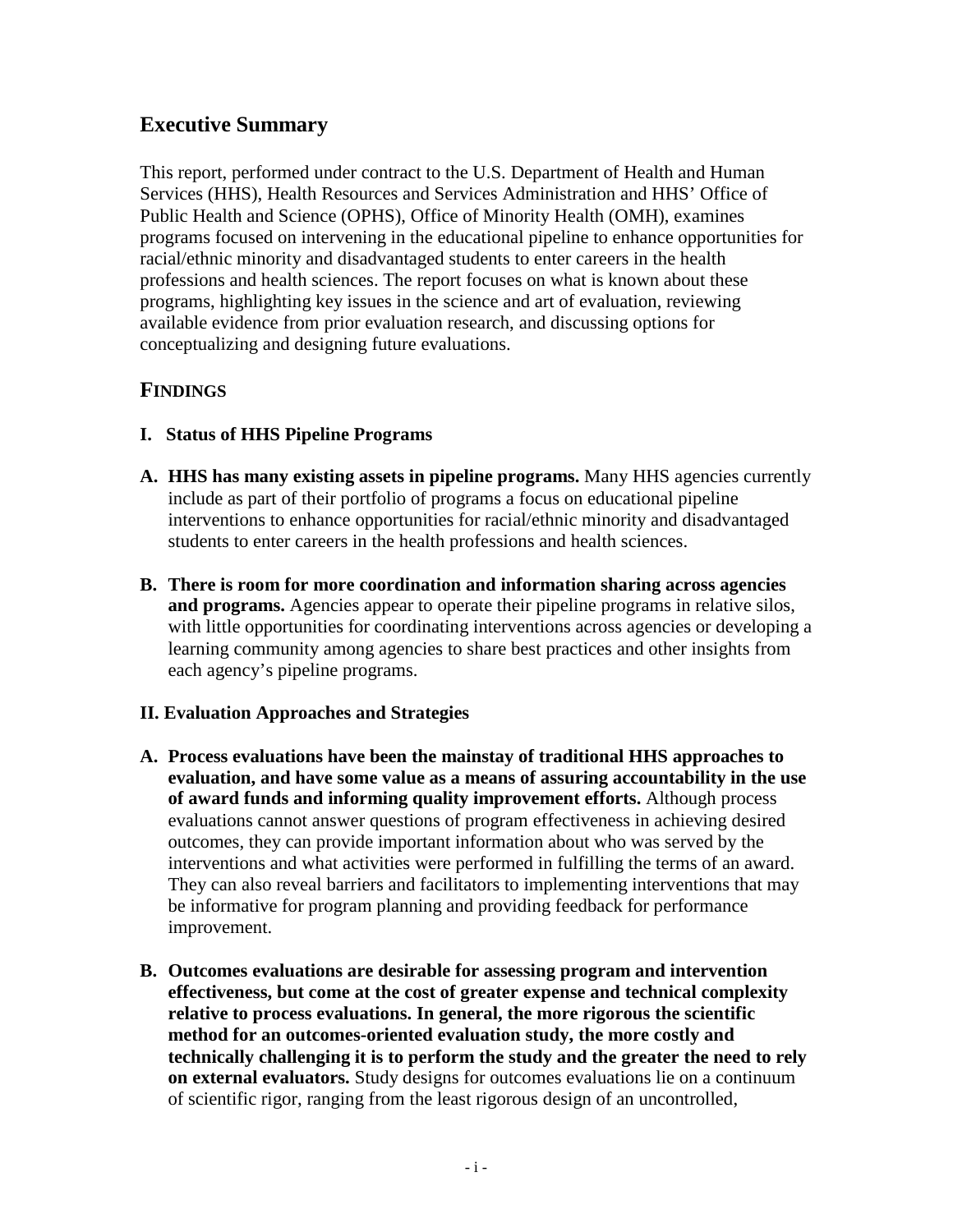observational cohort study to the most rigorous design of a randomized, controlled experiment. Randomized controlled trials are especially difficult to perform in the case of pipeline interventions, in addition to raising ethical concerns about randomization to intervention and control groups. In some select circumstances, randomized trials may be considered as an evaluation design. Observational studies are more feasible to perform, although not without their own challenges including concerns about unmeasured selection effects and confounding factors that may bias results. Opportunities exist to perform more rigorous "quasi-experimental" controlled observational studies to evaluate pipeline programs by identifying and collecting data on appropriate control groups to compare with data collected on intervention groups.

- **C. Uniform Data Sets are useful for systematically collecting information on intervention processes, and may also have value for creating a database that may be linked by external evaluators or agencies to other databases to perform outcomes evaluations.** Creating standard formats for Web-based reporting by awardee institutions has merit for systematically and uniformly collecting process data from institutions receiving awards to implement pipeline interventions. Examples of well designed, Web-based Uniform Data Sets are: the Disadvantaged Assistance Tracking and Outcome Report (DATOR) Uniform Data Set, developed by the HRSA, which focuses on collecting data on individual participants in HRSA programs; and the OHM Uniform Data Set, which currently focuses on collecting data on the activities conducted by OMH-sponsored grant programs. The primary limitation of Uniform Data Sets is the difficulty of designing standardized data collection tools that are responsive to the tremendous variety of pipeline interventions and programs across institutions funded by HHS. Although Uniform Data Sets will rarely suffice in and of themselves as a tool for collecting data on pipeline program outcomes, they may play a valuable role in providing a substrate of data that can be capitalized on for more far-reaching outcomes evaluations.
- **D. Program evaluations face a tension between evaluation in the service of performance feedback and in the service of performance judging.** Evaluation can serve different goals, and it is important for evaluators and sponsoring agencies to be clear about the goals of specific evaluation efforts. For government programs using taxpayer dollars, there is a premium on evaluation as a means of assuring accountability in stewardship of public programs; this often heighten the stakes involved in evaluation research when funding decisions for overall programs and institutions competing for funding may hinge on the results of outcomes studies. Other models place less emphasis on evaluation as a means to judge in quantitative terms the effectiveness of programs, and frame evaluation as a tool for providing constructive feedback to awardee institutions in the spirit of continuous quality improvement.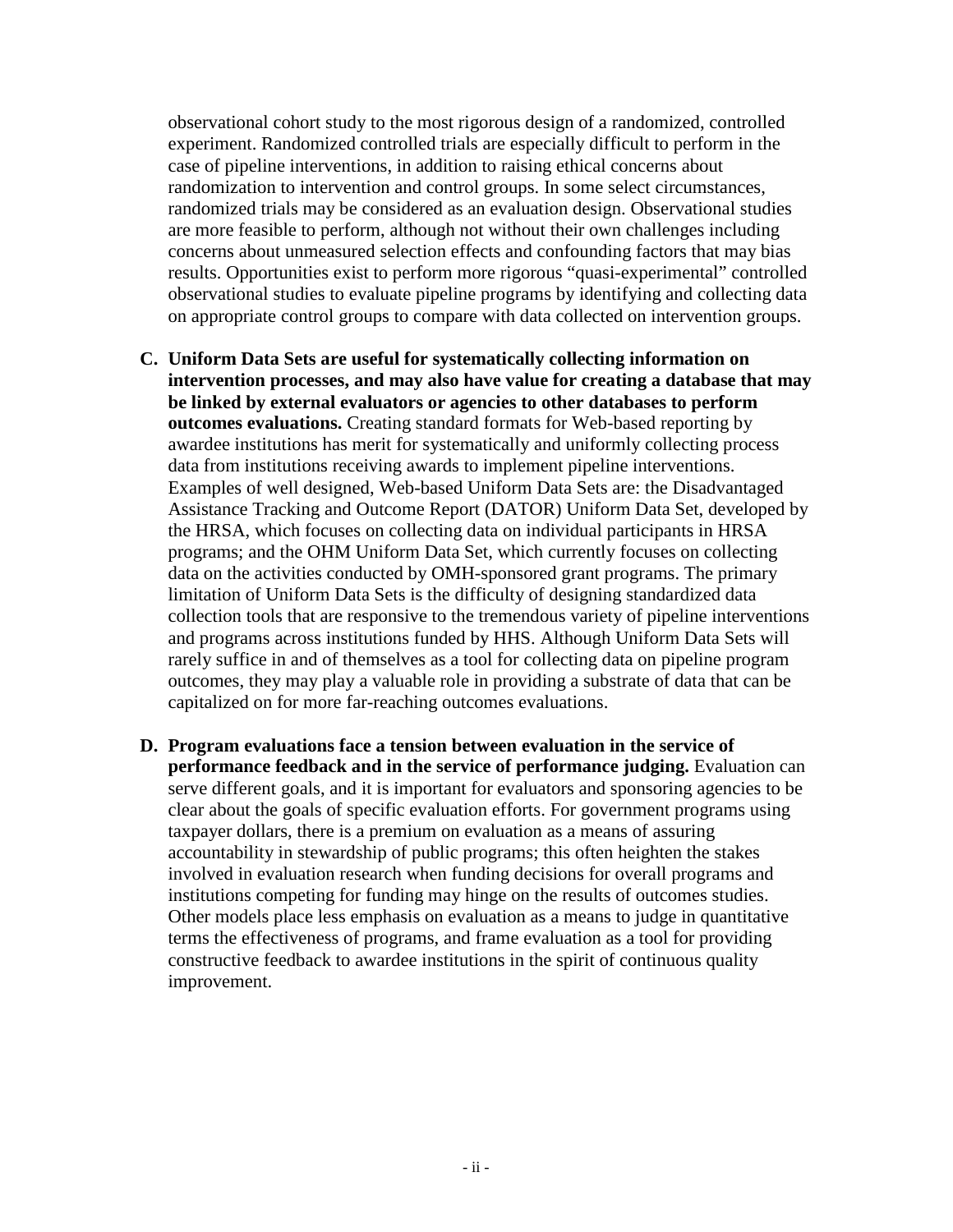#### **III. Literature Review on Pipeline Interventions**

- **A. There is a critical mass in the literature of 24 evaluation studies meeting a minimum standard of scientific evidence to evaluate quantitative outcomes of pipeline program interventions. These studies consistently indicate that pipeline interventions are associated with positive outcomes for racial/ethnic minority and disadvantaged students on several meaningful metrics, including academic performance and the likelihood of enrolling in a health professions school.** A systematic, critical review of the literature on pipeline programs identified 24 studies meeting a minimum standard of scientific evidence, all but one of which reported positive outcomes associated with racial/ethnic minority and disadvantaged students' participation in structured pipeline programs. These studies address interventions across a spectrum of pipeline stages, including high school, college, and postbaccalaureate stages, and involving a variety of targeted health professions and health science careers, including medicine, nursing, and biomedical research.
- **B. Although these outcomes studies provide a good foundation for assessing the effectiveness of pipeline programs for racial/ethnic minority and disadvantaged students, there are some important limitations of the existing evaluation literature and the field would benefit from more high quality evaluation research.** Overall, there has been a limited volume of well designed evaluation studies reported in the literature. Studies have failed to assess the specific ingredients in pipeline programs or perform formal cost-effectiveness analyses to judge the benefit of interventions relative to their costs.

# **POLICY OPTIONS**

- 1. **Ensure a balance in HHS-sponsored pipeline programs so that these programs address racial/ethnic minority and disadvantaged student needs across a spectrum of health professions and health careers.** It is important to maintain a balance in investment across programs, including biomedical research, public health, and Title VII and Title VIII targeted health professions.
- 2. **Identify an agency in HHS to serve a facilitating role in promoting greater coordination among, and information sharing across, HHS agencies in the administration of pipeline programs.** This facilitating role could include functions such as commissioning updated inventories of HHS pipeline programs, disseminating evidence on intervention effectiveness, sharing tools for Uniform Data Sets and related methods for data collection, and convening agency representatives to share best practices and barriers and facilitators to implementing interventions.
- **3. Continue to develop and refine Uniform Data Sets for pipeline programs for racial/ethnic minority and disadvantaged students, focusing on collection of key process data elements such as data on the individuals served by program interventions and the specific intervention activities implemented.** The content of Uniform Data Sets could be guided by the questions, "What are the most critical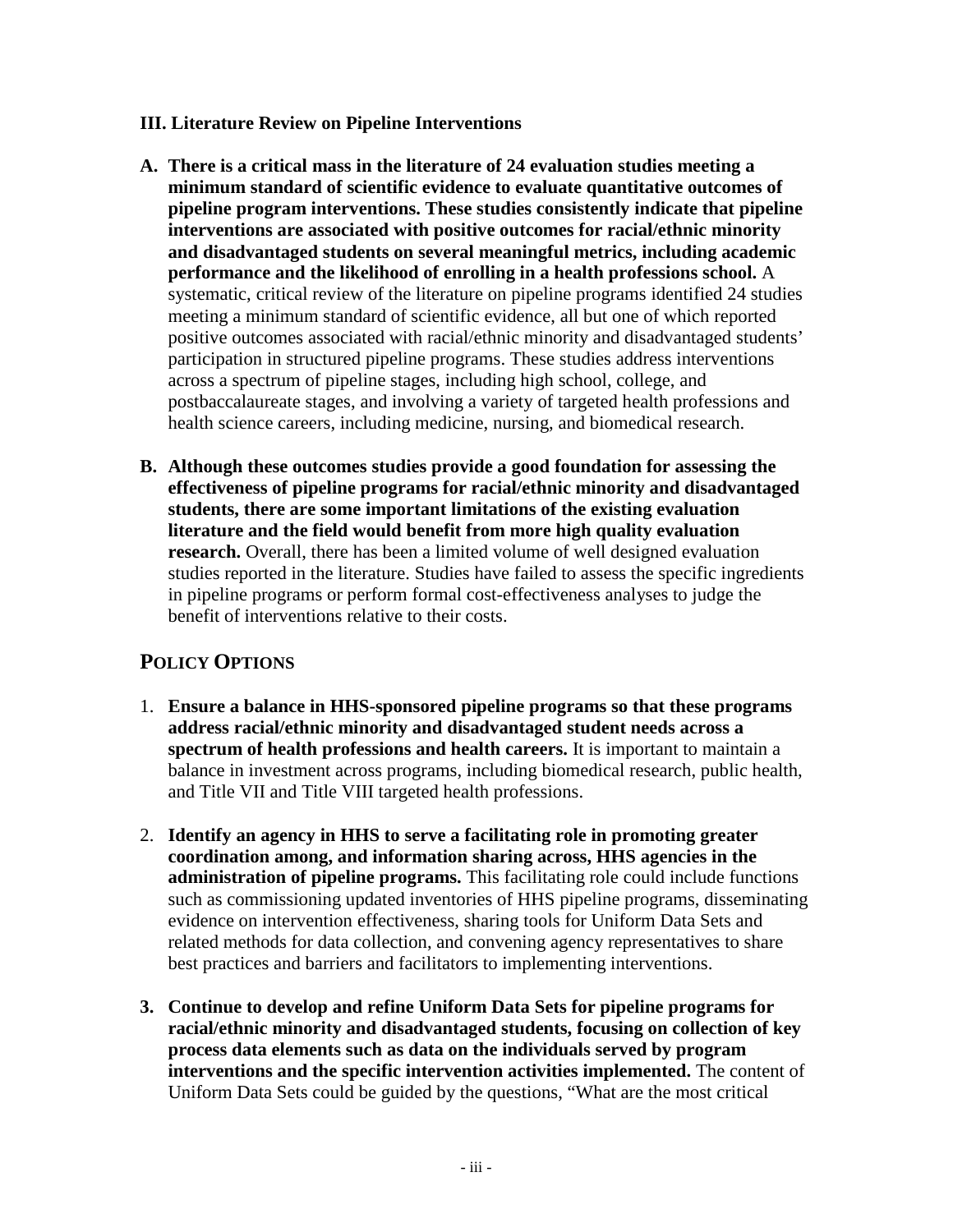process items to measure to ensure that awardee institutions are accountable in performing pipeline activities funded by HHS programs?" and "What key data elements could be compiled into a database that would serve particular value as a resource for longitudinal outcomes studies when linked to other databases?" For example, the inclusion in the HRSA Disadvantaged Assistance Tracking and Outcome Report (DATOR) Uniform Data Set of the last four digits of participants' social security number, in addition to their name, is particularly useful for linking DATOR records at the individual student level to other databases such as the Association of American Medical Colleges' database on medical school matriculation. Other key participant characteristics that could be included in these types of Uniform Data Sets include race/ethnicity, gender, age, and at least some measure of family socioeconomic status such as parental education. Collection and maintenance of databases containing identifying information on individual students must be done in a secure manner that is highly vigilant about protecting the confidentiality of these data. To create even greater opportunities to use Uniform Data Set databases not just for uncontrolled cohort studies, but for controlled cohort studies, Uniform Data Sets could be expanded to include data on program applicants who did not actually enroll in the sponsored program activities and could serve as control groups to compare with students who participated in program interventions, enhancing the value of Uniform Data Sets for creating registries of control and intervention students that could be used for more rigorous, observational evaluation studies. Development of Uniform Data Sets needs to occur in a deliberate manner that acknowledges that standardized data collection tools run the risk of being insensitive to the unique contexts and project scopes of the varied institutions and activities supported by HHS programs; creating opportunities for ongoing feedback from reporting institutions, such as through "user group" advisory committees and pilot testing of measures prior to finalization, is important for development of feasible data collection tools that will encourage reliable reporting of data elements by funded institutions.

**4. Establish a reasonable minimum standard for routine evaluations to be conducted by the institutions and organizations awarded funds from HHS to implement racial/ethnic minority student pipeline programs, consisting of the requirement that these organizations explicitly map out a logic model for their planned intervention(s) and collect and report basic data on processes and intermediate outcomes based on these logic models.** Logic models can help individuals and organizations implementing interventions to be explicit about the activities they plan to implement and the participants who will be targeted by these interventions, and also to articulate how they anticipate that these interventions will lead to changes in specified intermediary and ultimate outcomes. As part of developing these logic models, applicants could be expected to identify metrics for measuring and reporting data on processes and intermediary outcomes. Applicants could be allowed to include qualitative, as well as quantitative, approaches to assessing achievement of intermediary outcomes. Applicants could also be asked to consider metrics on ultimate outcomes, with the understanding that in many, if not most cases, it may not be reasonable or feasible to expect the applicant organization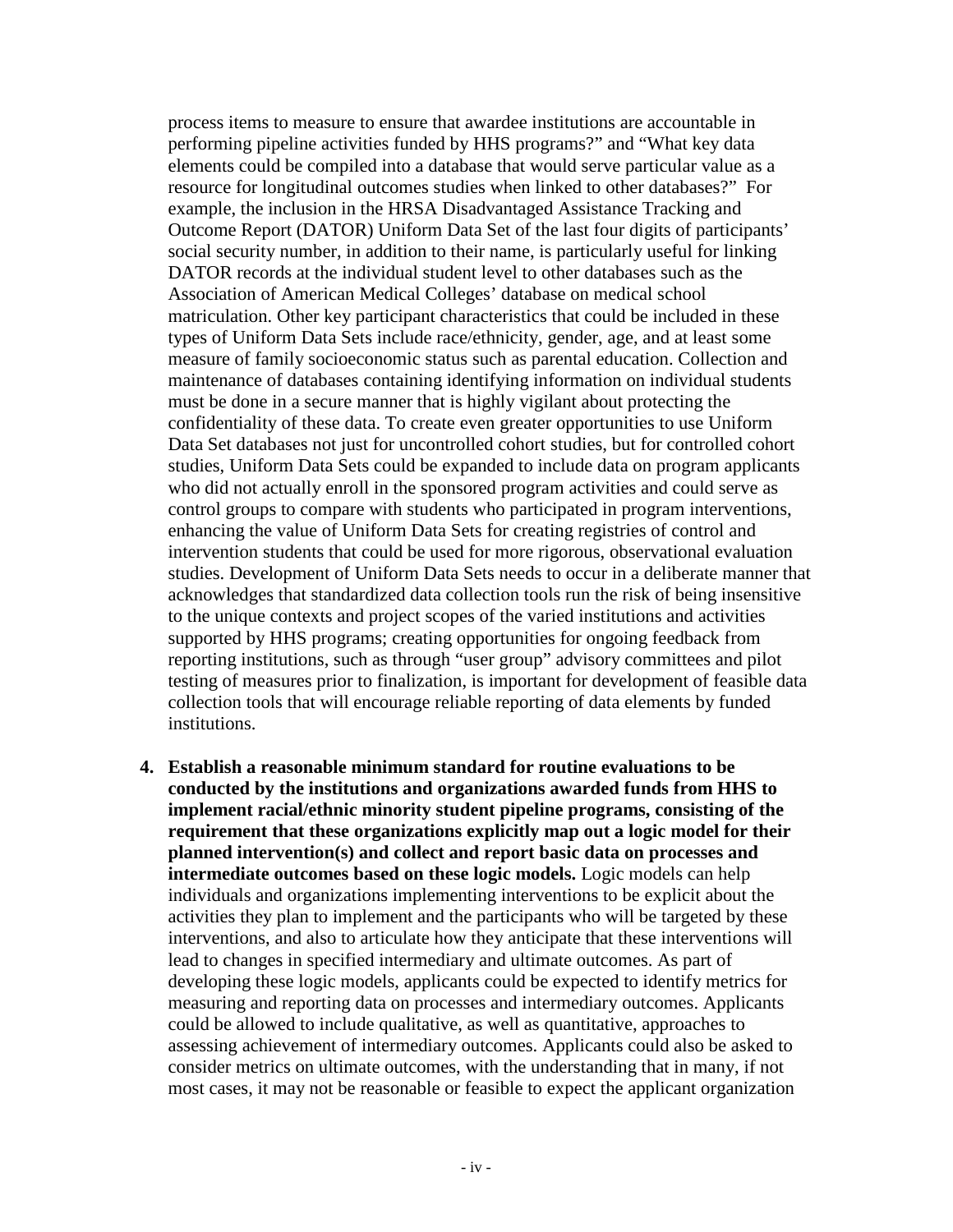itself to actually collect more "distal" outcome measures requiring major, ongoing efforts in data collection. This recommended approach would result in making an uncontrolled cohort study design using data reported by awardees the minimum standard for all routine evaluations. Although this is not a type of design that permits causal inferences to be made about intervention effectiveness, it is useful for encouraging clearer conceptualization at the time of planning interventions of the hypothesized link between processes and intermediary outcomes and for providing subsequent feedback about whether basic intervention objectives are being met.

- **5. Recognize that evaluations using more rigorous, controlled study designs are unlikely to be accomplished as part of the routine evaluation approach described in Recommendation 4, and require deliberate, proactive planning on the part of funding agencies, external evaluators, and intervention sites to design and execute controlled, outcomes-based research studies.** Although the goal of producing more outcomes-oriented evaluations of HHS programs has merit, the effort and expense of conducting more rigorous evaluation research should not be underestimated. In determining the feasibility of conducting a rigorous evaluation study for a specific program or set of interventions, the following questions need to be answered:
	- Can a control group be identified that will be reasonably comparable in underlying characteristics to the intervention group?
	- Are relevant data on control and intervention group baseline characteristics available from an existing edatabase, such as a Uniform Data Set or a school's student registration database, or do they need to be specially, prospectively collected for the study?
	- Are the program interventions clearly defined and likely to be implemented faithfully? If the interventions are to be implemented at more than one site, is there reasonable assurance that the interventions and data collection tools will be sufficiently standardized across sites so that the data may be pooled across sites?
	- Are intermediate and ultimate outcome measures clearly defined and feasible to collect? Are the outcome data available from existing databases, or do they need to be explicitly collected for the study? Can a registry of control and intervention group members be linked to other existing databases that may contain data on outcomes? How long is the expected time lag from participation in an intervention to achievement of the key outcomes? If there is a long time lag, can the study be done feasibly on a retrospective basis rather than on a prospective basis?
	- How much contamination effect is expected for members of the control group? How likely is it that the control group will be exposed to interventions that are not under the control of the program or study administrators that will potentially create a major negative bias for detecting differences in outcomes between control and intervention groups?
	- How expensive will it be to collect or access the data required to conduct the study? Is the necessary funding available to perform the evaluation?
	- How much cooperation is required from participating sites for the study to be feasibly performed, and are there incentives or administrative requirements for sites to participate?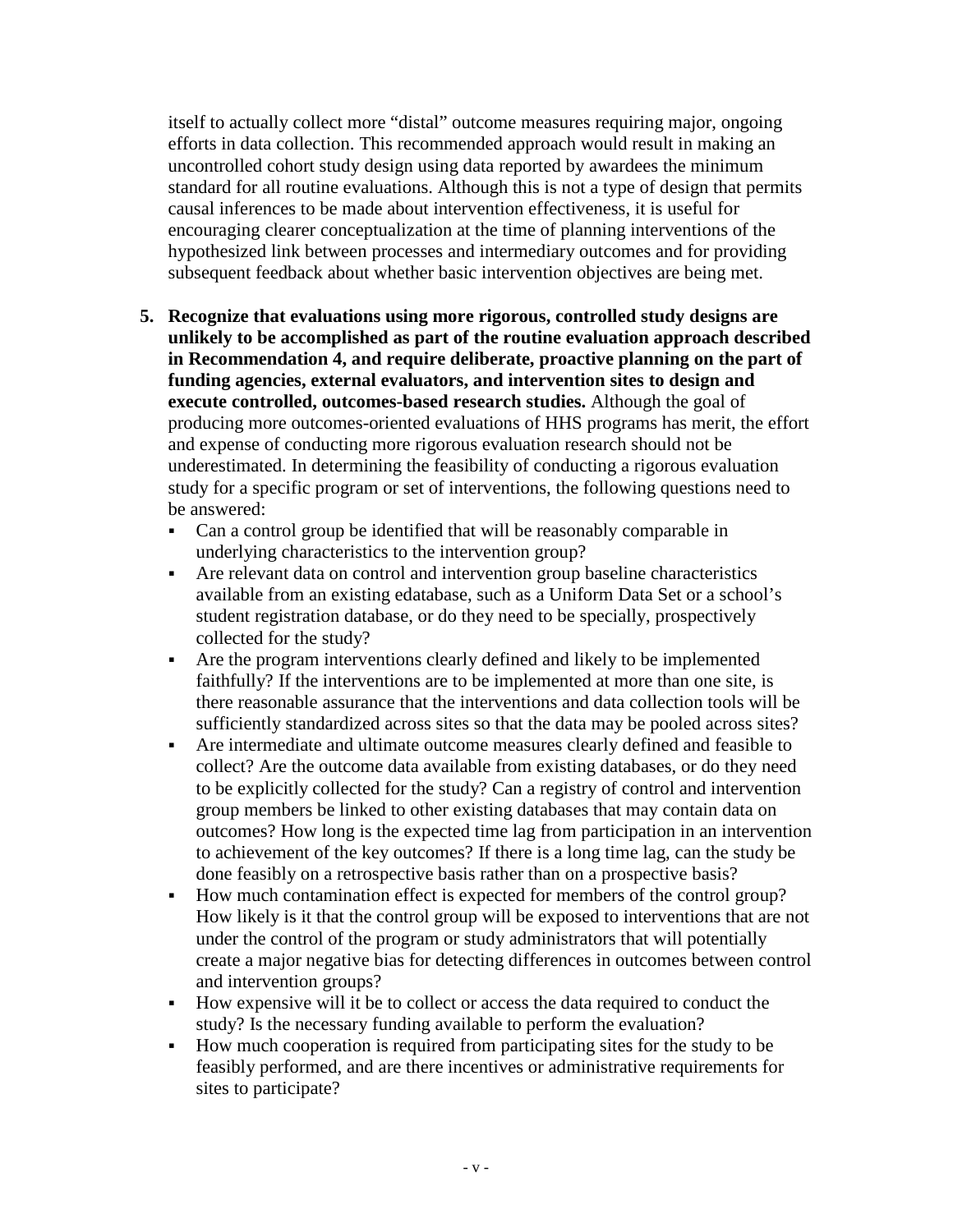Do the individuals charged with executing the evaluation have the requisite skills and technical capabilities to perform the study?

All of these questions need to be thought through in advance of performing a controlled evaluation study. The answers to these questions will determine the feasibility of performing the evaluation study.

Randomized trials of pipeline interventions are rarely feasible. They also raise ethical concerns about using randomization procedures to deny some needy students access to an intervention that may have face validity for being of value to the student. A circumstance in which a randomized trial may be a reasonable design option is when a new program is initiated or is expanded to new sites, allowing the program to be implemented in a more controlled manner with a prospectively designed evaluation study built into the implementation phase of the program, and when it may be reasonable to use a staggered design such that sites initially randomized to the control group subsequently become delayed intervention sites.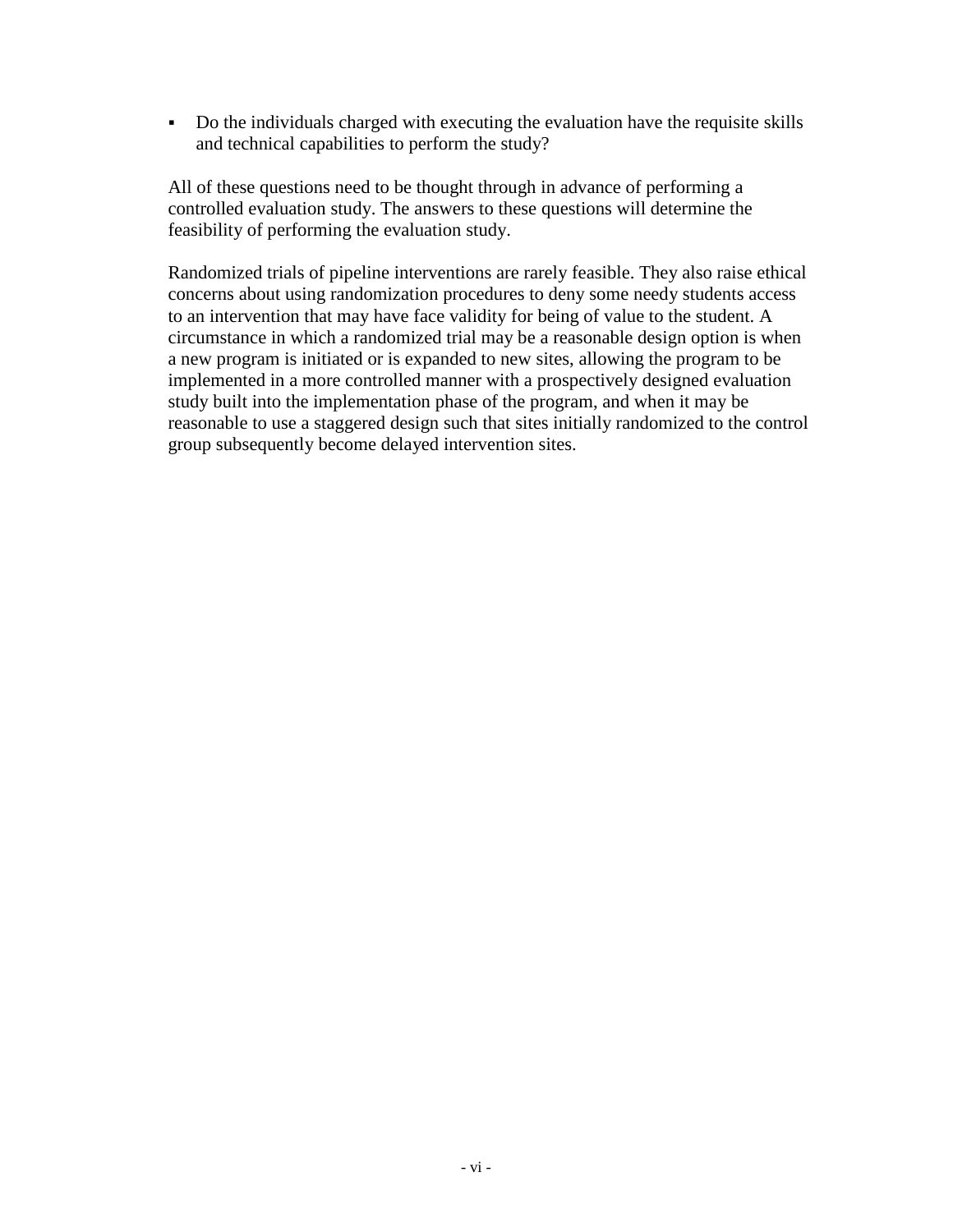# **Chapter 1: Introduction**

This report, performed under contract to the U.S. Department of Health and Human Services (HHS), Health Resources and Services Administration and HHS' Office of Public Health and Science (OPHS), Office of Minority Health (OMH), examines programs focused on intervening in the educational pipeline to enhance opportunities for racial/ethnic minority and disadvantaged students to enter careers in the health professions and health sciences. The report focuses on what is known about these programs, highlighting key issues in the science and art of evaluation, reviewing available evidence from prior evaluation research, and making recommendations about approaches to conceptualizing and designing future evaluations.

Chapter 2 provides a comprehensive inventory of those HHS programs (FY 2004 – FY 2006) that included educational pipeline interventions for racial/ethnic minority and disadvantaged students, summarizing key information on the dozens of Federal programs in this area. Chapter 3 offers a conceptual framework for considering the pros and cons of different approaches to evaluation of pipeline interventions, discussing the range of approaches that may be used for collecting process and outcomes data and for designing evaluation studies, and weighing the relative tradeoffs of these approaches in terms of scientific rigor, technical feasibility, expense, and other dimensions. Chapter 4 consists of a systematic, critical review of the existing research literature on evaluations of pipeline interventions, focusing on studies meeting a minimum standard of scientific rigor to evaluate quantitative program outcomes. The chapter rates the quality of each study and summarizes each study's key results. The report concludes in Chapter 5 with a summary of the key findings of the report and a series of policy options.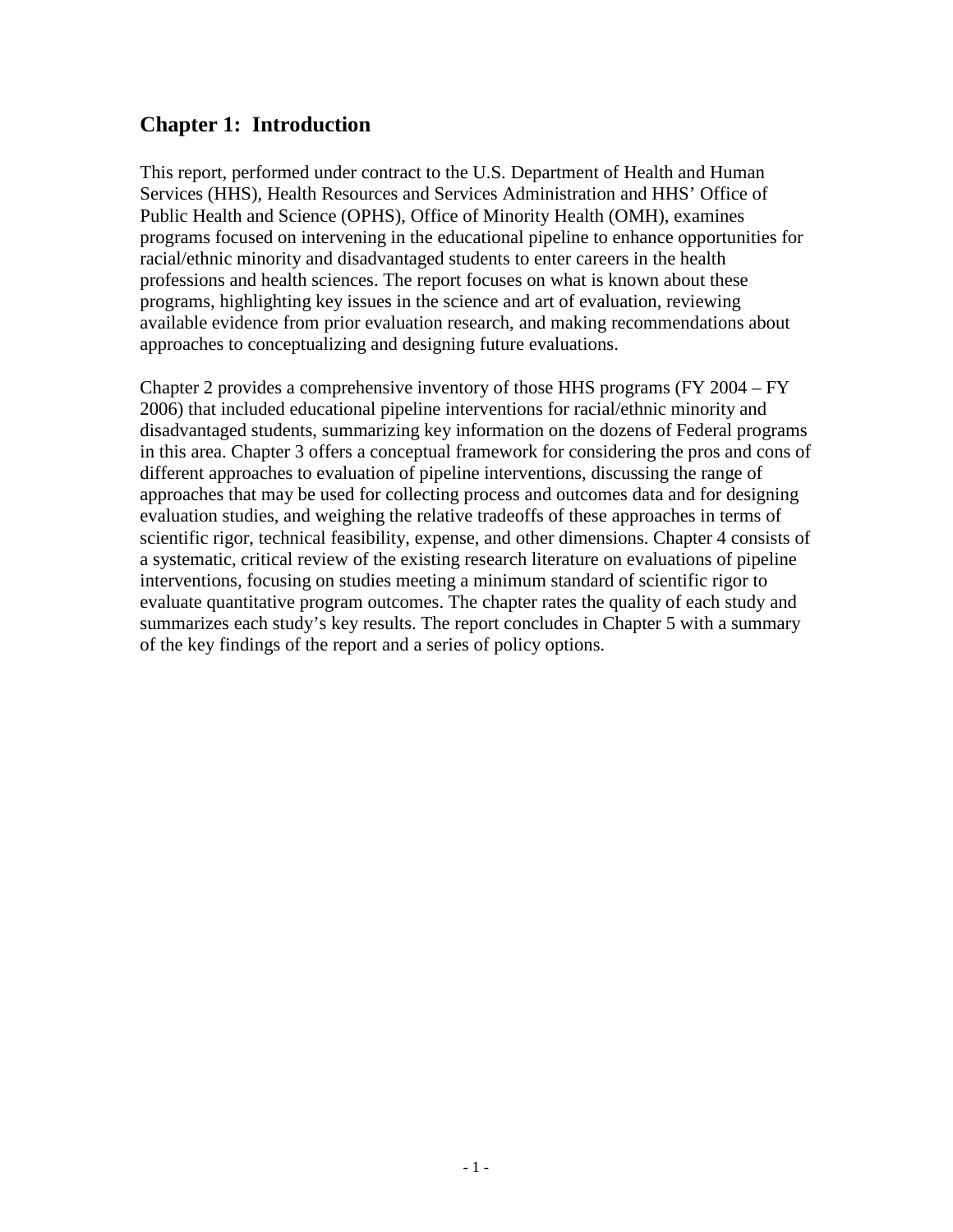# **Chapter 2: Inventory of Department of Health and Human Services Health Professions Pipeline Programs**

This chapter provides an inventory of HHS programs that included a focus on enhancing opportunities for racial/ethnic minority and disadvantaged students in the health professions educational pipeline from FY 2004 - FY 2006. A systematic effort was undertaken to collect the information in this inventory, including analyzing information on HHS agency Web sites and communicating with key contacts at many of these agencies. The inventory includes data on the type of program, funding level, pipeline level and health professions targeted by the program, and the major pipeline intervention strategies supported by the program. The chapter begins with a summary of the inventory highlights, followed by more detailed tabular presentation of the inventory data (beginning on page 13; legend on page 26).

#### Health Resources and Services Administration (Table 2.1)

Key features of agency's programs:

- Programs target a range of health professions medicine, dentistry, nursing, public health, allied health, pharmacy, etc.
- Strategies usually incorporate a combination of academic support and professional opportunities, and several programs (e.g., Health Careers Opportunity Program [HCOP], Centers of Excellence [COE], Scholarship for Disadvantaged Students) also offer financial support in the form of stipends or scholarships to individual students.
- Programs target all levels of the health education pipeline including K-12 efforts through HCOP, Health Education and Training Centers, Area Health Education Centers.

The Bureau of Health Professions (BHPr) administers programs through its various divisions that include expanding opportunities for underrepresented minorities and disadvantaged students in the health professions. Grantee institutions are schools, universities, or other institutions with a clear focus on health professional development. Grants are awarded based on the institution's expressed commitment and capacity to support individuals from disadvantaged backgrounds and underrepresented minorities.

The Bureau of Health Professions coordinates HCOP and COE, two programs that have received funding under Title VII of the Health Professions Educational Assistance Act of 1976 to sponsor educational interventions across the country. The primary goal of HCOP is to identify, recruit, and support individuals from disadvantaged backgrounds for education and training in a health profession. Program elements include academic enrichment opportunities for enrolled students that include but are not limited to mentoring, summer bridge courses, training for filing financial aid and curricular counseling. In addition, HCOP also engages enrollees through professional enrichment experiences that involve exposure to primary health care and inviting local health professionals to address students in seminars or panel discussions. Targeted professions span the spectrum of health careers falling under the authority of Title VII, including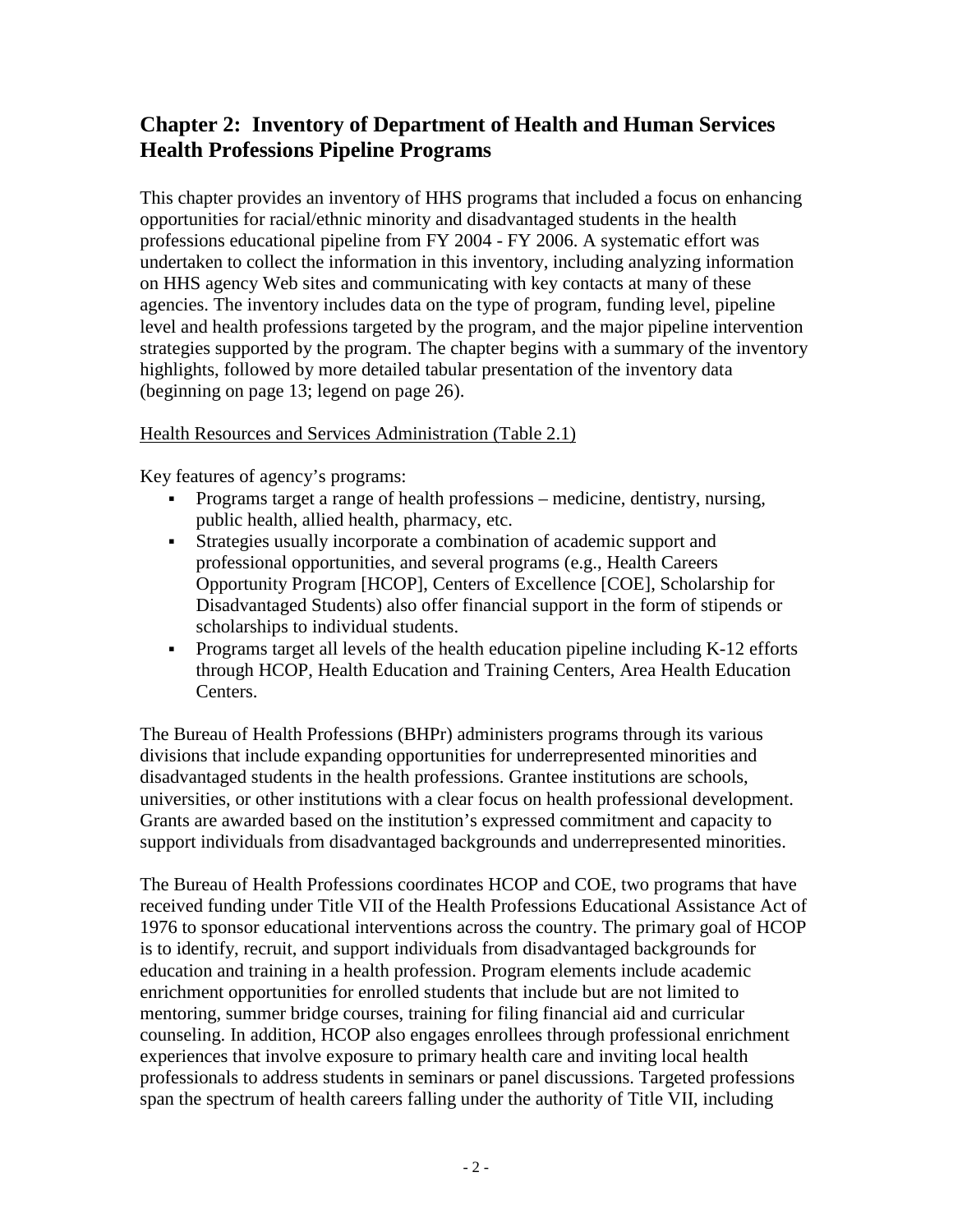allopathic and osteopathic medicine, pharmacy, dentistry, and the allied health professions. Program sites focus on college student enrichment but also offer structured activities for middle and high school students.

The COE program supports designated health professions schools under the U.S. Public Service Act that have significantly higher enrollments of underrepresented racial/ethnic minority students compared to the national average. The Hispanic COE gives priority to programs that serve Hispanics and the Native American COE gives priority to programs that serve American Indians and Alaska Natives. Eligible institutions must offer degrees in one or more of the following fields: allopathic and osteopathic medicine, dentistry and pharmacy and graduate programs in behavioral or mental health (clinical and counseling psychology, clinical social work, marriage and family therapy). Institutions awarded with COE grants are capable of facilitating faculty and student research in racial/ethnic minority health, strengthen the recruitment of racial/ethnic minority faculty, and provide community-based clinical training in which students care for substantial numbers of racial/ethnic minority patients.

BHPr has also sponsored assistance programs to lessen the financial burden on individuals in the health professions pipeline. In 2006, the Minority Faculty Fellowship Program and the Faculty Loan Repayment Program (FLRP) merged. The goal of this program is to recruit faculty from disadvantaged backgrounds to serve at least two years at eligible health professions schools. The federal government offers a \$20,000 credit to the faculty member's educational debt which the employing institution agrees to match. Participants in the FLRP receive training that will equip them to continue their academic development.

BHPr's Scholarships for Disadvantaged Students Program (SDS) is another financial aid mechanism awarded to health professions schools that demonstrate a commitment to enrolling and graduating disadvantaged students. The distribution of funds is weighted heavily toward schools that promote training of primary care practitioners, enroll underrepresented racial/ethnic minorities, and produce individuals that serve in medically underserved communities. Scholarships recipients must be U.S. citizens or permanent residents and demonstrate financial need.

BHPr funded the Area Health Education Centers (AHEC), the Health Education and Training Centers (HETC) and Public Health Workforce Development. The primary function of the AHEC and the HETC programs were to improve the supply, distribution, diversity and quality of the health workforce by establishing academic and community partnerships. The HETC institutions specifically focus on institutions along the U.S.- Mexico border and the State of Florida. Both programs provide cooperative agreements to medical and nursing schools to encourage the establishment and maintenance of community based training programs in off-campus rural and underserved areas. Interdisciplinary teams of students, faculty and practitioners are trained in communitybased settings such as community/migrant health centers, rural health centers, National Health Service Corps sites, local health departments and other underserved area sites. Emphasis is placed also on enhancing the diversity of the health personnel workforce and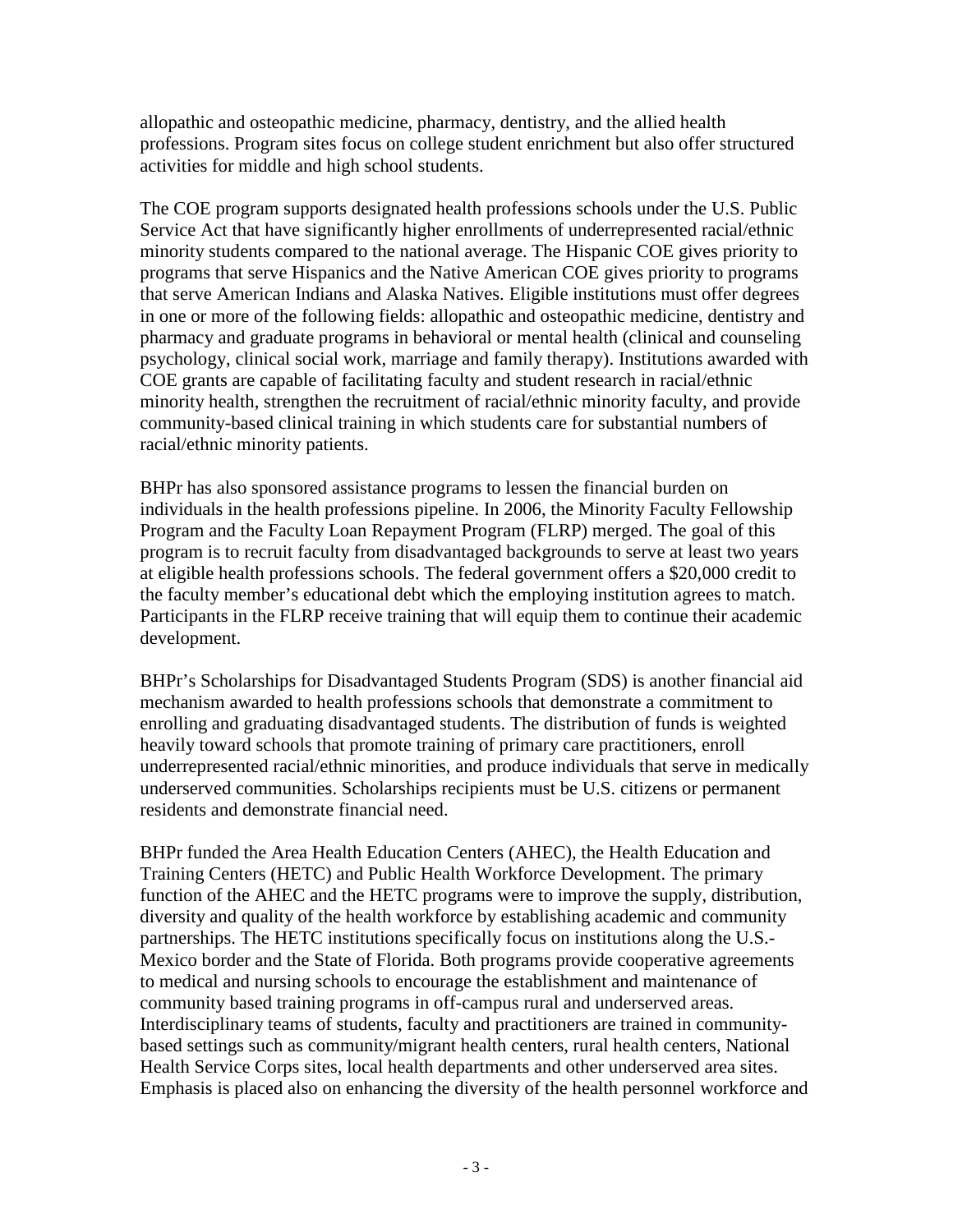improving the practice environment and the quality of care available in underserved areas.

BHPr oversees the Public Health, Preventive, Medicine, and Dental Health Programs. Grants are issued to support the education and training of the public health workforce and emphasize the placement of public health professionals, preventive medicine specialists, and public health dentists in medically underserved areas and the improvement of ethnic diversity in the workforce. The training opportunities provided through these programs support capacity building at the State and local levels to provide care and resources to underserved populations.

BHPr's Division of Nursing administers the Nursing Workforce Diversity Program (NWDP). An estimated half million registered nurses from racial/ethnic minority groups would be needed if the nurse workforce population were to represent the general U.S. population. The NWDP is a significant effort to diversify the racial/ethnic composition of the nursing workforce by targeting all sections of the educational pipeline including recruitment activities for K-12 students designed to increase interest in the nursing profession and the provision of scholarships and counseling for students enrolled or preparing to enroll in nursing programs. Grantees are typically schools of nursing or academic health centers that provide services to rural and underserved populations. Roughly 60 percent of individuals receiving NWDP support are racial/ethnic minorities.

#### Office of Minority Health (Table 2.2)

Key features of agency's programs:

 Plays an advisory role in HHS, coordinating White House Initiatives, capacity building for racial/ethnic post-secondary institutions, and related activities

The Office of Minority Health (OMH) acts as an advisory arm in HHS on issues pertaining to health policy and program activities involving American Indians and Alaska Natives, Asian Americans, Blacks/African Americans, Hispanics, and Native Hawaiians and Other Pacific Islanders. OMH coordinates policies and programs within HHS to improve the health of racial/ethnic minorities and to address racial/ethnic health disparities. This includes coordination of HHS efforts related to racial/ethnic minority initiatives including the White House Initiatives on Educational Excellence for Hispanic Americans, Historically Black Colleges and Universities (HBCU), and Tribal Colleges and Universities(TCU). These initiatives are the result of presidential orders asserting the commitment of the Federal Government to support and sponsor the mission of educational institutions serving large numbers of racial/ethnic minorities. In partnership with the Department of Education, HHS contributes to the capacity of racial/ethnic postsecondary institutions through the development of infrastructure acquisition for instruction and research, increased student and faculty fellowships, undergraduate and graduate internships, and part-time and permanent employment opportunities.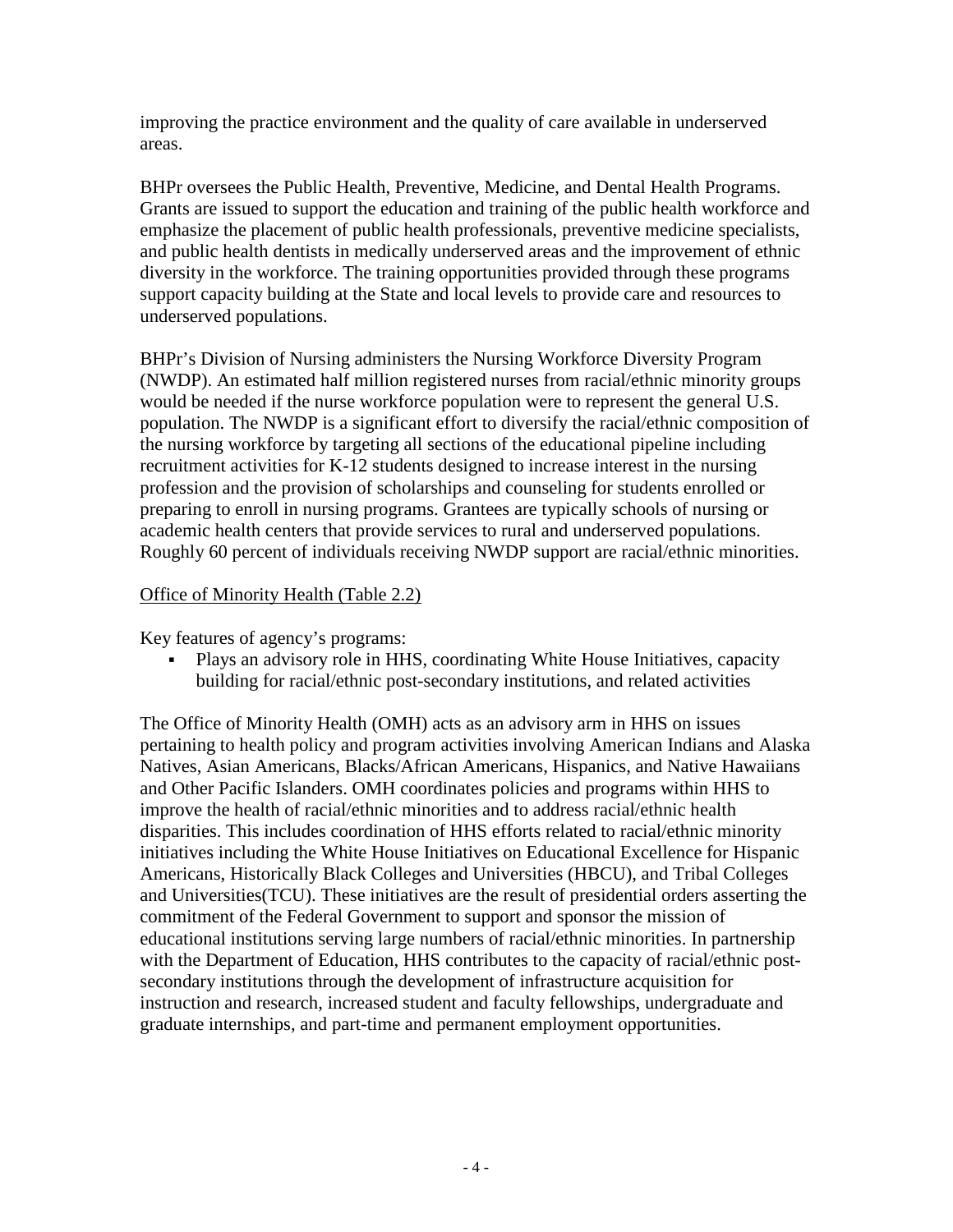#### Centers for Disease Control and Prevention (Table 2.3)

Key features of agency's programs:

- Coordinates programs focusing on public health and biomedical sciences careers for racial/ethnic minority and disadvantaged students.
- Strategies focus on professional growth experiences through research placements or internship/fellowship programs such as the Starlab program that is an early career exposure program for middle and high school students.
- Pipeline levels include all levels from K-12, to collegiate, to graduate school.

The Centers for Disease Control and Prevention (CDC) created its own Office of Minority Health (OMH) in 1988 to work closely with State, tribal, and local governments, as well as nonprofit organizations, to improve health status and eliminate health disparities among Americans of all racial and ethnic groups. In 2005, CDC's OMH became the Office of Minority Health and Health Disparities (OMHD). The OMHD supports training opportunities for qualified students from disadvantaged backgrounds who express interest in the health professions. The primary strategy for this support involves cooperative agreements with external partners such as the Minority Health Professions Foundation (MHPF), Morehouse College, Hispanic Serving Health Professions Schools (HSHPS), and the Kennedy Krieger Institute.

The MHPF is a nonprofit, educational, scientific, and charitable organization that provides support for professional education, research, and community service that promote optimum health among racial/ethnic minorities and the underserved. The Foundation collaborates with member institutions of the Association of Minority Health Professions Schools, which are drawn from historically black colleges and universities. CDC sponsors four student training opportunities through MHPF. First, the Annual Symposium on Career Opportunities in Biomedical Science and Health Professions allows a diverse group of underrepresented racial/ethnic minority high school and undergraduate students to interact with well-known racial/ethnic minority professionals to encourage them to enter the biomedical and health fields. Over a 3-day period, participants attend educational workshops, exhibit/poster sessions, and video presentations aimed at motivating students to focus on biomedical careers. Second, MHPF coordinates the Dr. James A. Ferguson Emerging Infectious Diseases Fellowship Program that recruits racial/ethnic minority students to a rigorous 8-week public health research program at the National Center for Infectious Diseases located at the CDC. Students gain experience in infectious disease research areas, conduct a literature review and report their work at the conclusion of the fellowship. Third, the Starlab program targets middle and high school students enrolled in metro-Atlanta schools for a 6-week summer program. Participants are exposed to hands-on laboratory demonstrations and interact with racial/ethnic minority scientists from local colleges and agencies. Lastly, MHPF coordinates the Public Health Summer Fellows Program for college students interested in graduate level public health programs. The program is a collaboration between Morehouse College, the Rollins School of Public Health and Emory University.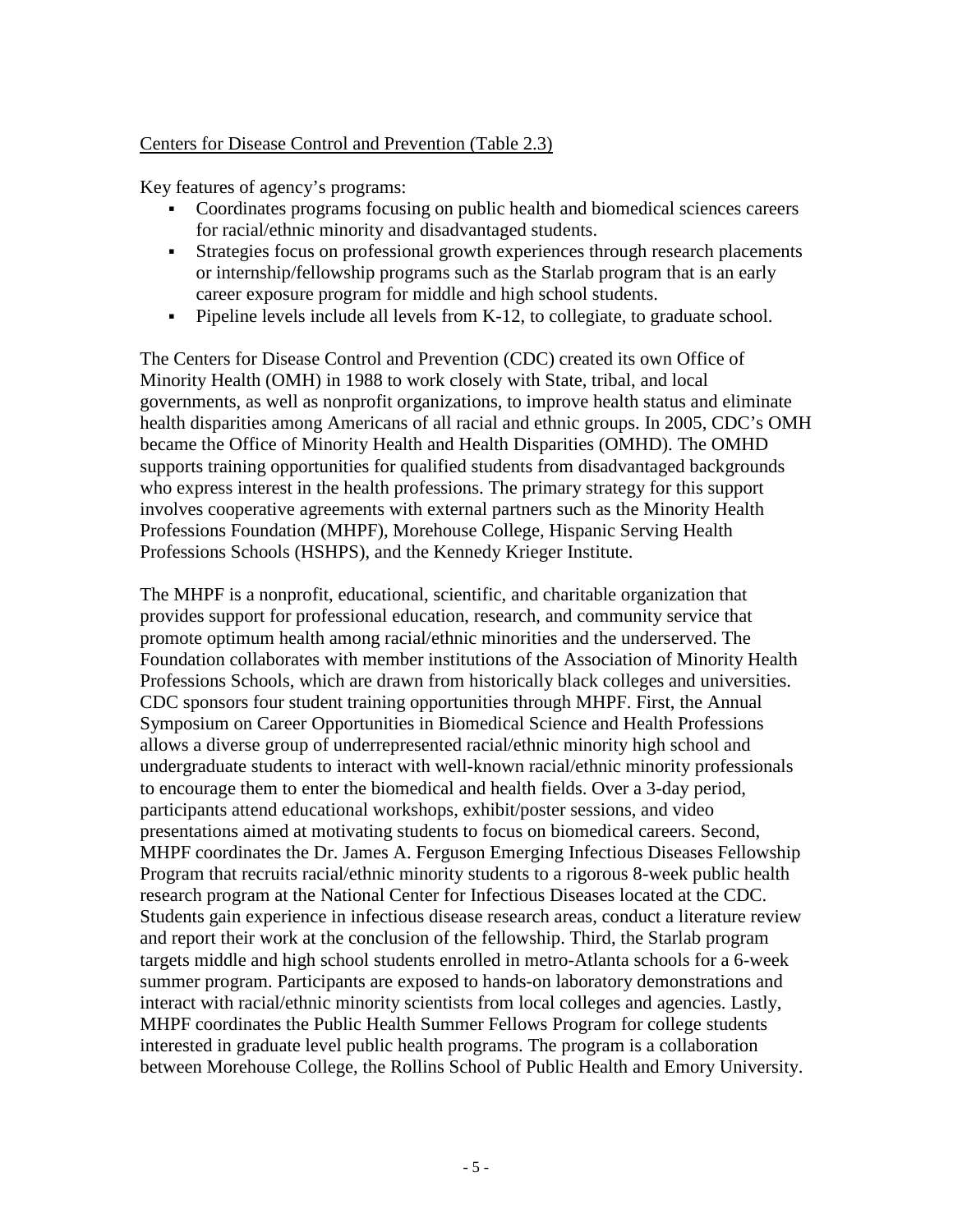OMHD also partners with Morehouse College in the operation of the Public Health Sciences Institute. The Institute offers internship and fellowship programs designed to recruit underrepresented racial/ethnic minority students into the fields of biostatistics, epidemiology, and occupational safety. Students have the option of participating in an 11 week intensive summer program or extending this data analysis training over the course of 2 years. In addition, OMHD holds a cooperative agreement with Hispanic Serving Health Professions Schools, a nonprofit group representing over 22 medical schools and 5 schools of public health nationwide serving 40 percent of Hispanic medical school graduates and 15 percent of Hispanic public health graduates. HSPS offers both summer and 6-month internship programs for Hispanic students interested in developing skills in epidemiology, preventive medicine, and public health.

The CDC OMHD funds the Research Initiatives for Student Enhancement (RISE) Program at the Kennedy Krieger Institute in Baltimore, Maryland. This internship program is open to graduate and medical students from historically black colleges and universities who are interested in conducting research in public health. Students are paired with research mentors and take courses at the Johns Hopkins University Bloomberg School of Public Health. The RISE program also provides an internship program for post baccalaureate students preparing to apply for graduate school.

Additional racial/ethnic minority pipeline programs at the CDC include:

- Partnership with National Center for Environmental Health to increase racial/ethnic minority interest in the environmental sciences.
- Partnership with Office of Workforce and Career Development, mainly to train working professionals in advanced skills for the public health workforce. Though these programs do not specifically target racial/ethnic minority students, minorities are a component of each training opportunity.
- Partnership with National Center for Chronic Disease Prevention and Health Promotion on small scale efforts to promote racial/ethnic minority placement in research and leadership appointments. Most of these programs fund less than 20 students per year.

### National Institutes of Health (Table 2.4)

Key features of agency's programs:

- Preponderance of diversity pipeline programs and grants support activity in biomedical research geared for scientific investigators that are either in doctorate training or have completed doctorate training. These programs usually offer funding support for research.
- Several programs target college and high school students and aim to provide a research experience to expose them to biological areas of interest. For example, the Short-Term Education Program (STEP) in the National Institute of Diabetes and Digestive Kidney Diseases provides short-term internships for high school and college students. Similarly, the National Cancer Institute awards 22 research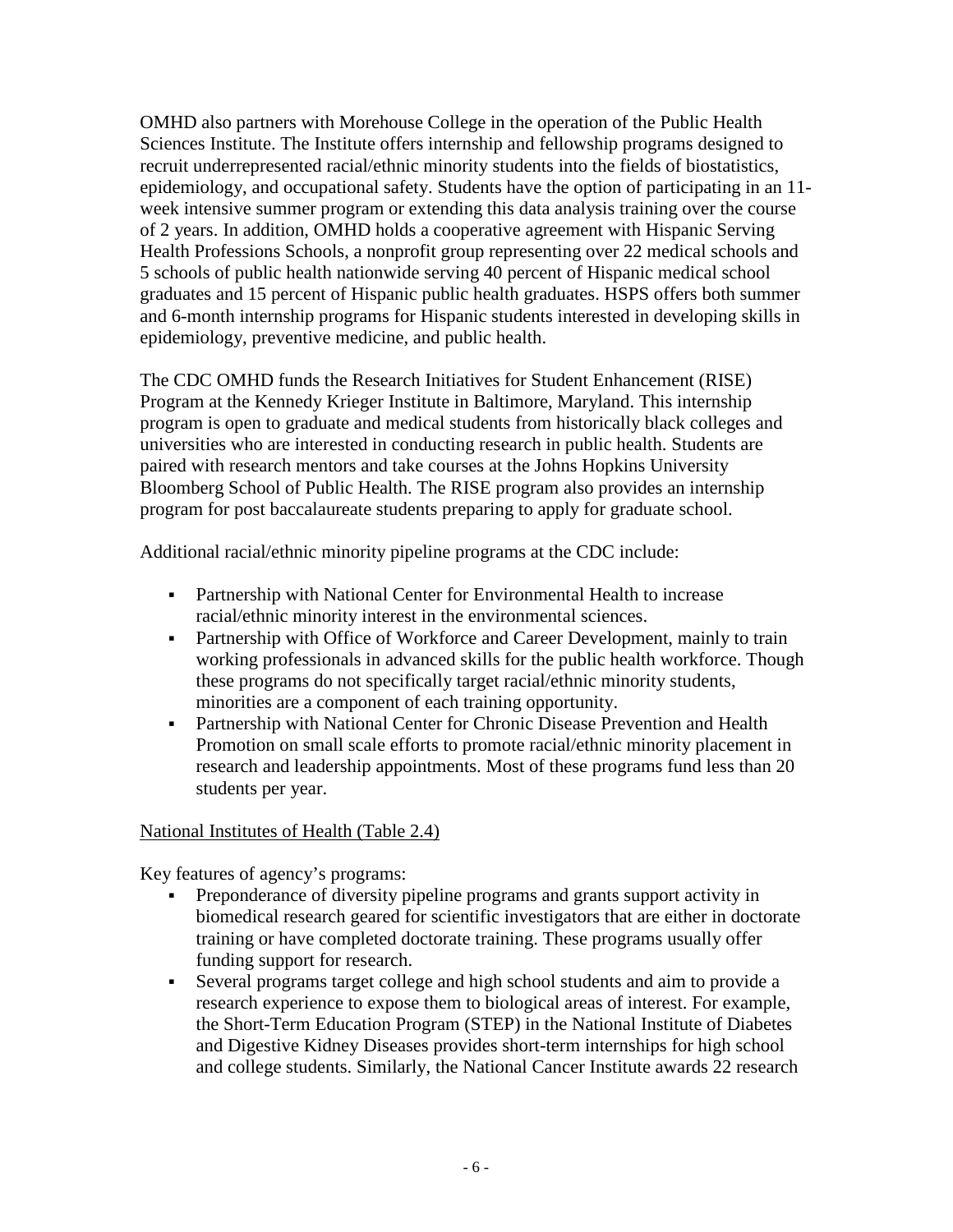supplements per year to support high school students from underrepresented groups to participate in the CURE program.

- The Research Supplements to Promote Diversity in Health-Related Research is a program that stretches across institutes that enables principal investigators to support research training on their projects by using funding supplements to support racial/ethnic minority students, post doctoral fellows, or junior faculty. These funds are granted on the condition that the principal investigator already has funding for scientific projects.
- For institutional support, the National Institutes of Health supports Bridges to the Baccalaureate and Bridges to the Doctorate Programs to encourage partnership between degree granting institutions such that racial/ethnic minority students may make an easier transition to higher education.
- The National Center for Minority Health and Health Disparities awards research grants for the study of health disparities.

The National Institutes of Health (NIH) is the primary Federal agency for conducting and supporting medical research. NIH has expressed commitment to increasing the diversity of the health sciences research workforce through the implementation of several efforts to recruit underrepresented racial/ethnic minority individuals into research career tracks and to support their career advancement. Although the major thrust of these NIH programs are to promote the development of research careers in biomedical and health sciences, some students involved in these programs ultimately choose more clinically oriented careers in the health professions.

One of the touchstone roles of NIH is the funding of stipends for researchers at various career levels. The Ruth L. Kirschstein National Research Service Awards (NRSA) for pre-doctoral candidates, formerly known as the NIH Pre-doctoral Fellowship Awards for Minority Students in PhD tracks, helps ensure that diverse pools of highly trained PhDlevel scientists will be available to carry out biomedical, behavioral, health services, or clinical research. Individuals from racial and ethnic groups shown to be underrepresented in health-related sciences and individuals coming from financially or socially disadvantaged backgrounds are eligible for the awards that provide support to students for up to 5 years.

Research Supplements to Promote Diversity in Health-Related Research is a broad program that stretches across all the awarding components of the NIH. Any principal investigator at a domestic institution who holds an active grant may submit an application to receive administrative supplements to support and recruit students, post doctorates, and junior investigators. The awards are intended to increase the number of qualified individuals from underrepresented groups in the health-related research by expanding opportunities for investigators to support research experiences.

Each institute in the NIH administers these research supplements according to their particular mission. For example, the National Cancer Institute's Comprehensive Minority Biomedical Branch is the Continuing Umbrella or Research Experiences (CURE) Program for underrepresented racial/ethnic minority populations. CURE encourages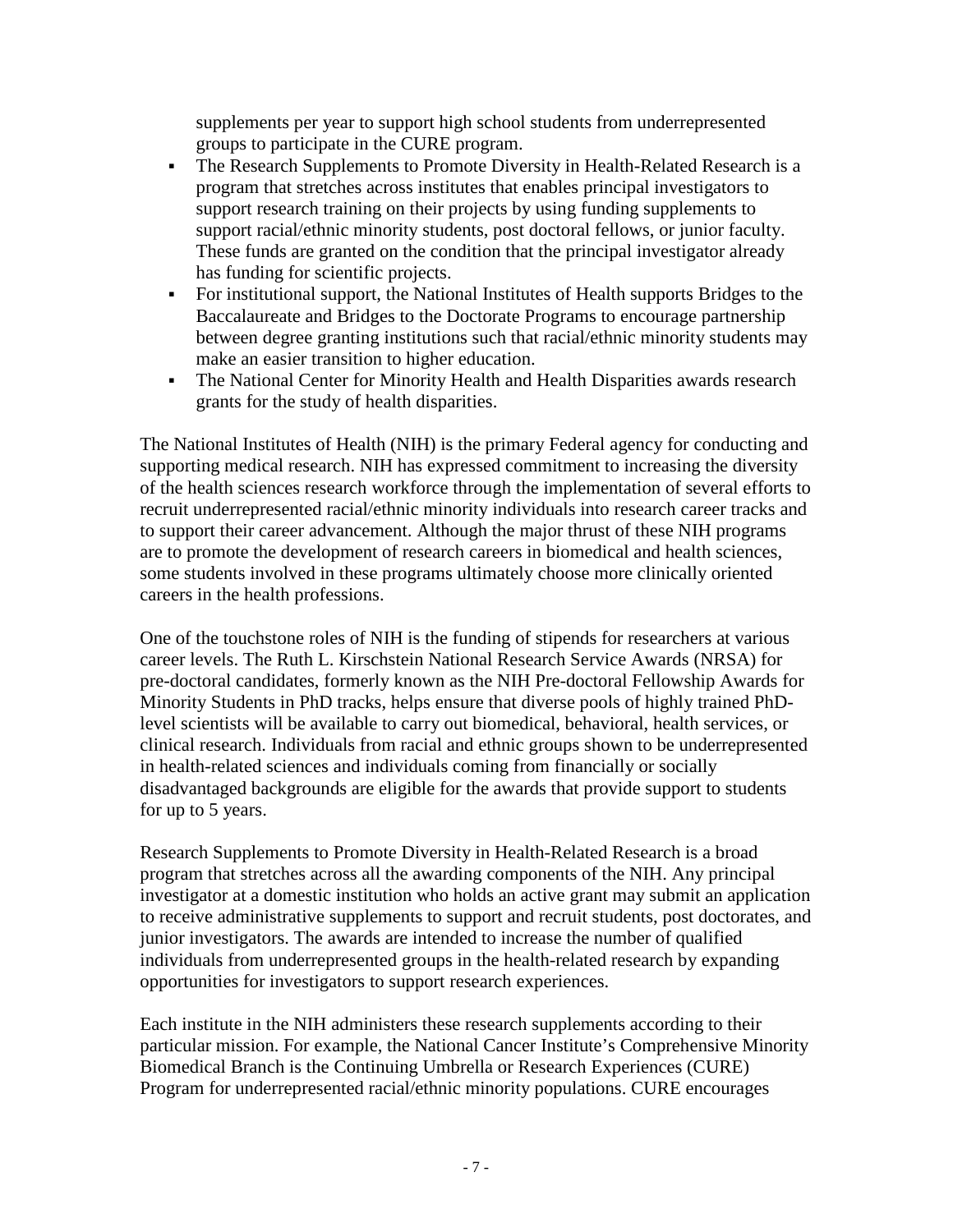Cancer Centers supported by the National Cancer Institute to expose promising high school and undergraduate students from underrepresented populations to state-of-the-art biomedical research in basic, clinical, and population sciences, and to promote the careers of such individuals in cancer research. CURE provides funding to institutions to support these activities. Additionally, CURE coordinates the Research Supplements for Underrepresented Minorities (RPGs) program that provides support directly to principal investigators for each high school student that participates in their laboratory research. With the support of guidance counselors, students identify a principal investigator that applies on their behalf.

Several NIH Institutes and Centers reserve the use of the Mentored Research Scientist Development Award (K01) for faculty from underrepresented racial/ethnic minority groups or faculty at minority-serving institutions who may want to enhance their research skills and knowledge through a period of supervised training at a research center. The National Institute for Nursing Research, the National Institute for Neurological Disorders and Stroke, and the National Heart, Lung, and Blood Institute are examples of this award structure.

The National Institute of General Medical Sciences (NIGMS) administers research and research training programs aimed at increasing the number of racial/ethnic minority biomedical and behavioral scientists through the Division of Minority Opportunities in Research (MORE). One of the major programs is the Minority Biomedical Research Support (MBRS) program, which is comprised of three components. The Support of Continuous Research Excellence (SCORE) program seeks to increase the competitiveness of investigators at minority-serving institutions by enhancing the pace and productivity of their projects. Three types of investigator-initiated awards offer financial assistance to conduct biomedical or behavioral research. The Research Initiative for Scientific Enhancement (RISE) program supports institutional grants to develop activities that include research experiences, specialty courses with a focus on critical thinking, scientific reading comprehension and writing skills, and evaluation. The Initiative for Maximizing Student Diversity assists research-intensive institutions to develop or expand existing academic developmental programs, including student research internships, in order to prepare students from underrepresented groups for competitive research careers and leadership positions.

NIGMS also oversees the Minority Access to Research Careers (MARC) Branch that aims to strengthen the science curricula and to increase the research training opportunities for students and faculty at 4-year minority-serving colleges, universities and health professional schools. The Undergraduate Student Training in Academic Research (U\*STAR) awards are made to institutions offering a baccalaureate degree. Grantee institutions select trainees from a pool of honor students who intend to pursue postgraduate education leading to a PhD degree. The Post baccalaureate Research Education Program (PREP) awards are made to institutions offering graduate programs in biomedical or behavioral sciences. PREP scholars must be recent baccalaureate graduates in a biomedically related science and express intent to pursue graduate studies leading to a research doctorate.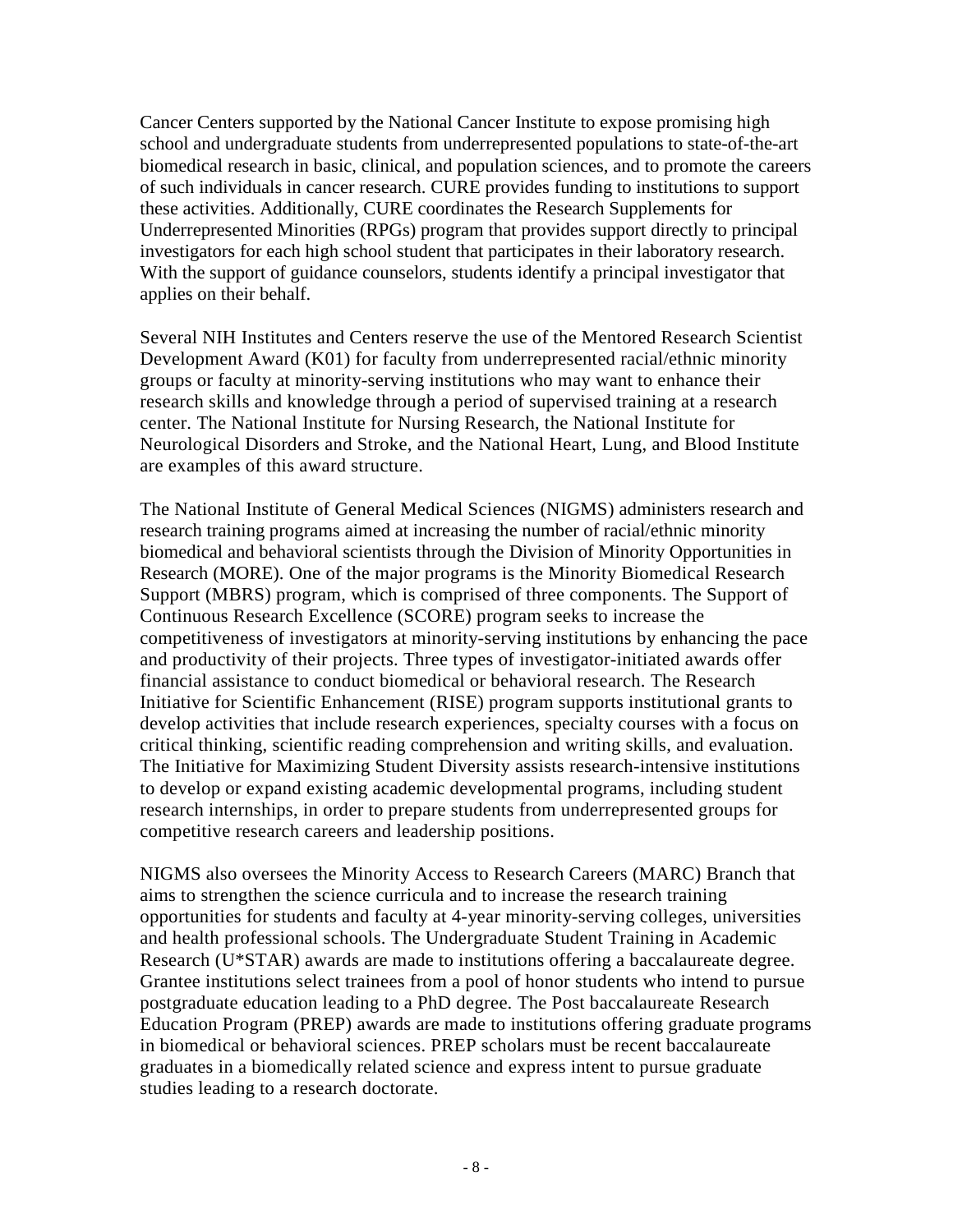Lastly, through the Bridges to the Future Programs, NIGMS provides support to institutions to help students make the transition from community college to 4-year institutions through the Bridges to the Baccalaureate Degree initiative and the transition from master's degree programs to PhD programs through the Bridges to the Doctoral Degree initiative. Both initiatives aim to promote partnerships between educational institutions in order to offer maximal support to students interested in scientific careers. Grantee institutions must have a significant enrollment of underrepresented racial/ethnic minority students.

In 2000, the National Center on Minority Health and Health Disparities (NCMHD) was established to promote racial/ethnic minority health and to lead, coordinate, and support the NIH effort to eliminate health disparities. Many NCMHD programs open opportunities for racial/ethnic minority and disadvantaged individuals to participate in research activities. The Extramural Clinical Research Loan Repayment Program for Individuals from Disadvantaged Backgrounds permits up to \$35,000 in loan payments per year to health professionals participating in clinical research. Furthermore, the NCMHD Research Endowment Program is focused on institutions that educate significant numbers of racial/ethnic minority and economically disadvantaged students. The Program provides funding to these institutions to strengthen teaching programs in biomedical sciences and to enhance the recruitment and retention of student and faculty from underrepresented racial/ethnic minority groups. Along similar lines, the NCMHD Centers of Excellence in Partnership for Community Outreach, Research on Health Disparities and Training (Project EXPORT) Program awards support establishment of new university partnerships between academic centers and community based organizations. Funding for Project EXPORT also supports novel research on health disparity disease conditions and training programs to increase the number of underrepresented and disadvantaged students entering the health professions and conducting research on health disparities (i.e., conditions that place a greater burden of preventable disease and premature death on racial/ethnic minority and other disadvantaged groups).

#### National Science Foundation (Table 2.5)

Key features of agency's programs:

- Racial/ethnic minority pipeline programs do not target any particular health profession but rather aim to enrich the science, engineering, and math education environments in K-12 and college. No programs are specific for the health professions.
- Special programs focus on HBCUs and TCUs.
- The most widespread programs are the Louis Stokes Alliances for Minority Participation and the Math and Science partnerships, which provide enrichment opportunities for underrepresented racial/ethnic minority students enrolled in rigorous scientific courses.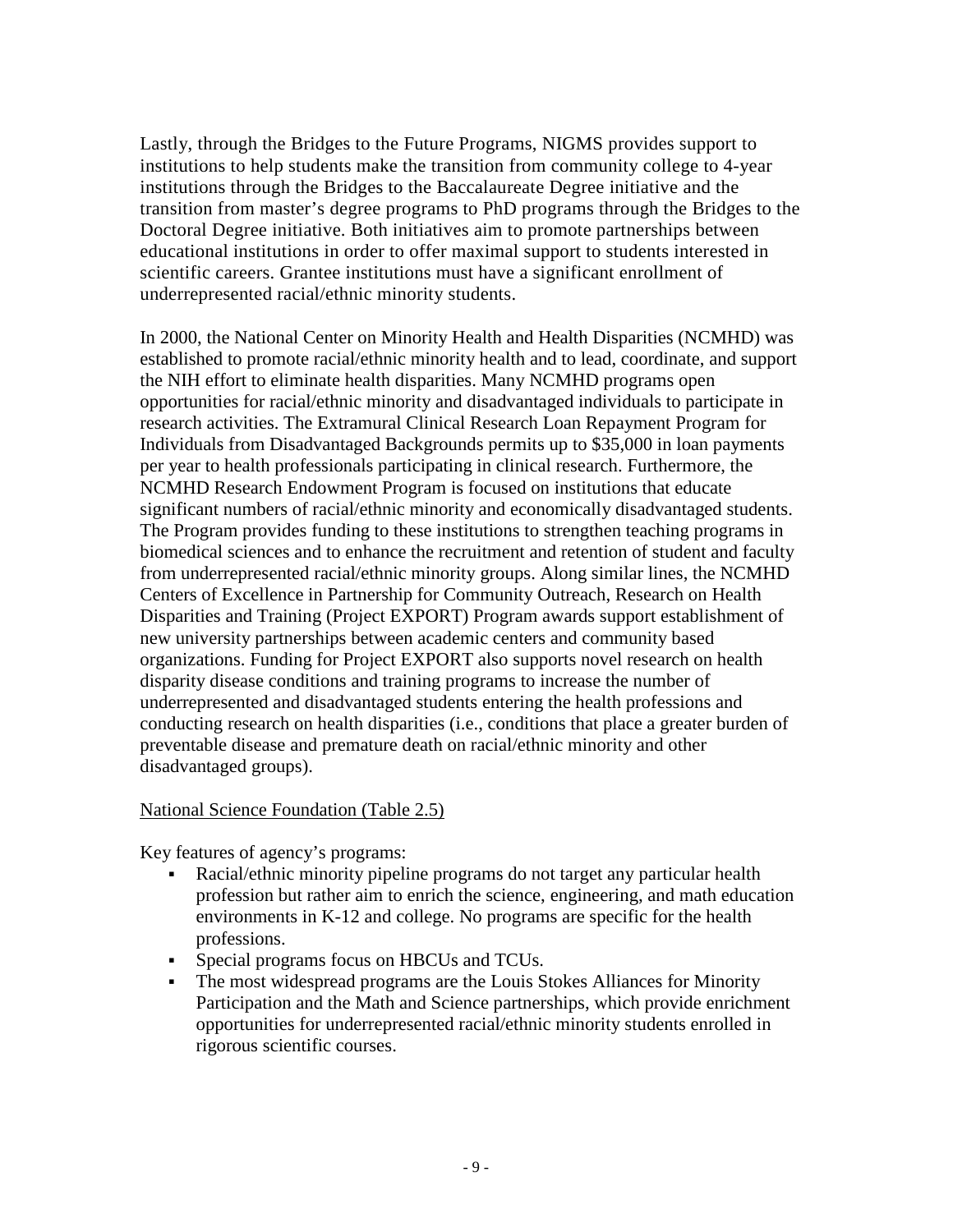The Division for Human Resource Development serves as the focal point for the National Science Foundation's (NSF) agency-wide commitment to sponsor programs enhancing the quality of science, technology, engineering and mathematics (STEM) education and research. The Alliances for Broadening Participation in STEM (ABP) program is a combination of the Louis Stokes Alliances for Minority Participation (LSAMP) and the Alliances for Graduate Education and the Professoriate (AGEP). The LSAMP component focuses on increasing bachelor's of science degree production in STEM fields and progression of students to graduate school entry. The objectives of AGEP are to develop and implement innovative models for recruiting, mentoring, and advancing racial/ethnic minority students in STEM doctoral programs and to develop strategies for supporting underrepresented racial/ethnic minorities who want to pursue academic careers. Award recipients may use funds to develop more effective measures to recruit racial/ethnic minority students, develop mentorship programs, or augment career counseling or career placement services.

Through the HBCU Undergraduate Program and the TCU Program, NSF supports the important role that these minority-serving institutions of higher education play in increasing participation and leadership in STEM education and research. Grants to HBCU institutions and tribal colleges encourage the implementation of innovative, nontraditional models for undergraduate education and faculty development opportunities. NSF also offers planning grants to assist school faculty and administrators to conduct analyses of their educational programs in order to develop a successful implementation grant application. Lastly, the HBCU Undergraduate Program also provides grants to social scientists and education researchers to evaluate STEM undergraduate education.

Another avenue for minority-serving institutions to receive NSF support is through the Centers for Research Excellence in Science and Technology (CREST). Award recipients seek to improve their educational and research infrastructure in order to sustain national competitiveness in science or engineering research by creating new centers or supporting existing centers that integrate education and research. Project activities supported by NSF may include cooperative efforts between the applicant institution and industry, federally funded laboratories, or other national, State, local, or regional research and development institutions. One part of CREST consists of the HBCU Research Infrastructure for Science and Engineering (RISE) initiative that aims to increase the number of racial/ethnic minority doctoral students and to develop the research capability of HBCUs.

#### Indian Health Services (Table 2.6)

Key features of agency's programs:

- Program scholarships are available at the college level and during health professional school to students contingent on American Indian/Alaska Native (AI/AN) status.
- Other programs, such as the Navajo Area Jobs and Recruitment, give preferential job placement to AI/AN health professionals.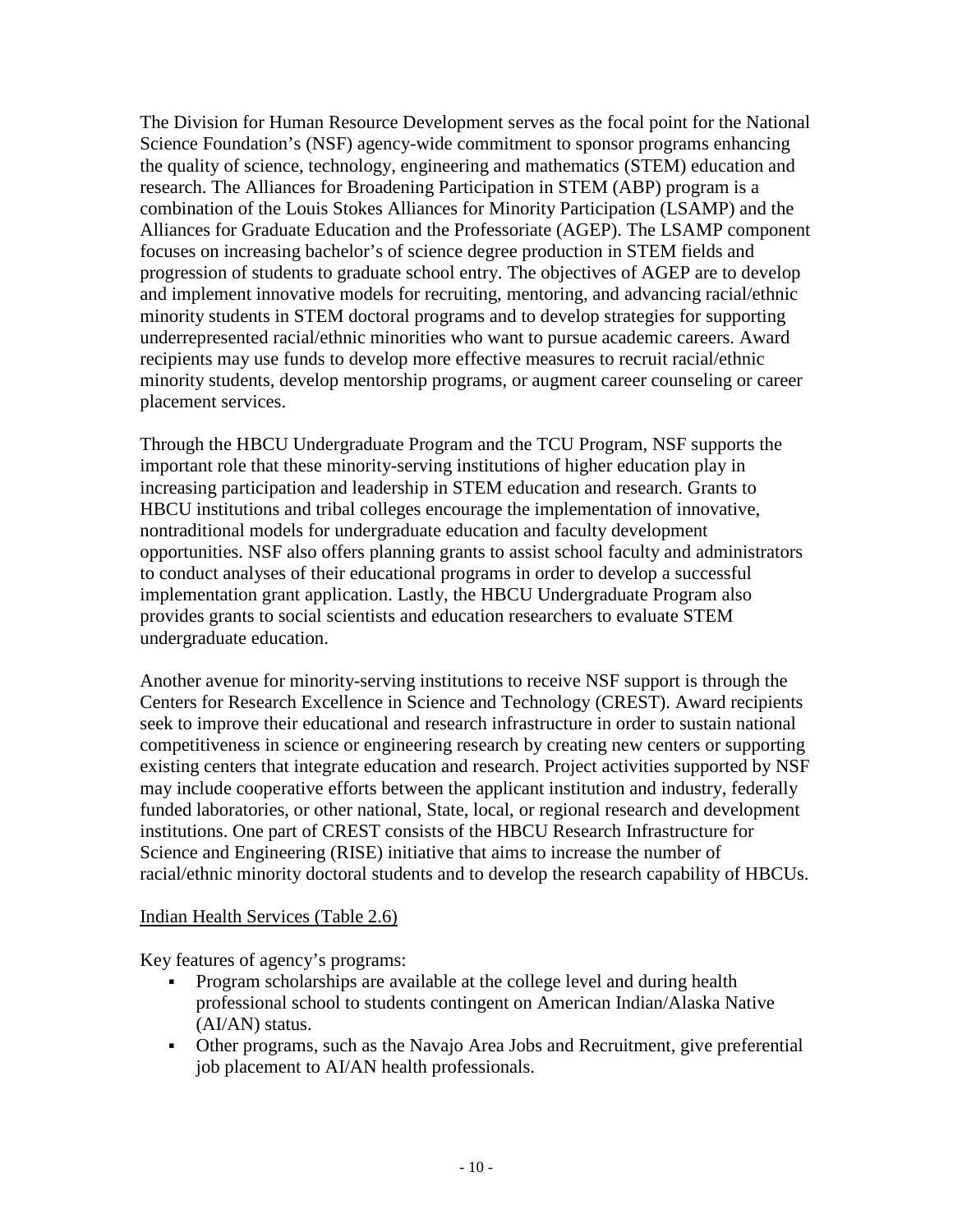The University of North Dakota hosts several programs that aim to boost AI/AN enrollment in nursing, psychology, and other health professions. The Indians into Medicine (INMED) program aims to assist AI/AN students as undergraduates through year-long (including summer) academic and professional counseling. The Retention of American Indians into Nursing (RAIN) program targets pre-nursing students.

The Indian Health Service (IHS) offers scholarships to students at various stages of pursuing their health professions career goals. The Health Professions Preparatory Scholarship and the Health Professions Pre-graduate Scholarship Program are applicable for AI/ANs enrolled in prerequisite courses that will prepare them for acceptance into a health professions program. Students interested in several allied health fields, nursing, and pharmacy are eligible for the Preparatory Scholarship whereas students enrolled in baccalaureate programs in pre-medicine, pre-dentistry, or pre-podiatry are eligible for the Pre-graduate Scholarship. The Indian Health Professions Scholarship is awarded to AI/AN students that are currently enrolled in a health professions program. Upon receipt of the award, students are obligated to a service contract that requires one year of service for each year of scholarship with a minimum service period of 2 years.

Other examples of educational pipeline programs that are receiving IHS funding are the INMED program, the RAIN program, and the Indians into Psychology Doctoral Education (INPSYDE) program, all administered by the University of North Dakota. These programs offer educational support to increase the number of AI/AN health professionals in underserved AI/AN communities. The programs offer tutoring services and academic support for college students. INMED also coordinates comprehensive academic summer enrichment programs for middle school, high school, college transfer, and premedical students.

Another strategy utilized by the IHS is preferential job placement for AI/AN health professionals seeking employment on reservations or other tribal areas. The Civil Service and Commissioned Corps systems recruit and place physicians, dentists, nurses, and pharmacists on land designated as Navajo areas. Employment offers include attractive benefits packages and opportunities for job advancement. Preference is given to qualified AI/AN candidates in all personnel categories.

#### Substance Abuse and Mental Health Services Administration (Table 2.7)

Key features of agency's programs:

 Allocates funding to professional societies and associations to provide financial support for racial/ethnic minority doctoral level students in psychiatry, psychology, and social work. Awards are given to fellows that are interested in mental health or substance abuse service delivery as providers or through indirect means such as research, teaching, or administration.

The Substance Abuse and Mental Health Services Administration's Minority Fellowship Program supports graduate level training in the four traditional mental health and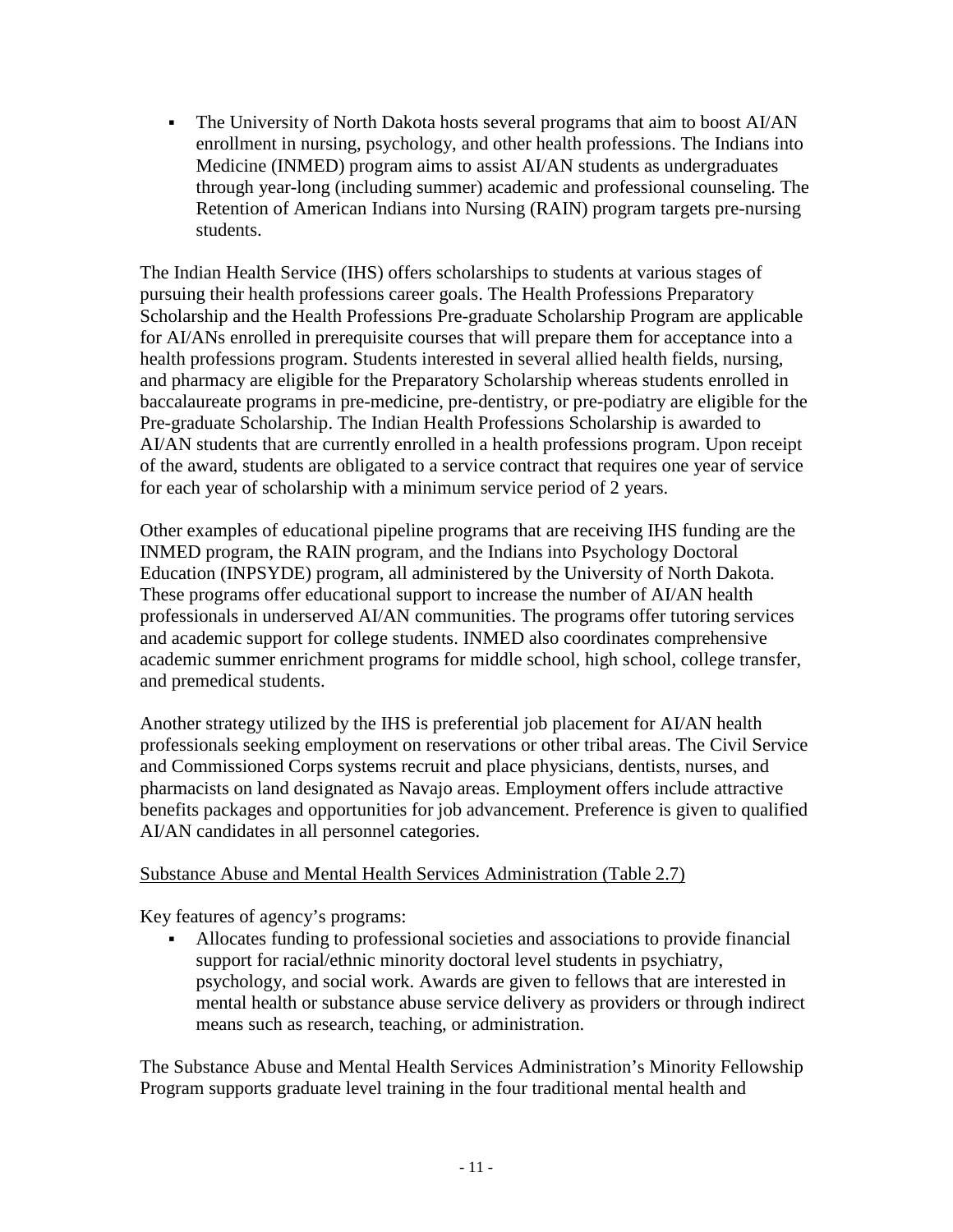substance abuse disciplines: Psychiatric Nursing, Psychiatry, Psychology, and Social Work. The program focuses on providing training support to members of underrepresented racial/ethnic minority groups. This support is provided through grants to four major professional associations: the American Nursing Association, the American Psychiatric Association, the American Psychological Association, and the Council on Social Work Education, who in turn administer these fellowships on a competitive basis. Fellows are selected based on their interest in mental health and substance abuse service delivery through providing care, administration, teaching or services research.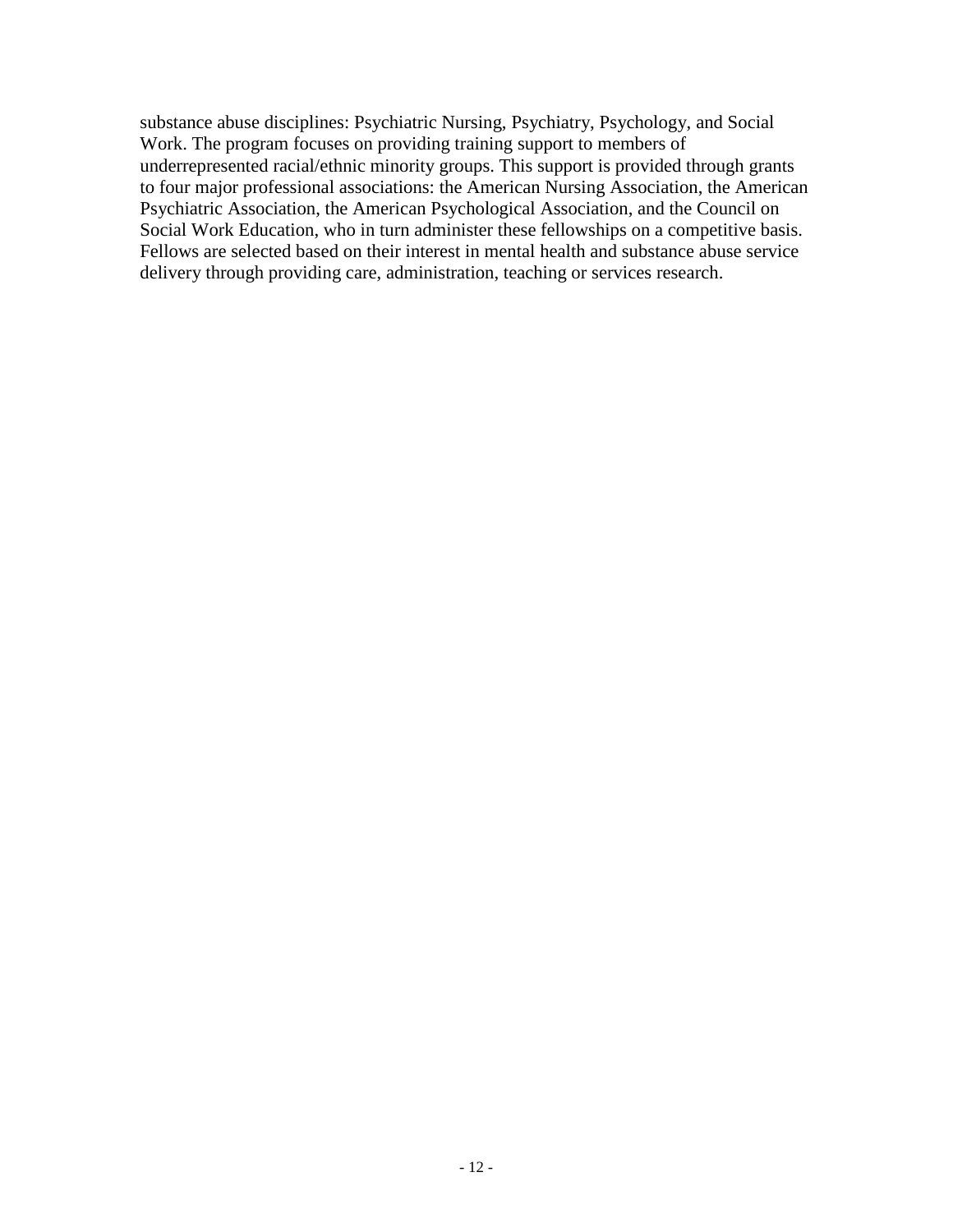|                                                                                   | <b>Total National Funding in Thousands</b> |          |          | <b>Total Number of Award Recipients</b>                                                                                                                                                    |                                                                                                                                                                                     |                                                           | <b>Professions Targeted</b>                                                                    |                                                                                           |
|-----------------------------------------------------------------------------------|--------------------------------------------|----------|----------|--------------------------------------------------------------------------------------------------------------------------------------------------------------------------------------------|-------------------------------------------------------------------------------------------------------------------------------------------------------------------------------------|-----------------------------------------------------------|------------------------------------------------------------------------------------------------|-------------------------------------------------------------------------------------------|
| <b>Program Name</b>                                                               |                                            |          |          |                                                                                                                                                                                            |                                                                                                                                                                                     | <b>Pipeline Level(s)</b>                                  | <b>Major Strategies</b>                                                                        |                                                                                           |
|                                                                                   | <b>FY2004</b>                              | FY2005   | FY2006   | FY2005                                                                                                                                                                                     | FY2006                                                                                                                                                                              |                                                           |                                                                                                |                                                                                           |
| <b>Health Careers</b><br>Opportunity<br>Program                                   | \$36,160                                   | \$35,646 | \$3,957  | 80 institutions                                                                                                                                                                            | 58 institutions                                                                                                                                                                     | $K-12$ ,<br>Undergraduate<br>students                     | Academic support,<br>Career shadowing,<br>Psychosocial support,<br>Scholarship and<br>stipends | Medicine, Allied health,<br>Pharmacy, Dentistry, Other                                    |
| Centers of<br>Excellence                                                          | \$33,657                                   | \$33,609 | \$11,872 | 34 institutions                                                                                                                                                                            | 4 institutions                                                                                                                                                                      | K-12, College,<br>Health professions<br>students, Faculty | Academic support,<br>Professional<br>opportunities,<br>Financial support                       | Medicine, Dentistry,<br>Pharmacy, Graduate<br>programs in behavioral and<br>mental health |
| Faculty Loan<br>Repayment<br>Program/Minority<br>Faculty<br>Fellowship<br>Program | \$1,313                                    | \$1,302  | \$1,288  | 42 awardees                                                                                                                                                                                | 40 awardees                                                                                                                                                                         | Faculty                                                   | Financial support                                                                              | Non-specific health<br>professions                                                        |
| Scholarships for<br>Disadvantaged<br><b>Students</b>                              | \$47,510                                   | \$47,129 | \$46,625 | 15,105 students                                                                                                                                                                            | 15.744 students                                                                                                                                                                     | Health professions<br>students                            | Financial support                                                                              | Non-specific health<br>professions                                                        |
| Area Health<br>Education<br>Centers                                               | \$29,206                                   | \$28,971 | \$28,681 |                                                                                                                                                                                            |                                                                                                                                                                                     | K-12, College,<br>Health professions<br>students, Faculty | Academic support,<br>Professional<br>opportunities,<br>Community<br>partnership building       | Non-specific health<br>professions                                                        |
| <b>Health Education</b><br>and Training<br>Centers                                | \$3,851                                    | \$3,820  | \$0      |                                                                                                                                                                                            |                                                                                                                                                                                     | K-12, College,<br>Health professions<br>students, Faculty | Academic support,<br>Professional<br>opportunities,<br>Community<br>partnership building       | Non-specific health<br>professions                                                        |
| <b>Public Health</b><br>Workforce<br>Development                                  | \$9.170                                    | \$9,097  | \$7,915  | <b>Public Health</b><br>Traineeships,<br>8.832: Preventive<br>Medicine<br>Residency<br>Training, 66;<br><b>Dental Public</b><br>Health, 7; Public<br><b>Health Training</b><br>Centers, 14 | <b>Public Health</b><br>Traineeships,<br>7.684: Preventive<br>Medicine<br>Residency<br>Training, 57; Dental<br>Public Health, 5;<br>Public Health<br><b>Training Centers,</b><br>14 | Health professions<br>students,<br>Postdoctoral           | Financial support,<br>Professional<br>opportunities                                            | Medicine, Dental, Public<br>Health                                                        |

#### **Table 2.1: Health Resources and Services Administration, Bureau of Health Professions**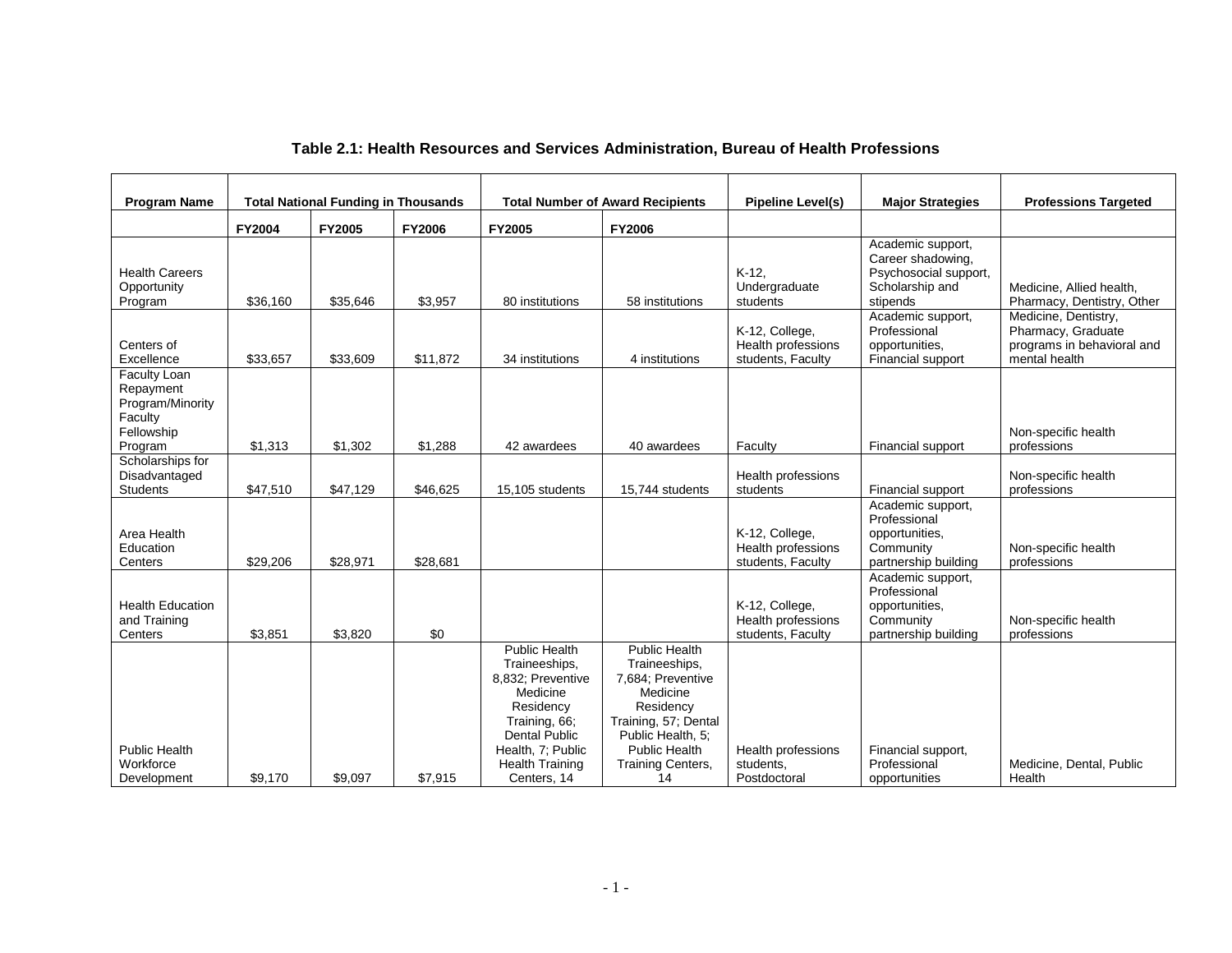| <b>Program Name</b>                       | <b>Total National Funding in Thousands</b> |               |               | <b>Total Number of Award Recipients</b> | <b>Pipeline Level(s)</b>        | <b>Major Strategies</b>   | <b>Professions Targeted</b>            |         |
|-------------------------------------------|--------------------------------------------|---------------|---------------|-----------------------------------------|---------------------------------|---------------------------|----------------------------------------|---------|
|                                           | <b>FY2004</b>                              | <b>FY2005</b> | <b>FY2006</b> | <b>FY2005</b>                           | <b>FY2006</b>                   |                           |                                        |         |
| Nursing<br>Workforce<br>Diversity Program | \$16,402                                   | \$16,270      | \$16,096      | 20,740 minority<br>participants         | 20,740 minority<br>participants | K-12, Nursing<br>students | Academic support,<br>Financial support | Nursing |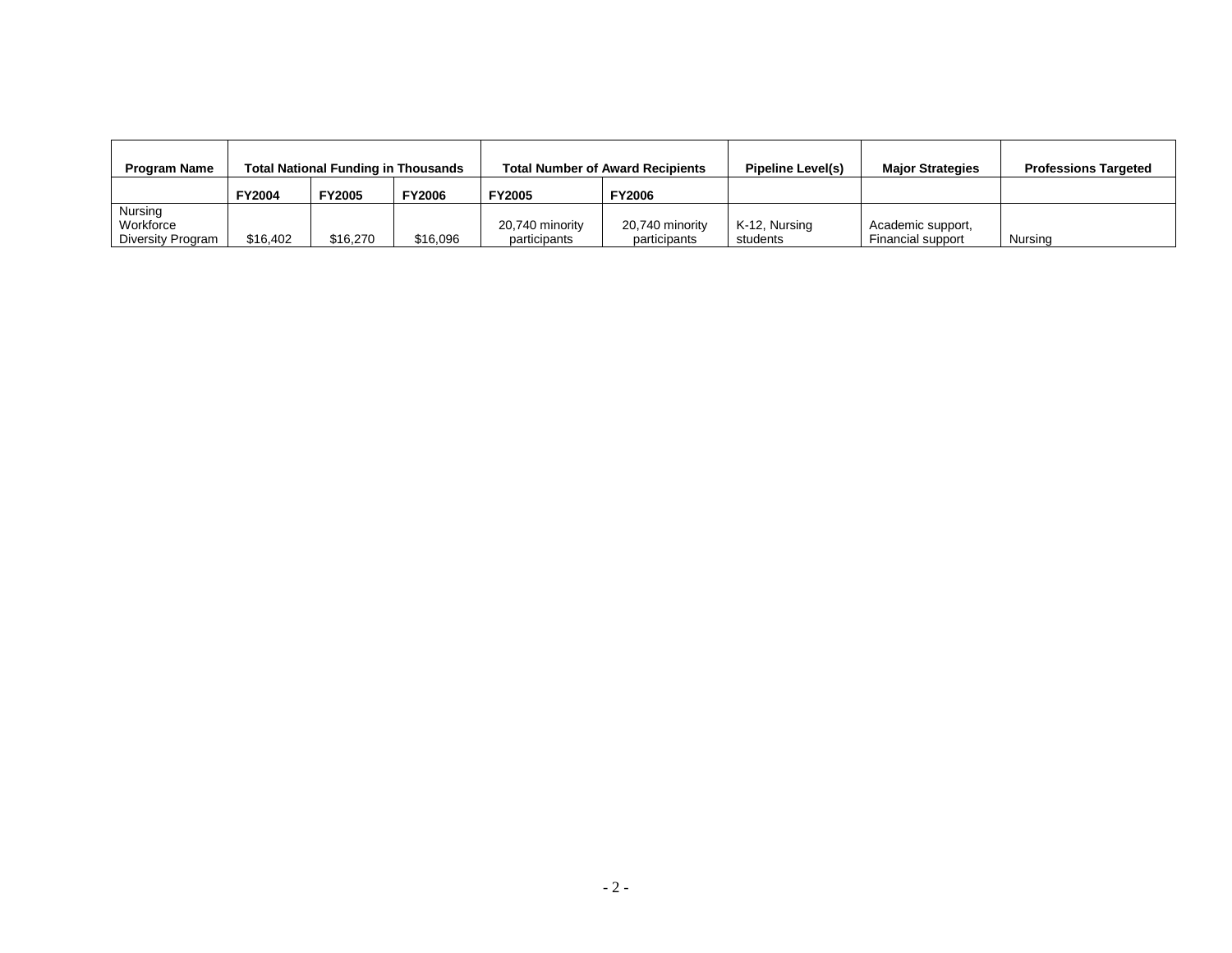# **Table 2.2: Office of Minority Health**

| <b>Funding Source</b> | <b>Program Name</b>                                                                  | <b>Total National Funding for Last Cycle</b><br>(year) \$ in thousands |               |                        | <b>Total Number of Award</b><br><b>Recipients</b> |               | <b>Pipeline</b><br>Level(s) | <b>Major Strategies</b>                                                                                                             | <b>Professions</b><br><b>Targeted</b> |
|-----------------------|--------------------------------------------------------------------------------------|------------------------------------------------------------------------|---------------|------------------------|---------------------------------------------------|---------------|-----------------------------|-------------------------------------------------------------------------------------------------------------------------------------|---------------------------------------|
|                       |                                                                                      | <b>FY2004</b>                                                          | <b>FY2005</b> | <b>FY2006</b>          | <b>FY2005</b>                                     | <b>FY2006</b> |                             |                                                                                                                                     |                                       |
|                       | White House Initiative on<br>Educational Excellence for<br><b>Hispanic Americans</b> |                                                                        |               |                        |                                                   |               | K-12, College               | Provides coordination<br>and oversight of grant<br>activity, community<br>partnership building                                      | Non-specific<br>health<br>professions |
|                       | White House Initiative on<br><b>Historically Black Colleges</b><br>and Universities  | \$222,800                                                              | \$238,600     | \$240,500<br>(request) |                                                   |               | K-12, College               | Enhancing institutional<br>planning/development,<br>strengthening fiscal<br>stability, improving<br>institutional<br>infrastructure | Non-specific<br>health<br>professions |
|                       | White House Initiative on<br>Tribal Colleges and<br><b>Universities</b>              | \$23,300                                                               | \$23,800      | \$23,800<br>(request)  |                                                   | 36 colleges   | College                     | Provides monitoring<br>and oversight of grant<br>activity to TCU's,<br>community<br>partnership building                            | Non-specific<br>health<br>professions |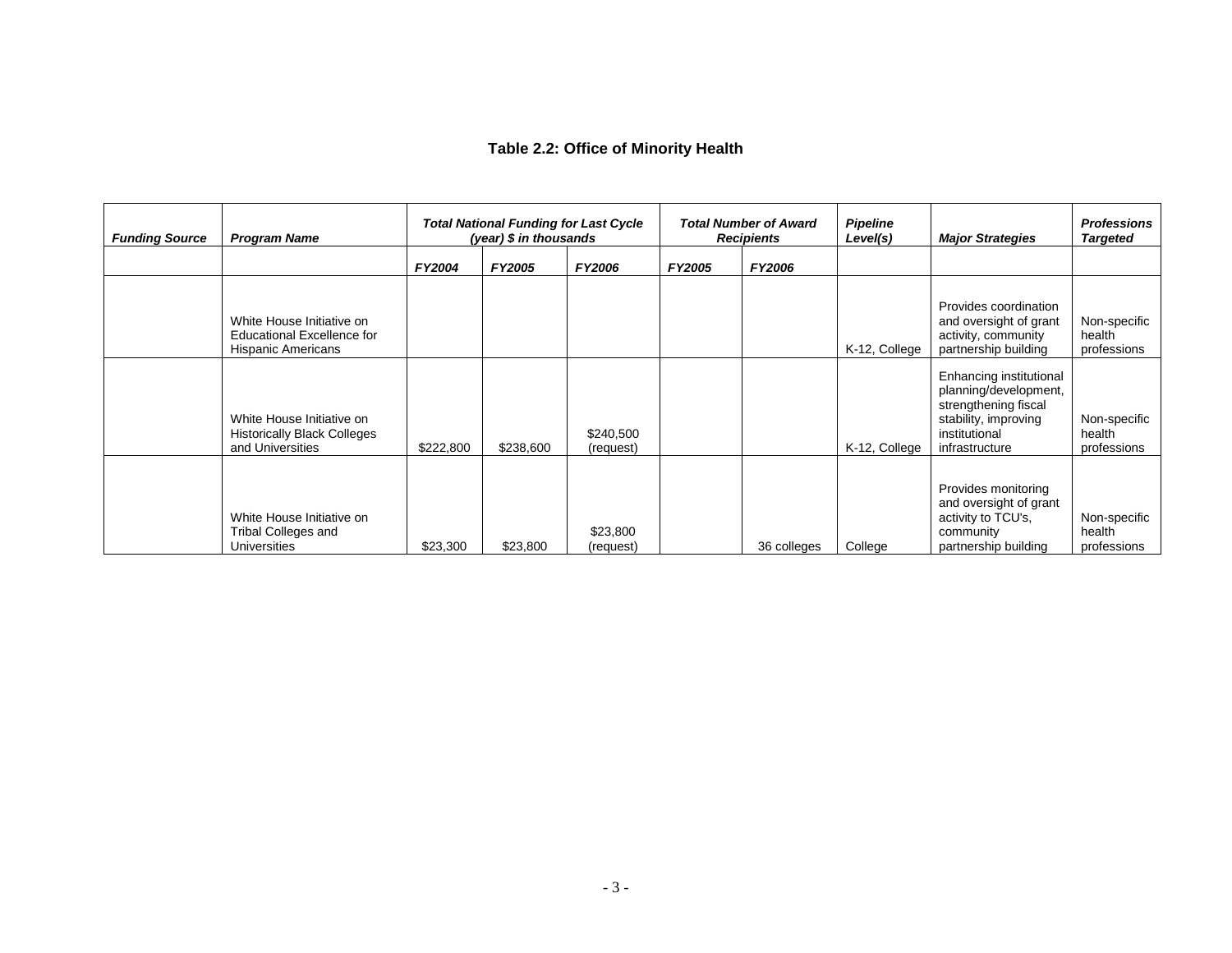| <b>Funding Source</b>                                                                 | <b>Program Name</b>                                                              |         | <b>Total National Funding for Last Cycle</b><br>(year) \$ in thousands |        | <b>Recipients</b>                                                          | <b>Total Number of Award</b>             | <b>Pipeline</b><br>Level(s)                               | <b>Major Strategies</b>                                                                                                                                                                                | <b>Professions</b><br><b>Targeted</b>       |
|---------------------------------------------------------------------------------------|----------------------------------------------------------------------------------|---------|------------------------------------------------------------------------|--------|----------------------------------------------------------------------------|------------------------------------------|-----------------------------------------------------------|--------------------------------------------------------------------------------------------------------------------------------------------------------------------------------------------------------|---------------------------------------------|
|                                                                                       |                                                                                  | FY2004  | FY2005s                                                                | FY2006 | FY2005                                                                     | FY2006                                   |                                                           |                                                                                                                                                                                                        |                                             |
| CDC/Office of<br><b>Minority Health</b><br>and Health<br><b>Disparities</b><br>(OMHD) | Public Health<br>Sciences Institute<br>(PHSI)                                    | \$1,099 | \$881                                                                  | \$755  | 1<br>institution<br>Morehouse<br>College                                   | 1<br>institution<br>Morehouse<br>College | Undergraduate                                             | Internship programs<br>for encouraging<br>careers in<br>Biostatistics,<br>Epidemiology and<br><b>Occupational Safety</b><br>and Health                                                                 | <b>Public Health</b>                        |
|                                                                                       | Dr. James A.<br>Fergusome<br>Emerging<br><b>Infectious Disease</b><br>Fellowship | \$237   | \$247                                                                  | \$172  | 1 institution<br>Minority<br>Health<br>Professions<br>Foundation<br>(MHPF) | 1<br>institution<br><b>MHPF</b>          | Graduate                                                  | Increase students'<br>knowledge of public<br>health and public<br>career paths and to<br>introduce fellows to<br>careers addressing<br>infectious diseases<br>and racial/ethnic<br>health disparities  | <b>Public Health</b>                        |
|                                                                                       | The Public Health<br><b>Summer Fellows</b><br>(PHSF)                             | \$166   | \$130                                                                  | \$125  | 1 institution<br>Morehouse<br>School of<br>Medicine<br>(MSM)               | 1<br>institution<br><b>MSM</b>           | Undergraduate                                             | Expose students to<br>community-based<br>opportunities and<br>careers in public<br>health                                                                                                              | <b>Public Health</b>                        |
|                                                                                       | Starlab                                                                          | \$70    | \$75                                                                   | \$61   | 1 institution<br><b>MHPF</b>                                               | institution<br><b>MHPF</b>               | Middle and<br><b>High School</b>                          | Prepare middle and<br>high school<br>students for careers<br>in public health and<br>biomedical sciences                                                                                               | Public Health<br>and Biomedical<br>Sciences |
|                                                                                       | Research<br>Initiatives for<br>Student<br>Enhancement<br>(RISE)                  | N/A     | \$300                                                                  | \$300  | 1 institution<br>Kennedy<br>Krieger<br>Institute<br>(KKI)                  | institution<br>KKI                       | Undergraduate,<br>Graduate,<br>Medical<br><b>Students</b> | Provide research<br>education and<br>training for graduate<br>and medical<br>students attending<br>HBCUs who are<br>interested in<br>pursuing research<br>experiences in the<br>field of public health | <b>Public Health</b>                        |

# **Table 2.3: Total National Funding for FY2005 in thousands**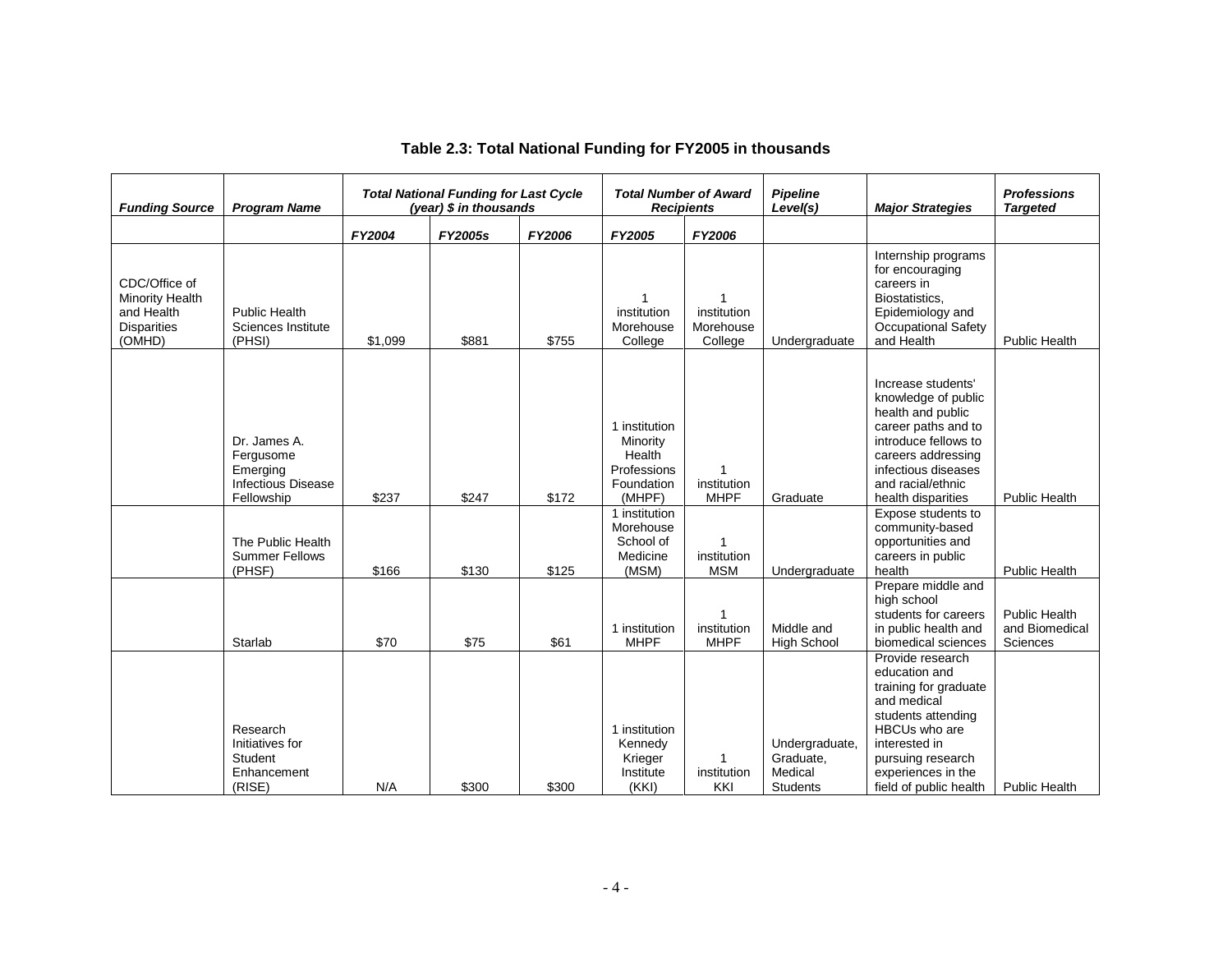| <b>Funding Source</b>                                                 | <b>Program Name</b>                                                            | <b>Total National Funding for Last Cycle</b><br>(year) \$ in thousands |                |        | <b>Total Number of Award</b><br><b>Recipients</b> | <b>Pipeline</b><br>Level(s) | <b>Major Strategies</b>                                   | <b>Professions</b><br><b>Targeted</b>                                                                                                                                                                            |                                                              |
|-----------------------------------------------------------------------|--------------------------------------------------------------------------------|------------------------------------------------------------------------|----------------|--------|---------------------------------------------------|-----------------------------|-----------------------------------------------------------|------------------------------------------------------------------------------------------------------------------------------------------------------------------------------------------------------------------|--------------------------------------------------------------|
|                                                                       |                                                                                | FY2004                                                                 | <b>FY2005s</b> | FY2006 | FY2005                                            | FY2006                      |                                                           |                                                                                                                                                                                                                  |                                                              |
|                                                                       | Annual<br>Symposium on<br>Career<br>Opportunities in<br>Biomedical<br>Sciences | \$245                                                                  | \$230          | \$330  | 1 institution<br><b>MHPF</b>                      | institution<br><b>MHPF</b>  | High school<br>students.<br>College                       | Cultivates scholars<br>by exposing<br>students to a broad<br>spectrum of career<br>opportunities in<br>biomedical sciences                                                                                       | Public Health,<br><b>Biomedical</b><br>Sciences              |
|                                                                       | Regional<br><b>Research Center</b><br>for Minority Health                      | \$55                                                                   | \$55           | \$0    | 1 institution<br><b>MSM</b>                       | N/A                         | Undergraduate,<br>Graduate,<br>Faculty,<br>Researchers    | Conduct and<br>participate in<br>research with<br>professionals<br>already in the field                                                                                                                          | <b>Public Health</b>                                         |
|                                                                       | <b>Hispanic Serving</b><br>Health<br>Professions<br>Schools (HSHPS)            | \$600                                                                  | \$600          | \$919  | 1 institution<br><b>HSHPS</b>                     | institution<br><b>HSHPS</b> | Undergraduate,<br>Graduate,<br>Medical<br><b>Students</b> | Provide academic<br>and professional<br>development<br>training to Hispanic<br>students and recent<br>graduates who are<br>interested in<br>improving the<br>health status of<br>Hispanics across<br>the country | Medical<br>Schools and<br>Schools of<br><b>Public Health</b> |
| CDC/Agency for<br>Toxic<br>Substances and<br>Drug Registry<br>(ATSDR) | Environmental<br><b>Medicine Rotation</b><br>Program (EMRP)                    | \$45                                                                   | \$45           | \$0    | 1 institution<br><b>MSM</b>                       | N/A                         | Medical<br><b>Residents</b>                               | Exposes minority<br>medical residents<br>interested in<br>primary care to<br>issues related to<br>health and<br>environmental<br>hazards and<br>improves medical<br>expertise available<br>to the agency         | Public Health,<br>Environmental<br>Medicine                  |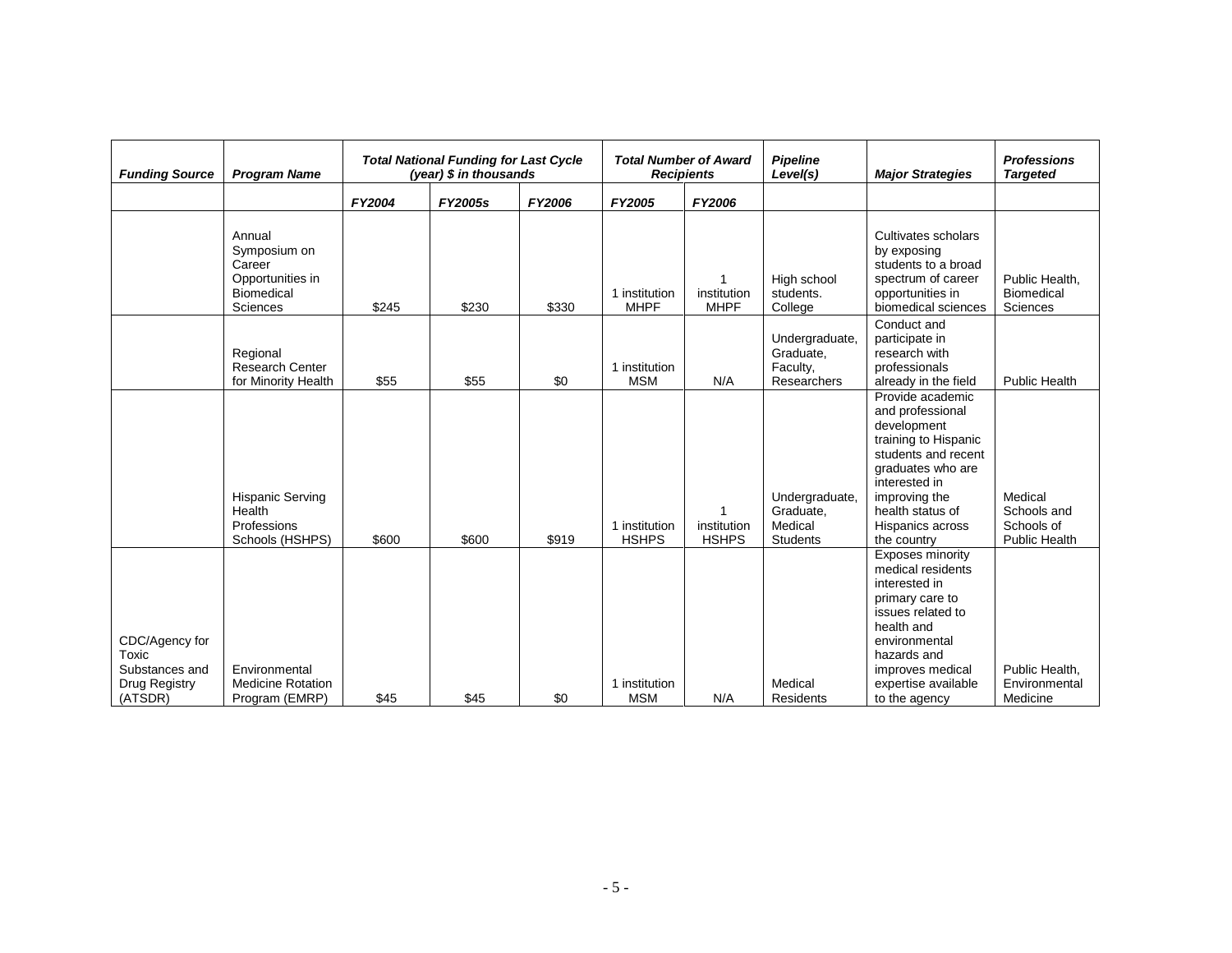| <b>Funding Source</b>                                                                                          | <b>Program Name</b>                                                                                                      | <b>Total National Funding for Last Cycle</b><br>(year) \$ in thousands |         |        |                                               | <b>Total Number of Award</b><br><b>Recipients</b> | <b>Pipeline</b><br>Level(s)                             | <b>Major Strategies</b>                                                                                                                                                                 | <b>Professions</b><br><b>Targeted</b>                          |
|----------------------------------------------------------------------------------------------------------------|--------------------------------------------------------------------------------------------------------------------------|------------------------------------------------------------------------|---------|--------|-----------------------------------------------|---------------------------------------------------|---------------------------------------------------------|-----------------------------------------------------------------------------------------------------------------------------------------------------------------------------------------|----------------------------------------------------------------|
|                                                                                                                |                                                                                                                          | FY2004                                                                 | FY2005s | FY2006 | FY2005                                        | FY2006                                            |                                                         |                                                                                                                                                                                         |                                                                |
| <b>CDC/NCEH</b>                                                                                                | A National Model<br>of Excellence in<br>Diversity<br>Recruitment and<br><b>Retention for</b><br>Environmental<br>Science | \$120                                                                  | \$124   | \$127  | 1 institution<br>Eastern<br>Kentucky<br>(EKU) | institution<br>EKU                                | High School,<br>Community<br>College<br><b>Students</b> | Targeted<br>recruitment,<br>mentoring and<br>professional<br>opportunities                                                                                                              | Environmental<br><b>Public Health</b><br>Science<br>Profession |
| CDC/National<br>Center for<br><b>Chronic Disease</b><br>Prevention and<br><b>Health Promotion</b><br>(NCCDPHP) | Directors of<br><b>Health Promotion</b><br>and Education<br>(DHPE) Internship<br>Program                                 | \$225                                                                  | \$328   | \$245  | 5 students                                    | 13<br>students                                    | Undergraduate,<br>Graduate                              | Strengthen the<br>academic and<br>professional<br>development of<br>students by creating<br>partnerships<br>between minority-<br>serving institutions<br>and public health<br>community | Public Health<br>(Reproductive<br>Health focus)                |
|                                                                                                                | ASPH/CDC<br>Prevention<br><b>Research Center</b><br>(PRC) Fellowship<br>Program                                          | \$300                                                                  | \$300   | \$300  | 11 students                                   | 4 students                                        | Graduate,<br>Medical<br><b>Students</b>                 | Professional<br>opportunities for<br>public health<br>research, financial<br>support                                                                                                    | <b>Public Health</b>                                           |
|                                                                                                                | American Indian<br>Science and<br>Engineering<br>Society (AISES)*                                                        | \$11                                                                   | \$10    | \$0    | 1 student                                     |                                                   | Graduate,<br>Ph.D.                                      | Student internship<br>to gain knowledge<br>and understanding<br>of federal agencies<br>and their operations                                                                             | <b>Public Health</b>                                           |
|                                                                                                                | <b>Emerging Leader</b><br>Program (ELP)*                                                                                 | \$0                                                                    | \$0     | \$0    | 3 students                                    |                                                   | Professional                                            | Professional<br>opportunities,<br>training                                                                                                                                              | <b>Public Health</b>                                           |
|                                                                                                                | Hispanic<br>Associations of<br>Colleges and<br><b>Universities</b><br>(HACU)*                                            | \$23                                                                   | \$0     | \$0    | 2 students                                    |                                                   | Undergraduate,<br>Graduate                              | Financial support,<br>Professional<br>opportunity                                                                                                                                       | <b>Public Health</b>                                           |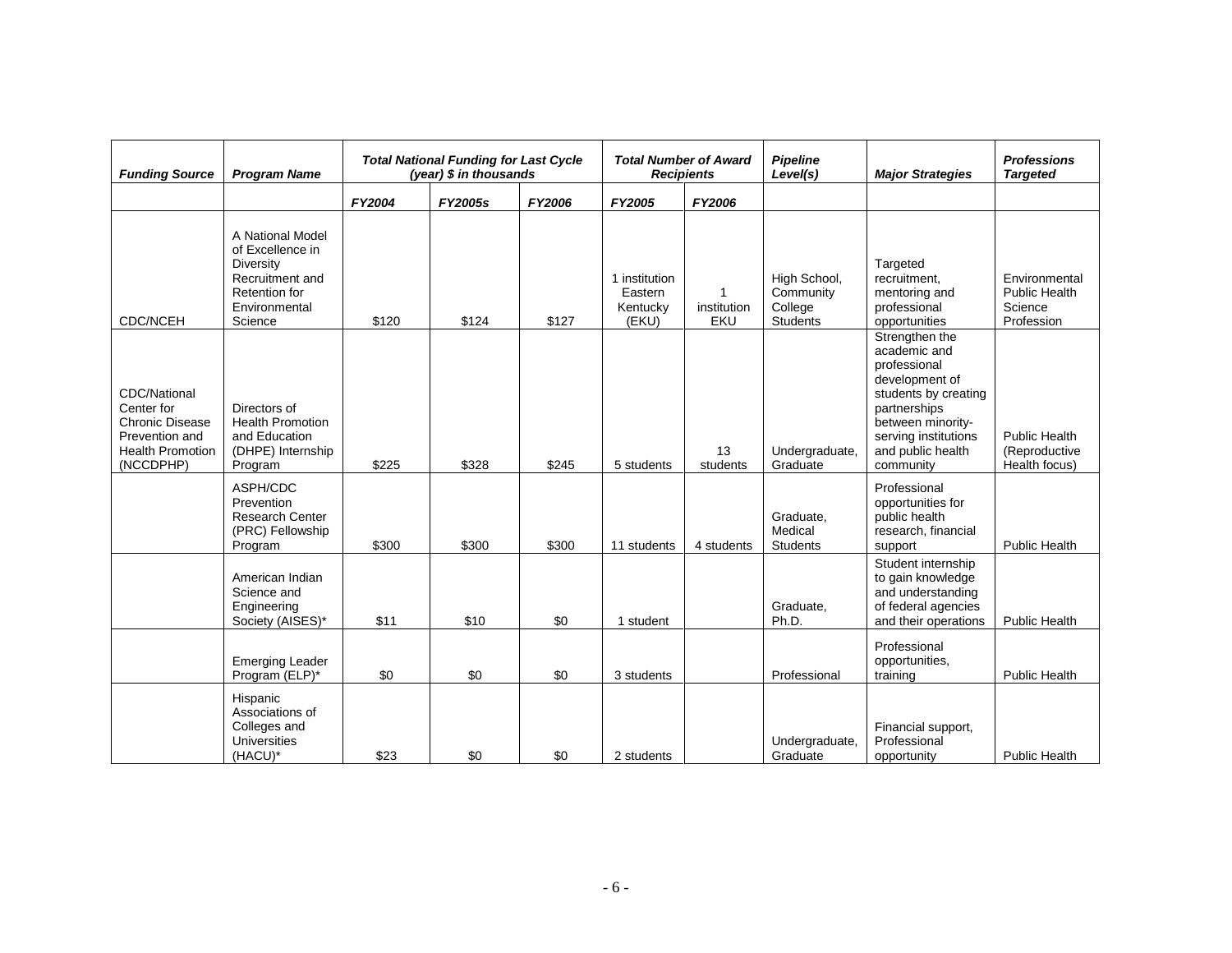| <b>Funding Source</b>                                                                                                                                                                          | <b>Program Name</b>                                                                                                                                                                       | <b>Total National Funding for Last Cycle</b><br>(year) $$$ in thousands |        | <b>Total Number of Award</b><br><b>Recipients</b> |                                           | <b>Pipeline</b><br>Level(s)                | <b>Major Strategies</b>                                                                                                                                                                              | <b>Professions</b><br><b>Targeted</b>                      |                               |
|------------------------------------------------------------------------------------------------------------------------------------------------------------------------------------------------|-------------------------------------------------------------------------------------------------------------------------------------------------------------------------------------------|-------------------------------------------------------------------------|--------|---------------------------------------------------|-------------------------------------------|--------------------------------------------|------------------------------------------------------------------------------------------------------------------------------------------------------------------------------------------------------|------------------------------------------------------------|-------------------------------|
|                                                                                                                                                                                                |                                                                                                                                                                                           | FY2004                                                                  | FY2005 | FY2006                                            | FY2005                                    | <b>FY2006</b>                              |                                                                                                                                                                                                      |                                                            |                               |
| Office of the<br>Director                                                                                                                                                                      | Undergraduate<br>Scholarship Program                                                                                                                                                      |                                                                         |        |                                                   | 23 scholarships;<br>4 service<br>paybacks | 20 scholarships;<br>20 service<br>paybacks | College, Post-<br>Baccalaureate,<br>Pre-Doctoral,<br>Post-Doctoral                                                                                                                                   | Professional<br>opportunities,<br>Financial support        | Non-specific<br>research      |
| Office of the<br><b>Director</b>                                                                                                                                                               | <b>Intramural Clinical</b><br>Research Loan<br>Repayment Program<br>for Individuals from<br>Disadvantaged<br>Backgrounds                                                                  |                                                                         |        |                                                   | 13                                        | 20                                         | Post-Doctorate                                                                                                                                                                                       | Financial support,<br><b>Educational loan</b><br>repayment | Health<br>professionals       |
| NIH-wide: NCI.<br>NCCAM, NCRR,<br>NEI, NHLBI,<br>NHGRI, NIA,<br>NIAAA, NIAID,<br>NIAMS, NIBIB,<br>NICHD, NIDCD,<br>NIDCR, NIDDK,<br>NIDA, NIEHS,<br>NIGMS, NIMH,<br>NINDS, NINR,<br><b>ODS</b> | Ruth L. Kirschstein<br><b>National Research</b><br>Ser vice Awards for<br>Individual Pre-<br>Doctoral total<br>Fellowships (F31) to<br>Promote Diversity in<br>Health-Related<br>Research |                                                                         |        |                                                   |                                           |                                            | Graduate<br>students                                                                                                                                                                                 | Financial support                                          | <b>Biomedical</b><br>research |
| NIH-wide: All<br>Institutes or<br>Centers                                                                                                                                                      | Research<br>Supplements to<br>Promote Diversity in<br>Health-Related<br>Research                                                                                                          |                                                                         |        |                                                   |                                           |                                            | High school<br>students,<br>Undergraduate<br>students. Post-<br>Master's and<br>Post-<br>Baccalaureate<br>degree<br>students.<br>Postdoctoral<br>researchers;<br><b>Faculty level</b><br>researchers | Professional<br>opportunities,<br>Financial support        | <b>Biomedical</b><br>research |

# **Table 2.4: Total National Funding for FY2005 in thousands**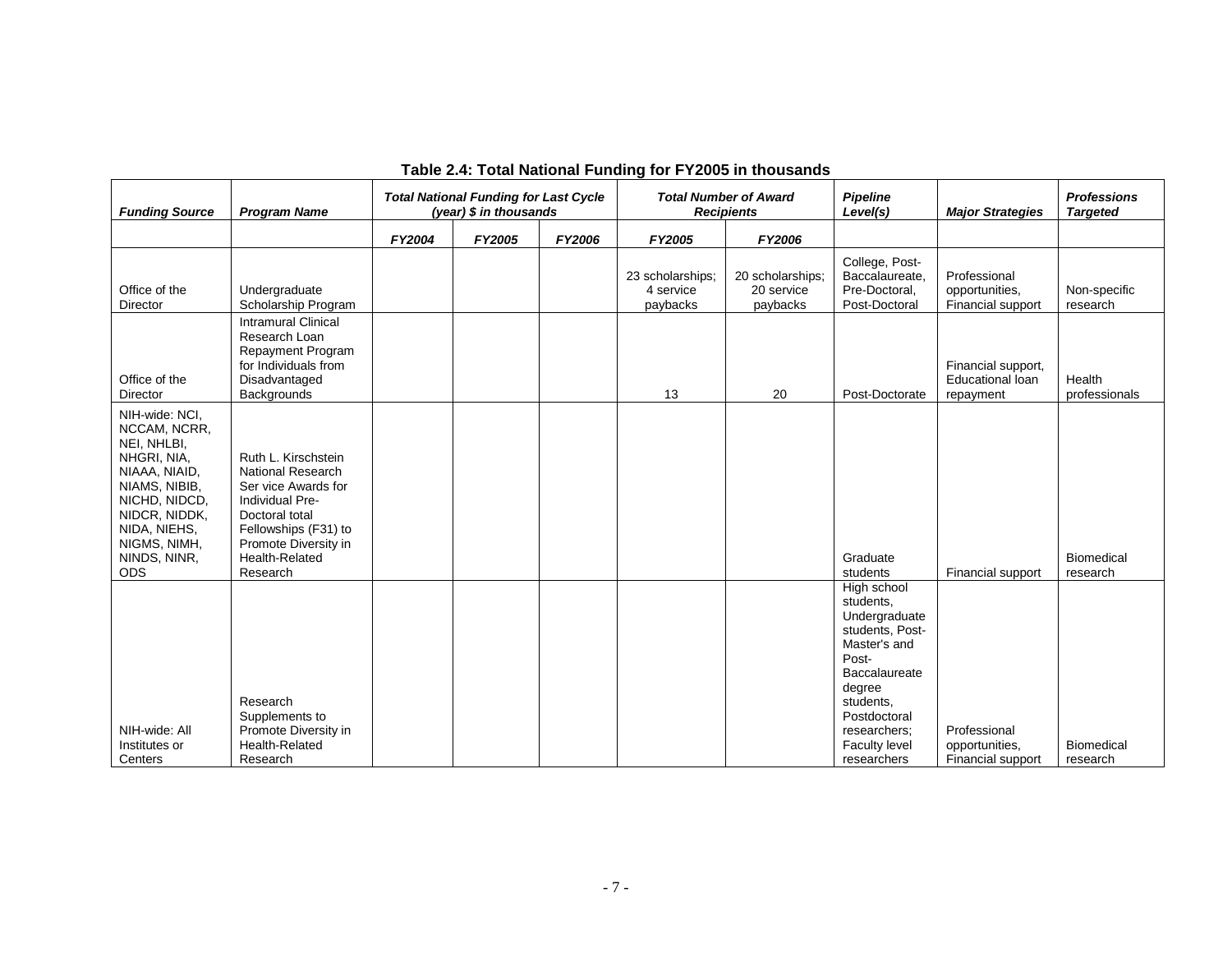| <b>Funding Source</b>                                                                                                                                                         | <b>Program Name</b>                                                                                                          | <b>Total National Funding for Last Cycle</b><br>(year) $$$ in thousands |        |        | <b>Total Number of Award</b><br><b>Recipients</b> | <b>Pipeline</b><br>Level(s) | <b>Major Strategies</b>                                  | <b>Professions</b><br><b>Targeted</b>                                               |                               |
|-------------------------------------------------------------------------------------------------------------------------------------------------------------------------------|------------------------------------------------------------------------------------------------------------------------------|-------------------------------------------------------------------------|--------|--------|---------------------------------------------------|-----------------------------|----------------------------------------------------------|-------------------------------------------------------------------------------------|-------------------------------|
|                                                                                                                                                                               |                                                                                                                              | FY2004                                                                  | FY2005 | FY2006 | FY2005                                            | FY2006                      |                                                          |                                                                                     |                               |
| NIH-wide: NHLBI,<br>NIHDS, NINR                                                                                                                                               | <b>Mentored Career</b><br>Development Award<br>to Promote Faculty<br>Diversity in<br><b>Biomedical Research</b><br>(K01)     |                                                                         |        |        |                                                   |                             | Faculty<br>members                                       | Financial support,<br>Professional<br>development,<br>Professional<br>opportunities | <b>Biomedical</b><br>research |
| NIH-wide: NIA,<br>NIAAA, NIAID,<br>NIAMS, NIBIB,<br>NCI, NICHD,<br>NIDCD, NIDDK,<br>NIDA, NIEHS,<br>NEI, NIGMS,<br>NHLBI, NHGRI,<br>NIMH, NINDS,<br>NINR, NCCAM,<br>NCRR, ODS | Ruth L. Kirschtein<br><b>National Research</b><br>Service Award<br>(NRSA) Institutional<br>Research Training<br>Grants (T32) |                                                                         |        |        |                                                   |                             | Graduate<br>students, Post-<br>Doctorates                | Professional<br>opportunities,<br>Financial support                                 | <b>Biomedical</b><br>research |
| <b>National Cancer</b><br>Institute                                                                                                                                           | <b>NCI Cancer Center</b><br>Supplements for High<br>School/Undergraduate<br><b>Student Research</b><br>Experiences (P30S)    |                                                                         |        |        | 19                                                | 22                          | K-12, College                                            | Professional<br>opportunities                                                       | Biomedical<br>research        |
| <b>NCI</b>                                                                                                                                                                    | <b>Minority Supplements</b><br>to the NCI Cancer<br><b>Education and Career</b><br>Development Program<br>(R25T5)            |                                                                         |        |        | 3                                                 | 4                           | Graduate<br>students                                     | Financial support                                                                   | Biomedical<br>research        |
| National Health,<br>Lung, and Blood<br>Institute                                                                                                                              | <b>Biomedical Research</b><br>Training Program for<br>Individuals from<br>Underrepresented<br>Groups                         |                                                                         |        |        | supported 6<br>students                           | supported 11<br>students    | College, Post-<br>baccalaureate,<br>Graduate<br>students | Financial support,<br>Professional<br>development                                   | <b>Biomedical</b><br>research |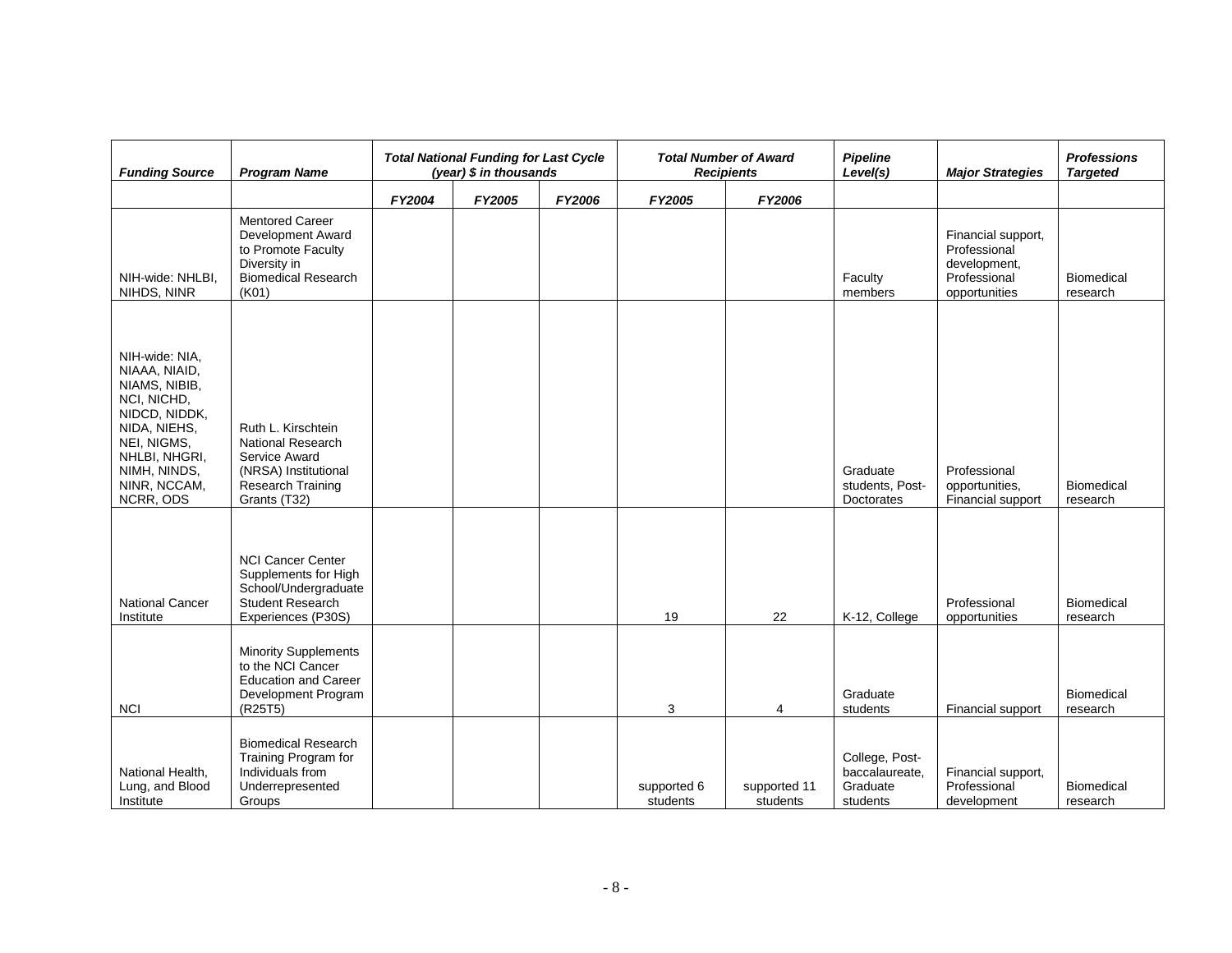| <b>Funding Source</b>                                             | <b>Program Name</b>                                                                                                   | <b>Total National Funding for Last Cycle</b><br>(year) \$ in thousands |                                                                                           |           | <b>Recipients</b>                                          | <b>Total Number of Award</b> | Pipeline<br>Level(s)                                                         | <b>Major Strategies</b>                                           | <b>Professions</b><br><b>Targeted</b> |
|-------------------------------------------------------------------|-----------------------------------------------------------------------------------------------------------------------|------------------------------------------------------------------------|-------------------------------------------------------------------------------------------|-----------|------------------------------------------------------------|------------------------------|------------------------------------------------------------------------------|-------------------------------------------------------------------|---------------------------------------|
|                                                                   |                                                                                                                       | FY2004                                                                 | FY2005                                                                                    | FY2006    | FY2005                                                     | FY2006                       |                                                                              |                                                                   |                                       |
| <b>NHLBI</b>                                                      | <b>NHLBI Minority</b><br>Undergraduate<br><b>Biomedical Education</b><br>Programs (R25)                               |                                                                        |                                                                                           |           | 2 students                                                 |                              | Undergraduate                                                                | Financial support,<br>Mentoring,<br>Professional<br>Opportunities | <b>Biomedical</b><br>research         |
| <b>NHBLI</b>                                                      | <b>NHLBI Summer</b><br>Institute Program to<br>Increase Diversity in<br>Health-Related<br>Research (R25)              |                                                                        |                                                                                           |           |                                                            |                              | Faculty,<br>Scientists                                                       | Professional<br>development                                       | <b>Biomedical</b><br>research         |
| <b>NHBLI</b>                                                      | Short-term Training<br>Program to Increase<br>Diversity in Health-<br><b>Related Research</b><br>(R25)-previously T35 |                                                                        |                                                                                           |           | 36 students                                                |                              | Undergraduate,<br><b>Health</b><br>Professional<br><b>Students</b>           | Financial support,<br>Professional<br>opportunities               | <b>Biomedical</b><br>research         |
| National Institute<br>on Aging                                    | <b>BAP Minority</b><br>Investigator Travel<br>Assistance Program                                                      |                                                                        |                                                                                           |           |                                                            |                              | Graduate<br>students, Post-<br>doctoral,<br>Fellows                          | Financial support                                                 | Biomedical<br>research                |
| National Institute<br>of Allergy and<br><b>Infectious Disease</b> | <b>NIAID Enhancement</b><br>Awards for<br>Underrepresented<br><b>Minority Scientists</b>                              |                                                                        | \$1,052<br>(labeled<br>Minority<br><b>Biomedical</b><br>Research<br>Support in<br>Budget) | \$1,040   | 4 grantees--<br>RFA-one year<br>only                       |                              | Junior level<br>faculty                                                      | Financial support,<br>Professional<br>opportunities               | Biomedical<br>research                |
| <b>NIAID</b>                                                      | <b>Intramural NIAID</b><br>Research<br>Opportunities<br>Program                                                       |                                                                        |                                                                                           |           | 23 students                                                | 21 students                  | College, Post-<br>baccalaureate,<br>Graduate<br>students, Post-<br>doctorate | Professional<br>opportunities                                     | <b>Biomedical</b><br>research         |
| National Institute<br>of General<br><b>Medical Studies</b>        | <b>Minority Biomedical</b><br>Research Support<br>(MBRS)                                                              |                                                                        | \$102,104                                                                                 | \$100,981 | 143 students                                               | 142 students                 | College,<br>Graduate<br>students                                             | Institutional<br>support,<br>Professional<br>opportunities        | <b>Biomedical</b><br>research         |
| <b>NIGMS</b>                                                      | Minority Access to<br><b>Research Careers</b><br>(MARC)                                                               |                                                                        |                                                                                           |           | 664<br>undergraduate<br>students @ 56<br>institutions, 157 |                              | College,<br>Graduate<br>students                                             | Institutional<br>support,<br>Professional<br>opportunities        | <b>Biomedical</b><br>research         |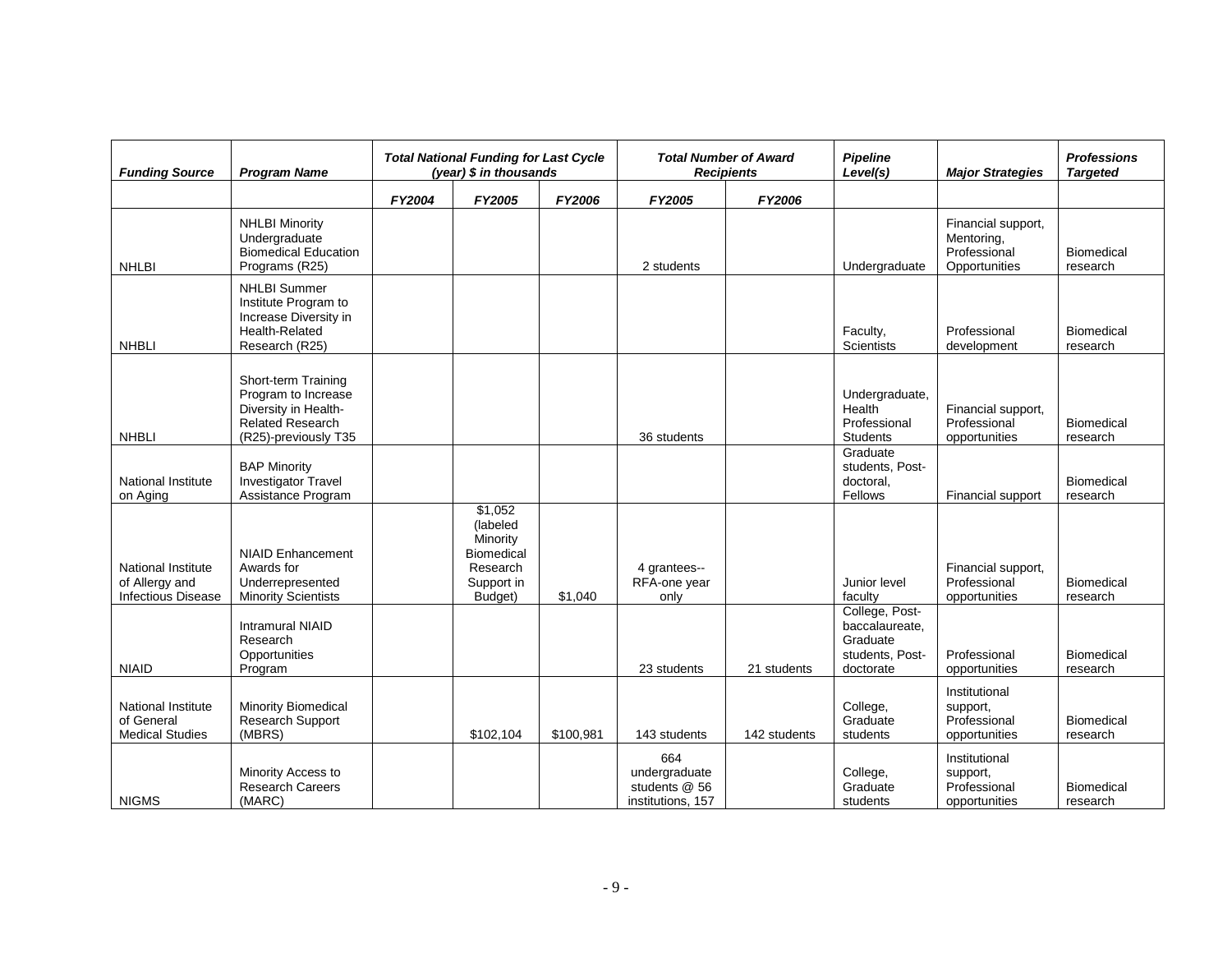| <b>Funding Source</b>                                                                                                 | <b>Program Name</b>                                                                                 | <b>Total National Funding for Last Cycle</b><br>(year) \$ in thousands |        |        |                                                   | <b>Total Number of Award</b><br><b>Recipients</b> | <b>Pipeline</b><br>Level(s)                             | <b>Major Strategies</b>                                                    | <b>Professions</b><br><b>Targeted</b>           |
|-----------------------------------------------------------------------------------------------------------------------|-----------------------------------------------------------------------------------------------------|------------------------------------------------------------------------|--------|--------|---------------------------------------------------|---------------------------------------------------|---------------------------------------------------------|----------------------------------------------------------------------------|-------------------------------------------------|
|                                                                                                                       |                                                                                                     | FY2004                                                                 | FY2005 | FY2006 | FY2005                                            | FY2006                                            |                                                         |                                                                            |                                                 |
|                                                                                                                       |                                                                                                     |                                                                        |        |        | pre-doctoral<br>fellows, and 2<br>faculty fellows |                                                   |                                                         |                                                                            |                                                 |
| <b>NIGMS</b>                                                                                                          | <b>MORE Faculty</b><br><b>Development Awards</b>                                                    |                                                                        |        |        | 1 investigator                                    | 1 investigator                                    | Junior level<br>faculty                                 | Professional<br>opportunities                                              | <b>Biomedical</b><br>research                   |
| <b>NIGMS</b>                                                                                                          | <b>Institutions Research</b><br>and Academic Career<br>Development Awards<br>(IRACDA)               |                                                                        |        |        | 6 institutions                                    | 7 institutions                                    | Post-doctorate                                          | Professional<br>opportunities                                              | <b>Biomedical</b><br>research                   |
| <b>NIGMS</b>                                                                                                          | Fellowship Awards for<br><b>Minority Students</b>                                                   |                                                                        |        |        |                                                   |                                                   | College,<br>Graduate<br>students                        | Financial support                                                          | Biomedical<br>research                          |
| NIGMS, co-<br>sponsored by<br><b>NCHMHHD</b>                                                                          | <b>Bridges to</b><br>Baccalaureate<br>Program                                                       |                                                                        |        |        |                                                   |                                                   | College                                                 | Institutional<br>support, Financial<br>support,<br>Psychosocial<br>support | Non-specific<br>health science                  |
| NIGMS, co-<br>sponsored by<br><b>NCHMHHD</b>                                                                          | <b>Bridges to Doctoral</b><br>Degree Program                                                        |                                                                        |        |        |                                                   |                                                   | Post-<br>baccalaureate.<br>Graduate<br>students         | Institutional<br>support, Financial<br>support,<br>Psychosocial<br>support | Non-specific<br>health<br>professions,<br>Ph.D. |
| Fogarty<br>International<br>Center & National<br>Center on Minority<br><b>Health and Health</b><br><b>Disparities</b> | Minority Health<br><b>Disparities</b><br>International<br><b>Research Training</b><br>Program Grant |                                                                        |        |        |                                                   |                                                   | College, Post-<br>baccalaureate,<br>Graduate<br>student | Financial support,<br>Professional<br>opportunities                        | Non-specific<br>health<br>professions           |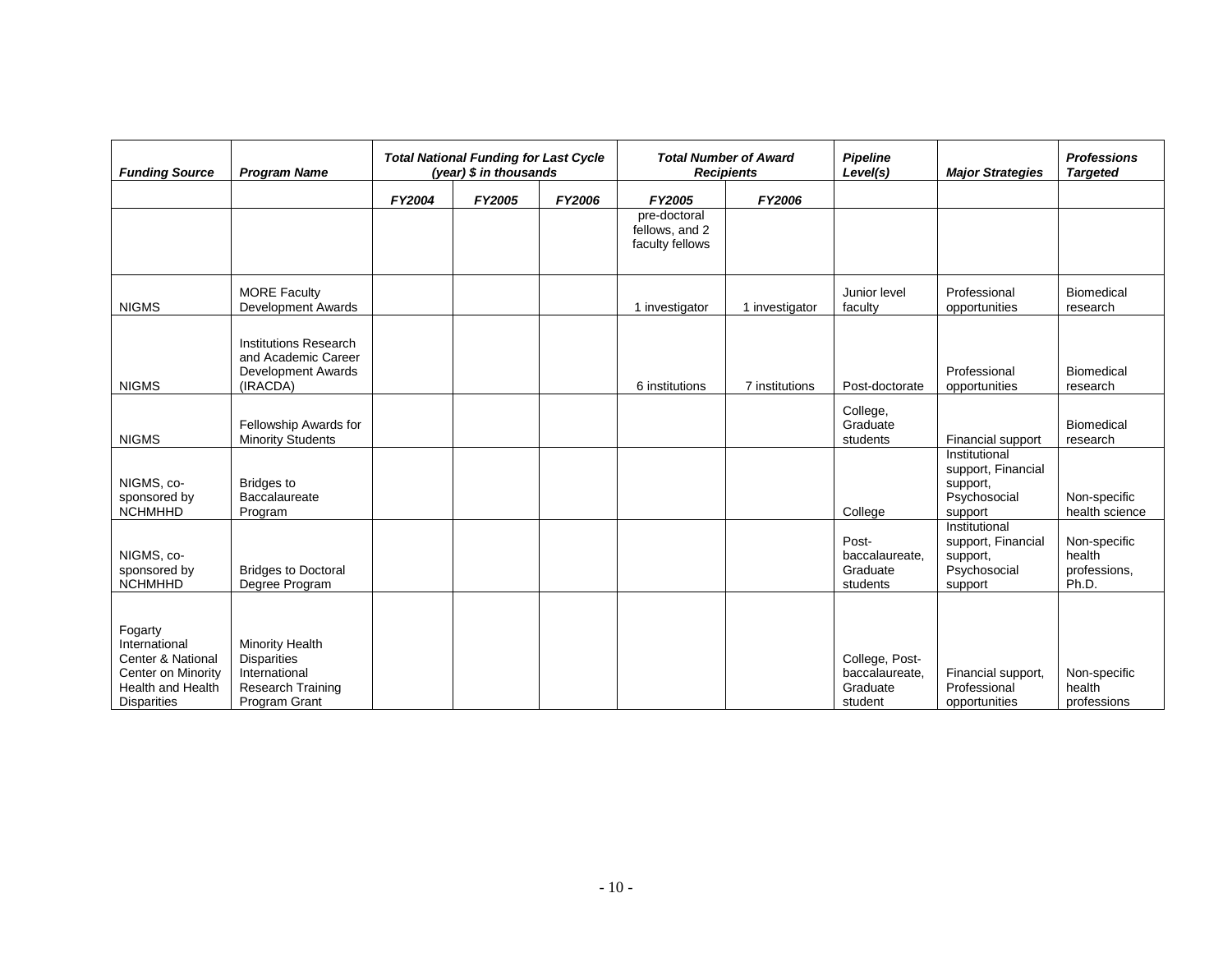| <b>Funding Source</b>                                                                    | <b>Program Name</b>                                                                                                                    | <b>Total National Funding for Last Cycle</b><br>(year) \$ in thousands                                                                                                                               |              |        |                                                                                                                                                                                    | <b>Total Number of Award</b><br><b>Recipients</b>                                                                                                                                                                                                                               | <b>Pipeline</b><br>Level(s)                          | <b>Major Strategies</b>                                                    | <b>Professions</b><br><b>Targeted</b> |
|------------------------------------------------------------------------------------------|----------------------------------------------------------------------------------------------------------------------------------------|------------------------------------------------------------------------------------------------------------------------------------------------------------------------------------------------------|--------------|--------|------------------------------------------------------------------------------------------------------------------------------------------------------------------------------------|---------------------------------------------------------------------------------------------------------------------------------------------------------------------------------------------------------------------------------------------------------------------------------|------------------------------------------------------|----------------------------------------------------------------------------|---------------------------------------|
|                                                                                          |                                                                                                                                        | FY2004                                                                                                                                                                                               | FY2005       | FY2006 | FY2005                                                                                                                                                                             | FY2006                                                                                                                                                                                                                                                                          |                                                      |                                                                            |                                       |
| <b>National Institute</b><br>Deafness and<br>Other<br>Communications<br><b>Disorders</b> | <b>Formal Collaboration</b><br>between NICHD<br>Division of Intramural<br>Research (DIR) and<br>Howard University in<br>Washington, DC |                                                                                                                                                                                                      |              |        |                                                                                                                                                                                    |                                                                                                                                                                                                                                                                                 | College,<br>Graduate<br>students, Post-<br>doctorate | Professional<br>opportunities,<br>Financial support                        | <b>Biomedical</b><br>research         |
| <b>National Center</b><br>for Research<br>Resources                                      | Research Centers in<br><b>Minority Institutions</b><br>(RCMI) Program                                                                  |                                                                                                                                                                                                      |              |        | 18 institutions                                                                                                                                                                    |                                                                                                                                                                                                                                                                                 | Graduate<br>school                                   | Institutional<br>support, Financial<br>support,<br>Psychosocial<br>support | Non-specific<br>health<br>professions |
| <b>NCRR</b>                                                                              | <b>Science Education</b><br>Partnership Award<br>(SEPA) [R25]                                                                          | \$8,108,318<br>granted to<br>eight<br>programs<br>in seven<br>different<br>states.<br>Four of<br>them are<br>formal<br>educational<br>programs,<br>while four<br>informal<br>educational<br>programs | \$22,408,570 |        | 21 programs in<br>13 different<br>states plus<br>Washington,<br>DC. 14 of these<br>are formal<br>educational<br>program, while<br>seven are<br>informal<br>educational<br>programs | Awards were<br>granted to<br>seven programs<br>in seven<br>different states.<br>Six of these are<br>formal<br>educational<br>programs (i.e.<br>class curricula),<br>while one is an<br>informal<br>educational<br>program (i.e.<br>museum<br>exhibits, films,<br>websites, etc) | $K-12$                                               | Program<br>development,<br>Educational<br>resources                        | Non-specific<br>health<br>professions |
| <b>National Institute</b><br>of Environmental<br><b>Health Sciences</b>                  | <b>Minority Worker</b><br><b>Training Program</b><br>(MWTP)                                                                            |                                                                                                                                                                                                      |              |        |                                                                                                                                                                                    |                                                                                                                                                                                                                                                                                 | College                                              | Professional<br>opportunities                                              | Non-specific<br>health<br>professions |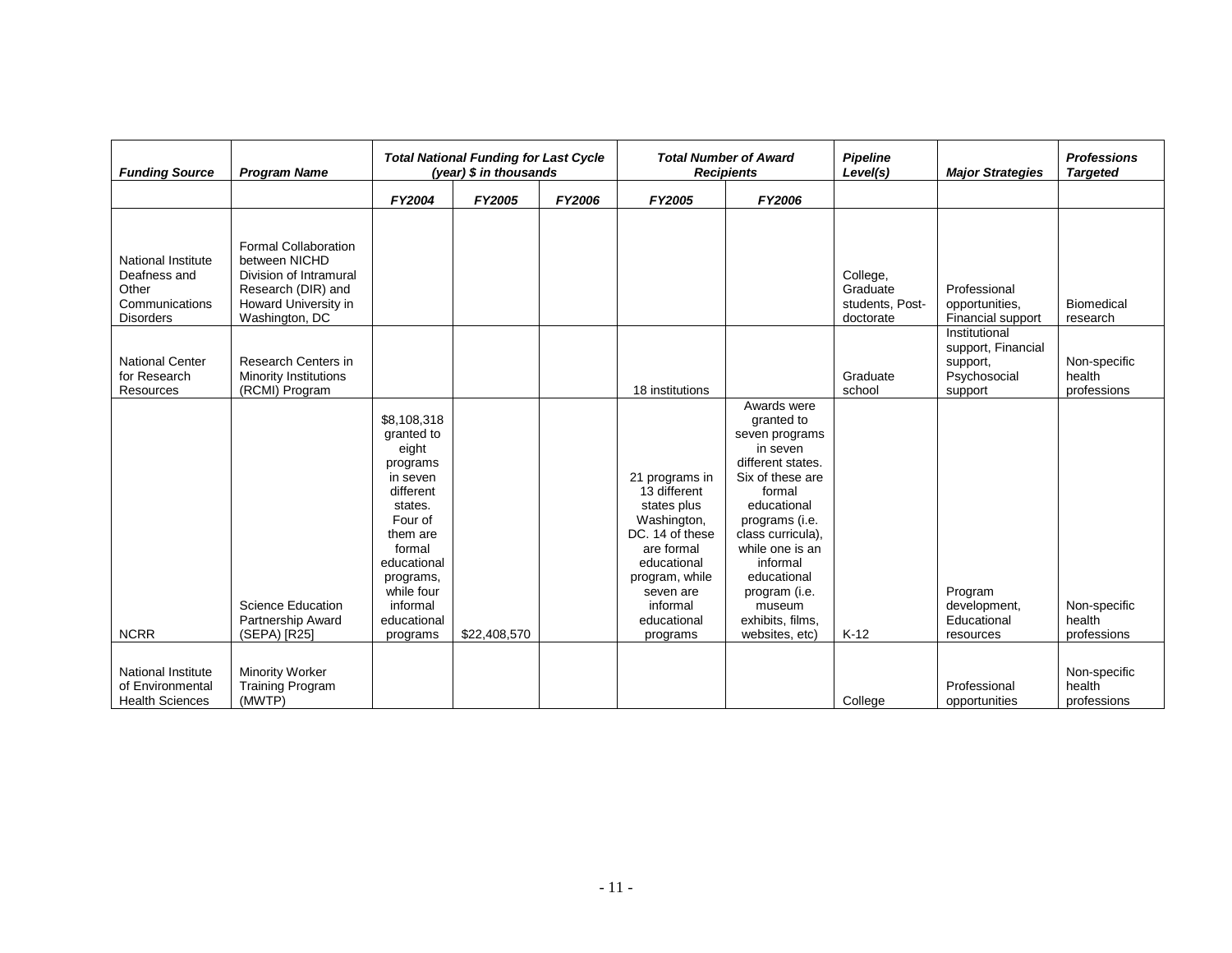| <b>Funding Source</b>                                                            | <b>Program Name</b>                                                                                                                                                                                   | <b>Total National Funding for Last Cycle</b><br>(year) $$$ in thousands |              |        |                            | <b>Total Number of Award</b><br><b>Recipients</b> | <b>Pipeline</b><br>Level(s)                                                               | <b>Major Strategies</b>                                                                                                                                                                                              | <b>Professions</b><br><b>Targeted</b>                        |
|----------------------------------------------------------------------------------|-------------------------------------------------------------------------------------------------------------------------------------------------------------------------------------------------------|-------------------------------------------------------------------------|--------------|--------|----------------------------|---------------------------------------------------|-------------------------------------------------------------------------------------------|----------------------------------------------------------------------------------------------------------------------------------------------------------------------------------------------------------------------|--------------------------------------------------------------|
|                                                                                  |                                                                                                                                                                                                       | FY2004                                                                  | FY2005       | FY2006 | FY2005                     | FY2006                                            |                                                                                           |                                                                                                                                                                                                                      |                                                              |
| <b>National Center</b><br>on Minority Health<br>and Health<br><b>Disparities</b> | <b>Extramural Clinical</b><br>Research Loan<br><b>Repayment Program</b><br>for Individuals from<br>Disadvantaged<br>Backgrounds (ECR-<br>LRP)                                                         |                                                                         |              |        |                            |                                                   | Post-<br>baccalaureate.<br>Graduate<br>students,<br>Professionals                         | Financial support                                                                                                                                                                                                    | Non-specific<br>health<br>professions                        |
| <b>NCMHD</b>                                                                     | <b>NCMHD Research</b><br><b>Endowment Program</b>                                                                                                                                                     |                                                                         | \$15,900,000 |        | 4 institutions             |                                                   | Students and<br>faculty from<br>health disparity<br>populations                           | Financial support                                                                                                                                                                                                    | Biomedical<br>research,<br>Health<br>disparities<br>research |
| <b>NCMHD</b>                                                                     | <b>NCMHD Centers of</b><br>Excellence in<br>Partnerships for<br>Community Outreach,<br>Research for Health<br>Disparities and<br><b>Training (Project</b><br>EXPORT) Program                          |                                                                         | \$8,000,000  |        | 5 academic<br>institutions |                                                   | University and<br>Professional:<br>Individuals<br>from health<br>disparity<br>populations | Financial support,<br>University-<br>community<br>partnerships                                                                                                                                                       | Biomedical<br>research                                       |
| <b>NCMHD</b>                                                                     | <b>NCMHD Minority</b><br><b>Health and Health</b><br><b>Disparities</b><br>International<br><b>Research Training</b><br>(MHIRT) Program in<br>partnership with the<br>Fogarty International<br>Center |                                                                         | \$5.400.000  |        | 24 institutions            |                                                   | Undergraduate.<br>Graduate,<br>Health<br>Professions<br><b>Students</b>                   | Funding for<br>research training<br>opportunities.<br>Students will<br>travel and work<br>with investigators<br>in countries such<br>sa Mexico,<br>Uganda, Ghana,<br>Australia, Peru,<br>Spain, and South<br>Africa. | Biomedical,<br>Clinical,<br>Behavioral<br>research           |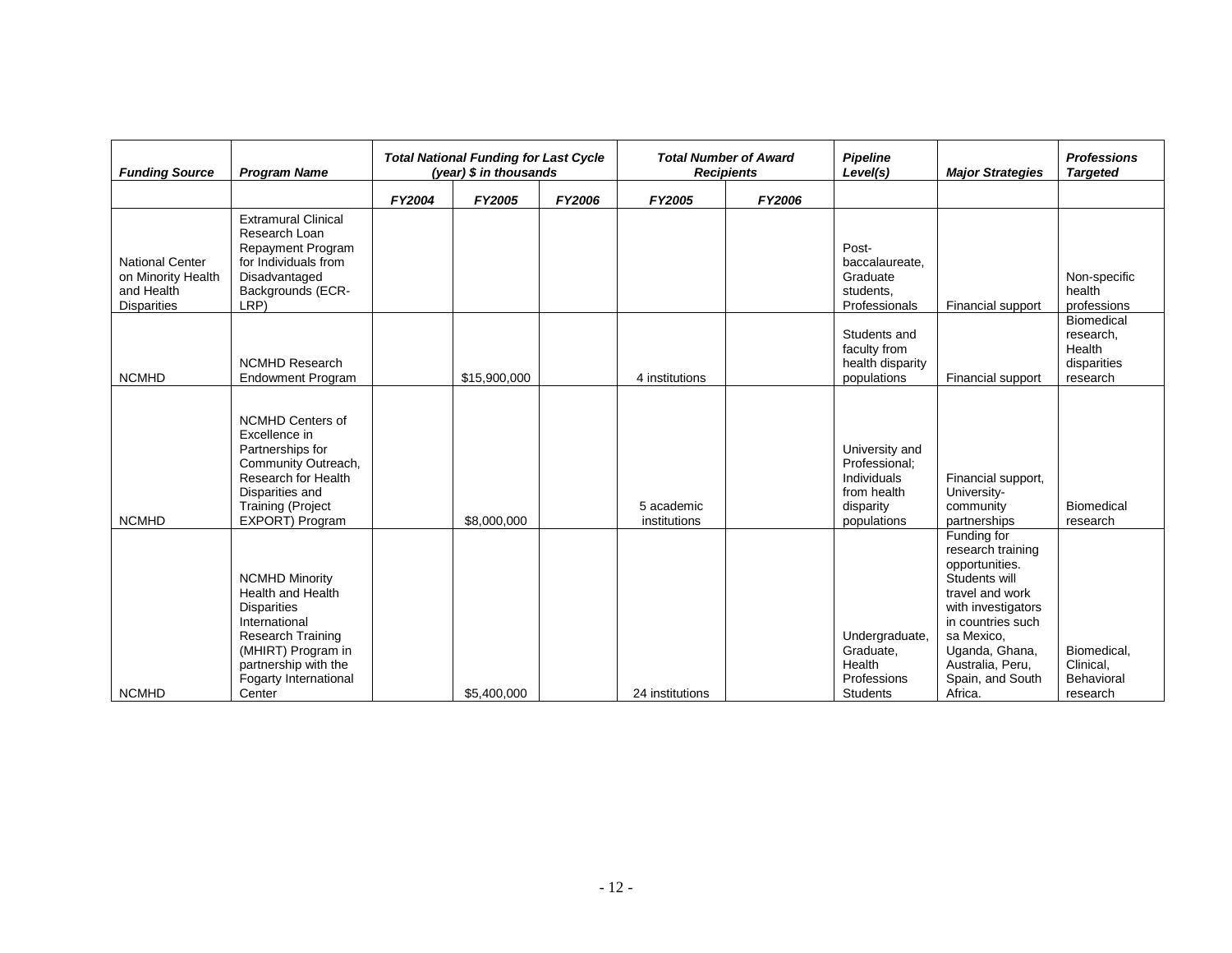| <b>Funding Source</b>                                                            | <b>Program Name</b>                                                                                          | <b>Total National Funding for Last Cycle</b><br>(year) \$ in thousands |             |        |                                        | <b>Total Number of Award</b><br><b>Recipients</b> | Pipeline<br>Level(s)                                                                                                                                      | <b>Major Strategies</b>                                                                                                       | <b>Professions</b><br><b>Targeted</b>                                |
|----------------------------------------------------------------------------------|--------------------------------------------------------------------------------------------------------------|------------------------------------------------------------------------|-------------|--------|----------------------------------------|---------------------------------------------------|-----------------------------------------------------------------------------------------------------------------------------------------------------------|-------------------------------------------------------------------------------------------------------------------------------|----------------------------------------------------------------------|
|                                                                                  |                                                                                                              | FY2004                                                                 | FY2005      | FY2006 | FY2005                                 | FY2006                                            |                                                                                                                                                           |                                                                                                                               |                                                                      |
| <b>NCMHD</b>                                                                     | <b>NCMHD Research</b><br>Infrastructure in<br>Minority Institution<br>(RIMI) Programs                        |                                                                        | \$3,800,000 |        | 5 minority-<br>serving<br>institutions |                                                   | Undergraduate<br>and Master's<br>level with<br>emphasis on<br>the life<br>sciences,<br>behavioral<br>sciences,<br>and/or other<br>health-related<br>areas | Financial<br>supporting<br>building research<br>capacity in<br>predominantly<br>minority-serving<br>academic<br>institutions. | Life sciences.<br>Behavioral<br>sciences.<br>Health related<br>areas |
| National Institute<br>of Nursing<br>Research                                     | <b>Minority Supplements</b><br>for High School,<br>Undergraduate,<br>Graduate, Post-<br>Doctoral, or Faculty |                                                                        |             |        |                                        |                                                   | College, Post-<br>baccalaureate,<br>Pre-doctorate,<br>Post-doctorate                                                                                      | Academic support,<br>Professional<br>opportunities                                                                            | Nursing                                                              |
| <b>NINR</b>                                                                      | Nursing Partnership<br>Centers on Health<br>Disparities (P20)                                                |                                                                        |             |        |                                        |                                                   | Post-doctorate                                                                                                                                            | Professional<br>opportunities                                                                                                 | Nursing                                                              |
| <b>National Institute</b><br>of Mental Health                                    | NIMH- Minority<br>Research<br>Infrastructure Support<br>Program (R24)                                        |                                                                        |             |        |                                        |                                                   | Non-specific<br>research<br>institutions                                                                                                                  | Institutional<br>support, Financial<br>support,<br>Professional<br>opportunities                                              | Mental health<br>research<br><b>Biomedical</b>                       |
| <b>NIMH</b>                                                                      |                                                                                                              |                                                                        |             |        |                                        |                                                   | College                                                                                                                                                   | Financial support,<br>Professional<br>opportunities                                                                           | research,<br>Behavioral<br>research                                  |
| National Institute<br>of Diabetes and<br>Digestive and<br><b>Kidney Diseases</b> | <b>NIDDK Small Grants</b><br>for Underrepresented<br>Investigators                                           |                                                                        |             |        |                                        |                                                   | Scientific<br>investigators                                                                                                                               | Financial support,<br>Professional<br>opportunities                                                                           | <b>Biomedical</b><br>research                                        |
| <b>NIIDDK</b>                                                                    | National High School<br><b>Student Summer</b><br>Research Program                                            |                                                                        |             |        | 75 students                            | 75 students                                       | High school                                                                                                                                               | Financial support,<br>Professional<br>opportunities                                                                           | <b>Biomedical</b><br>research                                        |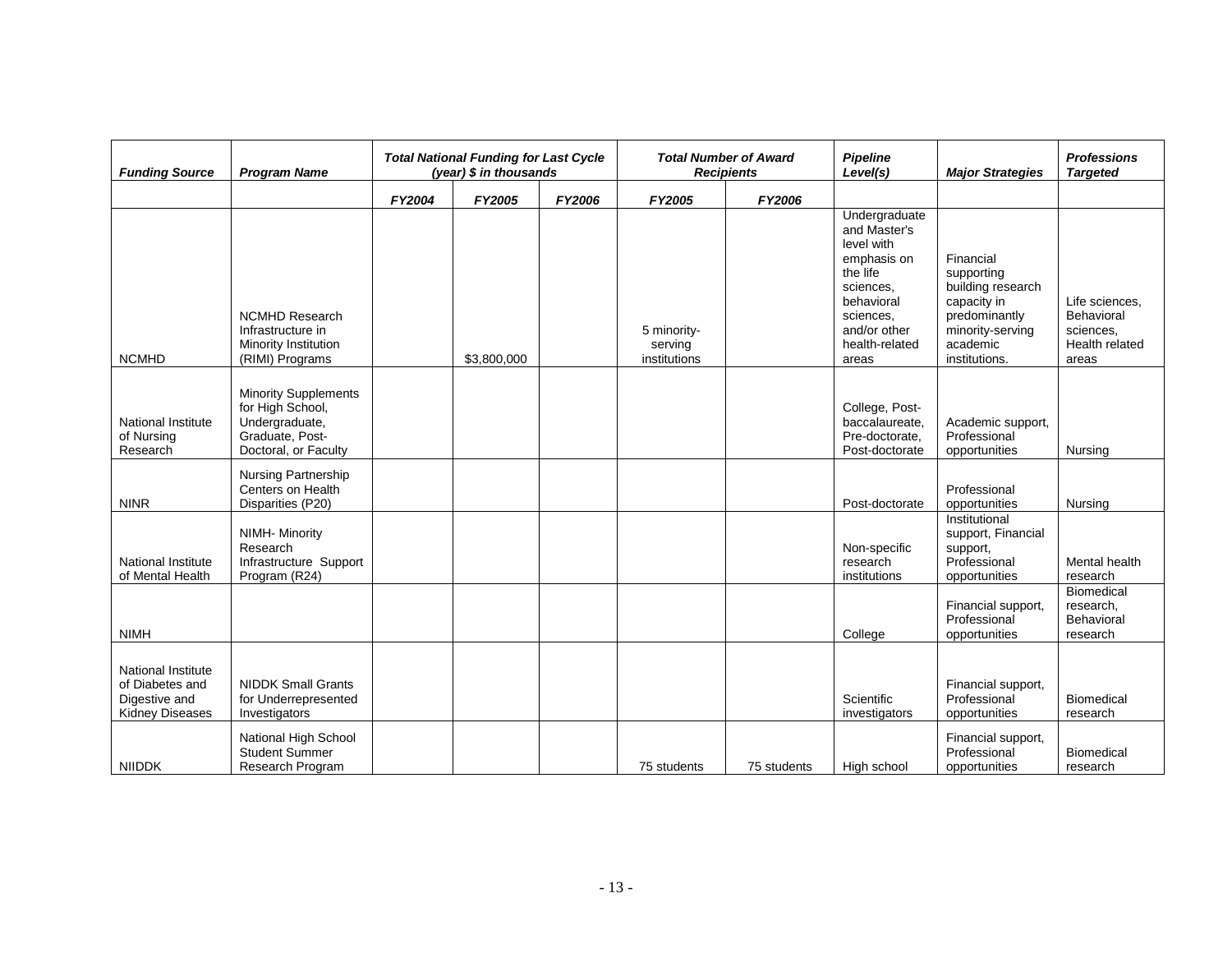| <b>Funding Source</b> | <b>Program Name</b>                                                                                                           | <b>Total National Funding for Last Cycle</b><br>(year) \$ in thousands |        |        |                               | <b>Total Number of Award</b><br><b>Recipients</b> | <b>Pipeline</b><br>Level(s) | <b>Major Strategies</b>                             | <b>Professions</b><br><b>Targeted</b>           |
|-----------------------|-------------------------------------------------------------------------------------------------------------------------------|------------------------------------------------------------------------|--------|--------|-------------------------------|---------------------------------------------------|-----------------------------|-----------------------------------------------------|-------------------------------------------------|
|                       |                                                                                                                               | FY2004                                                                 | FY2005 | FY2006 | FY2005                        | FY2006                                            |                             |                                                     |                                                 |
| <b>NIDDK</b>          | NIDDK Office of<br><b>Minority Health</b><br>Research<br>Coordination<br>Sponsored Intramural<br>Summer Internship<br>Program |                                                                        |        |        | 12 students                   | 12 students                                       | College                     | Financial support,<br>Professional<br>opportunities | Biomedical<br>research                          |
| <b>NIDDK</b>          | NIDDK Office of<br>Minority Health<br>Research<br>Coordination<br>Sponsored Extramural<br>Summer Internship<br>Program        |                                                                        |        |        | 10 students                   | 6 students                                        | College                     | Financial support,<br>Professional<br>opportunities | Biomedical<br>research                          |
| <b>NIDDK</b>          | Gateways to the<br>Laboratory/NIDDK<br>Honors Program                                                                         |                                                                        |        |        | 1 student                     | 2 students                                        | College                     | Financial support,<br>Professional<br>opportunities | Biomedical<br>research,<br>M.D./Ph.D<br>program |
| <b>NIDDK</b>          | Short-Term Education<br>Program for<br>Underrepresented<br>Persons (STEP-UP)                                                  |                                                                        |        |        | 49 students/6<br>institutions | 52 students/6<br>institutions                     | High school,<br>College     | Financial support,<br>Professional<br>opportunities | Biomedical<br>research                          |
| <b>NIDDK</b>          | Association of<br>American Indian<br>Physicians (AAIP)<br>Scholarship Awards                                                  |                                                                        |        |        | 11 students                   | 16 students                                       | College                     | Financial support,<br>Professional<br>opportunities | Biomedical<br>research                          |
| <b>NIDDK</b>          | National Hispanic<br><b>Medical Association</b><br>(NMA) Fellowship<br>Program                                                |                                                                        |        |        | 10 students                   | 7 students                                        | College                     | Financial support,<br>Professional<br>opportunities | Biomedical<br>research                          |
| <b>NIDDK</b>          | <b>National Medical</b><br>Association (NMA)<br>Fellowship Program                                                            |                                                                        |        |        | 40<br>residents/fellows       | 31<br>residents/fellows                           | Residents,<br>Fellows       | Professional<br>opportunities                       | Biomedical<br>research                          |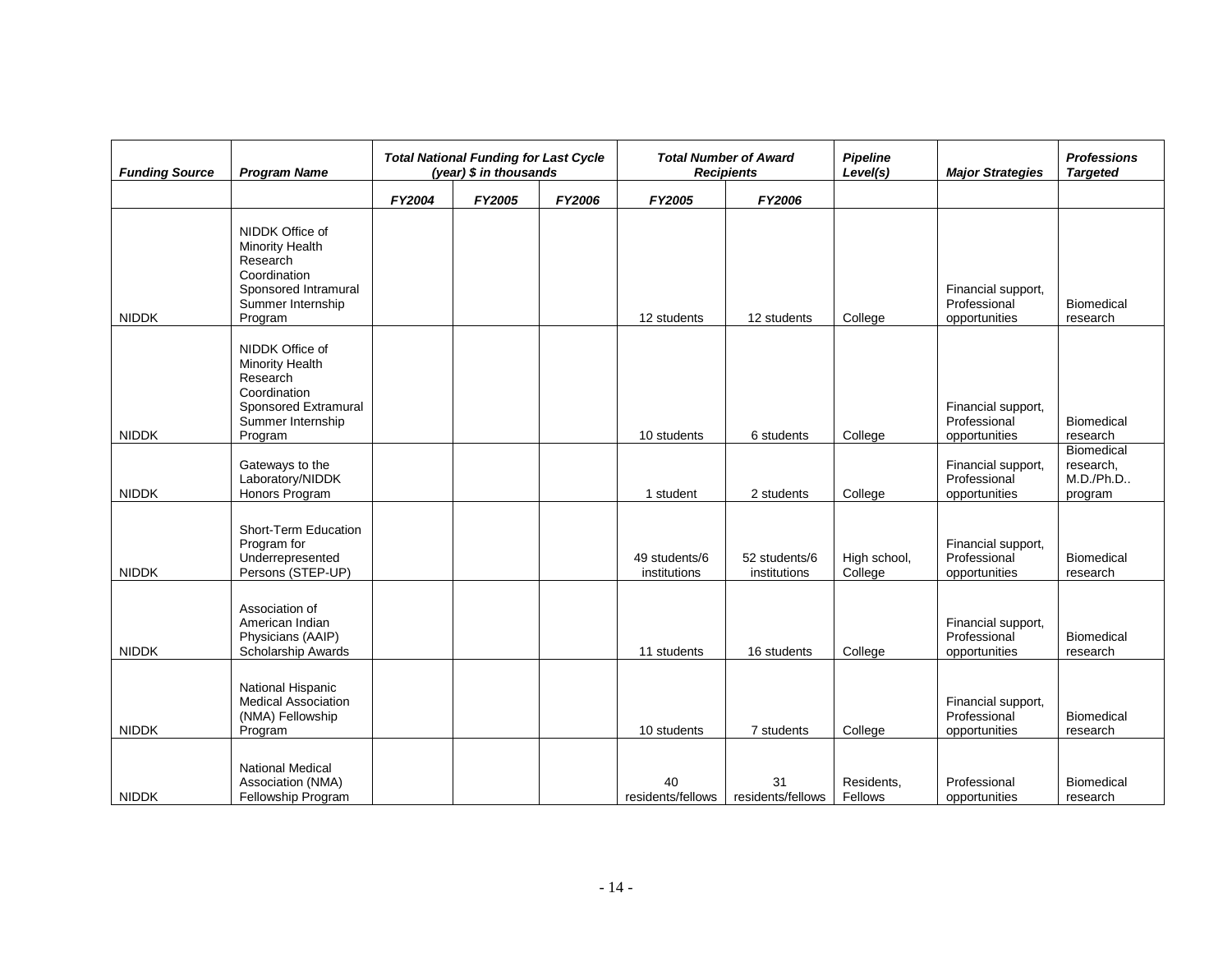| <b>Funding Source</b>                                            | <b>Program Name</b>                                            | <b>Total National Funding for Last Cycle</b><br>(year) \$ in thousands |        |        |                                          | <b>Total Number of Award</b><br><b>Recipients</b> | <b>Pipeline</b><br>Level(s)                                                                                  | <b>Major Strategies</b>                             | <b>Professions</b><br><b>Targeted</b>                    |
|------------------------------------------------------------------|----------------------------------------------------------------|------------------------------------------------------------------------|--------|--------|------------------------------------------|---------------------------------------------------|--------------------------------------------------------------------------------------------------------------|-----------------------------------------------------|----------------------------------------------------------|
|                                                                  |                                                                | <b>FY2004</b>                                                          | FY2005 | FY2006 | <b>FY2005</b>                            | <b>FY2006</b>                                     |                                                                                                              |                                                     |                                                          |
| <b>NIDDK</b>                                                     | Network of Minority<br>Research<br>Investigators (NMRI)        |                                                                        |        |        | 70 junior and<br>senior<br>investigators | 65 junior and<br>senior<br>investigators          | Scientific<br>investigators                                                                                  | Professional<br>opportunities                       | <b>Biomedical</b><br>research                            |
| National Institute<br>of Neurological<br>Disorders and<br>Stroke | Collaborative<br>Neuroscience<br>Sciences (CNS)<br>Award (S11) |                                                                        |        |        | 11 investigators                         | 11 investigators                                  | Scientific<br>investigators                                                                                  | Financial support                                   | Biomedical<br>research,<br>Behavioral<br>research        |
| NIH-wide: NIHDS,<br>NIDA, NIMH                                   | Neuroscience<br>Scholars Program<br>(R25)                      |                                                                        |        |        | 38 scholars                              | 38 scholars                                       | Undergraduate,<br>Graduate,<br>Medical<br>students, Post-<br>doctoral<br>fellows, Other<br>junior scientists | Financial support,<br>Professional<br>opportunities | <b>Biomedical</b><br>research                            |
| NIH-wide:<br>NCMHD, NCRR,<br>NHLBI, NIDA,<br>NIMH, NIHDS         | Specialized<br>Neuroscience<br>Research Programs<br>(SNRP)     |                                                                        |        |        | 12                                       | 12 (10 grantees<br>posted on<br>website)          | Faculty,<br>Students,<br><b>Fellows</b>                                                                      | Financial support,<br>Partnership<br>building       | Biomedical<br>research,<br><b>Behavioral</b><br>research |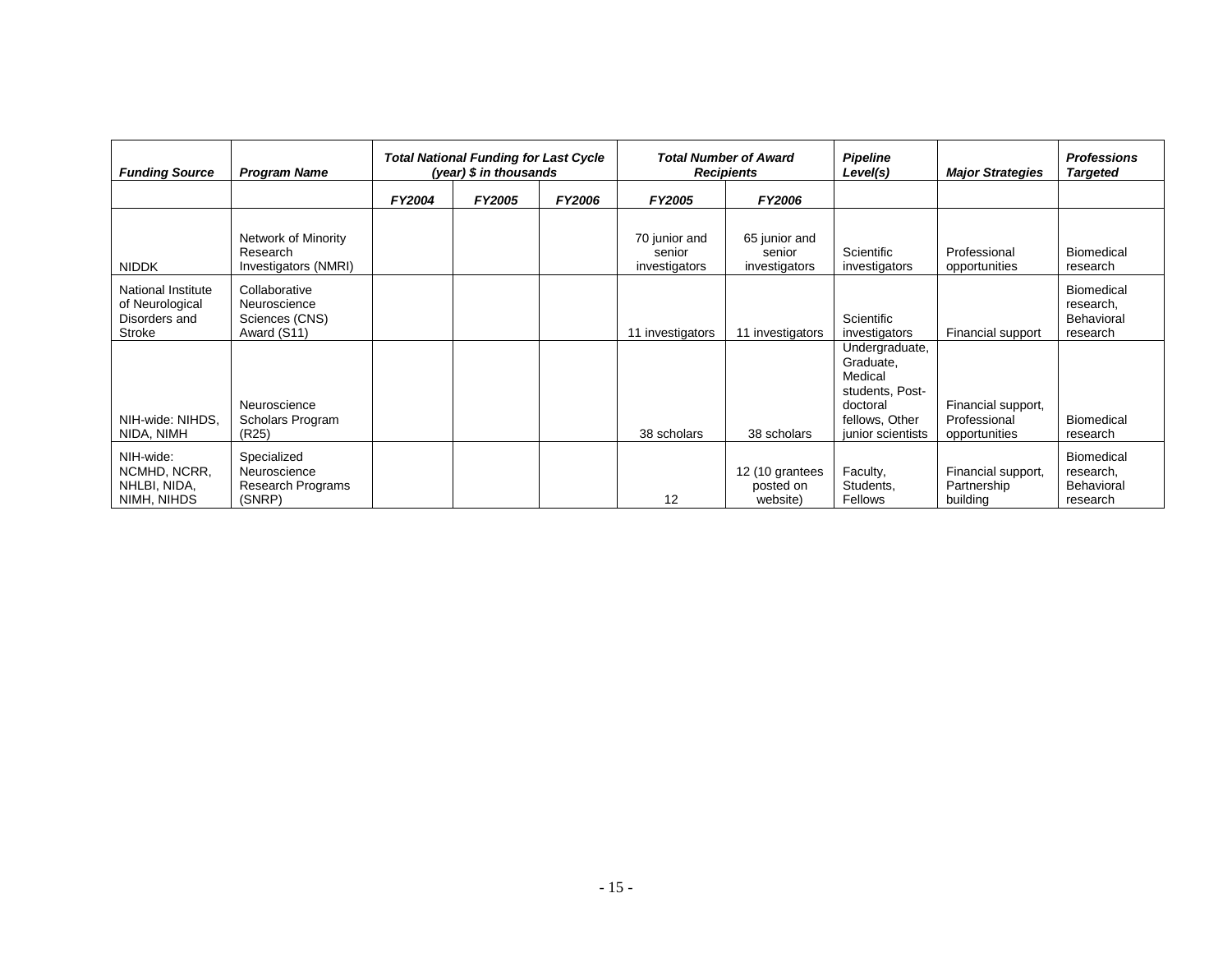| <b>Funding Source</b>                                               | <b>Program Name</b>                                                                                                                | <b>Total National Funding for Last Cycle</b><br>(year) \$ in thousands |          |          | <b>Total Number of Award</b><br><b>Recipients</b> |        | <b>Pipeline Level(s)</b>               | <b>Major Strategies</b>                                                                      | <b>Professions</b><br><b>Targeted</b> |
|---------------------------------------------------------------------|------------------------------------------------------------------------------------------------------------------------------------|------------------------------------------------------------------------|----------|----------|---------------------------------------------------|--------|----------------------------------------|----------------------------------------------------------------------------------------------|---------------------------------------|
|                                                                     |                                                                                                                                    | FY2004                                                                 | FY2005   | FY2006   | FY2005                                            | FY2006 |                                        |                                                                                              |                                       |
| Directorate of<br><b>Education and</b><br>Human<br><b>Resources</b> | Math and<br>Science<br>Partnership                                                                                                 | \$138,710                                                              | \$79,360 | \$63,180 | 80 awards                                         |        | $K-12$                                 | Academic support                                                                             | Non-specific<br>science and math      |
|                                                                     | Science,<br>Technology,<br>Engineering,<br><b>Mathematics</b><br>Talent<br>Expansion<br>Program (STEP)                             |                                                                        | \$25,280 | \$25,270 | 20 new<br>awards                                  |        | College                                | Academic support                                                                             | Non-specific<br>science and math      |
|                                                                     | Assistance for<br>Broadening<br>Participation in<br><b>STEM: Louis</b><br><b>Stokes Alliances</b><br>for Minority<br>Participation |                                                                        | \$35,020 | \$35,000 |                                                   |        | College                                | Academic support,<br>Professional<br>opportunities,<br>Institutional<br>partnership building | Non-specific<br>science and math      |
|                                                                     | Alliance for<br>Broadening<br>Participation in<br><b>STEM: Alliances</b><br>for Graduate<br><b>Education and</b><br>Professoriate  | \$6,000                                                                | \$14,790 | \$14,500 |                                                   |        | Graduate school                        | Psychosocial<br>support                                                                      | Non-specific<br>science and math      |
|                                                                     | <b>Historically Black</b><br>Colleges and<br><b>Universities</b><br>Undergraduate<br>Program (HBCU-<br>UP)                         |                                                                        | \$25,220 | \$25,180 |                                                   |        | College                                | Academic support                                                                             | Non-specific<br>science and math      |
|                                                                     | Centers of<br>Research<br>Excellence in<br>Science and<br>Technology                                                               |                                                                        | \$15,870 | \$17.900 |                                                   |        | Post-baccalaureate.<br>graduate school | Professional<br>opportunities                                                                | Non-specific<br>science and math      |

#### **Table 2.5: National Science Foundation**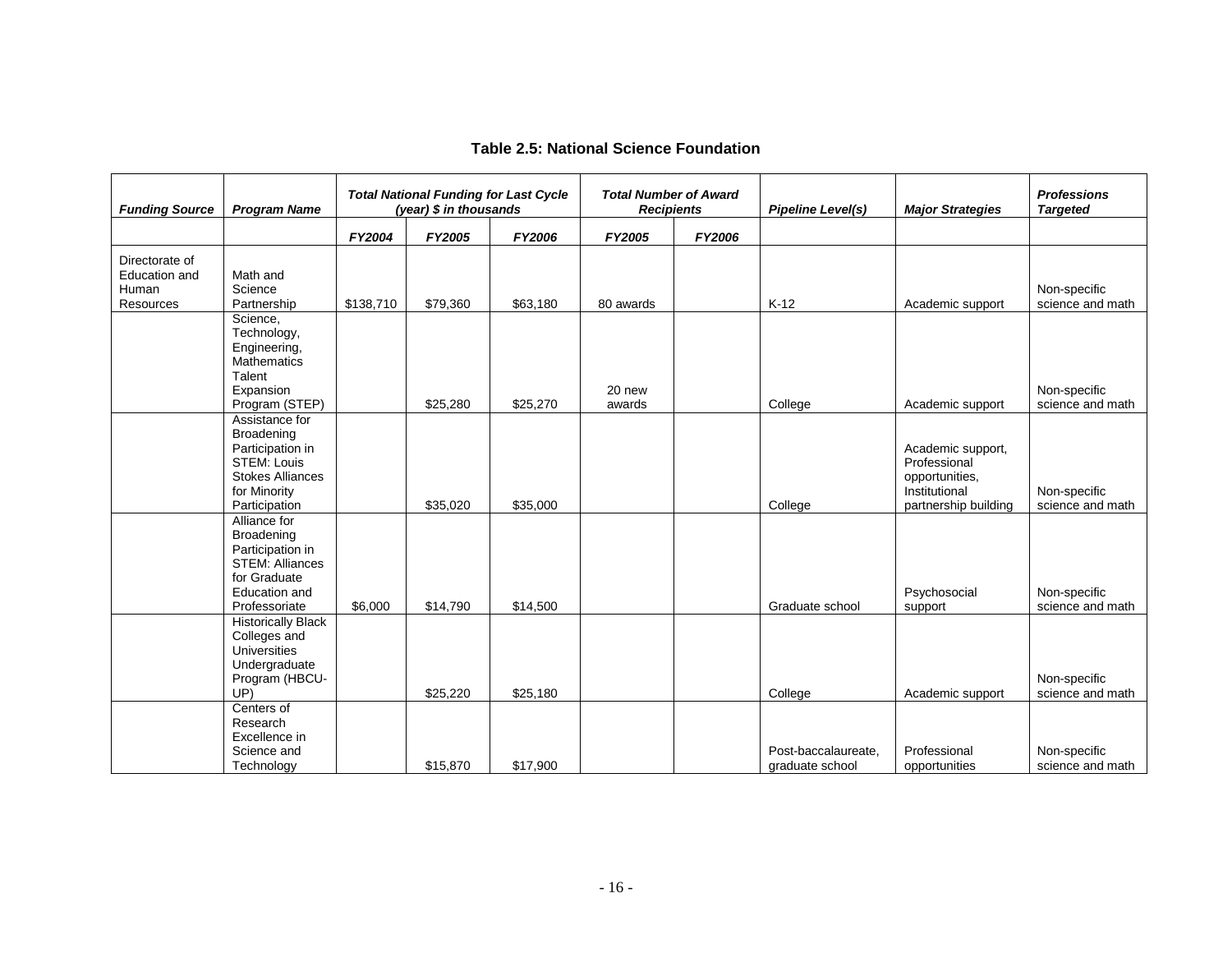| <b>Funding Source</b> | <b>Program Name</b>                                                                                    | <b>Total National Funding for Last Cycle</b><br>(year) \$ in thousands |                                                          | <b>Total Number of Award</b><br><b>Recipients</b> |                                                                                                                                                                         | <b>Pipeline Level(s)</b>                                                    | <b>Major Strategies</b>                                   | <b>Professions</b><br><b>Targeted</b> |                                  |
|-----------------------|--------------------------------------------------------------------------------------------------------|------------------------------------------------------------------------|----------------------------------------------------------|---------------------------------------------------|-------------------------------------------------------------------------------------------------------------------------------------------------------------------------|-----------------------------------------------------------------------------|-----------------------------------------------------------|---------------------------------------|----------------------------------|
|                       |                                                                                                        | FY2004                                                                 | FY2005                                                   | <b>FY2006</b>                                     | <b>FY2005</b>                                                                                                                                                           | FY2006                                                                      |                                                           |                                       |                                  |
|                       | <b>Tribal Colleges</b><br>and Universities<br>Program                                                  |                                                                        | \$9,840                                                  | \$9,270                                           |                                                                                                                                                                         | 9 institutions<br>- 6<br>implementat<br>ion awards,<br>3 planning<br>grants | College                                                   | Academic support                      | Non-specific<br>science and math |
|                       | Presidential<br>Awards for<br>Excellence in<br>Science,<br>Mathematics and<br>Engineering<br>Mentoring |                                                                        | \$290                                                    | \$200                                             |                                                                                                                                                                         | 20 total - 10<br>individual,<br>10<br>organization<br>al                    | K-12, College, Post-<br>baccalaureate,<br>Graduate school | Psychosocial<br>support               | Non-specific<br>science and math |
|                       | Model<br>Institutions for<br>Excellence-<br>Phase 111                                                  | \$6,600                                                                | 2.5 million<br>per<br>institution<br>over three<br>vears |                                                   | 4 institutions:<br>Metropolitan,<br>Universidad,<br>Oglala<br>Lakota<br>College,<br>University of<br>Texas at El<br>Paso, and<br>Xavier<br>University in<br>New Orleans |                                                                             | College                                                   | Financial support                     | Non-specific<br>science and math |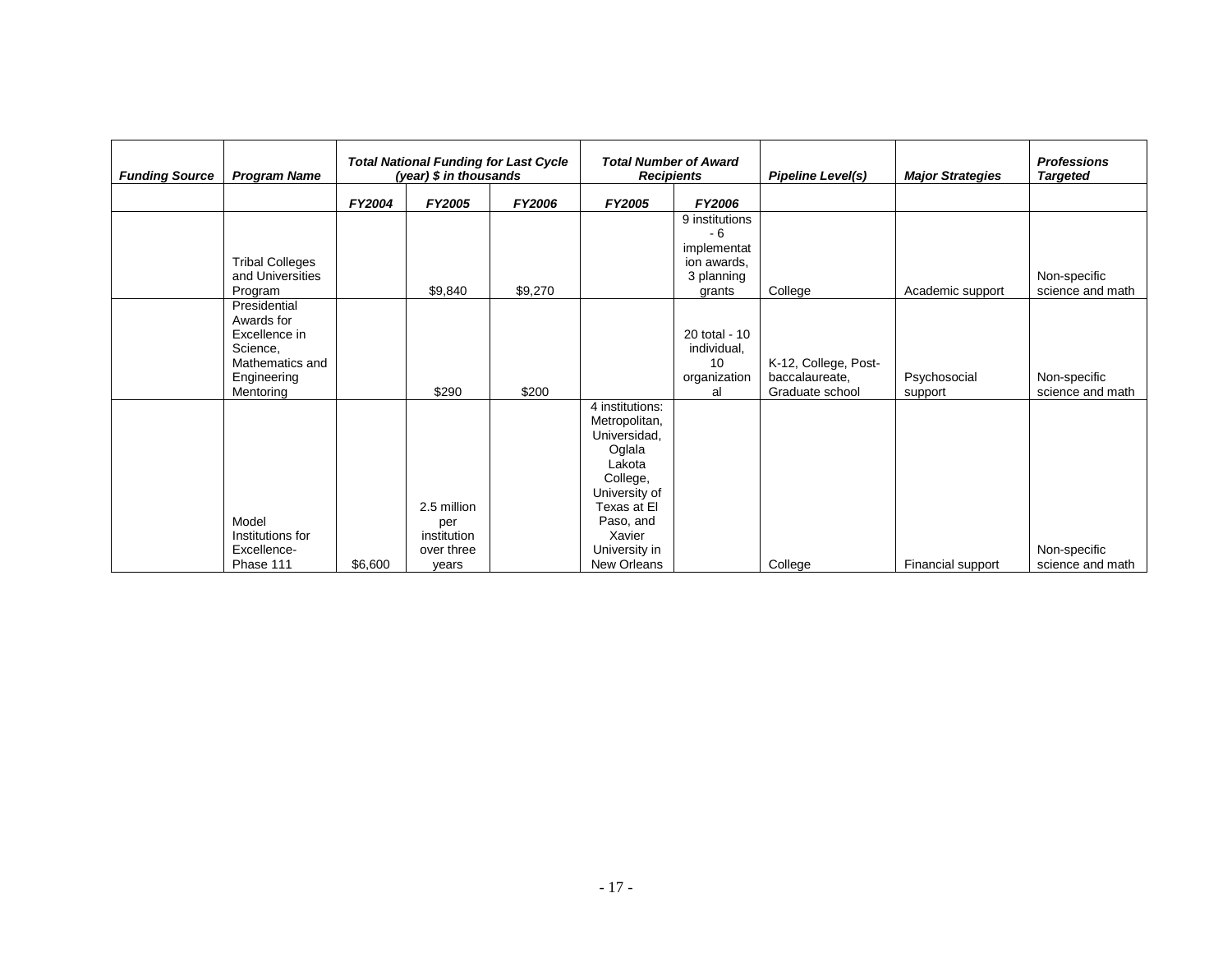#### **Table 2.6: Indian Health Services**

| <b>Funding Source</b> | <b>Program Name</b>                                                                                                                                               | <b>Total National Funding for Last Cycle</b><br>(year) \$ in thousands |        |          | <b>Total Number of Award</b><br><b>Recipients</b> | <b>Pipeline</b><br>Level(s) | <b>Major Strategies</b>                                                                        | <b>Professions</b><br><b>Targeted</b>                           |                                       |
|-----------------------|-------------------------------------------------------------------------------------------------------------------------------------------------------------------|------------------------------------------------------------------------|--------|----------|---------------------------------------------------|-----------------------------|------------------------------------------------------------------------------------------------|-----------------------------------------------------------------|---------------------------------------|
|                       |                                                                                                                                                                   | FY2004                                                                 | FY2005 | FY2006   | FY2005                                            | FY2006                      |                                                                                                |                                                                 |                                       |
|                       | <b>Health Professions</b><br>Preparatory<br>Scholarship Program<br>for Indians                                                                                    |                                                                        |        | \$3,678  |                                                   | 122<br>agreements           | College                                                                                        | Financial support                                               | Non-specific<br>health<br>professions |
|                       | Indian Health<br>Professions<br>Scholarship                                                                                                                       |                                                                        |        | \$10.512 |                                                   | 347 contracts               | <b>Students</b><br>enrolled in<br>health<br>professions<br>and allied<br>health<br>professions | Financial support                                               | Non-specific<br>health<br>professions |
|                       | <b>Health Professions</b><br>Pre-Graduate<br>Scholarship Program                                                                                                  |                                                                        |        |          |                                                   |                             | College                                                                                        | Financial support                                               | Medicine,<br>Dentistry,<br>Podiatry   |
|                       | Quentin N. Burdick<br>Recruitment/Retention<br>of American Indians<br>into Nursing (RAIN) -<br>May be grantee and<br>not IHS grantee                              |                                                                        |        | \$1,734  |                                                   | 6 grants                    | College                                                                                        | Financial support,<br>Academic support,<br>Psychosocial support | Nursing                               |
|                       | <b>INMED Program -</b><br>May be grantee and<br>not IHS grantee                                                                                                   |                                                                        |        | \$1,085  |                                                   | 2 grants                    | $K-12$                                                                                         | Academic support,<br>Professional support                       | Non-specific<br>health<br>professions |
|                       | American Indians Into<br>Psychology Programs<br>(Indians into<br><b>Psychology Doctoral</b><br>Education -<br>INPSYDE) - May be<br>grantee and not IHS<br>grantee |                                                                        |        | \$750    |                                                   | 3 grants                    | College,<br>Graduate<br>Students                                                               | Academic support,<br>Professional support                       | Mental health<br>professionals        |
|                       | Student Loan<br>Repayment Program<br>for Podiatry                                                                                                                 |                                                                        |        |          |                                                   |                             | Post-<br>Baccalaureate                                                                         | Financial support                                               | Podiatry                              |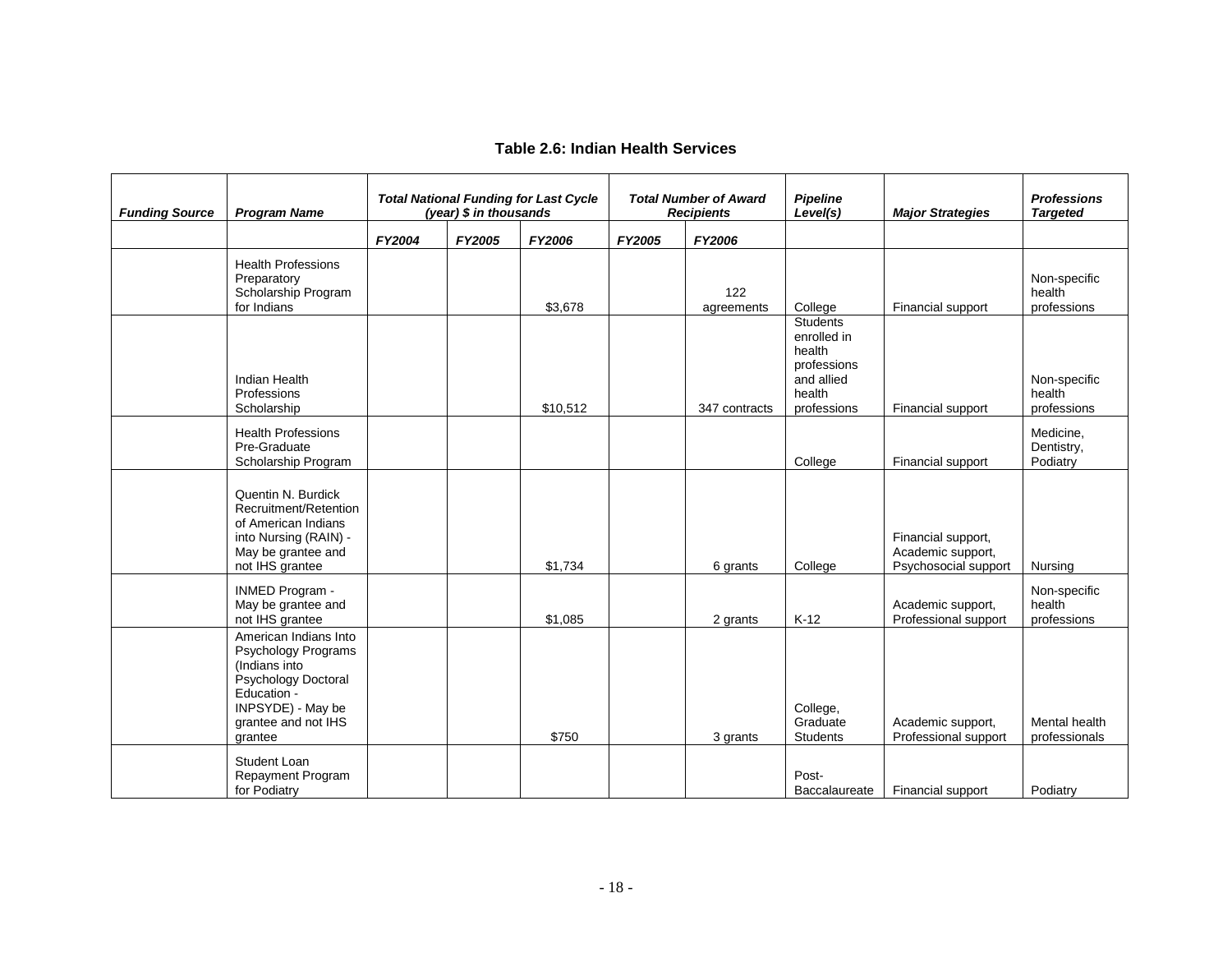| <b>Funding Source</b> | <b>Program Name</b>                                                                     | <b>Total National Funding for Last Cycle</b><br>(year) \$ in thousands |        |               | <b>Total Number of Award</b><br><b>Recipients</b> |                | <b>Pipeline</b><br>Level(s) | <b>Major Strategies</b>    | <b>Professions</b><br><b>Targeted</b>           |
|-----------------------|-----------------------------------------------------------------------------------------|------------------------------------------------------------------------|--------|---------------|---------------------------------------------------|----------------|-----------------------------|----------------------------|-------------------------------------------------|
|                       |                                                                                         | FY2004                                                                 | FY2005 | <b>FY2006</b> | FY2005                                            | <b>FY2006</b>  |                             |                            |                                                 |
|                       | Navajo Area Jobs and<br>Recruitment - Civil<br>Service and<br><b>Commissioned Corps</b> |                                                                        |        |               |                                                   | 3500 positions | Practicing<br>clinician     | Preferential<br>employment | Medicine,<br>Dentistry,<br>Nursing,<br>Pharmacy |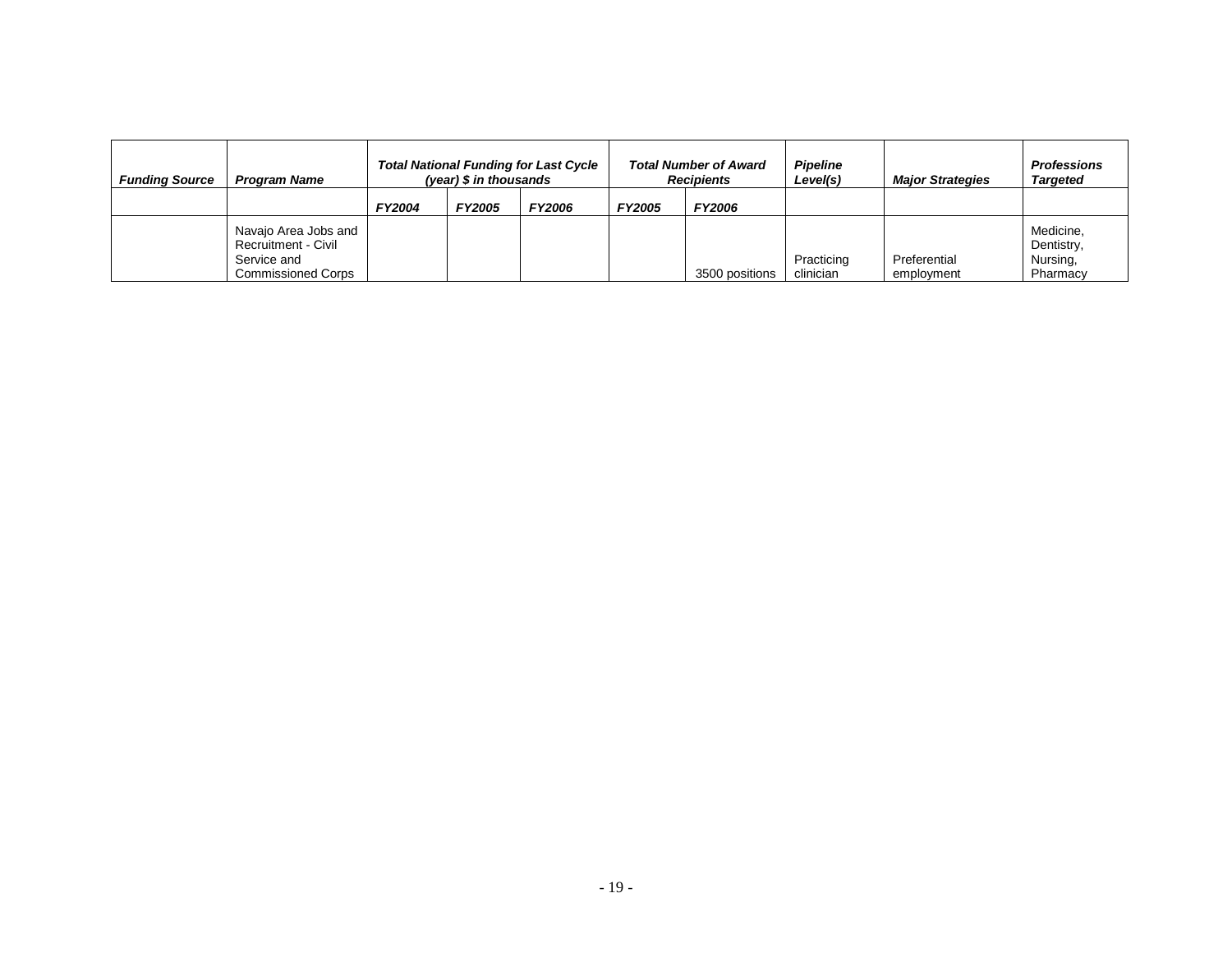| <b>Funding Source</b>                                 | <b>Program Name</b>            | <b>Total National Funding for Last Cycle</b><br>(year) $$$ in thousands |         | <b>Total Number of Award</b><br><b>Recipients</b> |               | <b>Pipeline</b><br>Level(s) | <b>Major Strategies</b> | <b>Professions</b><br><b>Targeted</b> |                                                       |
|-------------------------------------------------------|--------------------------------|-------------------------------------------------------------------------|---------|---------------------------------------------------|---------------|-----------------------------|-------------------------|---------------------------------------|-------------------------------------------------------|
|                                                       |                                | <b>FY2004</b>                                                           | FY2005  | FY2006                                            | <b>FY2005</b> | FY2006                      |                         |                                       |                                                       |
| <b>Center for Mental</b><br><b>Health Services</b>    | Minority Fellowship<br>Program | \$2,660                                                                 | \$4,013 | \$3,928                                           |               |                             | Graduate<br>students    | Financial support                     | Nursing,<br>Psychiatry,<br>Psychology,<br>Social Work |
| <b>Center for Substance</b><br>Abuse Prevention       | Minority Fellowship<br>Program | \$63                                                                    | \$60    | \$62                                              | 21 fellows    | 20 fellows                  | Graduate<br>students    | Financial support                     | Nursing,<br>Psychiatry,<br>Psychology,<br>Social Work |
| <b>Center for Substance</b><br><b>Abuse Treatment</b> | Minority Fellowship<br>Program | \$540                                                                   | \$535   | \$531                                             |               |                             | Graduate<br>students    | Financial support                     | Nursing,<br>Psychiatry,<br>Psychology,<br>Social Work |

#### **Table 2.7: Substance Abuse and Mental Health Services Administration**

# **Legend of Pipeline Level(s):**

K-12: students in grades K-12 (may specify high school only) College: any 2 or 4 year undergraduate institute/student Post-baccalaureate: students who have gradated college but not yet entered a graduate program

Pre-doctoral: a student who is in a graduate or professional education program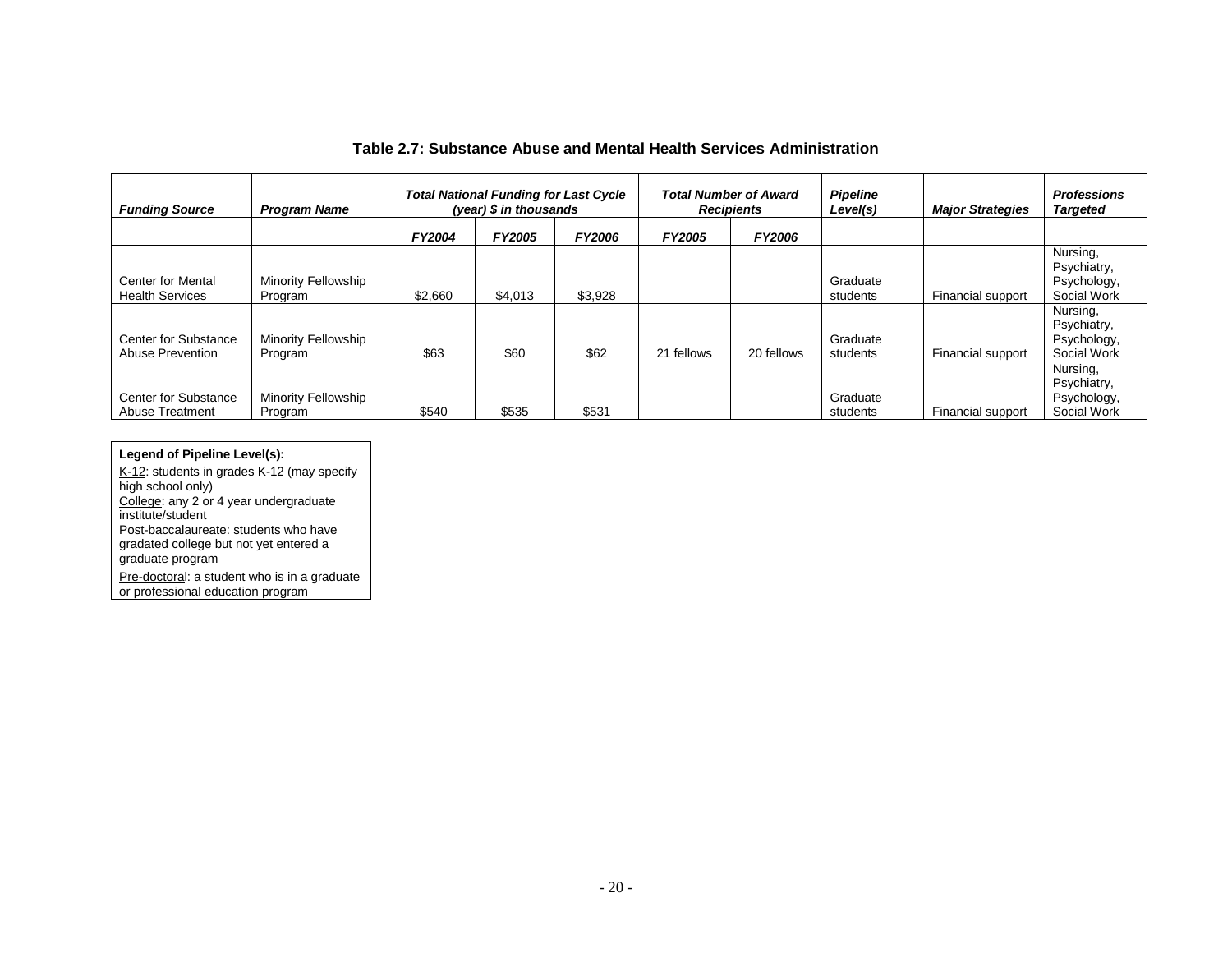# **Chapter 3: An Overview of Evaluation Approaches and Strategies**

Does the program make a substantial difference? This is the critical question asked of program evaluations. HHS and other decision-makers want to know whether their investments in programs yield meaningful benefit to the public. The public and other stakeholders share an interest in knowing what interventions are effective in producing desired objectives such as better quality of health care or elimination of health disparities. Individuals and organizations that receive funding to implement and administer interventions also want to know whether their efforts are producing the desired outcomes: everyone benefits from feedback that provides insights into how to improve the delivery of services.

This chapter examines approaches to evaluating programs to recruit racial/ethnic minorities into the health professions. It begins with a conceptual framework for thinking about program evaluation, followed by a discussion of standards of evidence in evaluation research that addresses the relative tradeoffs of different evaluation research designs and methods in terms of scientific rigor, technical feasibility, cost, and ethics.

# CONCEPTUAL FRAMEWORK: OUTCOMES, PROCESSES, AND LOGIC MODELS

The bottom-line answer to the question, "Does the program make a substantial difference?" typically involves evaluating program efficacy or effectiveness as defined by achieving some measurable "outcome." For programs that intend to recruit racial/ethnic minorities into the health professions, one of the most obvious outcomes of interest is whether the interventions resulted in more racial/ethnic minorities entering health professions training programs and the health care workforce. For example, an outcomesoriented evaluation of a college enrichment program involving academic support and research exposure for racial/ethnic minority pre-dental students might measure the outcome of whether these interventions resulted in more racial/ethnic minority students successfully matriculating into dental schools.

A related dimension of evaluation research is to assess what was actually done. This dimension is commonly referred to as "process" evaluation. A process evaluation focuses on implementation issues such as enumerating the activities and services delivered, assessing the degree to which these activities reached the intended target population, and determining whether the interventions were implemented with fidelity to the planned intervention design. Using the example of a pre-dental pipeline program, a process evaluation might address how many tutoring sessions were delivered, the curriculum used for the tutoring sessions, how many students attended the sessions, whether the participating students were representative of the intended target population, and how satisfied the students were with the tutoring curriculum.

"Logic models" link processes and outcomes. These types of models attempt to make explicit the rationale for selecting various interventions, or processes, and how these processes could logically be expected to produce the desired outcomes.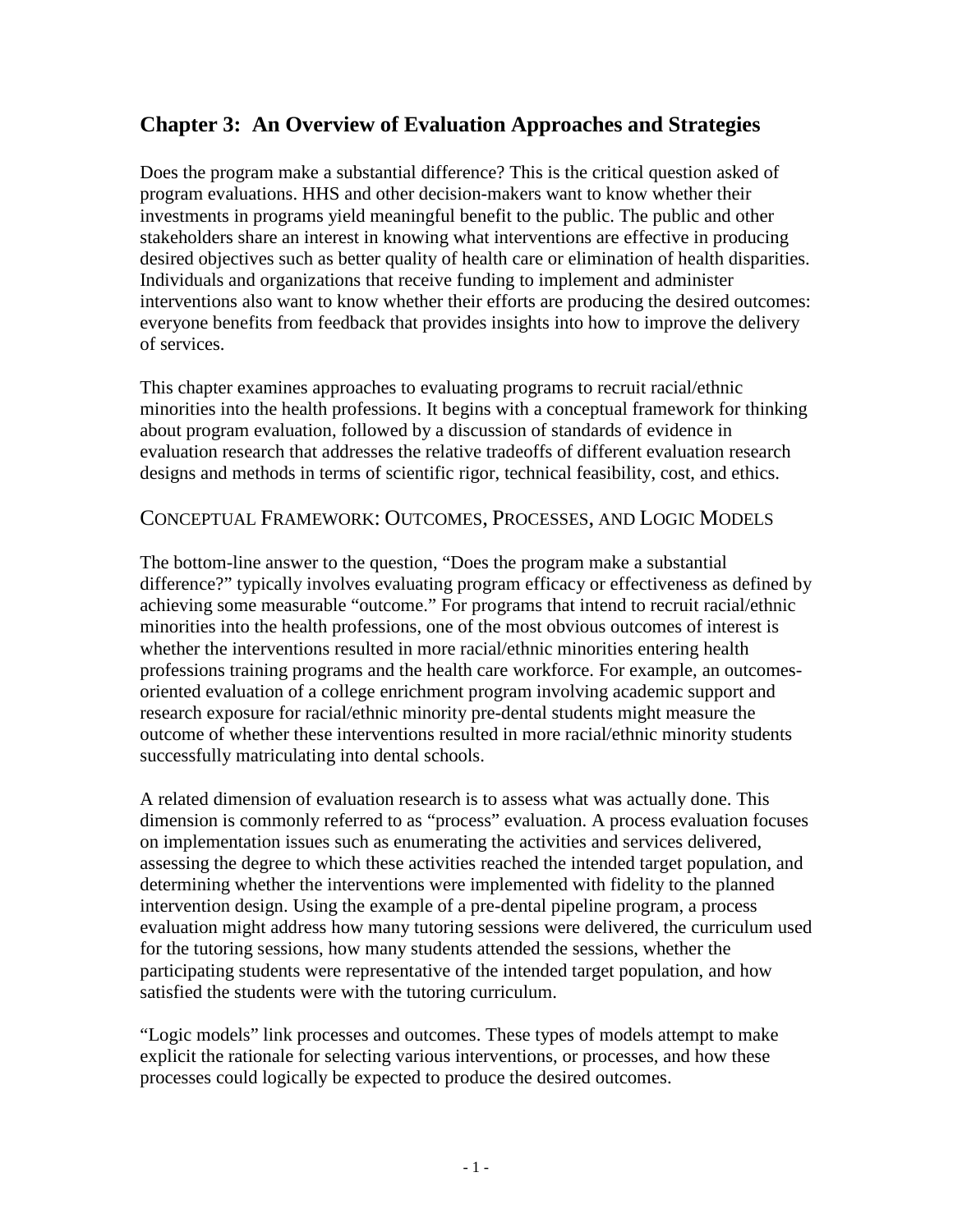# **Figure 3.1: Basic Logic Model**



Figure adapted from WK Kellogg Foundation, *Logic Model Development Guide1* 

In the pre-dental example, a logic model would articulate that tutoring sessions are intended to result in an increased likelihood of racial/ethnic minority students competing successfully for dental school admission. Resources might include tutors and grant funding; activities would focus on the tutoring curriculum; outputs would track the number of participating students and tutoring sessions provided; outcomes might include science course grades and Dental Admissions Test (DAT) scores (immediate outcomes) and matriculation into dental school (long-term outcome); and the impact would be a more diverse health professions workforce. By including intermediate outcomes, logic models can provide a more comprehensive view of the proposed causal pathway leading from intervention to the desired ultimate outcomes. Ideally, logic models are based on preexisting evidence of the relationship between intermediate and ultimate outcomes. To the extent that it is known that better grades in pre-dental courses and higher DAT scores are associated with a greater likelihood of a student being admitted to dental school, the better the "logic" of the logic model.

The stronger the existing evidence-base linking processes to intermediate outcomes, and linking intermediate outcomes, in turn, to ultimate outcomes, the greater the validity of focusing ongoing evaluation on the more "proximal" components of the logic model. An example from clinical medicine illustrates this point. Randomized clinical trials have established with a high quality of scientific evidence that prescribing aspirin to patients having heart attacks results in improved survival among these patients. Current approaches to routinely evaluating quality of hospital care for patients with heart attacks therefore rely heavily on measuring process indicators such as the prescribing of aspirin, and not necessarily on repeatedly evaluating heart attack survival outcomes data for each hospital. One of the attractions of focusing evaluation efforts on measuring process and intermediate outcome data, rather than on ultimate outcome data, is that it is usually less costly and more feasible to measure these more proximal data points. Intermediate outcomes can be especially important for longitudinal programs that need outcome data early for program improvement and reporting purposes.

Unfortunately, as discussed in chapter 4, there is a paucity of good scientific evidence on intervention efficacy in the area of health professions diversity programs. This situation is not unique to this topic area, but is a more general concern for the broad array of programs administered by HHS and other government agencies—and for complex social interventions in general. This concern in part gave rise to the Government Performance and Results Act (GPRA) of 1993 and its call for assessing performance in achieving more "outcomes-oriented goals and objectives."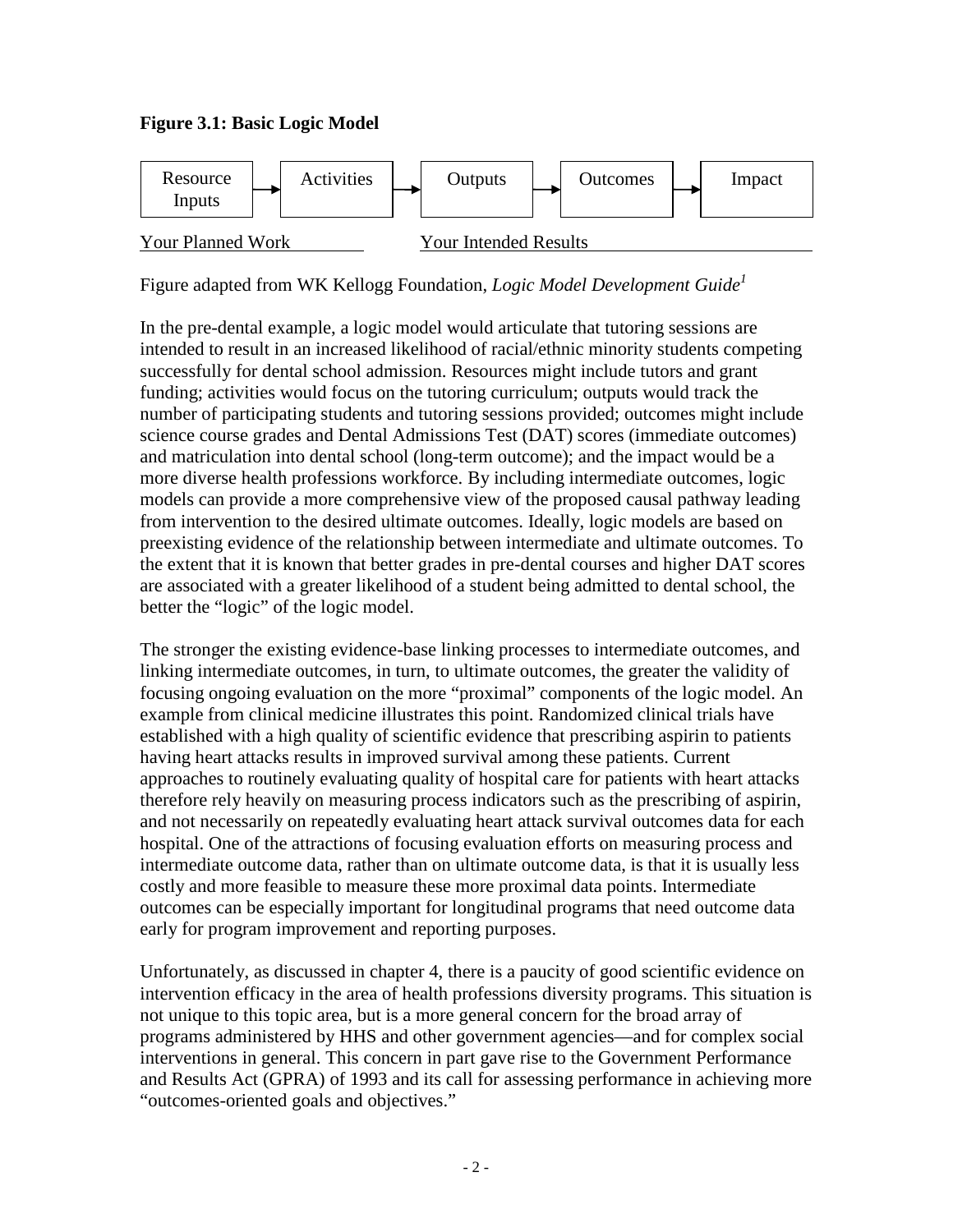# EVALUATION DESIGN: QUANTITATIVE METHODS

### *1. Deciding What to Measure and How to Measure It*

### *a. Process Measures*

Historically, HHS and other funders have overwhelmingly relied on process evaluations of their program. As noted above, evaluations of health professions pipeline programs based solely on process measures have somewhat limited utility given the lack of a more robust base of evidence on the efficacy of specific processes and interventions to increase racial/ethnic minority participation in the health professions. This lack of evidence has motivated calls for more outcomes-oriented evaluations. That said, process evaluations are not without value. At the most basic level, process evaluations are a means for funders to know whether the recipient of funds actually delivered the services to fulfill their award obligations. An evaluation of processes alone may not provide a basis for assessing program effectiveness in terms of achieving desired outcomes, but process evaluations fulfill an important need for assuring accountability in the use of award funds. As a result, process evaluations are almost always a core component of routine program performance measurements. Moreover, collection of process data fills an important role in evaluations focusing on outcomes because of the desire to assess the link between interventions performed and outcomes achieved. Process evaluations can also help programs to improve their services and refocus on outcomes.

## i. *Processes: What to Measure*

The main categories of data to measure for process evaluations are measurements of "who participated," "what activities were performed," and the "quality of the activities." The Uniform Data Set developed by HRSA, BHPr for programs in the Division of Health Careers Diversity and Development is a good example of a systematic approach to routine measurement of who participated in program activities (Figure 3.2). This Disadvantaged Assistance Tracking and Outcome Report (DATOR) requires award recipient organizations to use a standardized, Web-based form to report data on individual students participating in program sponsored activities, including data on the student's name, last four digits of the social security number, race-ethnicity, and educational level. Collecting data at the level of individual students has particular value for constructing a database of program participants that can be used for tracking these students when performing outcomes assessments (discussed more below in section b). When there is less need in creating an individual student-level database for tracking outcomes, collecting more aggregate data may suffice for purposes of process evaluation. For example, the DATOR database might prove extremely useful for evaluating outcomes such as matriculation into a health professions school for college students formally enrolled in an HCOP program, in addition to its utility as a purely process measure for understanding the reach of HCOP activities at a particular institution and whether the institution successfully enrolled individuals from the targeted populations. Collecting such individual-level data would probably be excessively cumbersome for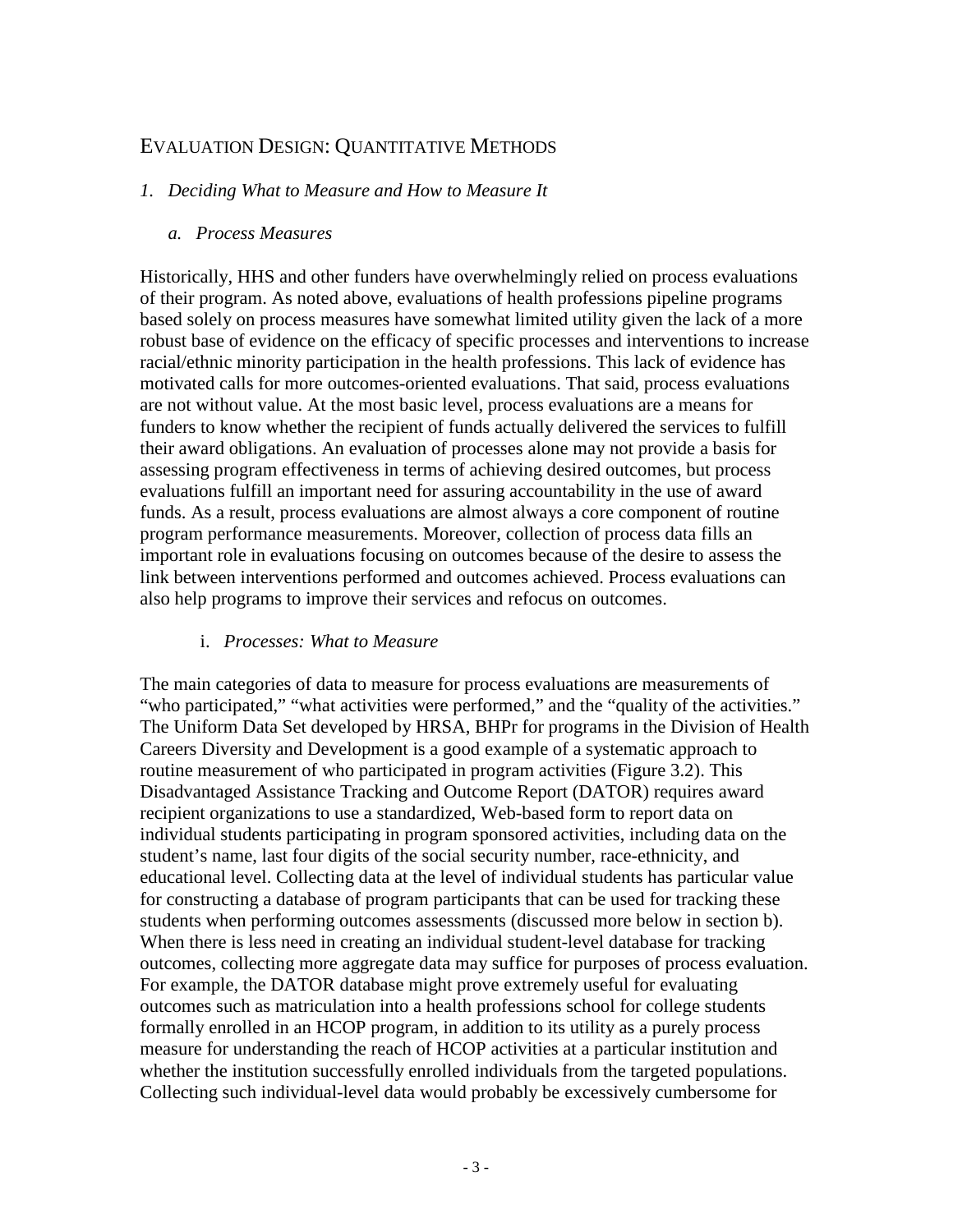assessing less formal HCOP activities such as a onetime career fair at a high school, where simply knowing in the aggregate the number and demographic characteristics of students attending the fair—or even just knowing the demographic profile of the overall student body of the school—would suffice as a process measure.

## **Figure 3.2: HRSA DATOR Uniform Data Set**

|                                                                |                           |                                       |          |          |           |                                                                                     |                                           | <b>Pre-professional Training</b>  | service control of the model of the reason |                                 | Professional<br>Training |                                 | Workforce                   | Financial<br><b>Support</b> |
|----------------------------------------------------------------|---------------------------|---------------------------------------|----------|----------|-----------|-------------------------------------------------------------------------------------|-------------------------------------------|-----------------------------------|--------------------------------------------|---------------------------------|--------------------------|---------------------------------|-----------------------------|-----------------------------|
| Column 1                                                       | Column <sub>2</sub>       | Column 3                              | Column 4 | Column 5 | Column 6  | Column <sub>7</sub>                                                                 | Column 8                                  | Column 9                          | Column 10                                  | Column <sub>11</sub>            | Column 12 Column 13      |                                 | Column 14                   | Column 15                   |
| <b>Student</b><br>Participant<br>Name:<br>(Last, First,<br>MI) | SSN<br>(Last 4<br>digits) | Date of<br><b>Birth</b><br>(mm/dd/yy) | Gender   | Race     | Ethnicity | <b>Home of</b><br>Record at<br><b>Time of</b><br><b>Entry to</b><br>your<br>Program | Active or<br><b>Former</b><br>Participant | Targeted<br>Health<br>Professions | <b>Educational</b><br><b>Institution</b>   | <b>Student</b><br><b>Status</b> | Type of<br>Program       | <b>Student</b><br><b>Status</b> | Employment<br><b>Status</b> | Type of<br>Support          |
|                                                                |                           |                                       |          |          |           |                                                                                     |                                           |                                   |                                            |                                 |                          |                                 |                             |                             |
|                                                                |                           |                                       |          |          |           |                                                                                     |                                           |                                   |                                            |                                 |                          |                                 |                             |                             |
|                                                                |                           |                                       |          |          |           |                                                                                     |                                           |                                   |                                            |                                 |                          |                                 |                             |                             |
|                                                                |                           |                                       |          |          |           |                                                                                     |                                           |                                   |                                            |                                 |                          |                                 |                             |                             |
|                                                                |                           |                                       |          |          |           |                                                                                     |                                           |                                   |                                            |                                 |                          |                                 |                             |                             |
|                                                                |                           |                                       |          |          |           |                                                                                     |                                           |                                   |                                            |                                 |                          |                                 |                             |                             |
|                                                                |                           |                                       |          |          |           |                                                                                     |                                           |                                   |                                            |                                 |                          |                                 |                             |                             |
|                                                                |                           |                                       |          |          |           |                                                                                     |                                           |                                   |                                            |                                 |                          |                                 |                             |                             |
|                                                                |                           |                                       |          |          |           |                                                                                     |                                           |                                   |                                            |                                 |                          |                                 |                             |                             |
|                                                                |                           |                                       |          |          |           |                                                                                     |                                           |                                   |                                            |                                 |                          |                                 |                             |                             |
|                                                                |                           |                                       |          |          |           |                                                                                     |                                           |                                   |                                            |                                 |                          |                                 |                             |                             |
|                                                                |                           |                                       |          |          |           |                                                                                     |                                           |                                   |                                            |                                 |                          |                                 |                             |                             |
|                                                                |                           |                                       |          |          |           |                                                                                     |                                           |                                   |                                            |                                 |                          |                                 |                             |                             |
|                                                                |                           |                                       |          |          |           |                                                                                     |                                           |                                   |                                            |                                 |                          |                                 |                             |                             |
|                                                                |                           |                                       |          |          |           |                                                                                     |                                           |                                   |                                            |                                 |                          |                                 |                             |                             |
|                                                                |                           |                                       |          |          |           |                                                                                     |                                           |                                   |                                            |                                 |                          |                                 |                             |                             |
|                                                                |                           |                                       |          |          |           |                                                                                     |                                           |                                   |                                            |                                 |                          |                                 |                             |                             |

Table DHCDD-3 Disadvantaged Assistance Tracking & Outcome Report (DATOR)

\*\* Financial assistance is received for this reporting period only.<br>NOTE: Rows can be added within the above table to accommodate names of student/particinants, etc.

Form HRSA-T-97-1

 $38$ 

In addition to counting the "who," process evaluations should also measure the "what:" what activities were actually performed? The Uniform Data Set recently developed by HHS, OMH provides a good illustration of a standardized approach to measuring process activities. This Uniform Data Set requires award recipients to complete a Web-based report to quantify the types and numbers of activities performed, such as number of health education sessions, community outreach activities, etc. Ideally, process evaluations should include some measurement of the quality, as well as quantity, of activities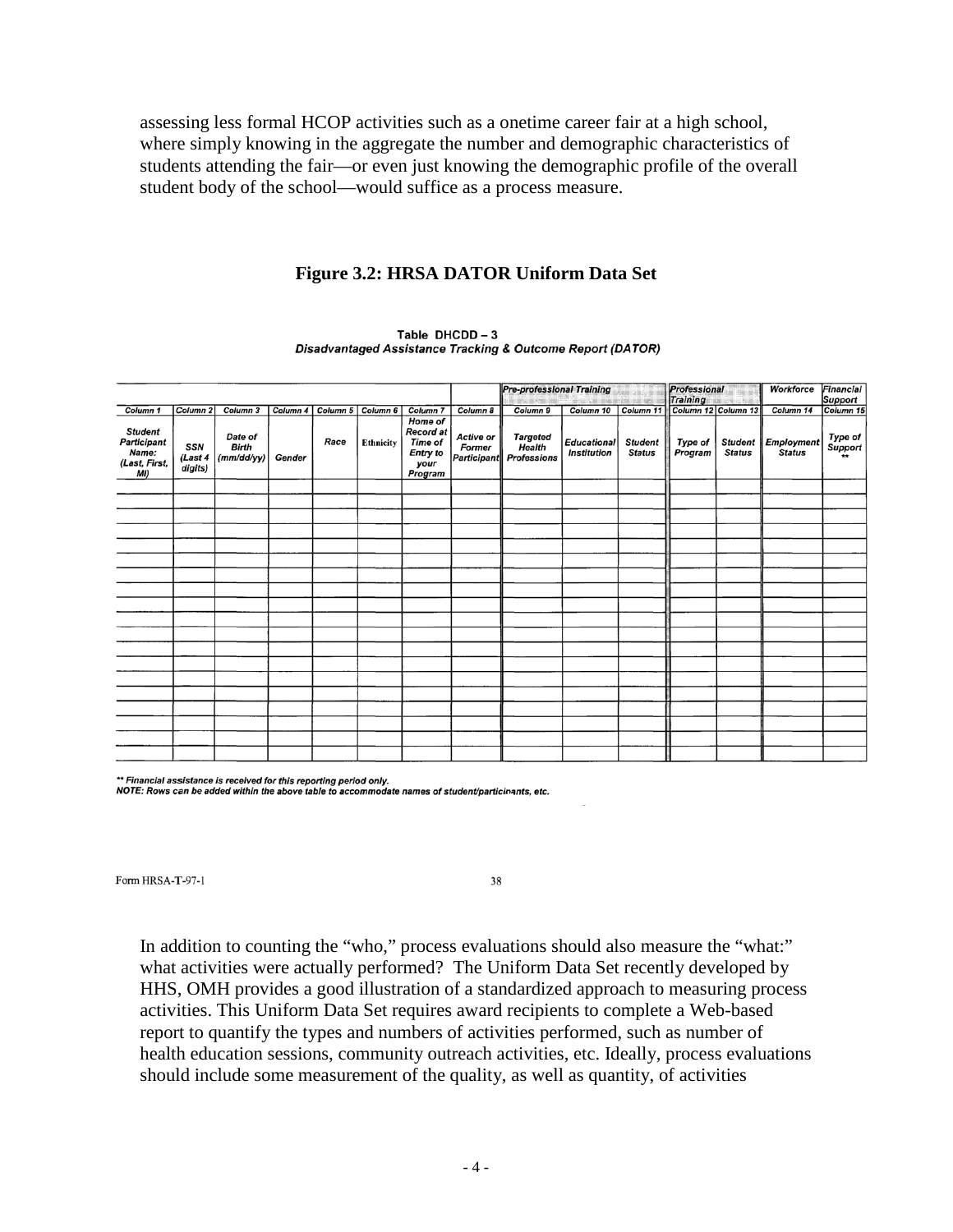performed. An example of a quality indicator is participant satisfaction with program sponsored activities.

# ii. *Processes: How to Measure*

Among the issues to consider about how to measure process items are:

- Who should collect the data,
- To what degree should the data collection be standardized, and
- How should the data be reported?

Typically, funders delegate the task of collecting data on processes to award recipients. Individuals who administer and implement the funded interventions are usually in the best position to routinely and efficiently identify, collect and report data on participants and sponsored activities as a matter of course in performing the interventions. Rarely, external evaluators will take on the task of primary collection of this basic process data for a particular study.

The types of Uniform Data Sets cited above for HRSA and OMH programs represent an attempt to create a more uniform approach to collecting process data. Standardization of the data being measured has many appeals. It provides a level playing field for assessing process performance for award recipients within a program area, permits the program leadership to define in advance the relevant data items to be collected, and allows data from different award recipients to be consolidated into an overall program level report. Pooling standardized data increases the numbers and can lead to more statistically powerful results. While standardization has potential advantages, it also has some disadvantages, chief among them the problem of a "one size fits all" approach to a Uniform Data Set that may not be sensitive to differences in the scopes of interventions within a broad program area and the particularities of how individual awardees adapt interventions to their local needs and context. For example, an activities data collection tool for programs in the BHPr Division of Health Careers Diversity and Development would need to develop a set of predefined activities that would adequately capture the major interventions performed for a diverse set of programs with activities ranging in scope from science and health education workshops for elementary school students to support for career development for medical school faculty members. The 2002 report to OMH by the Development Services Group, Inc about developing a Uniform Data Set for OMH programs sensitively highlights the tradeoffs between standardized and individualized reporting requirements and the goal of avoiding either excessively rigid or excessively unstructured approaches to data collection.<sup>2</sup> The more varied the scope and goals of the programs and the interventions funded by a program, the more challenging it is to develop a uniform set of routinely collected metrics on process activities.

The Development Services Group, Inc. report, conducted under contract to OMH, also provides an excellent summary of the pilot testing of a Uniform Data Set through a Web based data reporting tool, with extensive feedback from the award recipients about the ease and feasibility of a Web-based reporting modality. Feedback was very supportive of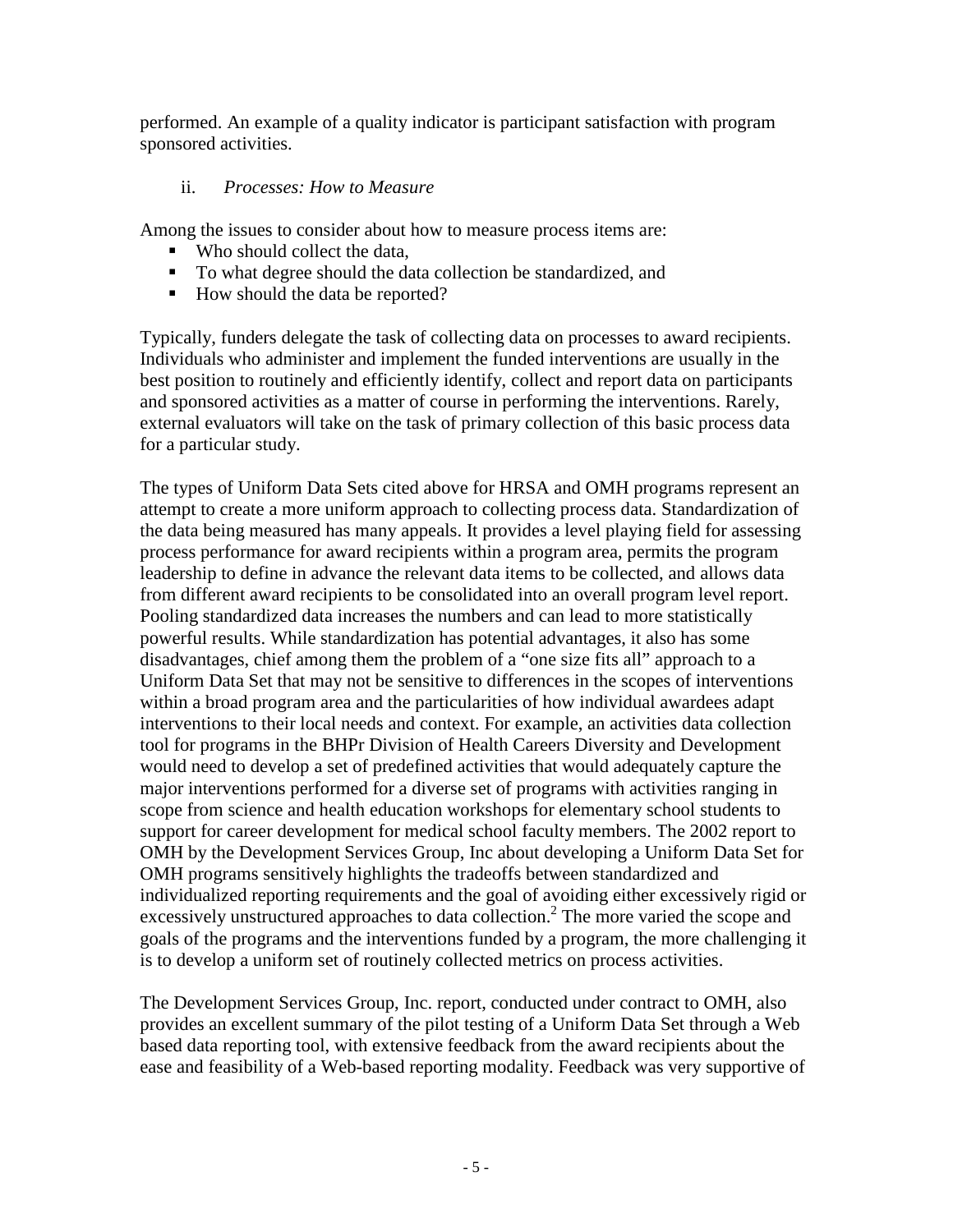this approach, and OMH, HRSA, and other agencies have increasingly, and appropriately, moved to Web-based formats for collection of evaluation data.

# b. *Outcome Measures*

The desire to answer questions about program outcomes pushes evaluation efforts beyond the types of routine, awardee-generated process assessments that have been the mainstay of conventional program evaluations. While outcome evaluations offer the promise of more meaningful measurement of program impact, they also raise additional challenges for data collection and measurement.

# i. *Outcomes: What to Measure*

One of the first tasks for an outcome evaluation is to define the critical "bottom line" program outcomes of interest. Although these outcomes may at first seem self-evident, closer inspection often reveals that this decision is not as straightforward as it might appear. Earlier in this chapter, we suggested that an important outcome measure for racial/ethnic minority pipeline programs is the number of racial/ethnic minorities entering health professions training programs and the health care workforce. However, some stakeholders might not consider this to be truly an "ultimate" program outcome. These stakeholders might suggest that a more meaningful outcome measure would be whether the program reduced health disparities for racial/ethnic minority populations, arguing that such a patient-oriented focus would be the most appropriate metric for determining the effectiveness of HHS programs. Stated another way, there is often debate about how distally the logic model should extend when deciding upon key outcome measures. Is it sufficient to measure the number of racial/ethnic minority students in a pre-dental program who go on to become dentists as the key outcome variable? Or does an evaluation need to measure the number of racial/ethnic minority patients cared for by these dental graduates, or changes in the oral health status of the communities served by these graduates? These patient-oriented outcomes tend to be so distantly removed from the timing of the program sponsored intervention (e.g., a minimum of 7 years between the time that a premedical racial/ethnic minority student completes a college HCOP program and graduates from residency training to enter clinical practice as a physician), and so multifactorial in their determinants, that most evaluators would consider measuring such distal outcomes well beyond the scope of a routine pipeline program assessment. Rather, the implications of program effectiveness on patient outcomes might be better inferred from what is already known from research on intermediary and ultimate outcomes. For example, given the consistent research evidence that racial/ethnic minority clinicians are more likely than nonminority clinicians to care for racial/ethnic minority and disadvantaged patients, it would be reasonable to assume based on this evidence that increasing the numbers of racial/ethnic minority clinicians would result in improved access to care for racial/ethnic minority and disadvantaged patients, without having to directly prove this outcome as part of a program evaluation.

Even when looking only at participant-focused outcomes, there may be controversy in defining the most relevant outcome measures. For example, should an evaluation of a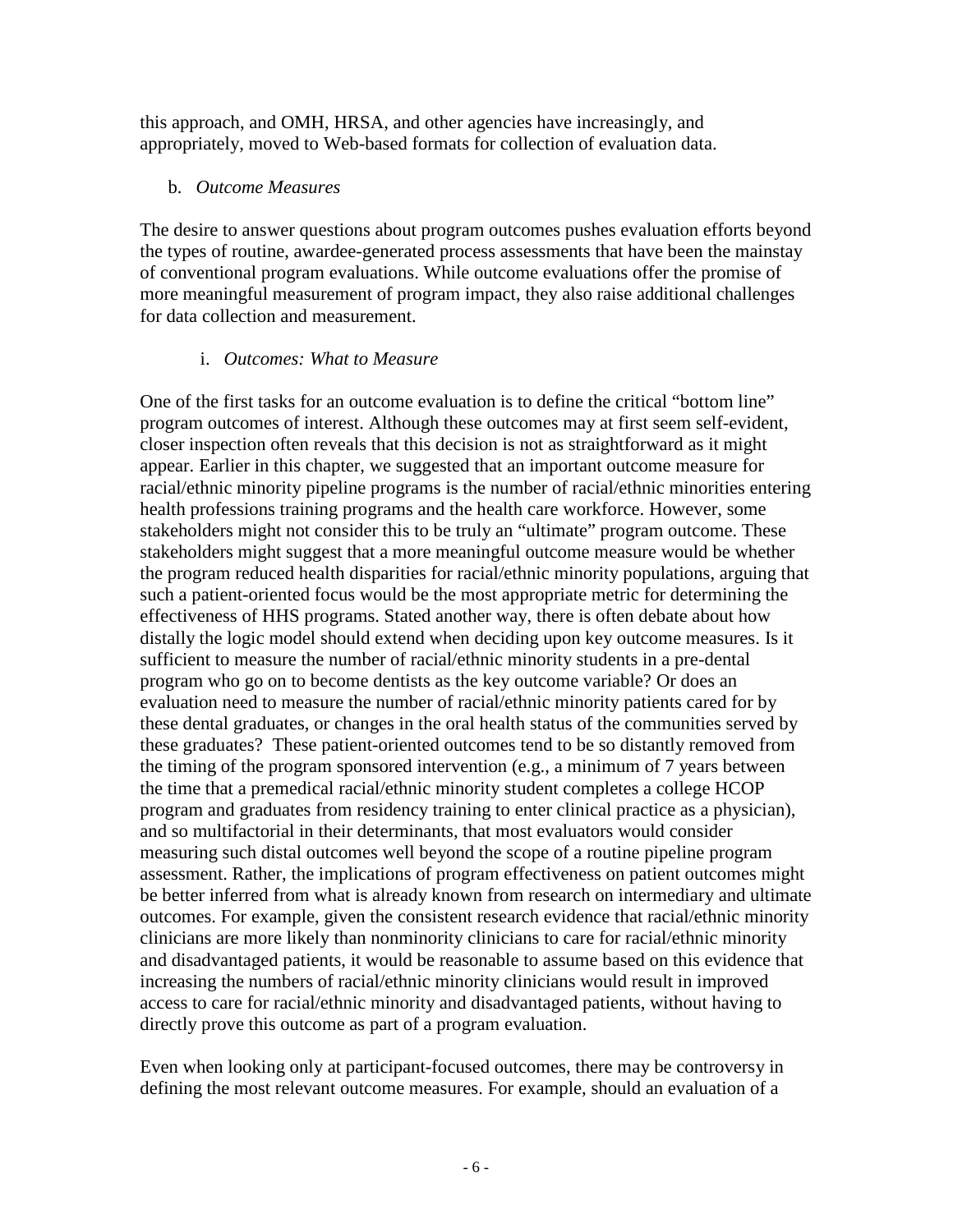pre-dental intervention measure the number of racial/ethnic minority students matriculating into dental school? Graduating from dental school? Becoming licensed to practice and entering the workforce? The answers to these questions depend on factors such as the relative availability of data to measure these different outcomes and the willingness to wait the required lag time for achievement of more delayed outcomes.

The challenge of defining and measuring outcome indicators is one of the rationales for including intermediary outcome measures in evaluations. For example, for evaluation of an HCOP sponsored pre-dental college intervention, it might be more feasible to collect data on student grades and DAT scores while the students were still enrolled in the HCOP program than to track a cohort of these students longitudinally to determine whether they matriculated into and graduated from dental school. Moreover, these intermediate outcomes would be available more contemporaneously with the students' program participation than more delayed outcomes such as dental school graduation. Logic models and reviews of the research literature are often helpful for identifying many potential intermediate outcomes that may be of interest. For example, intermediate outcomes that might be considered in an evaluation of pre-dental interventions include measurement of students' knowledge (e.g., familiarity with dentistry and dental school application requirements), attitudes (e.g., career intentions, confidence in their ability to succeed, perceptions of peer and college supports), skills (e.g. interview skills), engagement (e.g., participation in a research project or clinical program), satisfaction (e.g. perceived benefit of program), and academic performance (grades, test scores).

#### ii. *Outcomes: How to Measure*

Approaches to collecting outcome data share many of the same "how to" issues discussed above in the section on measuring process measures. For example, decisions must be made about the degree of standardization of outcomes measurements. Should the same outcome measures be used for all interventions conducted for a program area, or should selection and definition of these measures be tailored to individual interventions and settings? Another issue is the question of who should collect the data. In many cases, collection of the relevant outcome data will simply be beyond the wherewithal of the award recipient organization. A high school that operates a health professions academy will usually not have the resources to track cohorts of its graduates in an ongoing fashion over many years to determine how many of the graduates go on to graduate from college and enter a health professions school. Measurement of intermediate outcomes may be more feasible for the award recipient organization to perform, but even here, measurement demands may exceed the capacity of the awardee organization. For example, an awardee's organization might be able to collect data on course grades or standardized tests, but might not have the capacity to administer, collect, and enter data from a multi-item questionnaire assessing student attitudes, knowledge, academic engagement, and related metrics. One additional limitation to relying on outcomes data collected by award recipients is the potential for compromise of data validity. This may be a particular liability when award recipient organizations are asked to report primary data that are difficult to collect (e.g., long-term educational outcomes for participants) and are susceptible to bias in favor of reporting more positive outcomes. Because of these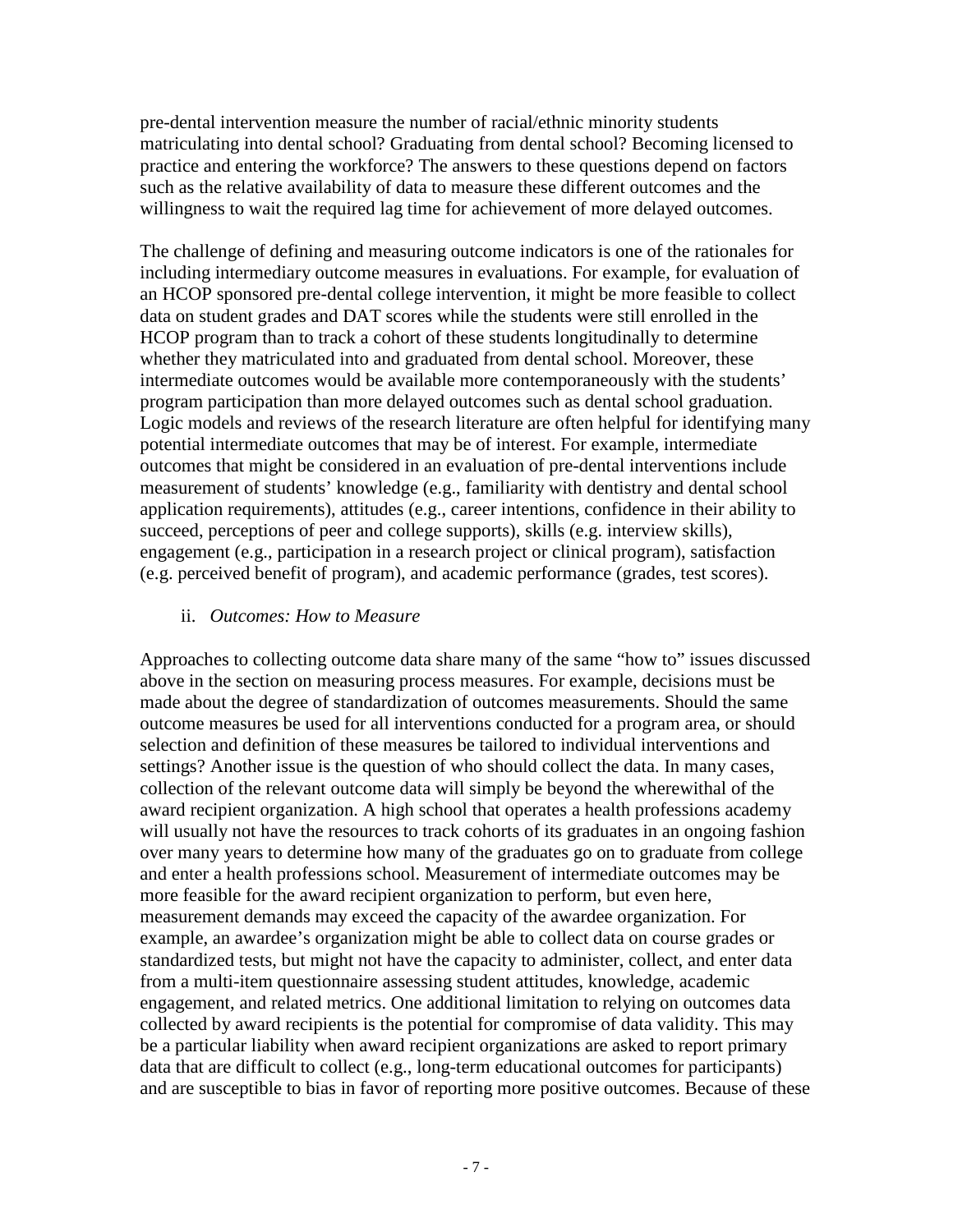many challenges, it is often neither feasible nor advisable to depend on Uniform Data Sets with awardee-reported primary data as the principal source of data on outcomes. Reliable measurement of outcomes data often requires investment of resources in an external evaluation team charged with the responsibility for systematically and objectively collecting these data.

One efficient means of collecting outcomes data is to find an existing source of secondary data. Secondary data refers to data that have already been collected and compiled, ideally in a computerized database, as opposed to primary data which refers to data newly collected for the particular project in question. For example, the Association of American Medical Colleges (AAMC) maintains the American Medical College Application Services (AMCAS) database, which contains a record for all individuals who have applied to a medical school accredited by the Licensing Commission on Medical Education. The AMCAS file includes information on whether the student matriculated into and graduated from medical school, in addition to many other student variables. The AAMC has generally been open to considering requests for its staff to perform analyses of the AMCAS files for research purposes. Research protocols must receive approval from an Institutional Review Board, and compensation for the effort of AAMC staff to perform the requested data analyses may be required. An example of a study that used AMCAS data is a recently published evaluation of University of California premedical post baccalaureate programs. This study linked data on students who had participated in the post baccalaureate programs and a group of control students with student-level data in the AMCAS file to determine which students had matriculated into medical school.<sup>3</sup> Another example of a useful secondary data set is the American Medical Association (AMA) Physician Master file, which contains a record for all U.S. physicians and includes information on medical school of graduation, specialty, practice location, and professional activity. Investigators may purchase electronic copies of Master file data through a vendor under contract to the AMA.

Although use of secondary data for program evaluations can achieve efficiencies for measuring outcomes, these efficiencies are usually only achieved when the performance of the evaluation is centralized. For example, instead of individual HCOP awardees approaching the AAMC, a central repository of HCOP student data would enable HRSA or an outside evaluator to make arrangements with the AAMC to match these data to the AMCAS file under one consolidated request. Even with the AMA Physician Master file, which is available for purchase and use by independent evaluators, the cost of purchasing and programming the Master file makes it impractical for individual award recipient organizations to perform their own analyses of Master file data.

## 2. *Designing Quantitative Outcome Evaluations: Levels of Scientific Rigor*

Once a decision has been made about the relevant outcomes to measure, there remains the question of the overall research design to be used for an evaluation. The choices for evaluation designs fall into four major categories, listed in order of ascending scientific rigor:

Uncontrolled cohort studies.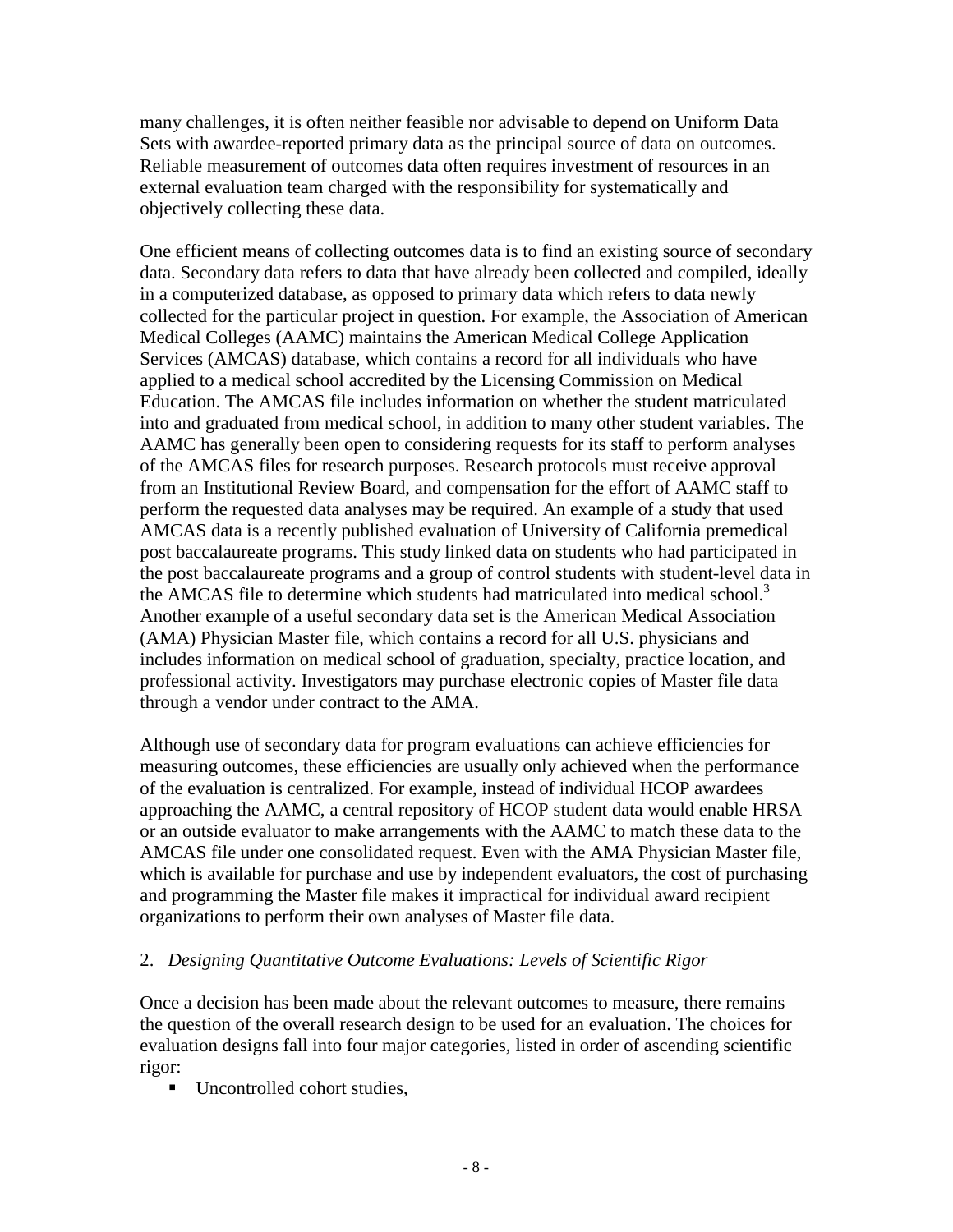- **Pre/post intervention observational studies,**
- Controlled observational cohort studies, and
- Randomized controlled trials and other experimental designs.
- a. *Uncontrolled cohort studies*

The most rudimentary design for an outcome evaluation is an uncontrolled cohort study. In this approach, a cohort of individuals exposed to an intervention is identified (e.g., college students who participated in an HCOP program) and relevant outcomes for this cohort are measured (e.g., matriculation into a health professions school). Outcome data are typically summarized as the percent of the individuals exposed to the intervention who achieved a specified outcome (e.g., the percentage of HCOP participants who matriculate into a health professions school).

Benefits: This approach is often the most feasible for programs with limited resources. Outcomes can provide important information on what aspects of the intervention worked best and if the goals and objectives were achieved. Intermediate outcomes can also be used to help improve implementation. In some instances, an uncontrolled cohort evaluation may yield such dramatic findings that the results are persuasive even without data on a control group. For example, if it were general knowledge that virtually no students from an inner city high school ever went on to become registered nurses, pharmacists, dentists, and physicians, and that in the decade following implementation of a special health professions career academy at the high school, 25 students from that high school became health professionals, this finding might have some "face validity" in suggesting an effective intervention. Uncontrolled outcome evaluations may also have some value for assessing whether programs have achieved a benchmark level of yield for their outcomes. For example, a program could specify some minimum level of outcome achievement that is expected for award recipients, such as a minimum percentage of program participants who go on to apply to health professions schools. Recipients falling below this benchmark would then merit further scrutiny to determine the extent to which these poor outcomes were attributable to inadequate execution of program interventions, enrollment of especially high risk populations, or other factors.

Challenges: The fundamental limitation of the uncontrolled cohort study design is that it provides a weak level of scientific evidence for answering the question, "Did the intervention make a difference?" The unstated part of this question is "…make a difference, *relative to what would have otherwise occurred in the absence of the intervention*?" To satisfactorily answer this question requires inclusion of outcome data on a comparable control group, serving as the referent point for determining the differential effect on outcomes that may be attributable to exposure to the intervention. For example, an uncontrolled cohort study might report that 70 percent of racial/ethnic minority students participating in a college HCOP program subsequently matriculated into medical or dental school. A 70 percent success rate might, at face value, appear to indicate an effective program given that fewer than 50 percent of racial/ethnic minority applicants are admitted to medical or dental school. However, HCOP participants are unlikely to resemble the "typical" racial/ethnic minority student applicant to medical or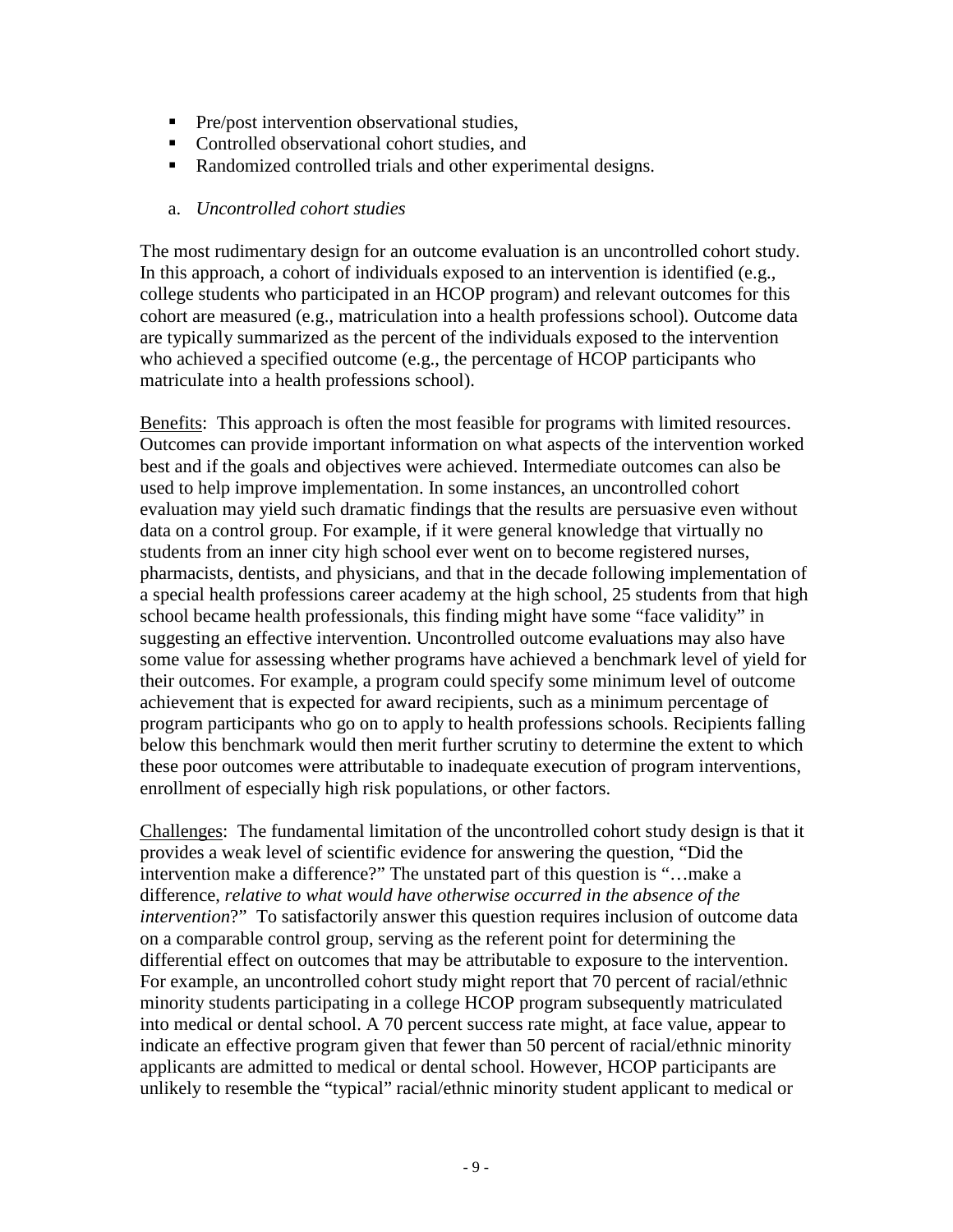dental school. As Carline has pointed out in an incisive review of college pipeline programs, "Although enrichment programs for college students claimed to send significantly larger percentages of their participants on to medical or other health sciences careers, few program evaluations compared the program cohorts with control groups…many programs selectively enrolled the best of the underrepresented minority pool. It is not surprising then that these participants did better than other minority students in competition for medical school positions."<sup>4</sup> In some cases, the direction of the selection bias is not entirely clear. For example, HCOP programs might attract students who are particularly motivated to pursue a career in the health professions, and might therefore be more likely to successfully apply to a health professions school even without participating in an HCOP program. On the other hand, HCOP programs might attract students who are having academic difficulty and perceive that they would benefit from the academic enrichment provided by an HCOP program; absent an HCOP program, these students might be even less likely than the average racial/ethnic minority premedical or predental student to successfully gain admission to a health professions school.

## b. *Pre/post intervention observational studies*

Pre/post designs measure outcomes for the same study subjects before and after exposure to an intervention. For example, a pre/post design might measure students' Medical College Admissions Test (MCAT) scores on tests taken before and after participation in a post baccalaureate premedical program.

Benefits: More rigorous than the uncontrolled cohort, this design attempts to introduce a form of control group. By definition, pre/post studies use the "pre-intervention" phase for the same individuals as the control group. In the MCAT example, each student essentially serves as his or her control in the form of the student's performance on the MCAT test prior to post baccalaureate program enrollment.

Challenges: Pre/post intervention evaluations require assessment of outcomes that are amenable to repeated measures over time. Multiple sittings for the MCAT meet this criterion. Other outcomes are less amenable to repeated measures. For example, matriculating into nursing school is a onetime event. At the individual student level, it would not be logical to design a study to examine pre- and post-intervention matriculation into nursing school; that is, if the student had already successfully matriculated into nursing school, he or she would have no need for an intervention designed to increase the likelihood of matriculating into nursing school. For this reason, pre/post study designs often assess intermediate outcomes such as test scores, course grades, and student attitudes. One way to circumvent this limitation is to design pre/post studies that examine an institution or other aggregated unit of analysis, rather than the individual student. For example, a pre/post design might measure the outcome of the annual percentage of racial/ethnic minorities at a college applying to health professions schools before and after an HCOP intervention was implemented at the college. In this example, the repeated outcome measure would be the annual percentage of graduating students who applied to a health professions school.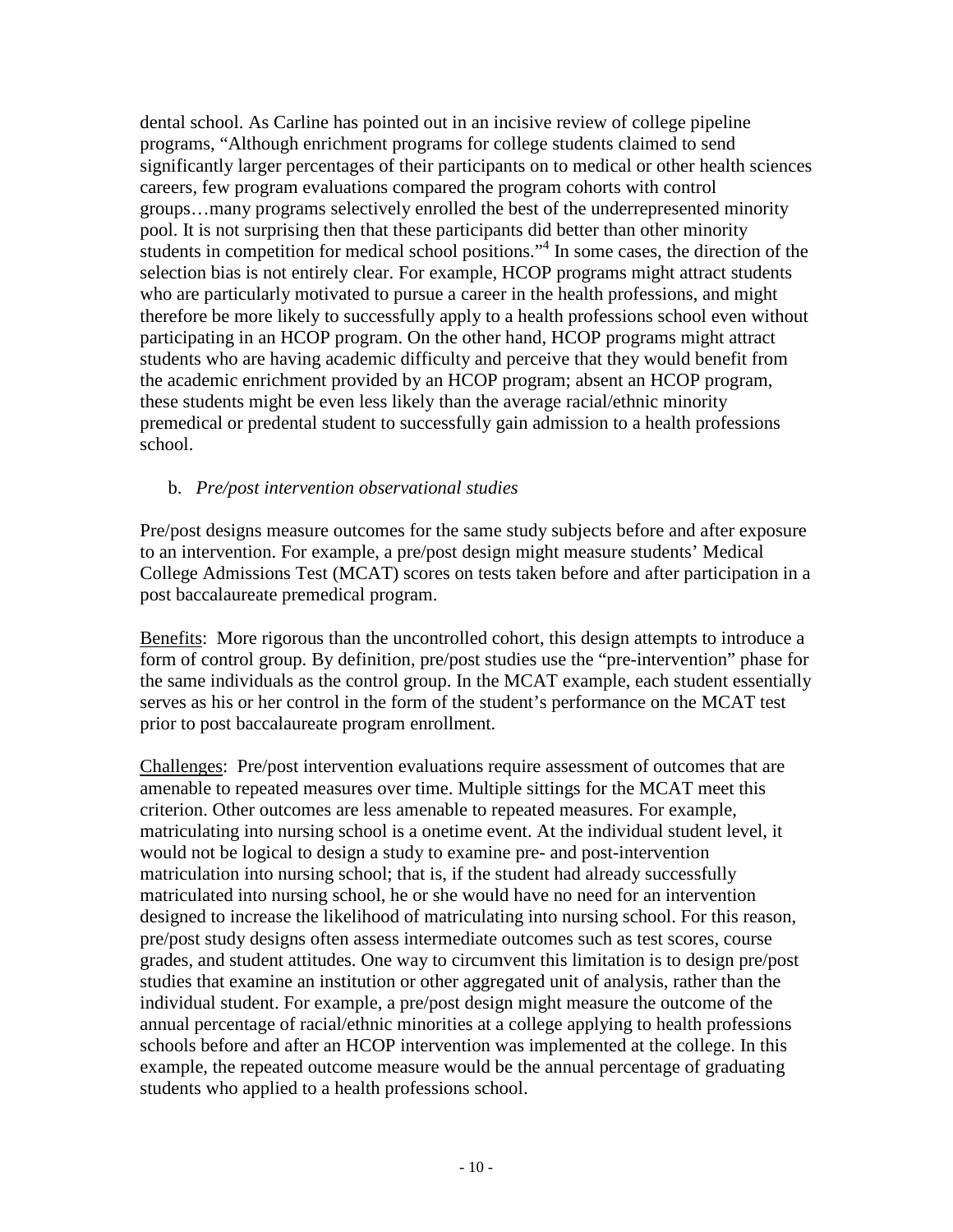Another limitation of pre/post studies that applies regardless of the unit of analysis is the problem of potential confounding due to secular trends and repeated measurement. Although MCATs can be repeated multiple times, students who retake the MCAT exam may show improvement in scores simply due to becoming more acclimated to the MCAT. In the example of the pre/post evaluation conducted at the level of a college implementing an HCOP program, the increase in applications to health professions schools over time might reflect a more general, or secular, trend towards a greater attractiveness of heath careers that induced more college students to apply to health professions schools, irrespective of whether the college implemented a new HCOP program. The most rigorously designed pre/post evaluations include an external control group to account for these types of secular and repeated measures effects that may confound study findings. For example, a rigorous pre/post study of MCAT scores before and after an intervention would ideally also measure MCAT scores for students who took the MCAT exam twice but did not participate in a post baccalaureate intervention.

### c. *Controlled Observational Cohort Studies*

Cohort studies analyze outcomes for a group exposed to the intervention compared with a concurrent group not exposed to the intervention. For example, a controlled observational cohort evaluation of an intervention to engage racial/ethnic minority college students as assistants in summer research projects might compare the percentage of students participating in the research activity who apply to medical school or a graduate biomedical science doctoral program relative to the percentage among a similar group of students who did not participate in the research program.

Benefits: Instead of evaluating an intervention using the same group as controls and participants over time, this design compares the intervention group (exposed) to a concurrent and *similar* control group (unexposed). This allows for direct comparison of outcomes. With a controlled cohort, evaluators can begin to answer the question "Did the intervention make a difference, relative to what would have otherwise occurred in the absence of the intervention?"

Challenges: The key operative word in this case is "similar." When individuals are not randomly assigned to participate in an intervention, there will almost invariably be important differences between individuals who do and do not participate in the intervention. To account for these differences in the underlying characteristics of intervention and control groups, evaluators rely on statistical methods such as multivariate regression analysis to adjust for differences in measurable characteristics. For example, participants in a summer research program might on average have higher grades at baseline in science courses than students who do not choose to participate in a summer research program (or who were interested but were not selected to participate). Regression methods can adjust for these types of differences in measurable baseline student characteristics.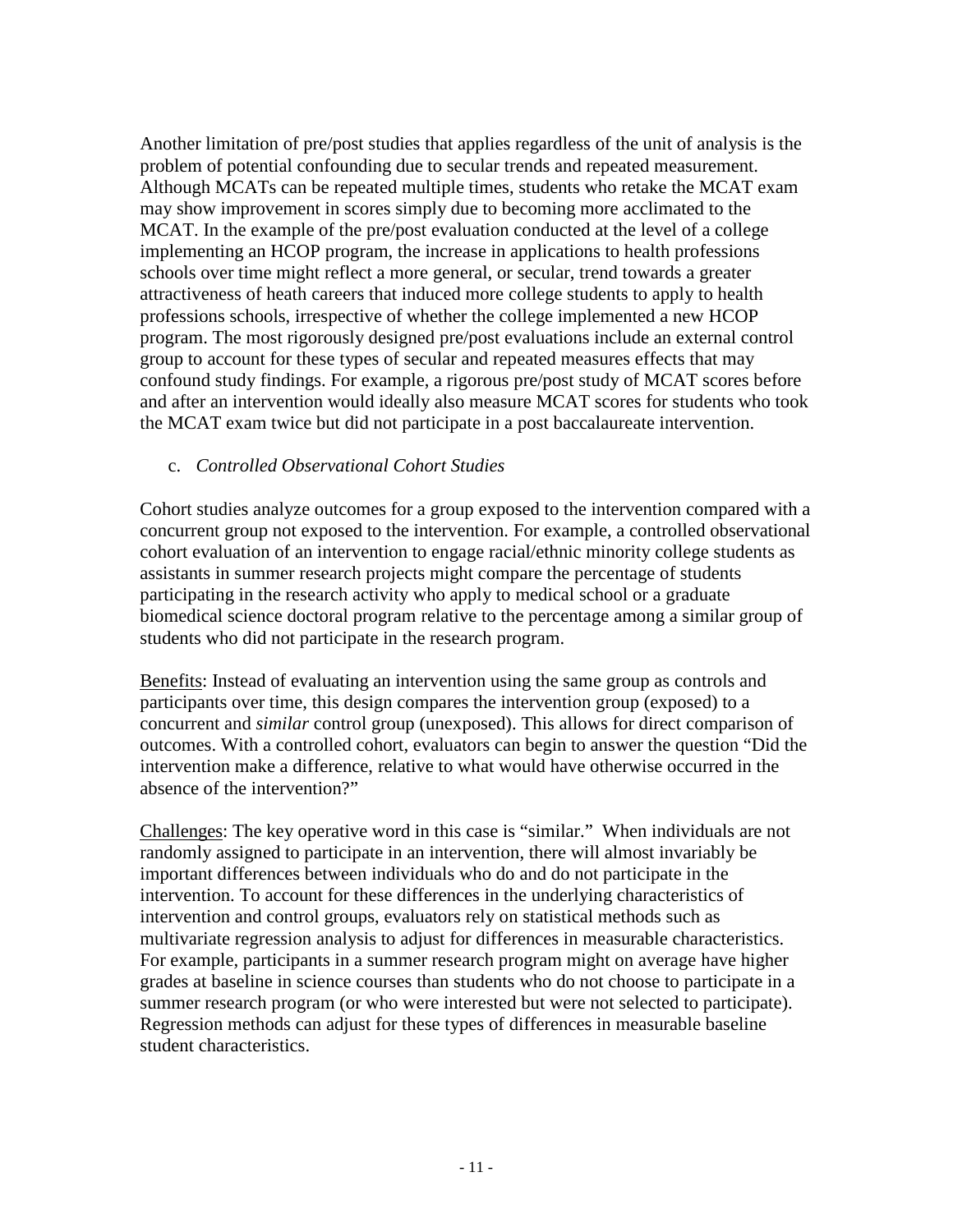More challenging is accounting for potential differences in unmeasured characteristics. Students who participate in a summer research program may be more motivated to pursue a health or science career; differences in motivation would be difficult to systematically measure and adjust for in regression models. Evaluators are beginning to explore the use of other statistical techniques, such as instrumental variable models, propensity scores, and other econometric methods, in an attempt to better account for confounding from unmeasured variables in observational studies.

## d. *Randomized Controlled Trials and Other Experimental Designs*

Controlled pre/post studies and cohort studies are often referred to as "quasiexperimental" study designs. True experimental designs require random assignment of individual students or institutions to intervention and control groups.

Benefits: The rationale for randomization is that it eliminates the bias associated with self-selection of individuals into intervention and control groups and the potential unmeasured confounding that may compromise the validity of findings from observational studies. In the most rigorous forms of randomized controlled trials used in clinical studies, the randomization occurs in a blinded manner such that neither the study participant nor treating clinician knows whether the individual has been assigned to the intervention or control group. Blinding is intended to eliminate the bias associated with participants and investigators knowing an individual's group assignment. The "gold standard" design for clinical research is the placebo-controlled, blinded, randomized trial. The blinded, randomized trial has achieved almost iconic status in the movement for evidence-based medicine, with many clinical scientists considering the results of these types of studies to be the only truly valid evidence upon which to judge treatment efficacy and develop evidence-based clinical guidelines. This enthusiasm has been bolstered by episodes in which results of randomized clinical trials differed quite markedly from the findings of well-conducted observational studies. A relatively recent example is investigation of the cardiac effects of hormone replacement therapy for postmenopausal women. Initial controlled, observational cohort studies suggested that hormone replacement therapy had a cardioprotective effect. A subsequent large randomized clinical trial found just the opposite outcome, concluding that hormone replacement therapy resulted in a greater incidence of adverse cardiac outcomes.

The enthusiasm for randomized trials as a gold standard of scientific evidence has extended beyond the realm of clinical medicine to intervention research in public health, social science, education, and other fields. For example, the Surgeon General's 2001 report, *Youth Violence: A Report of the Surgeon General - A Public Health Approach*<sup>5</sup> reviewed the evidence on educational and community-based interventions to reduce youth violence. In a section entitled "Standards of Scientific Evidence for Multidisciplinary Research," the report states, "Experimental research is the preferred method for assessing cause and effect as well as for determining how effectively an intervention works…A study with a randomly assigned control group enables researchers to conclude that observed changes in the experimental group would not have happened without the intervention and did not occur by chance. The difference in outcome between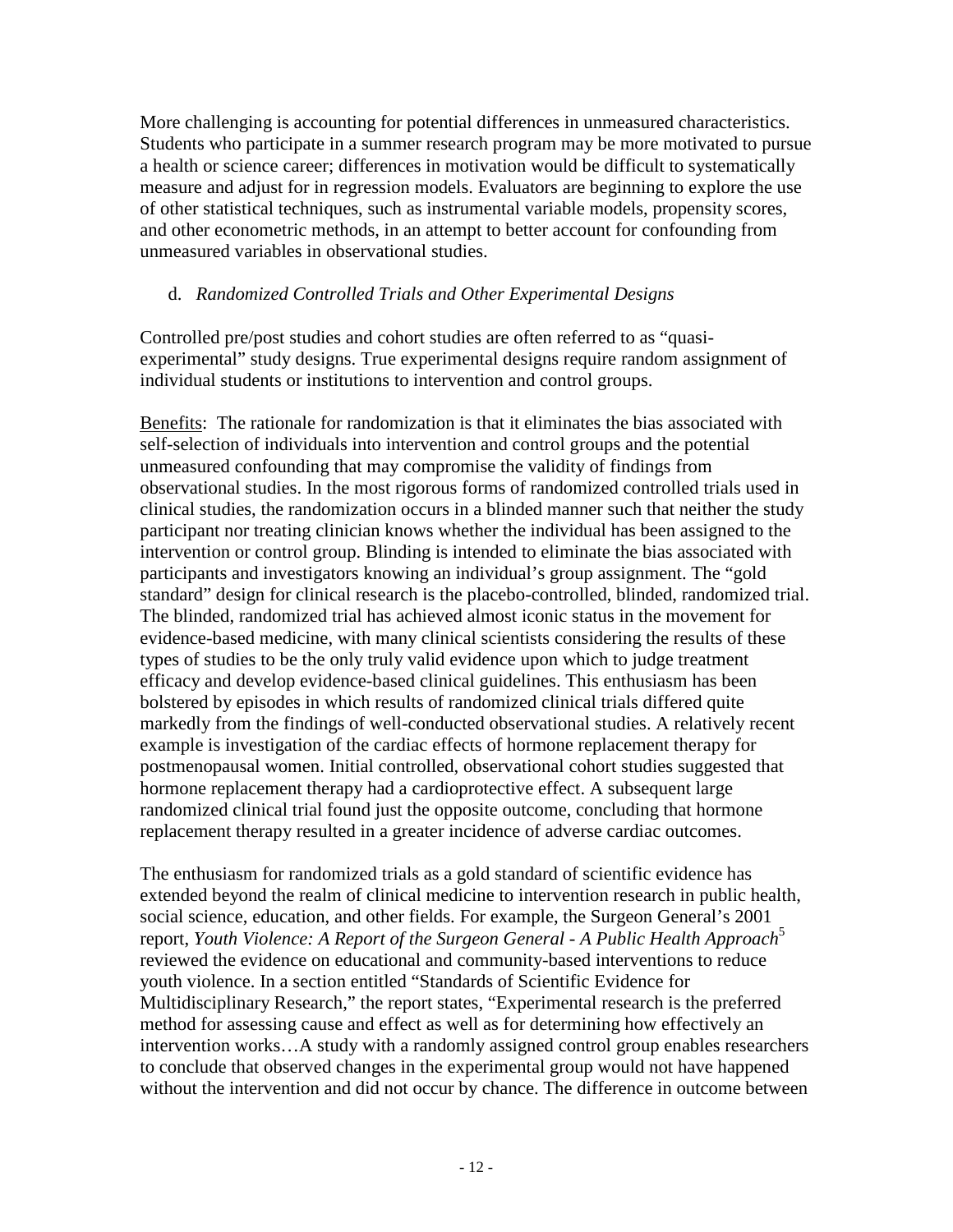the experimental and control groups  $\dots$  can then be attributed to the intervention."<sup>5</sup> The report cites several evaluation studies using experimental designs, including those randomizing families to receive home visits from a nurse or paraprofessional,<sup>6</sup> adolescents to participate in different forms of counseling and psychotherapy, $\frac{7}{1}$  and classrooms within elementary schools to participate in structured behavior management interventions. Several recent large evaluations in the field of education have also used experimental designs with random assignment of elementary school students to afterschool programs and high school students to career academies.<sup>8</sup>

Challenges: Despite the scientific merits of experimental designs, this approach also has some noteworthy drawbacks. These include cost and feasibility, ethical concerns, and technical limitations.

Randomized experiments are expensive to perform. Compared to even rigorously conducted quasi-experimental observational studies, randomized trials require an additional magnitude of expense due to the need for extensive selection and enrollment of study participants on a prospective basis, standardization of interventions, tracking of participants over time (in many cases, prospectively for many years), and ongoing collection of outcome data. The active cooperation of participating sites is required to permit randomization and adherence to study protocols. Experimental studies require a highly skilled team of external evaluators, substantial and usually multi-year funding, and cooperative intervention sites.

Randomized trials also raise ethical concerns due to the withholding of the active intervention from study participants in the control arm of the experiment. In clinical trials, one of the ethical principles underlying the acceptability of randomization is that the intervention does not yet have proven benefit, and may even be harmful. Although this principle may also apply when an educational intervention such as a pipeline program has not yet been proven to be efficacious, its application tends to be more problematic in educational settings, particularly for interventions targeting racial/ethnic minority and disadvantaged students. In this context, interventions may have a strong appeal to the targeted population as having at least some degree of self-evident benefit. Using a randomization process to select which disadvantaged students will receive an intervention that includes extra resources for academic supports, in settings in which these students commonly face underresourced learning environments and a dearth of educational support, may understandably raise reservations about the ethical acceptability of an experimental evaluation design.

Evaluators have developed strategies to randomization that attempt to mitigate some of these ethical concerns. One approach that may be used when the student demand for participation in an pipeline program exceeds the available slots is to not randomize from the entire group of applicants, but to first select a group of applicants who are best qualified for the program and then to randomize from among this "top tier" group, assuming that there are at least twice as many qualified applicants as available positions. The argument against this strategy is that it may still be unfair to the most qualified applicants since it does not base the final selection exclusively on appraisal of the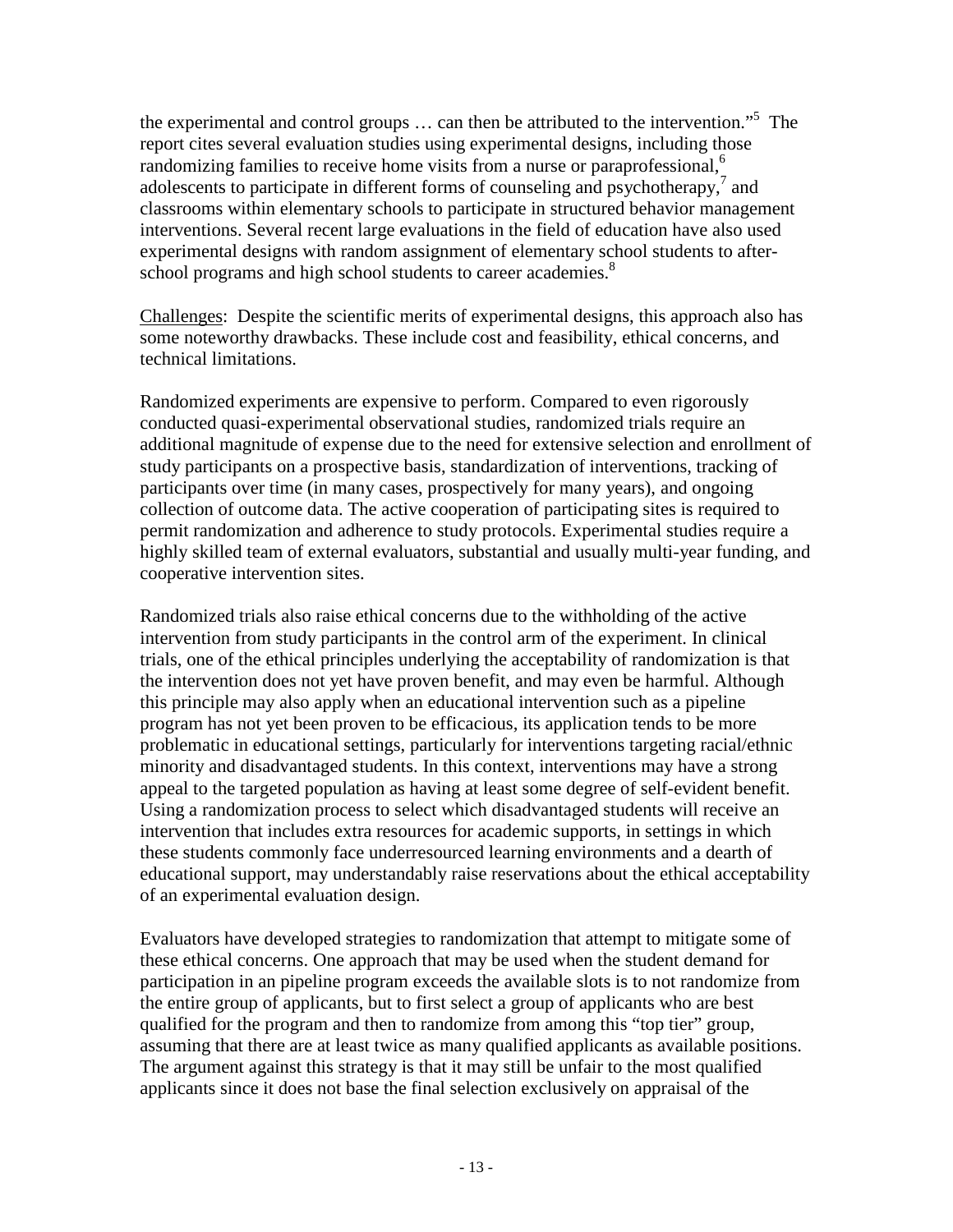candidate's qualifications. The counter argument is that such judgments of qualifications inevitably involve some degree of subjectivity on the part of those making these judgments, and therefore using a lottery process to select from among a group of well qualified applicants is not necessarily less fair than relying on selection decisions that may not be completely objective.

A related strategy is to use randomization as part of a staggered selection process. In this approach, the control group is not completely excluded from participation in the intervention program, but its exposure to the intervention is delayed. For example, a staggered randomization design might randomize one group of graduating college seniors interested in biomedical research careers to an intensive summer intervention right after graduation to support their application to PhD programs, and another group to receive the same intervention the following summer, and measure the outcome of admission to a PhD program within the first year after graduation. The delayed intervention group would serve as the control group for the immediate intervention group during the first year of follow-up of admissions outcomes, but still have the benefit of participating in the program a year later. This staggered design is only feasible when the outcome of interest occurs within a relatively short time following exposure to the intervention, so that differences in outcomes between the immediate intervention and control group can be detected before the control group receives the delayed intervention.

Randomization also raises less ethical concerns when the experiment is not an all or none proposition comparing exposure to an intervention with a complete absence of intervention for the control group. An alternative approach is to compare two different interventions that both may have value, or to evaluate exposure to different combinations or intensities of interventions. For example, a study could randomize racial/ethnic minority nursing students into two groups, one group to receive an academic advising and mentoring intervention, and the other group to receive the same intervention but also a series of learning assessments and test taking skills workshops. This type of design provides a rigorous evaluation model for investigating the added value of a particular intervention, but cannot answer whether the core intervention package is better than no intervention.

A final strategy to randomization is to not randomize at the individual student level, but at the institution level. For example, an experimental design for evaluating high school health career academies could identify a group of high schools qualified to administer new academies and randomly select several schools to receive funding to establish academies and have the other schools serve as controls, rather than randomizing individual students within schools to participate in the school's newly established academy. This approach may diminish some of the ethical concerns about randomization at the individual student level from among a group of student peers at the same school, although it obviously raises some of the same concerns about fairness to applicant institutions. A drawback of randomization at the institutional level is that there is very little incentive for an institution to participate in the evaluation if it is assigned to the control group. One way to address this lack of incentive is to use the approach described above of offering at least some type of intervention at the control schools that may have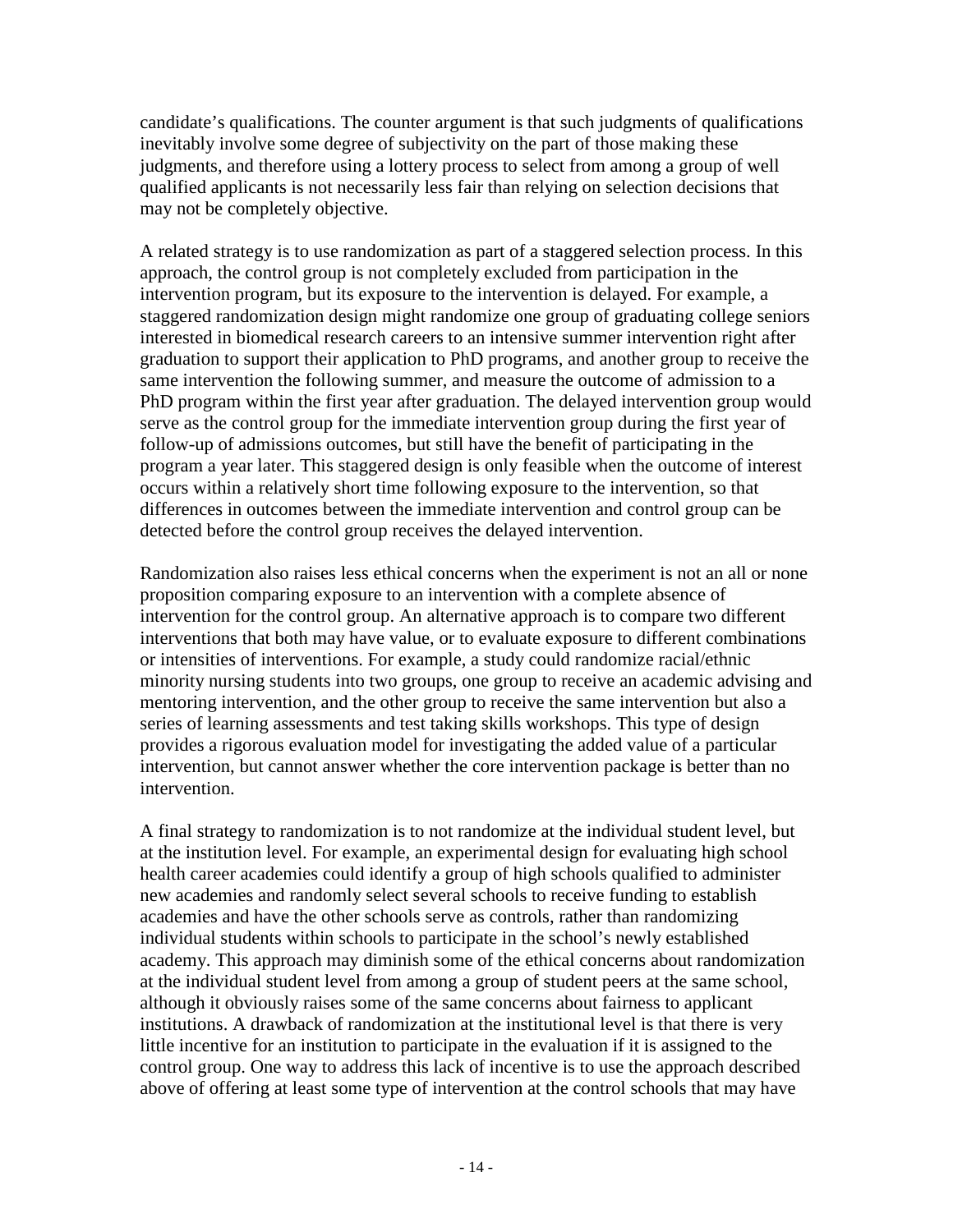value, but is expected to have much less impact on outcomes than the full intervention. For example, control schools might receive a series of teacher development workshops in math and science curricula. A staggered design can also be used, so that the control schools go on to receive the full intervention at a later date. Randomization at the institution level requires a large sample of institutions in order to have sufficient statistical power to detect meaningful differences in outcomes, adding to the costs and logistical demands of the evaluation.

In addition to concerns about cost, feasibility, and ethics, the classic randomized trial design is also susceptible to criticisms about its scientific merit and value to program planners. Criticisms have been raised in particular about the applicability of randomized trials to complex social phenomena such as student academic success and career advancement that have multifactorial determinants, and to interventions that are not as neatly packaged as a uniformly manufactured pill and an identical appearing placebo. Not only is it virtually impossible to blind participants and investigators to intervention vs. control group assignment for the types of interventions used in pipeline programs, but it is nearly as difficult to ensure that the control group is not inadvertently exposed to the intervention—or to another intervention outside the control of the evaluation study that may have similar effects on outcomes. Given the close social networks that exist among students, there is inevitably some degree of "contamination" of controls when a group of students at a school are randomized to an intervention and others to a control group, and the students come from similar social backgrounds and share similar career and academic interests. Students who acquire new study techniques, career planning strategies, awareness of research or clinical project opportunities, and similar skills from participating in the program intervention are likely to impart some of these same skills and insights to their peers in the control group. Students in the control group may also take advantage of other enrichment opportunities at their institution that may be sponsored by an entirely different agency but promote some of the same academic and career development objectives as the intervention program that is the subject of the evaluation. All of these contamination effects will tend to reduce the differences in outcomes between intervention and control students that may be detected by an evaluation, even if the intervention truly has a beneficial effect, with the result that the study may erroneously conclude that the intervention is ineffective.

Randomization at the level of institutions, rather than students within institutions, may protect against the contamination that can occur from interventions being secondarily transmitted through peer networks or other mechanisms at the same school. Nonetheless, contamination may still occur due to a lack of control over the activities being conducted at control institutions. For example, an institution assigned to a control group may decide to apply to another funder to develop the same type of intervention that the institution hoped to develop under the sponsorship of the agency funding the experimental evaluation study. Educational institutions are complex adaptive systems, and it is extremely difficult to hold conditions static at institutions assigned to a control group. As a sheer matter of survival and evolutionary progress, educational institutions are constantly applying for grants, developing new programs, building diverse funding streams to support their programs, and undergoing a process of change and reinvention.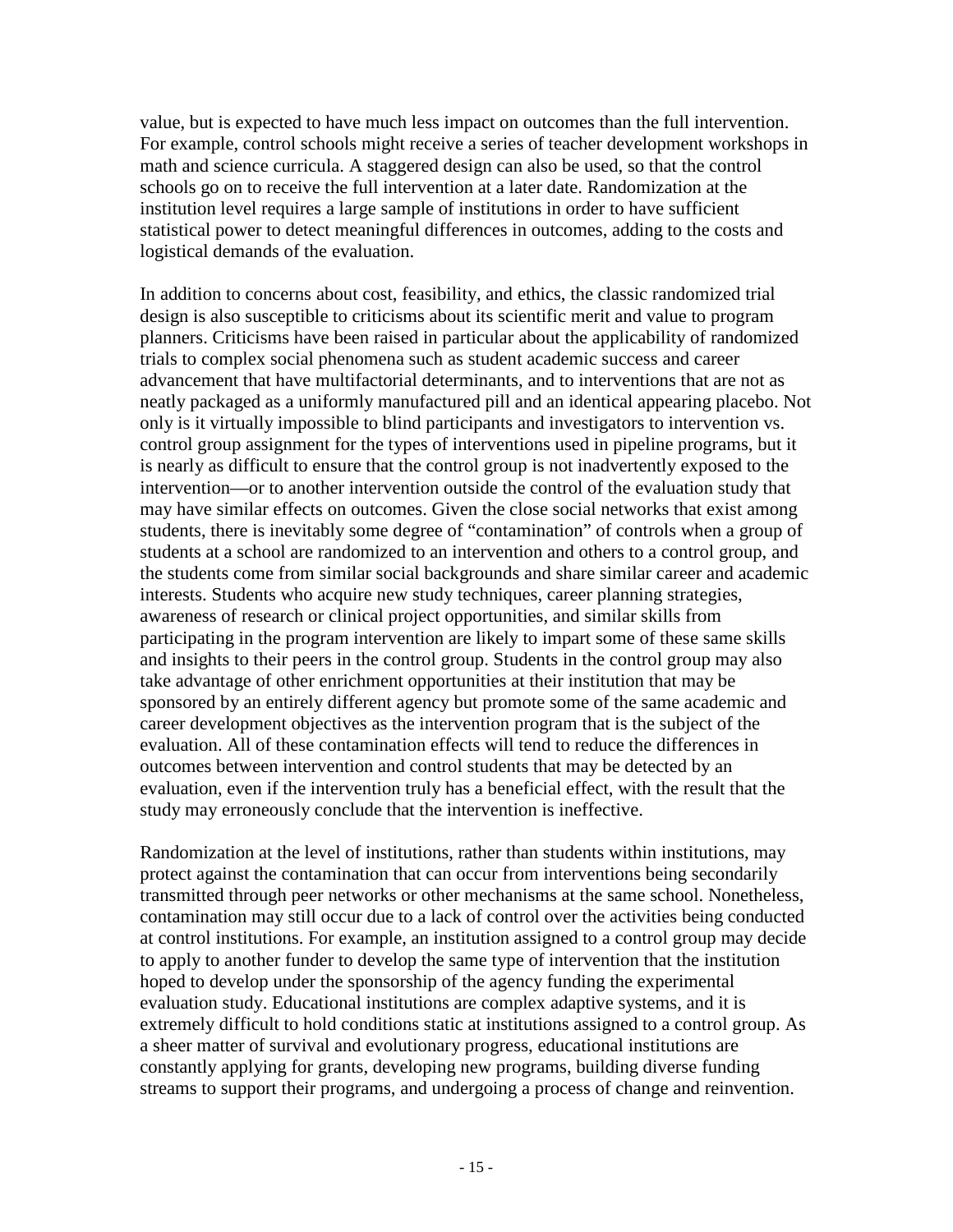This makes for a very challenging environment for successfully conducting experimental trials of pipeline interventions.

Interestingly, some of these same criticisms are beginning to be voiced about a potential overreliance on the traditional form of randomized clinical trials as the be-all and end-all of rigorous scientific evidence in medicine.<sup>9,10</sup> While still acknowledging the value of randomized clinical trials, critics are pointing out some of the shortcomings of this method—shortcomings that include many of the technical limitations discussed above. Concerns have been raised that clinical trials take place with patients, settings and conditions that are artificial and unrepresentative of the "real world" environment in which medical care is actually delivered. Clinical trials are usually highly selective about which patients are considered eligible to participate, resulting in study populations that are not representative of the majority of patients with the condition under study. For example, trials of treatment for diabetes typically exclude patients with mental health problems. However, a large proportion of diabetic patients have depression. The effects of treatments may be very different when patients with diabetes have co- morbidities such as depression. Clinical trials benefit from highly structured operations, including specialized research personnel who monitor patients in the study and make sure they attend follow-up assessments. These resources are not as available in the real world application of treatments in typical practice settings, raising questions about the generalizability of findings from controlled clinical trials to the broader practice environment. Even in the world of evidence-based medicine, there is a rethinking of some core tenets of intervention research and deeper appreciation of the complexity of evaluation science.

# EVALUATION DESIGN: NEW DIRECTIONS

Partly in response to some of the challenges and limitations of quantitative evaluation methods described above, some funders have moved towards a different paradigm for evaluation. Several private foundations involved in health philanthropy have been at the vanguard of advocating for more participatory evaluation models that engage awardees and the community in thinking through evaluations tailored to their unique needs and contexts. These models rely on mixed methods that feature a more prominent role for qualitative research methods and emphasize evaluation in the service of program improvement rather than primarily for judgment of bottom-line outcomes. This approach is exemplified by the WK Kellogg Foundation in its *Evaluation Handbook*. In the *Handbook*, the Foundation states, "We … believe that evaluation should not be conducted simply to *prove* that a project worked, but also to *improve* the way it works. Therefore, [we] do not view evaluation only as an accountability measuring stick imposed on projects, but rather as a management and learning tool for projects, for the Foundation, and for practitioners in the field who can benefit from the experiences of other projects." The Foundation also explains in the *Handbook* its decision to eschew Uniform Data Sets and standardized measurement tools in its evaluation approach. "We believe community-based organizations should ground their evaluations in the real issues of their respective communities. Therefore, evaluation efforts should also be community based and contextual (based on local circumstances and issues). The primary purpose is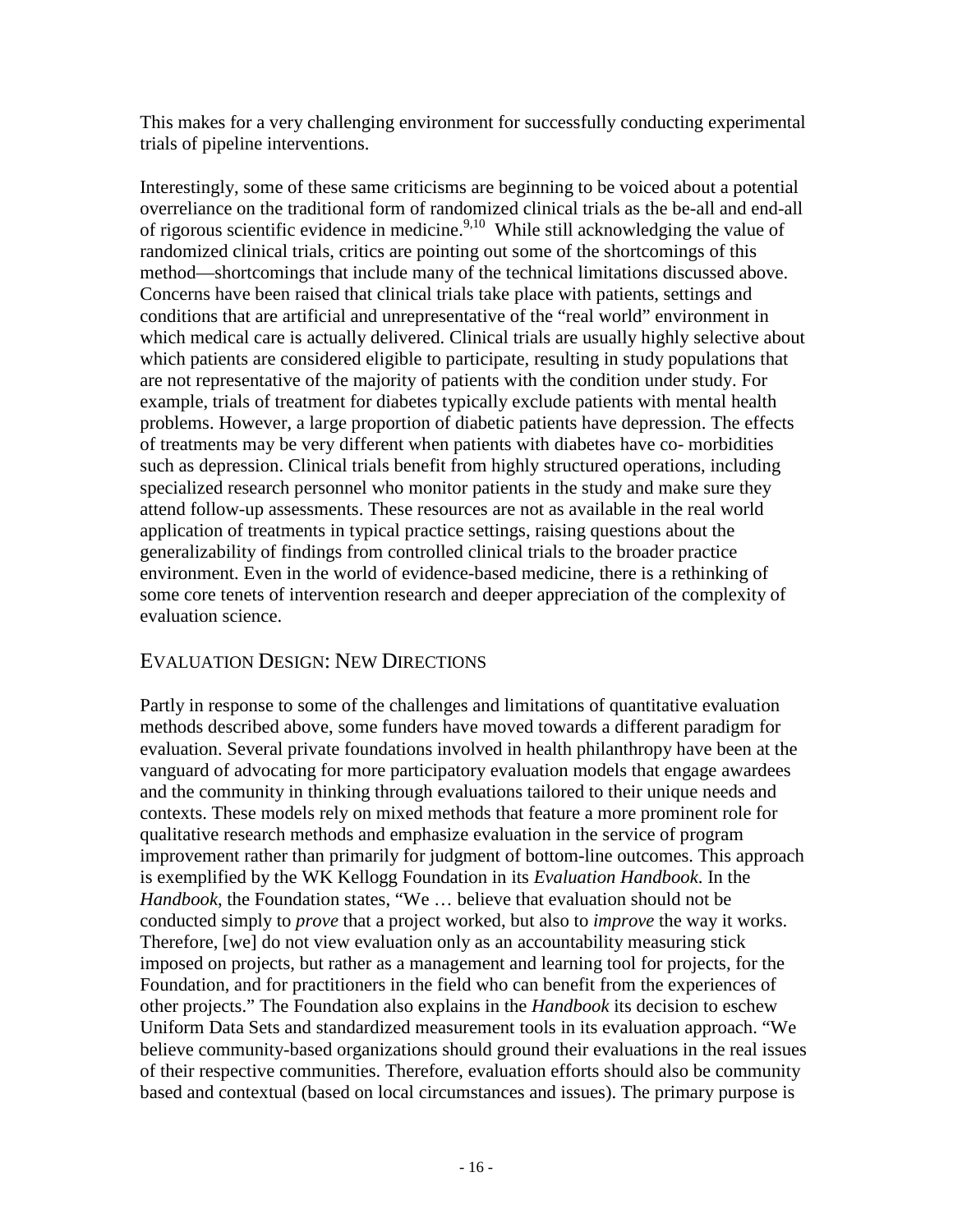to identify problems and opportunities in the project's real communities, and to provide staff and stakeholders with reliable information from which to address problems and build on strengths and opportunities."<sup>11</sup>

An eloquent recounting of one foundation's evolution of its approach to evaluation and its grappling with the limits of the scientific method is provided by Ruth Tebbets Brousseau in the monograph *Reflections on Evaluating Our Grants*12 published by The California Wellness Foundation in 2004. Brousseau comments on the Foundation's experiences with its initial approach to evaluation, which relied heavily on rigorously designed, quantitative evaluation studies:

We found that programs using the scientific model were difficult and expensive to implement in community settings. The increment of knowledge gained was often small in comparison to the cost of the grant. In many of the grants that funded academic researchers to evaluate community programs, we heard vociferous complaints from communities about the ways in which the demands of the evaluators were at odds with the needs of agencies and service providers. Illustrative of this was the evaluation of the Violence Prevention Initiative's community action grants. After five years and millions of dollars, the evaluation could not identify any community-level impacts or effects attributed to the interventions.<sup>12</sup>

Brousseau goes on to describe a shift in evaluation approach at The California Wellness Foundation, emphasizing a mixed-method, quality improvement, and local capacity building model along the lines advocated by the Kellogg Foundation. In this model, the evaluator is viewed more as a "coach" to grantees in developing tools for ongoing feedback on performance than as an external judge of the grantee's success in achieving predefined outcomes. Brousseau concludes,

Much of our evolution in grant making and our assessment of it at TCWF has revolved around questions of causality; and in philanthropy, it generally appears that determining if a grant resulted in an anticipated outcome is commonly seen as the gold ring to reach for. A great deal of our collective energy, and that of our grantees, is spent in the reach. Even when we admit that assigning causality is hard or even impossible to determine, this admission is often followed by the self-admonition that we should keep trying. What if we were to simply admit that for many foundation grants, assigning causality and identifying outcomes are either impossible to assess or simply not worth the cost? The desire to measure outcomes, and to know precisely how much of an effect results from a grant or grant making program, stems from a positive motivation for funders to look critically at the work we fund — and the current emphasis on accountability is continuing to fuel this movement. As well motivated as the quest for outcomes is, it often backs us into a corner that results in disappointment, defensiveness and inability to see other positive effects. This single-minded emphasis on causal attribution assuredly serves to dampen creativity for other methods of understanding, assessing and communicating the work accomplished through grants. $^{12}$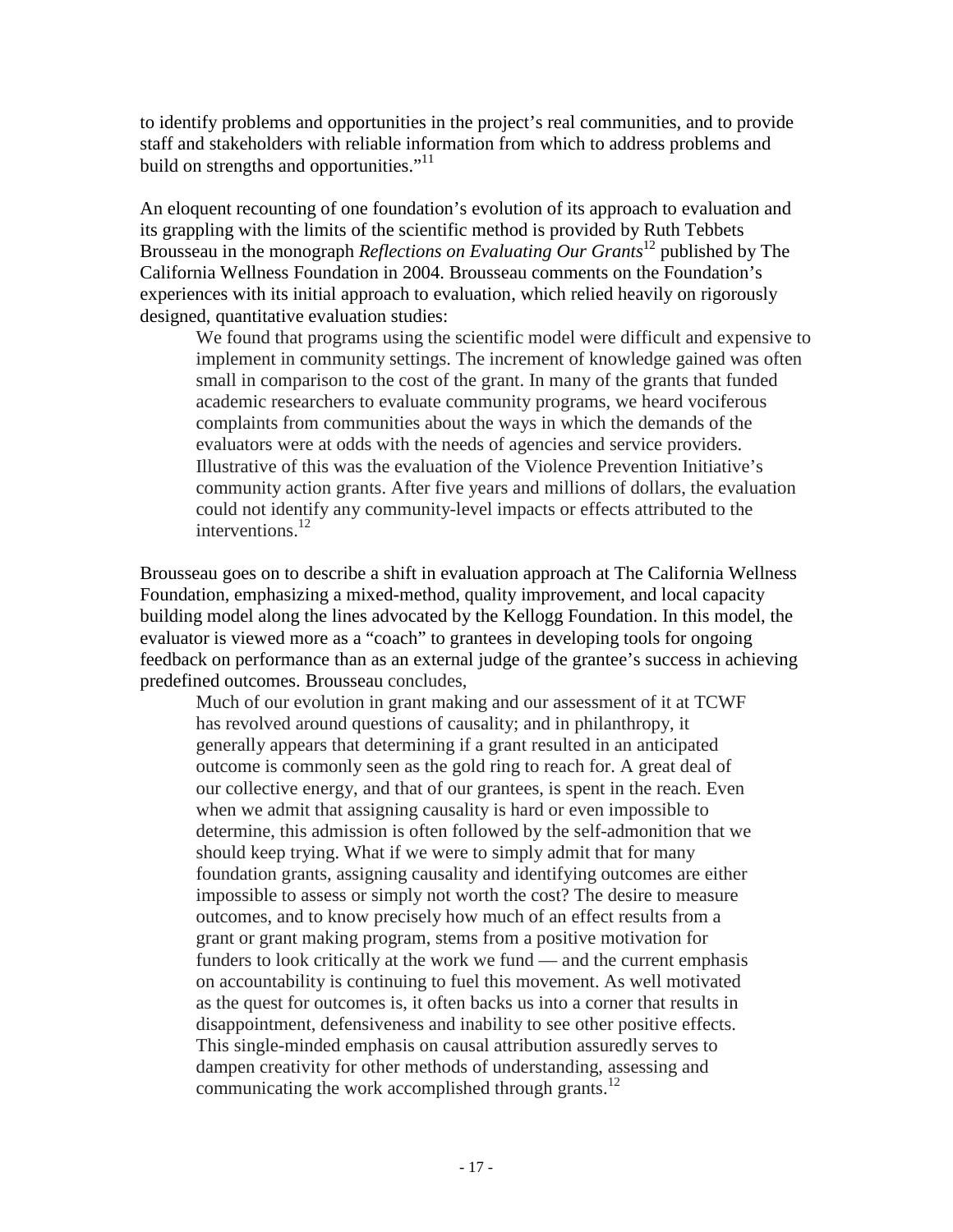With their more nuanced and grantee-centered model of evaluation, these foundations are adopting an approach that is quite different from the federal government's desire for more outcomes-oriented evaluation as called for in the Government Performance and Results Act. In part, this difference reflects the contrasting contexts of government and foundation sponsorship of programs, with government programs using taxpayer dollars and operating in a public arena that demands a different approach to program stewardship and accountability than that called for in private philanthropy. Although it is unlikely that government policymakers would find it either appropriate or acceptable to agree with the assertion that outcomes are "impossible to assess," Brousseau's reflection on evaluation does raise several issues that are relevant to evaluations of government programs.

First, Brousseau forthrightly acknowledges the difficulty of performing rigorous, quantitative outcomes evaluations. The California Wellness Foundation is not alone in having paid for major, outcomes-oriented evaluations that frustrated sponsors and evaluators alike because of the formidable difficulties in designing and executing rigorous evaluation science in these subject areas. As the review of the literature on pipeline program evaluations in Chapter 4 indicates, it is possible to perform rigorous, outcome-oriented evaluations of pipeline programs in certain situations. However, careful consideration needs to be paid to identifying the particular research questions and contexts that are conducive to successful performance of rigorous evaluations, rather than approaching every evaluation with a "one size fits all" model.

Second, evaluators are increasingly appreciating the value of qualitative research methods. Although funders have had a justifiable reluctance to rely on qualitative reports as a core evaluation method, the science of qualitative research has evolved with investigators applying more systematic methods to recruitment and analysis for interviews and focus groups to attempt to minimize bias. Qualitative methods cannot provide definitive answers about program outcomes, but they can yield important insights into how interventions were implemented and the value of these interventions as perceived by students and other stakeholders. Qualitative research also often helps to generate new hypotheses that may be tested using more quantitative methods, such as by informing items to be included in survey questionnaires. Many evaluators are now using what is referred to as "mixed methods" designs that include both quantitative and qualitative techniques, with these methods complementing each other to produce a richer evaluation product than might be provided by either method alone.

Finally, Brousseau identifies an important tension between evaluation as performance feedback and as performance judging. Evaluation as judging is inevitable in the highstakes environment of government policymaking where decisions must be made about how to get the most value out of public funds and evaluation is expected to provide evidence upon which to base these decisions. Yet even in this context, public funders may find it useful to include a spirit of evaluation as quality improvement in their approach to program assessments. When there is agreement that interventions are addressing a priority need and being conducted in good faith, evaluation results that reveal that outcomes are less than desired can be a useful tool for providing feedback to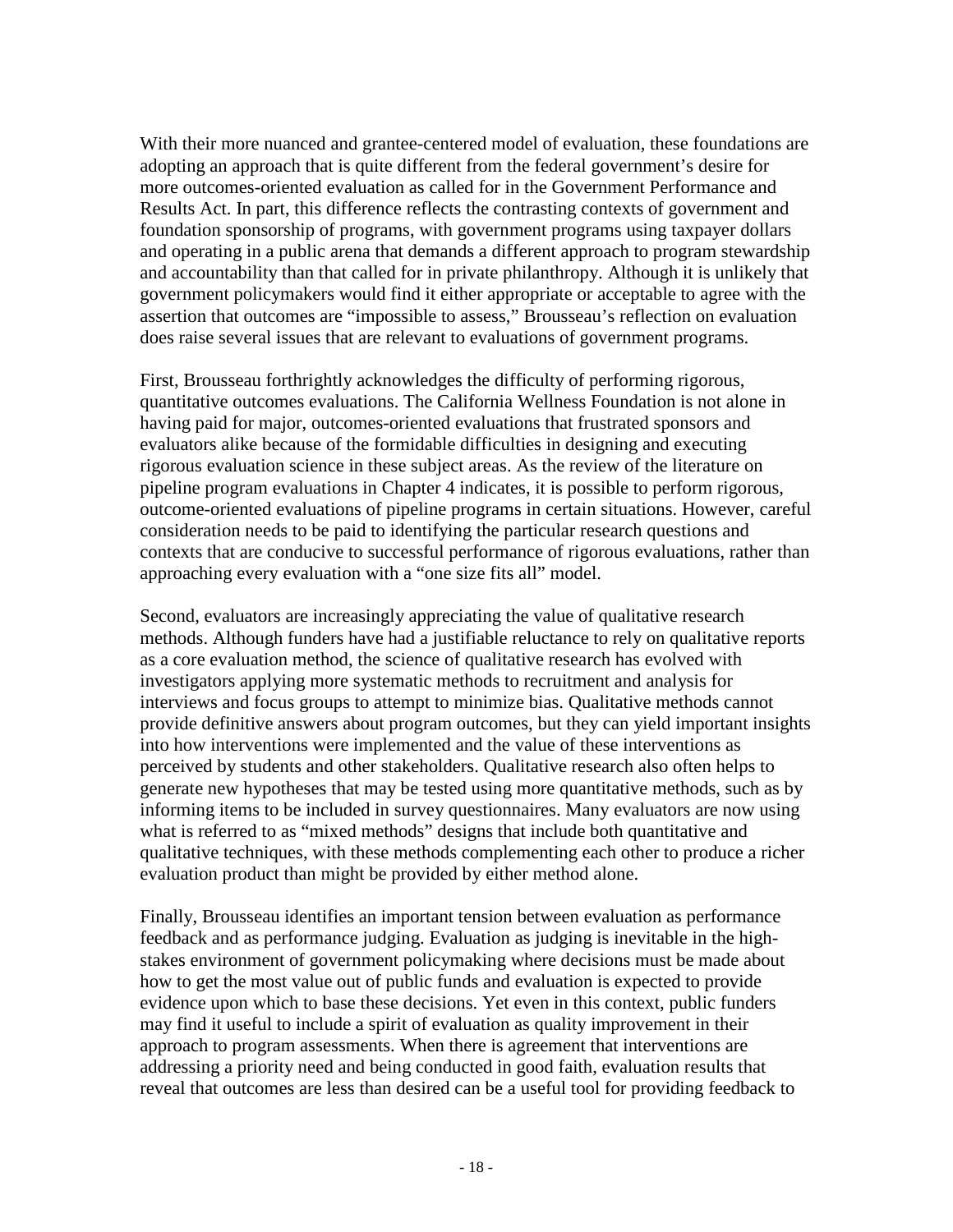program leaders and individual awardees and may point to ways to modify interventions to enhance their effectiveness.

## **CONCLUSION**

Does the program make a difference? Awardees, funders, the public and other stakeholders invested in programs aimed at recruiting racial/ethnic minorities into the health professions want to know the answer to this question. This chapter has explored how to try to answer the question by outlining the conceptual framework for evaluations, exploring the benefits and challenges of alternative quantitative research designs, and discussing new directions in research design.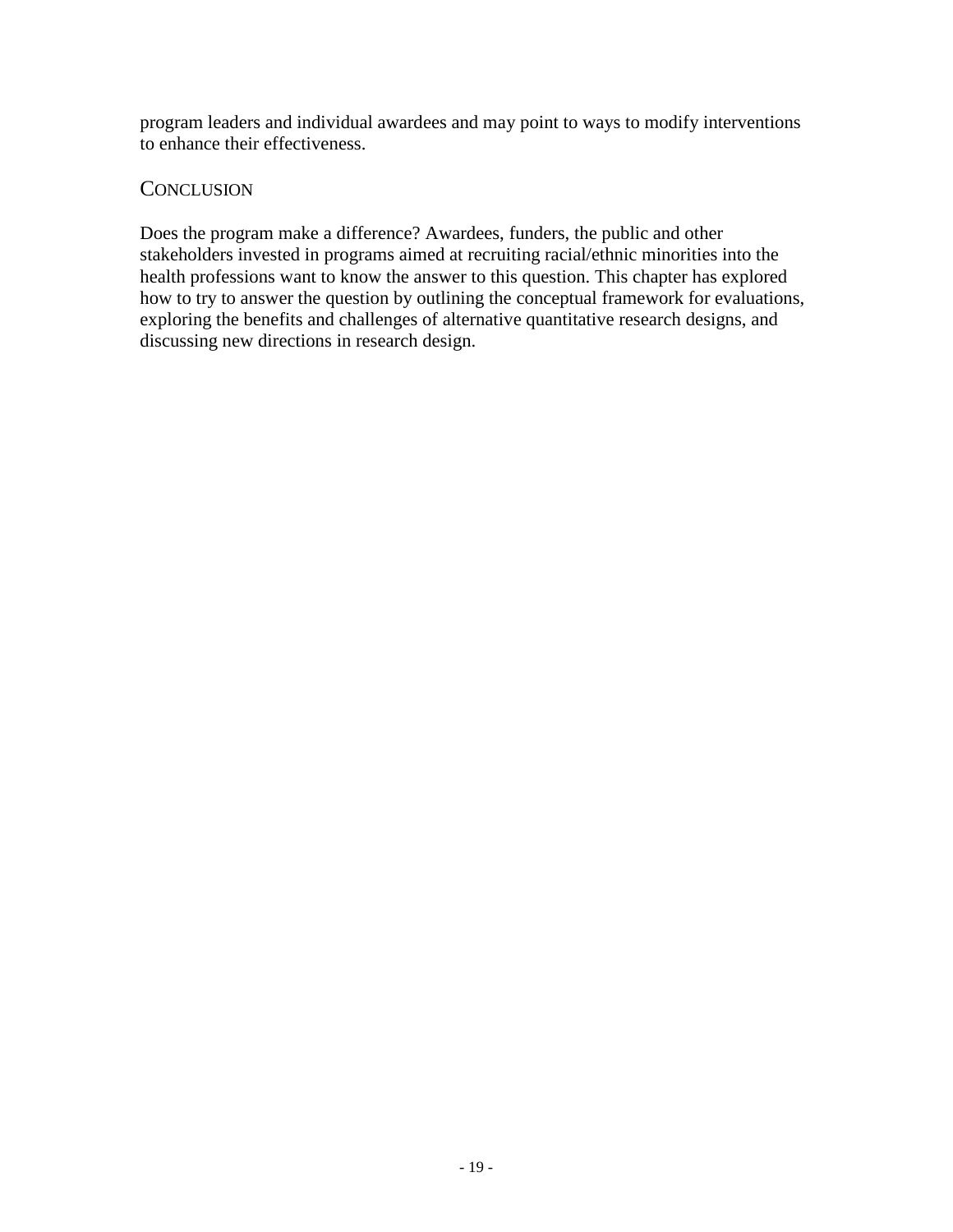# **Chapter 4: Critical Review of the Research Literature on Pipeline Programs**

This chapter reports the results of a systematic, critical review of the research literature on evaluations of pipeline programs. To perform this task, a thorough computerized literature search was conducted to identify evaluations of interventions that included a focus on increasing educational opportunities for underrepresented racial/ethnic minorities in the health professions, math and science. Studies were only included in the final literature review if they: 1) included quantitative, outcomes measures, and 2) met a minimum standard for scientific rigor in study design, as described in greater detail below.

# **METHODS**

The review was guided by literature searches on the Medline and the Educational Resources Information Center (ERIC) online databases, using the following key words: health careers, minority, underrepresented, medical, math, science, education, pipeline, partnership, underserved communities, access, program, and enrichment. A reference librarian was also consulted to optimize search efforts. Discussions were held with colleagues and experts in the field in attempts to uncover the largest sample of relevant studies. Additionally, members of the study team directly communicated with representatives of the HHS agencies with programs listed in the inventory in Chapter 2, to attempt to identify any evaluations of HHS pipeline programs that had been commissioned by these agencies, including unpublished reports.

This search resulted in identification of a wealth of published articles on programmatic interventions at U.S. educational institutions to assist students from racial/ethnic minority and disadvantaged backgrounds interested in health professions careers in persisting in their studies and advancing in the academic pipeline. Most of the literature focused on descriptions of intervention processes, rather than on assessments of quantitative outcomes. Other articles described theoretical models that can be used to understand why students drop out or continue their college education. Far fewer studies reported evaluations using controlled study designs to examine quantitative outcomes. Agency representatives contacted for this project identified few commissioned, unpublished reports of their HHS programs, and those that were identified failed to evaluate quantitative outcomes or use study designs that met the minimum standard of scientific evidence required to be included in the systematic literature review.

# *Rating the Quality of the Evidence*

A rating scheme developed for a prior systematic review<sup>13</sup> was used to assess the scientific quality of each study. Studies were first grouped according to their overall study design. With the exception of a single randomized experimental trial, all studies were observational in nature. Observational studies used two general designs: 1) cohort studies, and 2) pre/post intervention studies. Both cohort and pre/post studies were then rated on two basic criteria: 1) the rigor of the study design (criteria "D"), and 2) the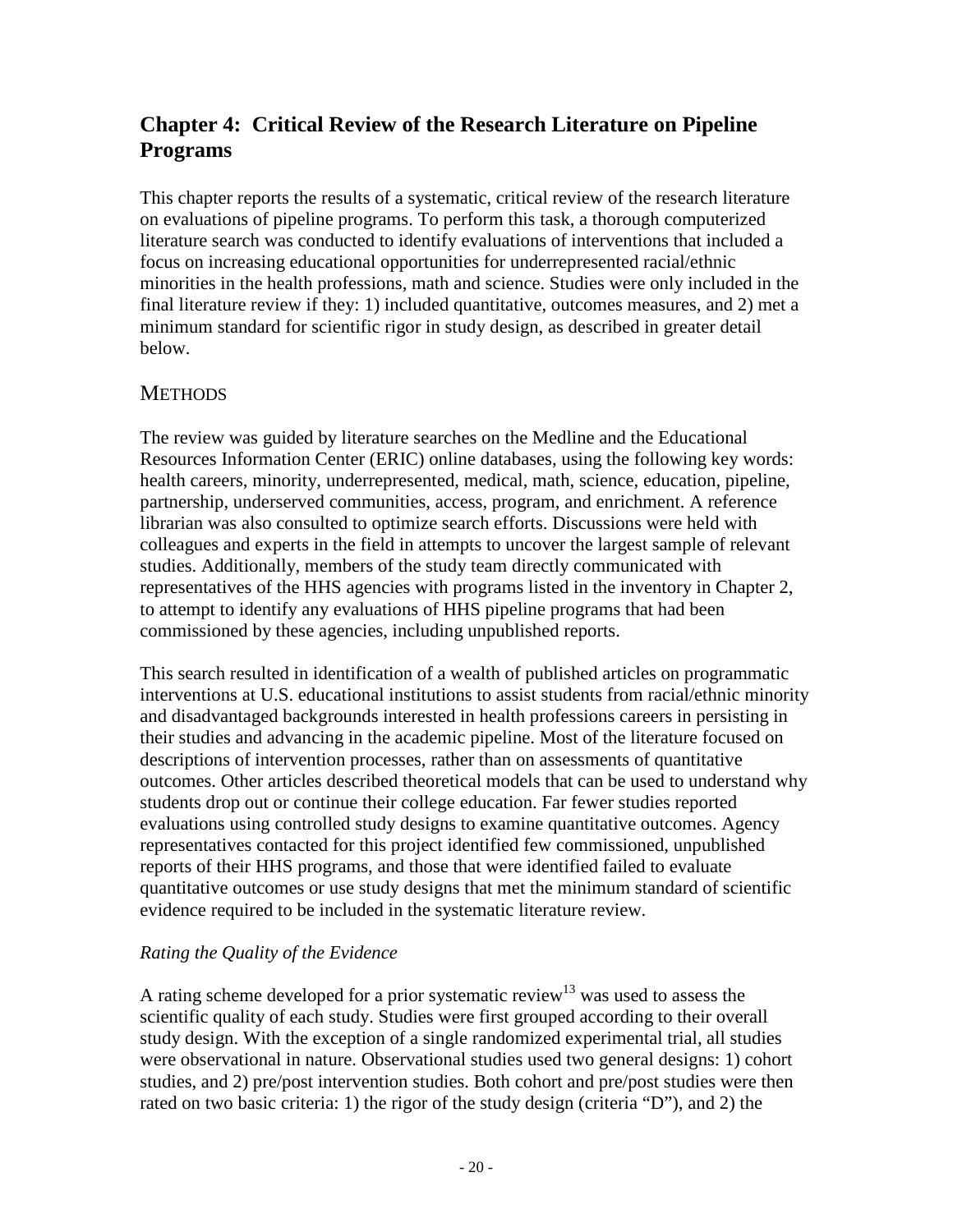statistical methods used in the analysis (criteria "S"). Table 4.1 summarizes the rating scheme for the "D" and "S" criteria.

# **Table 4.1: Quality of Research Evidence: Scoring Methods**

# **STUDY DESIGN ("D" Score)**

# **Cohort Studies**

1 = control group, individual level baseline data on both intervention and control group, formal adjustment (matching or regression methods) for potential differences in baseline characteristics

2 = control group, individual level baseline data on both intervention and control group, but no formal adjustment for potential differences in baseline characteristics

 $3 =$  control group without measurement of baseline characteristics

 $4 =$  no control group

# **Pre/Post Studies**

 $1 = pre/post$  data both on intervention and external control groups

 $2 =$  no external control group data

# **STATISTICAL ANALYSIS ("S" Score)**

 $1 =$  adequate statistical power and formal tests of significance

 $2 =$  inadequate statistical power, formal tests of significance performed (but usually not significant due to low power)

 $3 =$  no formal tests of significance

A randomized, controlled trial was awarded a rating of 1 for study design. For cohort studies, a rating of 1 for design required that the study included a control group, that individual-level baseline data were measured and reported for both the intervention and control groups, and that the study formally adjusted for potential differences between intervention and control groups in baseline characteristics (either by matching on key baseline variables or using regression models in the analysis). A grade of 2 for design was assigned if the cohort study used a control group and measured baseline characteristics of intervention and control groups, but did not formally adjust for any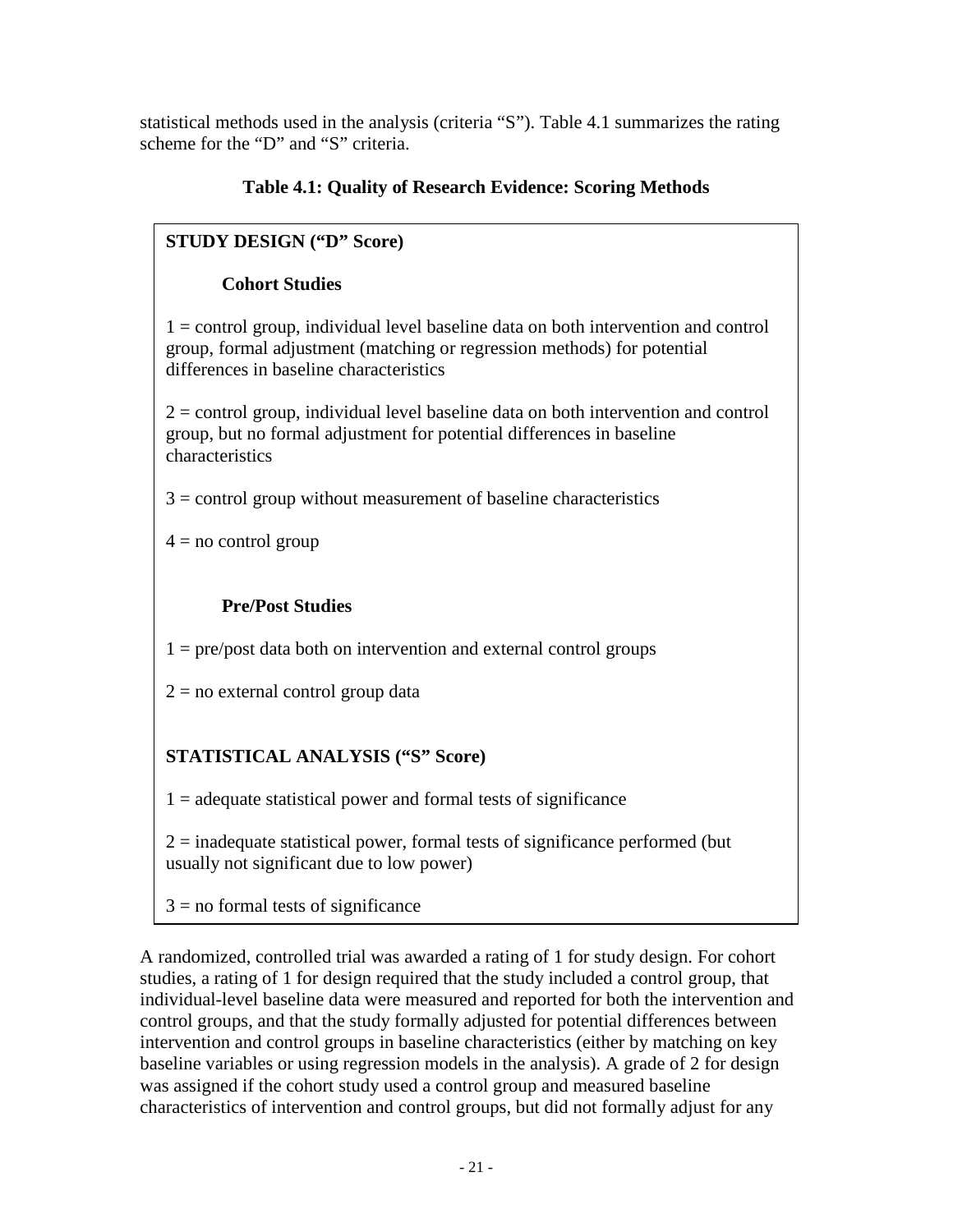possible differences in baseline characteristics. Studies that included a control group but failed to measure or comment on baseline characteristics of intervention and control groups received a design grade of 3. Studies with no control group were assigned a grade of 4.

Ratings of study design for pre/post studies differed from those for cohort studies. Pre/post studies have by definition at least one form of control group—the preintervention phase. However, the most rigorous pre/post studies also include an external control group to control for secular trends that may confound the study findings. For example, a rigorous pre/post study of MCAT scores before and after an intervention would ideally also measure MCAT scores for students who took the MCAT exam twice but did not participate in the intervention. Pre/post studies that used an external control group were given a design grade of 1, and those that did not use an external control group received a grade of 2.

Studies were assigned a statistical grade of 1 if they had adequate statistical power to detect a meaningful difference in outcomes and performed formal tests of significance. Studies that used formal tests of significance but had small sample sizes and therefore low statistical power were given a grade of 2. Many of the studies receiving a statistical grade of 2 reported fairly large differences in outcomes between intervention and control groups but simply included too few participants to permit these differences to achieve statistical significance. A grade of 3 was assigned to studies that did not report any formal tests of significance. Because the studies reviewed varied so widely in their quality, design, subject matter, and outcomes analyzed, it was not possible to perform a quantitative meta-analysis.

To simplify the final summary displays of studies, studies were classified into one of three aggregate groups. A "high quality study" is one in which: i.) a control group is used to compare with the intervention group (grade D1), and ii.) a formal statistical test of significance is used to compare outcomes among the intervention and control groups (grade S1). A "good quality study" is one with either a grade of D2 or S2. Studies with a grade of S3 were classified as "fair quality studies" regardless of the grade for study design. Studies that lacked control groups (D4) were excluded from the systematic review.

The following sections of this chapter provide the results of the systematic review. More detailed summaries of the 24 studies included in this review are presented in the Appendix.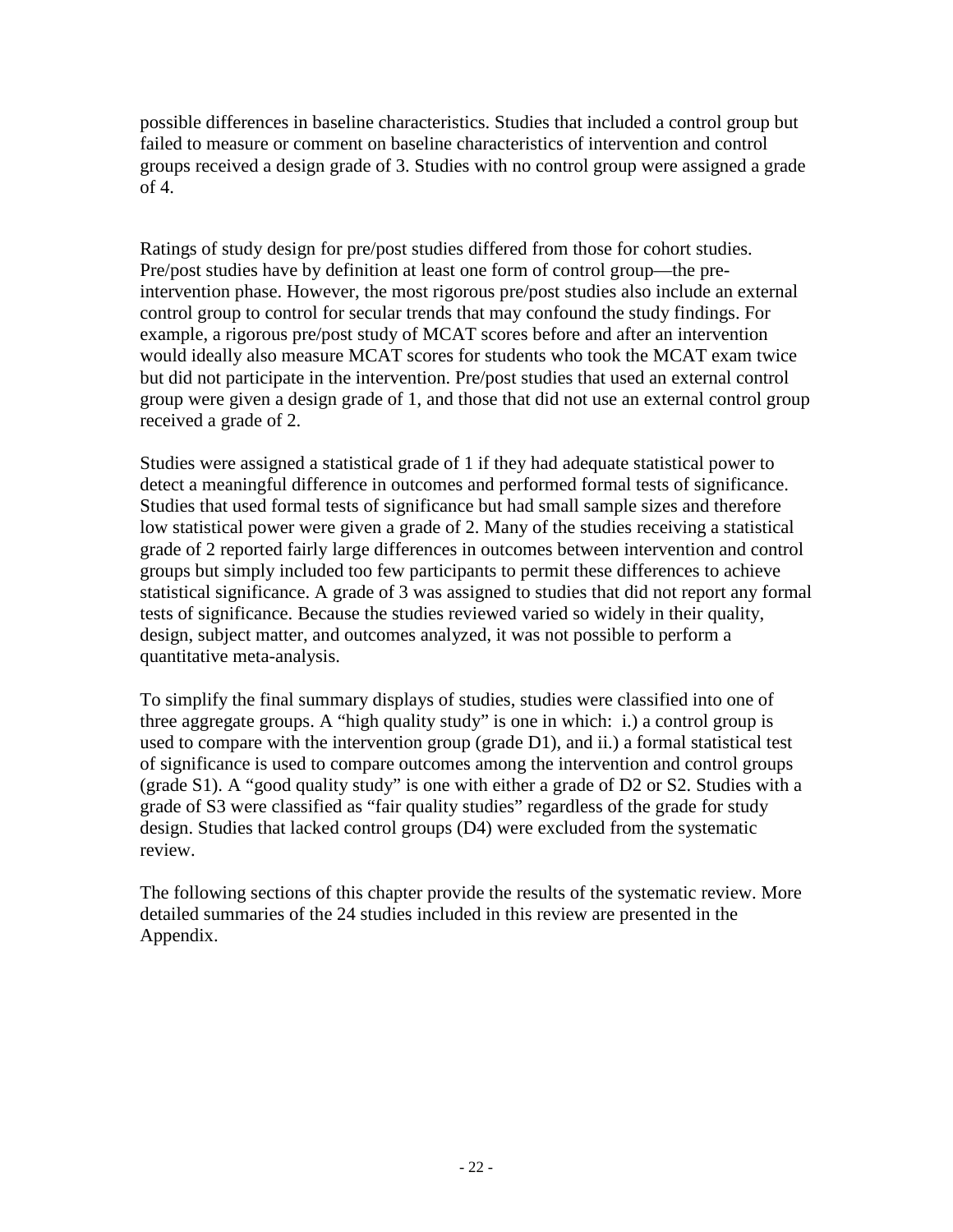# REVIEW OF THE EVIDENCE

# *High School*

#### *High Quality Studies (3)*

*Used control groups and formal statistical tests of significance to compare outcomes among intervention and control students***.**

| <b>Study</b>                             | <b>Study</b><br>Grade                   | Program/<br><b>Intervention, Site</b>                                        | <b>Profession</b>   | <b>Strategies</b>                                                                               | <b>Outcome</b>                                                                          | <b>Results</b>                                                              |
|------------------------------------------|-----------------------------------------|------------------------------------------------------------------------------|---------------------|-------------------------------------------------------------------------------------------------|-----------------------------------------------------------------------------------------|-----------------------------------------------------------------------------|
| Campbell 1998                            | Cohort<br>D <sub>1</sub> S <sub>1</sub> | Gateway to<br>Higher<br>Education, New<br>York City Public<br><b>Schools</b> | Math and<br>science | Academic<br>enrichment,<br>Professional<br>exposure,<br>Psychosocial<br>support, Advising       | SAT-taking,<br>Graduation,<br>College<br>attendance                                     | Increased<br>SAT-taking,<br>graduation,<br>and college<br>attendance        |
| Herrera-Mata &<br>Youngclarke<br>(unpub) | Cohort<br>D <sub>1</sub> S <sub>1</sub> | <b>Doctors</b><br>Academy,<br>Fresno, CA                                     | Medicine            | Academic<br>enrichment,<br>Professional<br>exposure,<br>Psychosocial<br>enrichment.<br>Advising | High school<br>GPA, Test<br>scores,<br>Graduation,<br><b>Total credits</b><br>completed | Increased<br>GPA.<br>Graduation,<br>SAT-taking,<br>and credits<br>completed |
| Philips 1981                             | Cohort<br><b>D1S1</b>                   | AHEC, UTMB                                                                   | Multiple            | Professional<br>opportunities                                                                   | Health prof<br>school/job                                                               | Increased<br>enrolled/<br>working in<br>health prof<br>(esp nursing)        |

#### *Good Quality Studies (1)*

*Used a control group but control group not well defined, or used a control group but did not perform formal statistical tests of significance* 

| <b>Study</b> | <b>Study</b><br>Grade | Program/<br><b>Intervention, Site</b> | <b>Profession</b> | <b>Strategies</b>                            | Outcome                             | <b>Results</b>                                              |
|--------------|-----------------------|---------------------------------------|-------------------|----------------------------------------------|-------------------------------------|-------------------------------------------------------------|
| Thomson 1992 | Pre/Post<br>D2S1      | HPSA, Baylor                          | Allied<br>Health  | Academic support,<br>psychosocial<br>support | Test scores,<br>career<br>knowledge | Increased<br><b>MGIPS</b> scores<br>and career<br>knowledge |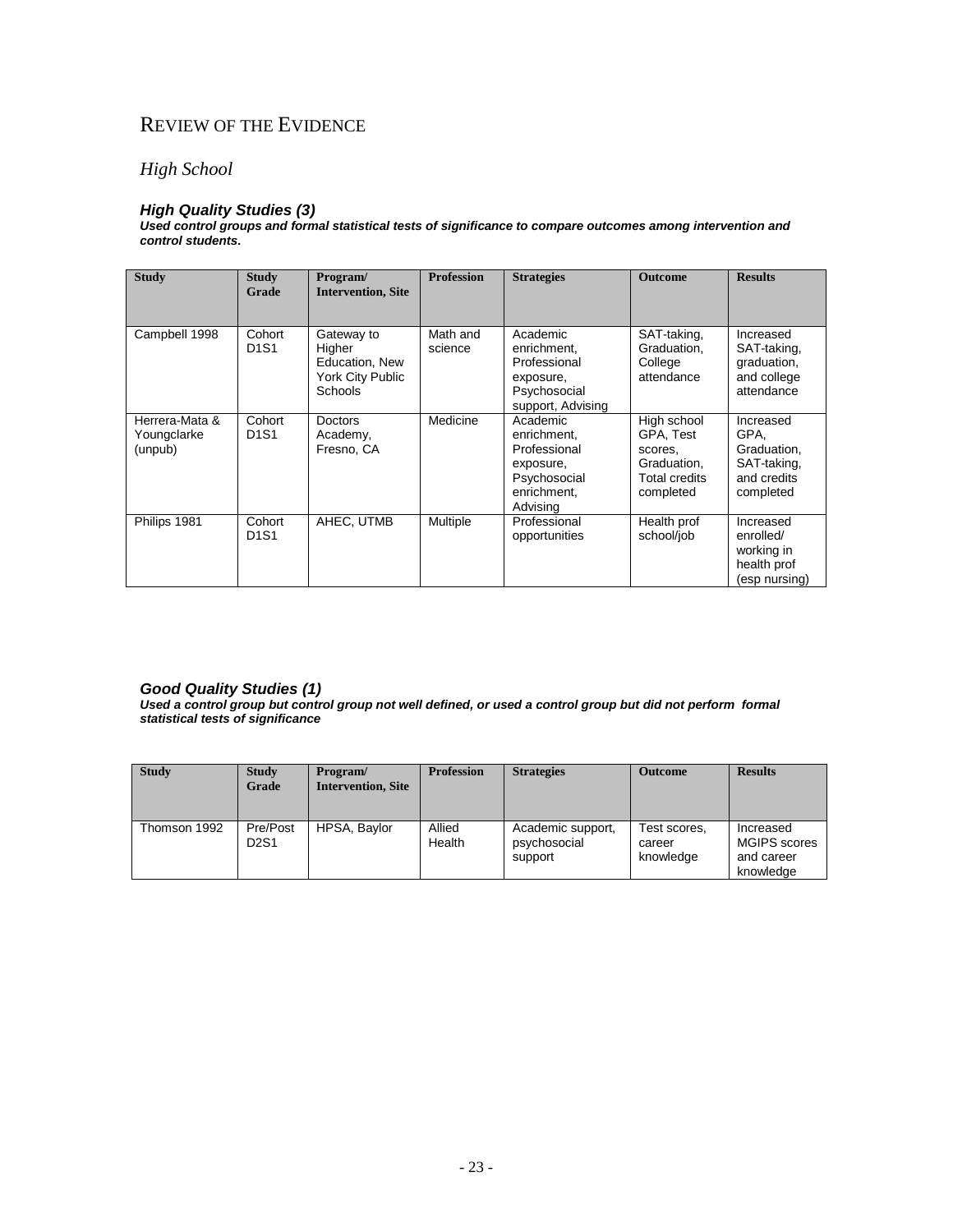#### *Fair Quality Studies (2)*

*Studies lack both an external control group and formal statistical tests of significance. Pre/post testing was done in some cases to achieve some objective measure of program effect.*

| <b>Study</b> | <b>Study</b><br>Grade                     | Program/<br><b>Intervention, Site</b> | <b>Profession</b> | <b>Strategies</b>                                                                            | <b>Outcome</b>                                                       | <b>Results</b>            |
|--------------|-------------------------------------------|---------------------------------------|-------------------|----------------------------------------------------------------------------------------------|----------------------------------------------------------------------|---------------------------|
| Bediako 1996 | Pre/Post<br>D <sub>2</sub> S <sub>3</sub> | Ventures in<br>Education              | General           | Academic support,<br>psychosocial<br>support                                                 | Health prof<br>school<br>application,<br>admission,<br>matriculation | Increased all<br>outcomes |
| Slater 1991  | Cohort<br>D3S3                            | Gateway to<br>Higher<br>Education     | General           | Mentoring,<br>academic support,<br>psychosocial<br>support,<br>professional<br>opportunities | Test scores                                                          | Improved test<br>scores   |

Six controlled studies have evaluated outcomes of interventions at the high school level that were specifically designed to promote underrepresented racial/ethnic minority and disadvantaged student entry into the health professions. All showed that the interventions had positive effects, although the studies vary in their methodological rigor and meaningfulness of the outcomes measured. The best of this group of studies was conducted by Philips et al,<sup>14</sup> who evaluated an intervention at the University of Texas Medical Branch (UTMB). This intervention gave high school and college students a summer experience to expose students to a variety of health careers and to build academic, communication, and interpersonal skills. The intervention was funded in the early stages of the BHPr AHEC program (and remains one of the few AHEC interventions to have been evaluated in a well-controlled study). This cohort study investigated career outcomes for intervention participants and nonparticipant controls. The control group consisted of students who had applied to the UTMB summer session but had not been accepted because of space constraints. Controls were matched for sex, age, ethnicity and parental occupation. Six years after participating in (or applying to) the UTMB intervention, a greater proportion of participants than of controls were employed in health professions (38 percent vs. 10 percent,  $p=0.001$ ), with most employed in nursing. This study is particularly noteworthy for its matched control group design and its measurement of the "hard" outcome of ultimate success in entering a health profession.

The City University of New York and the New York City Board of Education sponsor the Gateway to Higher Education program in five New York City high schools. The interventions provide comprehensive academic enrichment and support. Two published studies have reported evaluations of the Gateway program. The high quality study by Campbell et  $al^{15}$  used a retrospective cohort design with matched controls, matching on anticipated graduation year, gender, race/ethnicity, and seventh grade standardized test scores in math and reading. The study showed increased rates of graduation, Scholastic Aptitude Test (SAT)-taking, Regent Exam-taking, and college matriculation among program participants. It also showed that among test takers, program participants attained higher scores on these exams. This controlled study suggests a robust, positive effect of the Gateway program on key academic metrics in high school. An evaluation of the Gateway program published prior to the Campbell et al article used a weaker study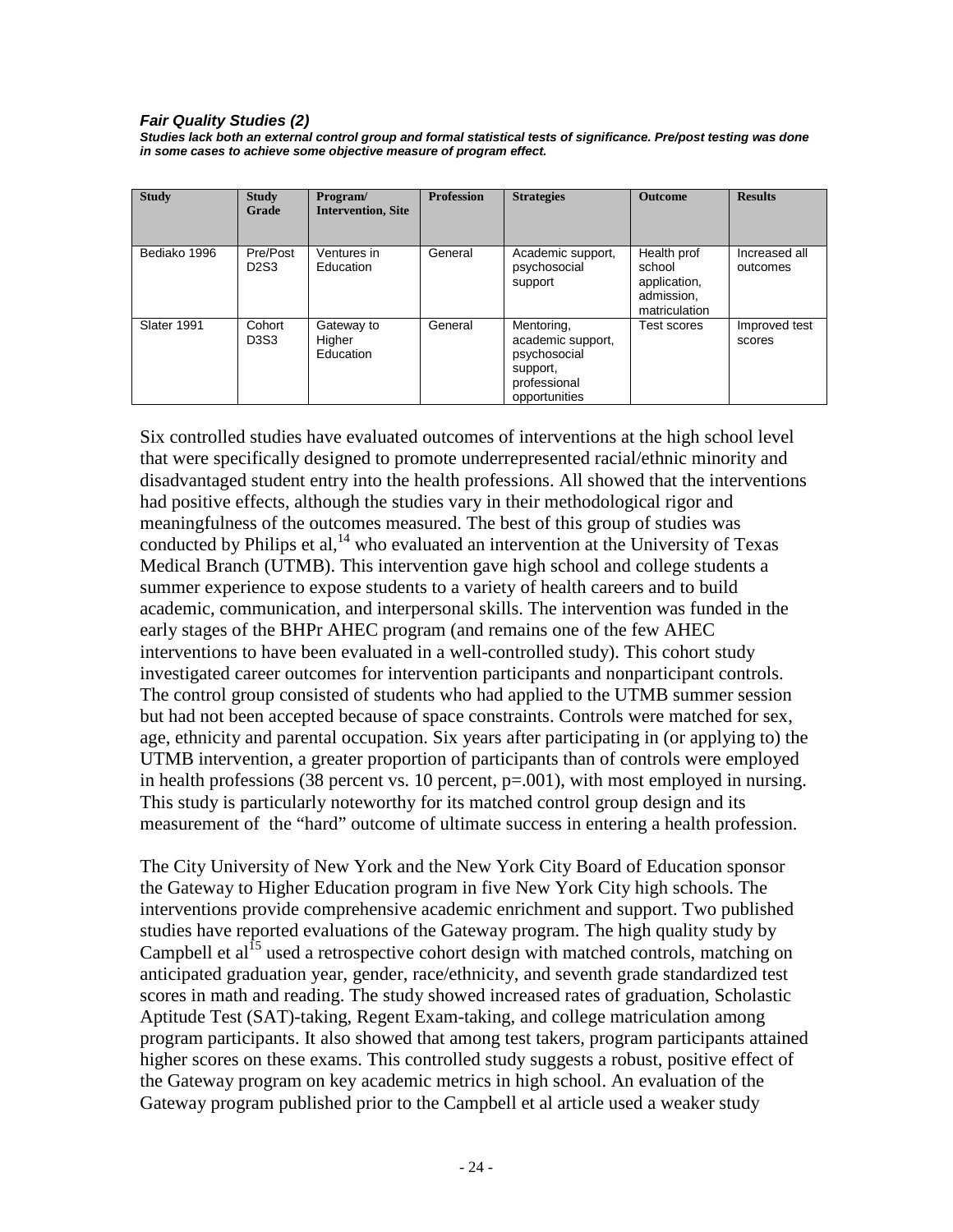design to assess similar outcome measures. In this earlier study, Slater and Iler<sup>16</sup> found that intervention participants had higher pass rates on the New York State Regents exam than other students at the same high schools, and had a higher mean SAT score than the national mean SAT score for all SAT-takers and the national mean SAT score of African-Americans. No attempt was made to control for the selection of higher achieving students into the Gateway interventions, making it difficult in this earlier study to attribute outcomes to the intervention rather than selection bias.

The study by Herrera-Mata and Youngclarke<sup>17</sup> of the Fresno "Doctor's Academy" shares some common elements with the study of the Gateway to Higher Education program. Like the Campbell et al study, the Fresno study examined the effects of a high school academy with a science and health professions emphasis. Investigators used a retrospective controlled cohort study. In the analysis, regression models were used to adjust for baseline differences between participants and controls. The Fresno study has a much smaller sample size, examining only a single school with an academy that has been in existence for a much shorter period than New York City's Gateway program. Although the results of the Fresno study are less dramatic than those of the New York City Gateway study, they support the conclusion that high school academies can enhance academic achievement on numerous short-term academic measures among participating students.

Thomson, Denk et  $al^{18}$  evaluated the Health Professional Summer Academy directed by the Baylor College of Medicine. At the time of this study, Baylor participated in a partnership with the local school district for special High Schools for the Health Professions. Although these schools emphasized preparing students for the more competitive health professions, Thomson and colleagues recognized that the schools should also address the needs of students at these schools who were not at the top of their classes. The 3-week Health Professional Summer Academy was open to entering ninth graders who were at the bottom third of their classes in academic ranking and was designed to increase interest in and skills for allied health careers. Students' scores on the Middle Grades Integrated Process Skills test were measured before and after the intervention. Mean scores improved significantly on the post intervention tests. Scores also improved on a test measuring knowledge about health careers. There was no control group and no follow-up to know whether participants entered allied health or other health fields.

A study using a relatively weak design examined the Josiah Macy, Jr. Foundation-funded Ventures in Education program. This program supported curricular enrichment interventions at over 50 high schools throughout the United States serving disadvantaged students. The interventions consisted of a strong, basic academic curriculum, including college preparatory math and science, as well as tutoring and counseling, but did not attempt to "break new educational ground" in curricular innovation.19 An evaluation of students participating in Ventures interventions at five of the schools funded in the early phase of the program found that 11.1 percent applied to medical school, 7.6 percent were accepted, and 7.3 percent matriculated.<sup>19</sup> The researchers asserted that "All of these percentages were considerably greater than zero, which is the approximate percentage of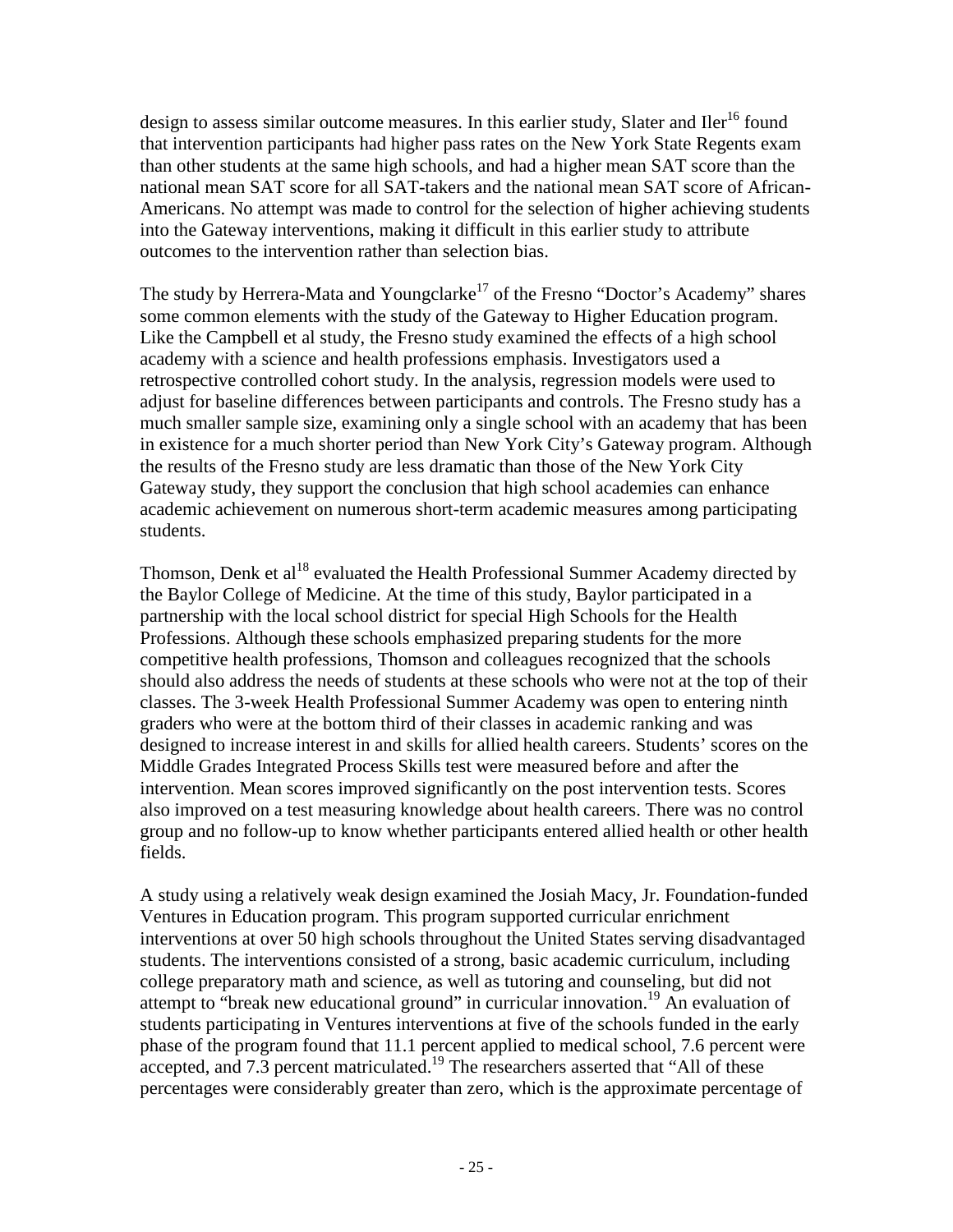students at these high schools who…applied to, were accepted by, and matriculated into medical school before the Ventures program." However, the researchers did not systematically track high school graduate outcomes prior to the Ventures program, nor did they specify how students were selected within participating schools for the special Ventures interventions. Although the medical school outcomes seem impressive, the study design raises questions about the validity of the pre-Ventures control group measurements and lack of adjustment for likely selection bias.

### High School Evidence: Summary

Six sound quality studies of high school pipeline programs have been identified in the literature. Four of these studies demonstrated statistically significant beneficial outcomes. The study by Philips et al<sup>14</sup> revealed that a summer experience to expose high school students to a variety of health careers and to build academic, communication, and interpersonal skills ultimately was associated with increased rates of participants entering work in the health professions. This study achieved the goal of tracking the most desired, and seemingly most difficult, outcome: health care workforce entry. Two high quality studies (Campbell et al<sup>15</sup> and Herrera-Mata and Youngclarke<sup>17</sup>) indicate that comprehensive high school academies increase student achievement on several outcome measures, including persistence in the pipeline by matriculating to college.

### *College*

#### *High Quality Studies (10)*

*Used control groups and formal statistical tests of significance to compare outcomes among intervention and control students*

| <b>Study</b>                | <b>Study</b><br>Grade                     | Program/<br><b>Intervention, Site</b> | <b>Profession</b> | <b>Strategies</b>                                                                                    | <b>Outcome</b>                                | <b>Results</b>                                                                          |
|-----------------------------|-------------------------------------------|---------------------------------------|-------------------|------------------------------------------------------------------------------------------------------|-----------------------------------------------|-----------------------------------------------------------------------------------------|
| Barlow &<br>Villarejo 2004  | Cohort<br>D <sub>1</sub> S <sub>1</sub>   | <b>BUSP, UC Davis</b>                 | Science.<br>math  | Academic support,<br>professional<br>opportunities.<br>psychosocial<br>support, financial<br>support | College<br>calculus, gen<br>chem grades       | Increased<br>chem.<br>calculus<br>grades                                                |
| Cantor 1998                 | Cohort<br>D <sub>1</sub> S <sub>1</sub>   | MMEP (multisite)                      | Medicine          | Academic support                                                                                     | Med school<br>acceptance                      | Increased<br>med school<br>acceptances                                                  |
| Carline 1999                | Cohort<br><b>D1S1</b>                     | Gen'l enrichment<br>programs          | Medicine          | Academic support                                                                                     | Score on<br>interview for<br>UW med<br>school | No difference<br>in interview<br>score                                                  |
| Fullilove<br>&Tressman 1990 | Pre/Post<br><b>D1S1</b>                   | Math Workshop<br>Program, UCB         | Math              | Academic support                                                                                     | $1st$ yr math<br>grades, BS                   | Increased<br>math grades<br>and BS<br>degrees                                           |
| Hesser 1996                 | Pre/Post<br><b>D1S1</b>                   | MAAP, Med<br>College of GA            | Nursing           | Academic support,<br>psychosocial<br>support                                                         | Retention.<br>grades, board<br>passage        | Increased<br><b>GPA</b><br>(trend to<br>increased<br>grad rate and<br>board<br>passage) |
| Hesser 1993                 | Pre/Post<br>D <sub>1</sub> S <sub>1</sub> | MAAP, Med<br>College of GA            | Allied<br>Health  | Academic support,<br>psychosocial<br>support                                                         | Retention in<br>school                        | Increased<br>graduation<br>rate                                                         |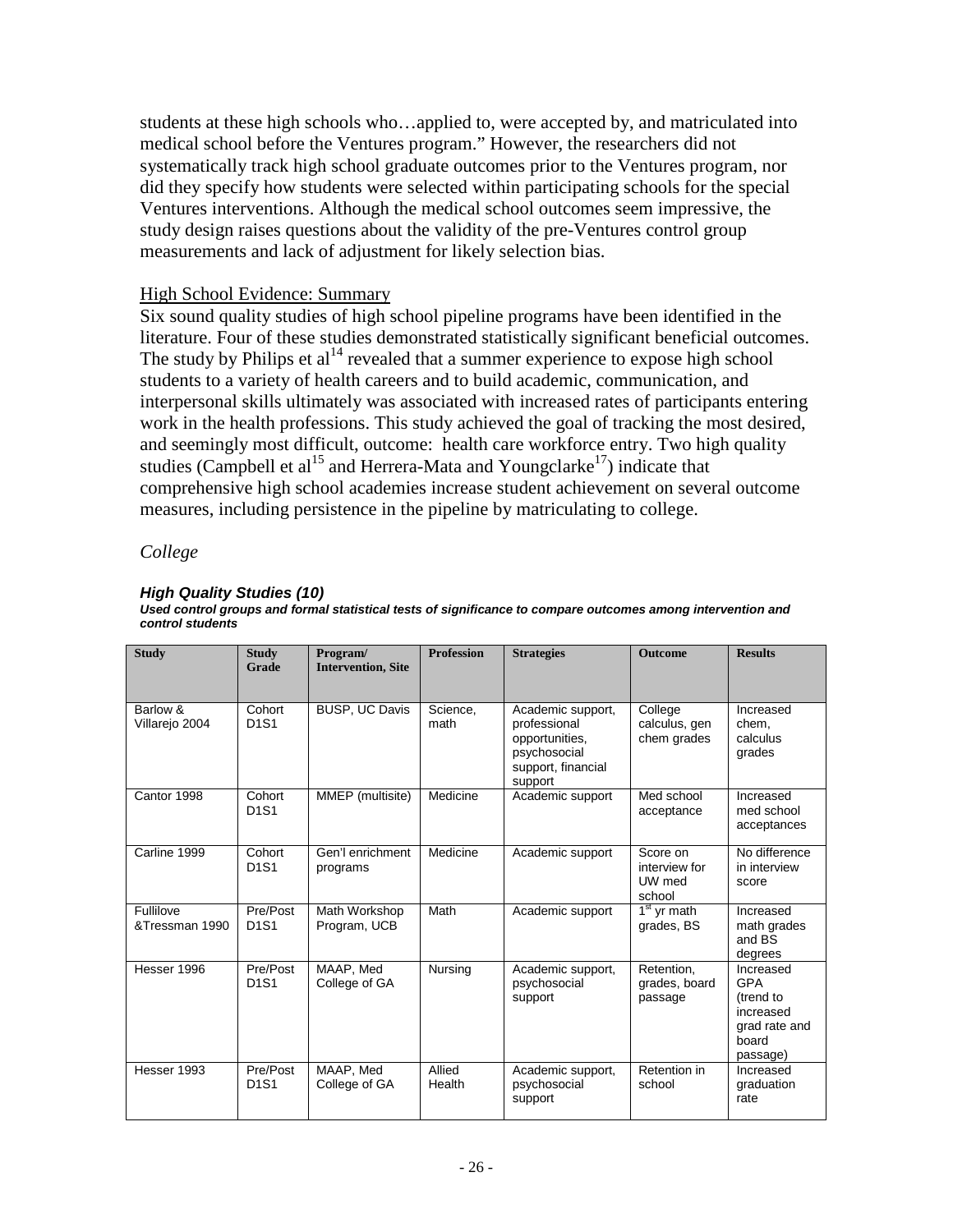| Maton 2000     | Cohort<br>D <sub>1</sub> S <sub>1</sub>                | Meyerhoff<br>Scholars, UMD                                           | Science,<br>math,<br>engineering | Academic support,<br>financial support,<br>mentoring,<br>psychosocial<br>support,<br>professional<br>opportunities | College GPA,<br>SME grad<br>school, med<br>school | Increased<br>science GPA,<br>entry into<br>SME grad<br>school, med<br>school entry |
|----------------|--------------------------------------------------------|----------------------------------------------------------------------|----------------------------------|--------------------------------------------------------------------------------------------------------------------|---------------------------------------------------|------------------------------------------------------------------------------------|
| Nagda 1998     | Random-<br>ized trial<br>D <sub>1</sub> S <sub>1</sub> | Undergrad<br>Research<br>Opportunity<br>Program, Univ of<br>Michigan | <b>Multiple</b>                  | Partner student<br>and faculty mentor<br>through research<br>experience                                            | Persistence in<br>college                         | Subgroup of<br>students<br>showed<br>increased rate<br>of retention                |
| Strayhorn 2000 | Cohort<br>D <sub>2</sub> S <sub>1</sub>                | MEDP. UNC                                                            | Medicine                         | Academic support                                                                                                   | Med School<br>acceptance<br>and grad              | Increased<br>med school<br>acceptance<br>and grads                                 |
| Thomson 2003   | Cohort<br>D <sub>1</sub> S <sub>1</sub>                | PHC, Baylor and<br>UT-PA                                             | Medicine                         | Academic support,<br>summer program,<br>financial aid.<br>secured med<br>school admission                          | Matriculation<br>to medical<br>school             | Increased<br>matriculation<br>to medical<br>school                                 |

#### *Good Quality Studies (1)*

*Used a control group but control group not well defined, or used a control group but did not perform formal statistical tests of significance* 

| <b>Study</b> | <b>Study</b><br>Grade         | Program/<br><b>Intervention, Site</b>              | <b>Profession</b> | <b>Strategies</b>                                                               | <b>Outcome</b>                                                     | <b>Results</b>                             |
|--------------|-------------------------------|----------------------------------------------------|-------------------|---------------------------------------------------------------------------------|--------------------------------------------------------------------|--------------------------------------------|
| Matsui 2003  | D <sub>2</sub> S <sub>1</sub> | <b>Biology Scholars</b><br>Program, UC<br>Berkeley | Science           | Academic support,<br>social support,<br>research<br>opportunities,<br>mentoring | College<br>graduation<br>with biology<br>major, GPA<br>among grads | Increased<br>biology grads,<br>higher GPAs |

#### *Fair Quality Studies (3)*

*Studies lack both an external control group and formal statistical tests of significance. Pre/post testing was done to achieve some objective measure of program effect.*

| <b>Study</b> | <b>Study</b><br>Grade                     | Program/<br><b>Intervention, Site</b> | <b>Profession</b>  | <b>Strategies</b>                                          | <b>Outcome</b>                            | <b>Results</b>                 |
|--------------|-------------------------------------------|---------------------------------------|--------------------|------------------------------------------------------------|-------------------------------------------|--------------------------------|
| Lewis 1996   | Pre/Post<br>D <sub>2</sub> S <sub>3</sub> | HCOP, SDSU                            | General<br>(med)   | Academic support,<br>mentoring,<br>psychosocial<br>support | Health prof<br>appl and<br>acceptance     | Increased all<br>outcomes      |
| Pisano 1983  | Pre/Post<br>D <sub>2</sub> S <sub>3</sub> | MEdREP,<br>Tulane                     | Medicine           | Academic support                                           | <b>MCAT</b> scores                        | Improved<br><b>MCAT</b> scores |
| Pisano 1983  | Cohort<br>D3S3                            | MEdREP,<br>Tulane                     | Medicine.<br>other | Academic support                                           | Acceptance to<br><b>MODVOPP</b><br>school | Increased<br>acceptances       |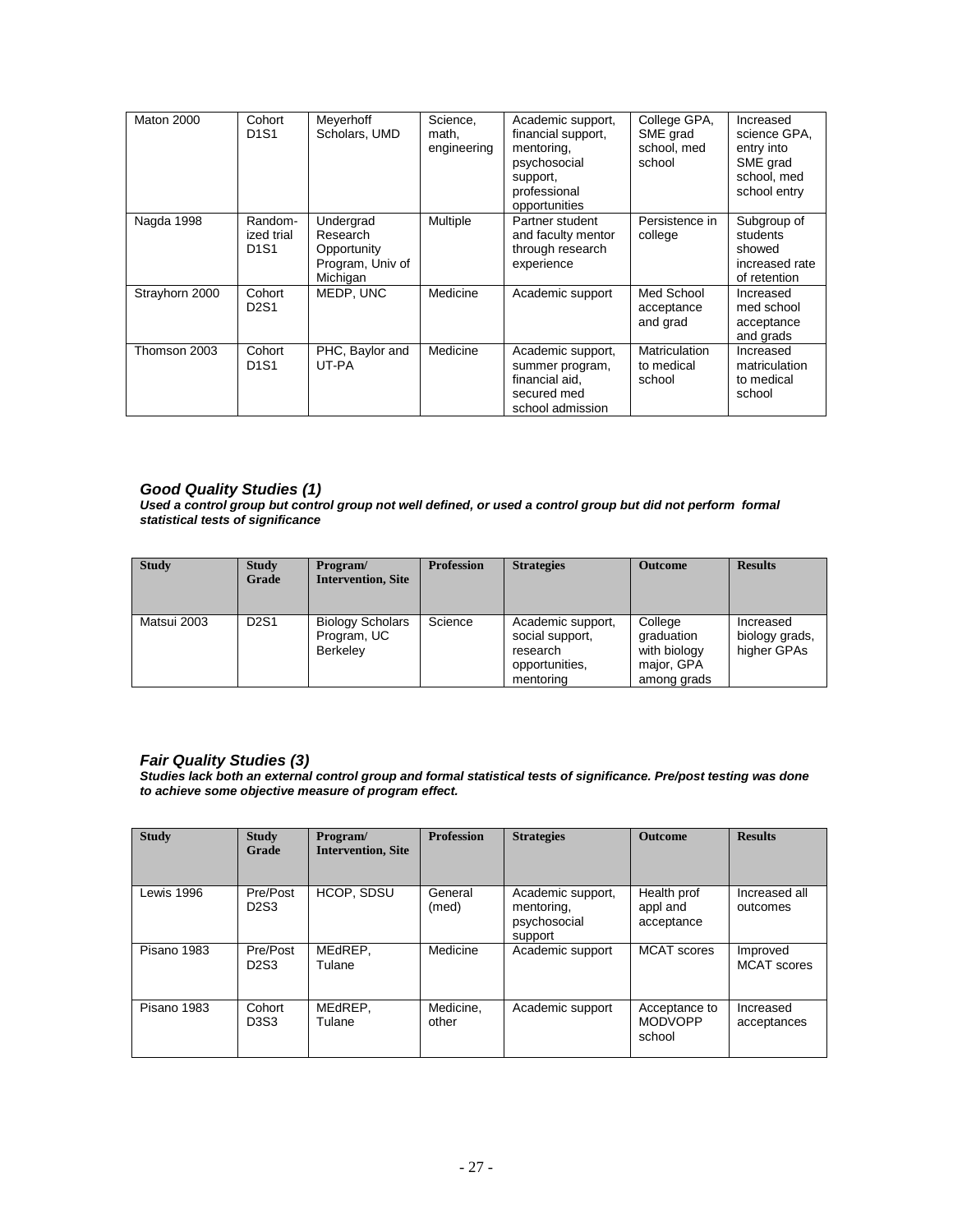Considerably more high quality research has investigated college interventions. Seven studies evaluated college enrichment interventions to prepare students for post baccalaureate health professions schools; five of these interventions specifically targeted medical school entry. Another group of four studies examined college interventions designed to improve math and science achievement without a specific health professions focus. Two additional studies evaluated interventions at a single institution to enhance educational success at baccalaureate-level health professions training programs, one in allied health and one in nursing. Almost all of these studies found that interventions had a positive effect, although the methodological rigor and quality of the evidence is not consistently high across studies.

### Preparation for Postbaccalaureate Level Health Professions Schools

Cantor et al,  $^{20}$  in one of the best-designed educational evaluation studies, investigated the Minority Medical Education Program (MMEP) funded by the Robert Wood Johnson Foundation and coordinated by the AAMC. This competitive, 6-week residential summer educational program for premedical college students focuses on training in the sciences and improvement of writing, verbal reasoning, studying, test taking, and presentation skills. The MMEP program funds interventions at several medical schools, with interventions relatively standardized across sites. Investigators compared rates of medical school acceptance among MMEP participants and nonparticipants, using regression methods to carefully adjust for differences in many baseline characteristics between participants and nonparticipants. On unadjusted analysis, 49.1 percent of MMEP participants and 41.6 percent of nonparticipants were accepted into medical school (odds ratio=1.37). On adjusted analysis, the odds ratio of acceptance was 1.69 for participants relative to nonparticipants.

Strayhorn<sup>21</sup> examined a premedical college enrichment intervention at a single institution, the Medical Education Development Program at the University of North Carolina at Chapel Hill. Seventy-six percent of students who participated in the 9-week summer intervention were accepted into medical school. This percentage compares favorably to the acceptance rate nationally for all underrepresented racial/ethnic minority medical school applicants (47 percent) and non-underrepresented minority applicants (54 percent) during the same time period. However, unlike Cantor et al,<sup>20</sup>Strayhorn did not formally adjust for possible differences between intervention participants and nonparticipants. Strayhorn did observe that the average grade point average and MCAT scores of intervention participants were similar to those of all underrepresented racial/ethnic minority medical school applicants nationally, suggesting that there may not have been a major selection bias for intervention participants.

Only a single study among all the research reviewed reported that an intervention was not effective. Carline et al<sup>22</sup> examined underrepresented racial/ethnic minority applicants to the University of Washington School of Medicine and determined which applicants had participated in some type of premedical college enrichment program. The investigator hypothesized that because these interventions often provide training in interviewing skills, intervention participants would received higher scores than nonparticipants on their interview evaluations at University of Washington. However, no difference in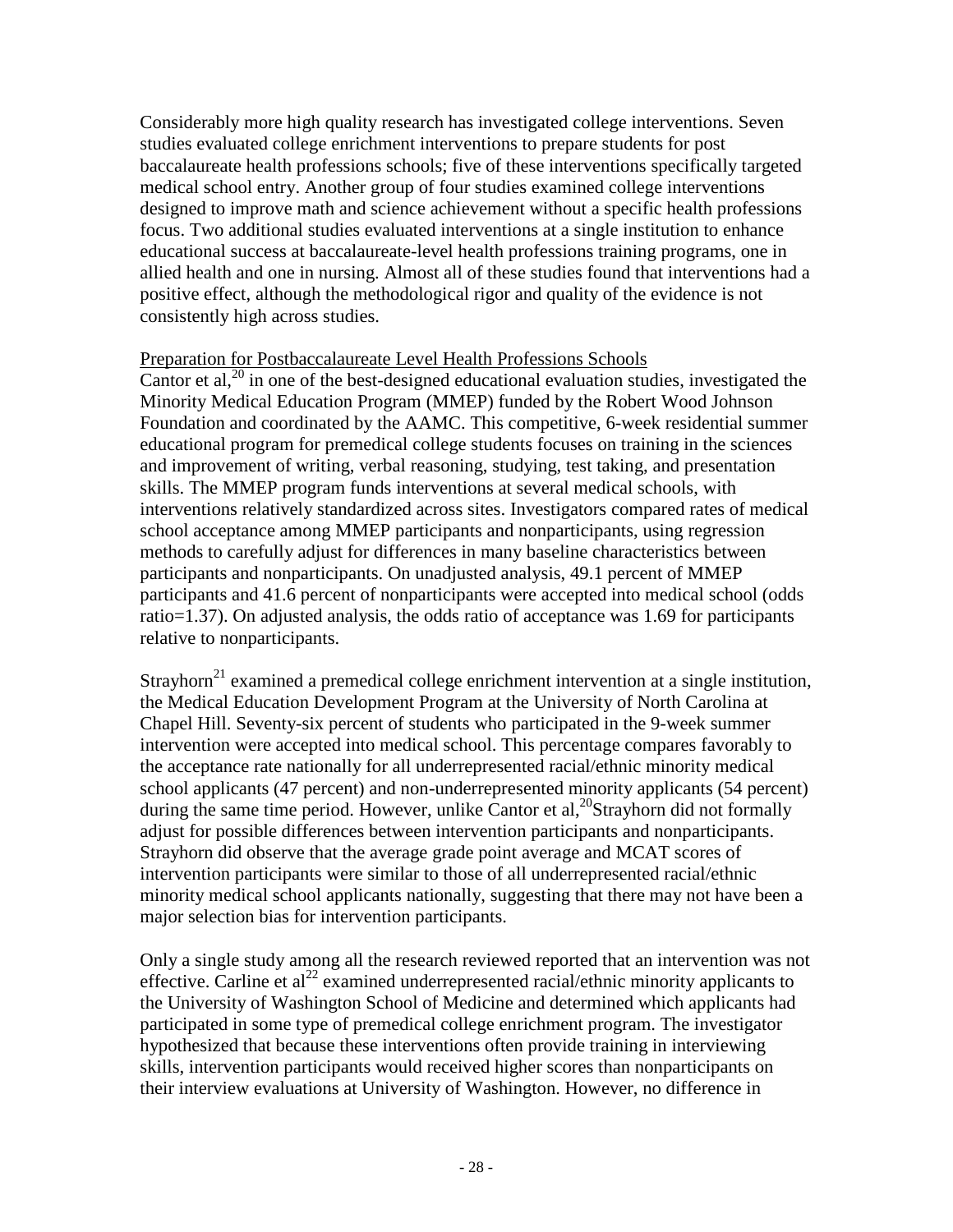interview scores was detected. This study is somewhat limited by its focus on only a single institution and on the single intermediary outcome of interview scores.

Two studies with weaker methodologies investigated the Medical Education Reinforcement and Enrichment Program (MEdREP) at Tulane University School of Medicine. This summer program provided clinical experiences, MCAT preparation, and other forms of academic enrichment. Pisano and Epps<sup>23</sup> compared MEdREP participants in 1976 with applicants from the same year who did not participate in the intervention. Sixty-five percent of participants were accepted to a health professions school compared to 37 percent of nonparticipants. No possible differences in baseline characteristics between participants and the control group were reported, nor were formal tests of significance performed. In a separate publication on the same intervention, Pisano and Epps<sup>24</sup> also performed a pre/post study of MCAT scores. Among MEdREP participants who had taken the MCAT prior to the intervention, scores improved when they retook the exam after the intervention. However, sample sizes were small, there was no comparison group to adjust for possible effects of simply taking the exam for the second time, and no tests of statistical significance were performed.

In contrast to the relatively brief summer enrichment interventions that were the subject of the studies discussed above, two studies examined more sustained college health professions enrichment interventions. The Thomson, Ferry et  $al^{25}$  study examined the Premedical Honors College Program, a special premedical track at the University of Texas-Pan American (UT-PA) administered by Baylor College of Medicine and UT-PA and funded in part by BHPr. Through a highly competitive selection process each year high school seniors graduating from South Texas schools are accepted into the Premedical Honors College Program at UT-PA. There they receive a rigorous structured curriculum focused on science, math, communications and technology as well as academic and career counseling. Program participants receive conditional acceptance to Baylor School of Medicine at program entry, contingent on successfully completing the Premedical Honors College Program (PHC) and meeting Baylor School of Medicine prerequisites and minimum required MCAT scores. Program participants receive full tuition and fee waivers for both college at UT-PA and medical school at Baylor.

The study employed a retrospective controlled cohort design with the comparison group composed of those students who were selected to interview for the PHC but who did not matriculate into the program. It showed that the odds of medical school matriculation were seven times higher for PHC students than for nonPHC students. This is perhaps one of the strongest published studies of a health professions preparation program, demonstrating that a well-articulated and comprehensive program conducted in partnership between a private medical school and a public university college program can significantly increase the number of disadvantaged students from a region matriculating into medical school. There was also the suggestion that the entire premedical culture at UT-PA may have been influenced by the Premedical Honors Program. The ability of this study to include an ecological analysis, measuring historical trends in an entire region's "output" of medical students, is a particular strength.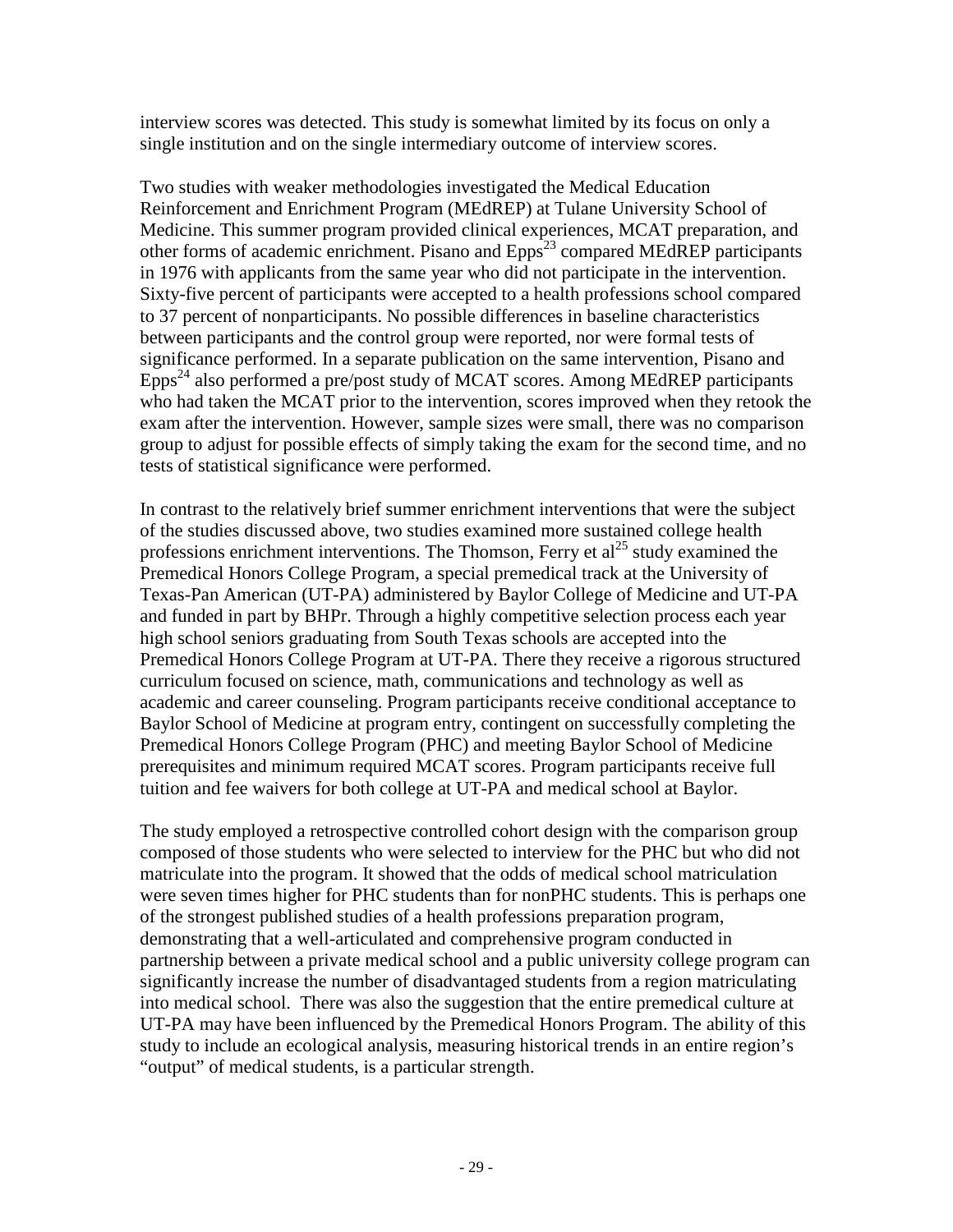The San Diego State University HCOP funded by BHPr was studied by Lewis.<sup>26</sup> This college intervention used multiple intervention strategies to attempt to promote successful application to schools in a variety of health professions. In 1986-1990, prior to the HCOP intervention, 46 underrepresented racial/ethnic minority students from San Diego State University applied to health professions and 38 were accepted (83 percent acceptance rate). In 1991-1995, during the HCOP intervention, 95 underrepresented racial/ethnic minority students applied to health professions schools and 78 were accepted (82 percent acceptance rate). Mean college grade point averages for underrepresented racial/ethnic minority pre-health students also improved following implementation of the HCOP intervention. Weaknesses of this study are the lack of formal tests of significance for comparing the pre- and post-HCOP outcomes, and lack of data on trends in the overall numbers of underrepresented racial/ethnic minority students enrolled at San Diego State University which might affect the number of underrepresented racial/ethnic minority applicants over time. The intervention appears to have primarily been associated with increases in the number of applicants and not in the acceptance rate, and the former may be confounded by possible growth in overall underrepresented racial/ethnic minority enrollment at the school.

### College Math and Science Enrichment

Five studies examined interventions to improve underrepresented racial/ethnic minority achievement in math and science courses in college without an explicit goal of encouraging health careers. Maton et al<sup>27</sup> investigated the Meyerhoff Scholars Program at the University of Maryland Baltimore County (UMBC). This highly competitive program provides a comprehensive array of intervention strategies including academic enrichment, financial aid, advising and social support. The objective is to increase the number of underrepresented racial/ethnic minority students pursuing graduate doctoral degrees in science, engineering, and math. Maton et al performed a comprehensive and welldesigned study that included both a cohort design and a pre/post study design. For the first study component, the investigators compared three years of Meyerhoff Scholars with students who were accepted but declined to participate in the Meyerhoff Programs during the same years. Meyerhoff Scholars were nearly twice as likely as control students to graduate in science, engineering or math majors (83 percent vs. 46 percent), were five times more likely to enter a graduate school program in science, engineering or math, and had significantly higher college grade point averages in science, engineering and math courses than controls. The investigators also compared the Meyerhoff Scholars to a group of UMBC students from the pre-intervention era, with the control students selected to match Meyerhoff Scholars on a variety of demographic and baseline academic characteristics. Results were similar to the cohort study, with higher science, engineering and math achievement and graduate school matriculation.

The study by Nagda et al<sup>28</sup> examined whether the Undergraduate Research Opportunity Program at the University of Michigan, an intervention to create a research partnership between faculty members and college students, can prevent attrition from college among underrepresented racial/ethnic minority and disadvantaged students. Although this intervention did not specifically have a health professions pipeline focus, but rather incorporated student research activities in diverse fields, this study is noteworthy for both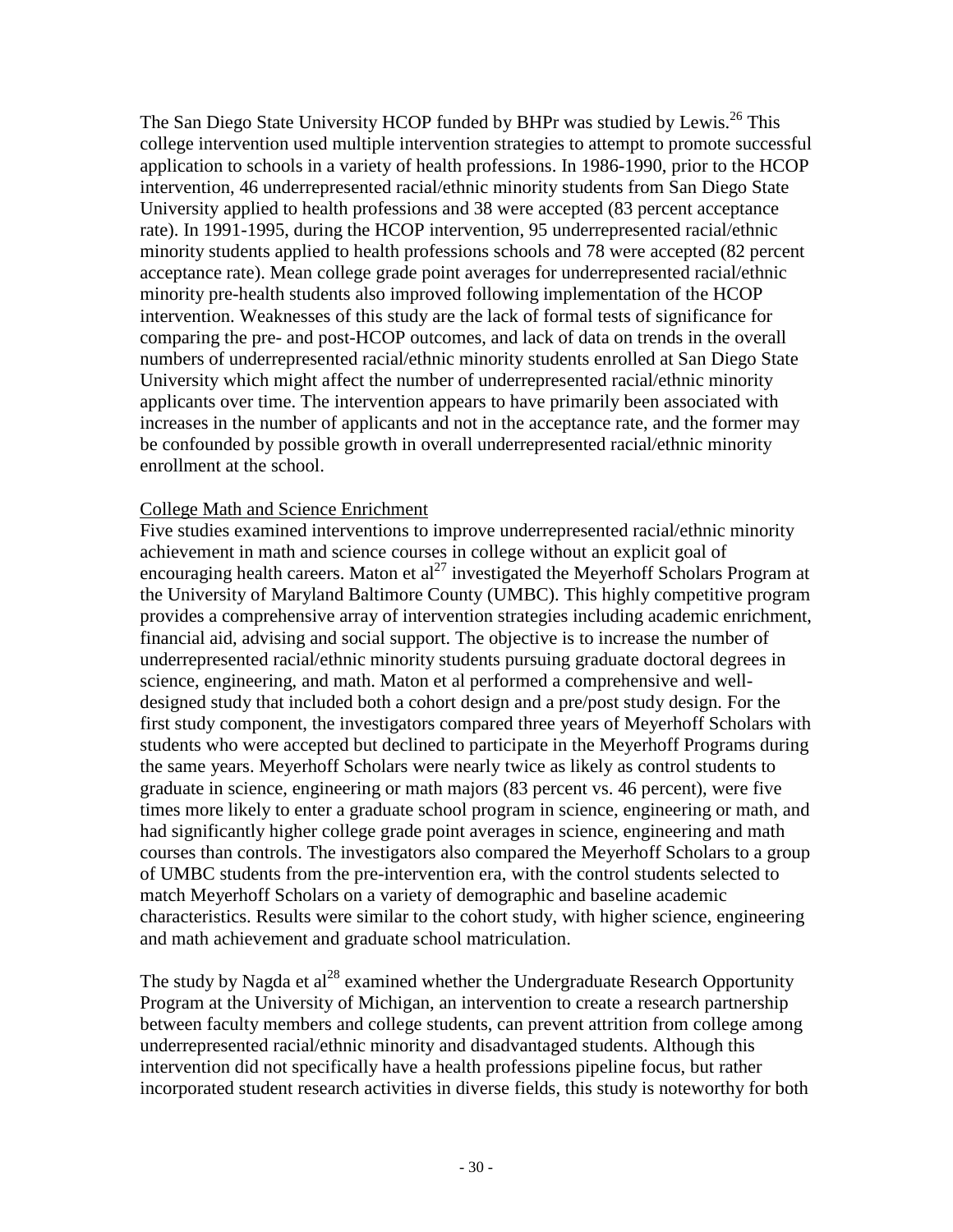its methodology and results. Its methodological contribution is that it is one of the few college intervention studies to use an experimental design with randomization of students meeting eligibility criteria to intervention or control groups. Although random assignment of students raises ethical questions, the authors of the study justified this method on the basis of there being only a limited capacity to accept students into the program. The authors believed that for students meeting the basic eligibility criteria, random assignment represented a fair approach to selecting students for participation given the finite resources available. The results of this study also indicate that some interventions may have an effect that differs according to the students' race-ethnicity. The college research mentorship intervention had a positive effect on retention of African- American but not Latino students.

Three more selective interventions to improve college math and science achievement have also been evaluated using rigorous research methods. The Math Workshop Program at the University of California (UC), Berkeley developed small study groups and additional academic supports to promote success in the freshman year math course. Fullilove and Treisman<sup>29</sup> performed a high quality study that compared intervention participants with contemporary nonparticipants and historical controls at UC Berkeley. Subanalyses were performed after stratifying intervention and control students according to baseline demographic and educational characteristics. Intervention students were much more likely to receive higher grades in freshman year math and to ultimately graduate from UC Berkeley.

More recently Barlow and Villarej $o^{30}$  evaluated the Biology Undergraduate Scholars Program at University of California, Davis. This intervention included a summer prematriculation session followed by a multidimensional intervention involving primarily calculus and chemistry courses during freshman and sophomore years. The study design was a retrospective cohort with a comparison group of UC Davis racial/ethnic minority freshmen who were invited to participate in the program, but declined participation. The study used methods to adjust for baseline differences between intervention and control students. The study showed that the program can improve the odds of underrepresented racial/ethnic minority and disadvantaged students completing pre-health career math and science "gateway" courses with grades that would allow these students to be more competitive for admission to graduate health professions schools. The study also demonstrated that such a program can motivate students to persist and graduate in a science major.

A study of somewhat lower quality was performed of a similar program, the Biology Scholars Program (BSP), at UC Berkeley. Matsui et  $al<sup>31</sup>$  evaluated this program designed for college students from underrepresented backgrounds with an interest in the biological sciences. The program has "the goal of creating a community of scholars with both high academic expectations and high academic support," including academic and social supports, mentoring, and research experiences. Matsui et al examined students entering UC Berkeley who reported an intention at matriculation of majoring in biological sciences, and found that BSP students were significantly more likely than non-BSP students to graduate with a biology degree. These outcomes held for the 49 percent of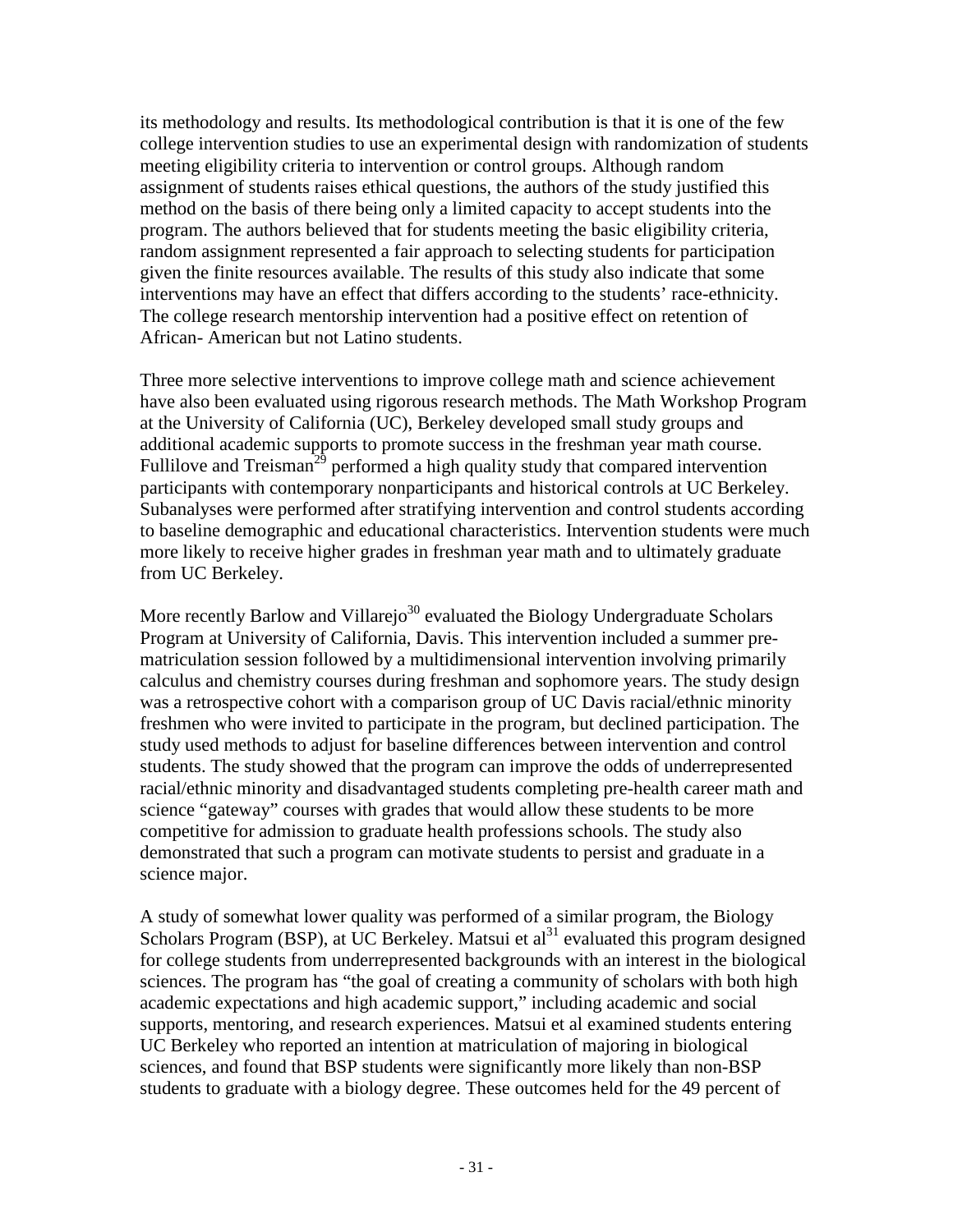BSP students who were African American or Latino, in comparison with their non-BSP minority counterparts. Among students graduating with biology degrees, the BSP students also had higher mean grade point averages than their non-BSP counterparts.

### Achievement in Baccalaureate Level Health Professions Schools

In the 1980s, the Medical College of Georgia implemented the Minority Academic Advising Program to improve retention of underrepresented racial/ethnic minority students in the allied health and baccalaureate nursing training programs. Hesser et al<sup>32,33</sup> used a pre/post design to evaluate the outcomes of this intervention, using nonunderrepresented minority student data to control for secular trends at the College. In allied health, graduation rates for African-American students increased from 72 percent before the intervention to 83 percent after the intervention. Graduation rates for non-African-American students remained relatively constant during the same period. In nursing, the mean grade point average for African-American students increased significantly and the Grade Point Average (GPA) gap between African-Americans and other students narrowed. Graduation rates for African-American nursing students, which were already high (92 percent) in the pre-intervention period, increased somewhat to 97 percent, a change which did not reach statistical significance. Passing rates at first sitting for nursing board exams increased from 49 percent to 64 percent over the pre- and postintervention periods, although this difference also did not achieve statistical significance due to the small sample size.

### College Evidence: Summary

Fourteen formal evaluation studies of undergraduate pipeline programs have been identified in the literature. Ten of these studies are of the highest quality; and all of these demonstrated statistically significant outcomes. The strongest finding in support of college level pipeline programs comes from the study by Thomson et al.<sup>25</sup> The finding is particularly noteworthy because the program itself is especially comprehensive and effective. The program addresses multiple aspects of student needs across the span of undergraduate life. The results demonstrate a large impact on number of matriculates to medical school in an entire geographical region and over the course of many years.

Of the remaining nine high quality studies, six are evaluations of health professions pipeline programs. As a group, five of these studies demonstrated benefits in increasing college math/science grades, grade point average, and entry to medical school. The sixth remaining high quality study in this category showed no benefit of pipeline program participation on the interview score for medical school application. The three high quality studies of pipeline programs that were not specifically targeting health professions all showed beneficial outcomes from the programs evaluated. The positive outcomes included increased math/science grades, grade point average, entry to medical and graduate school, and overall retention.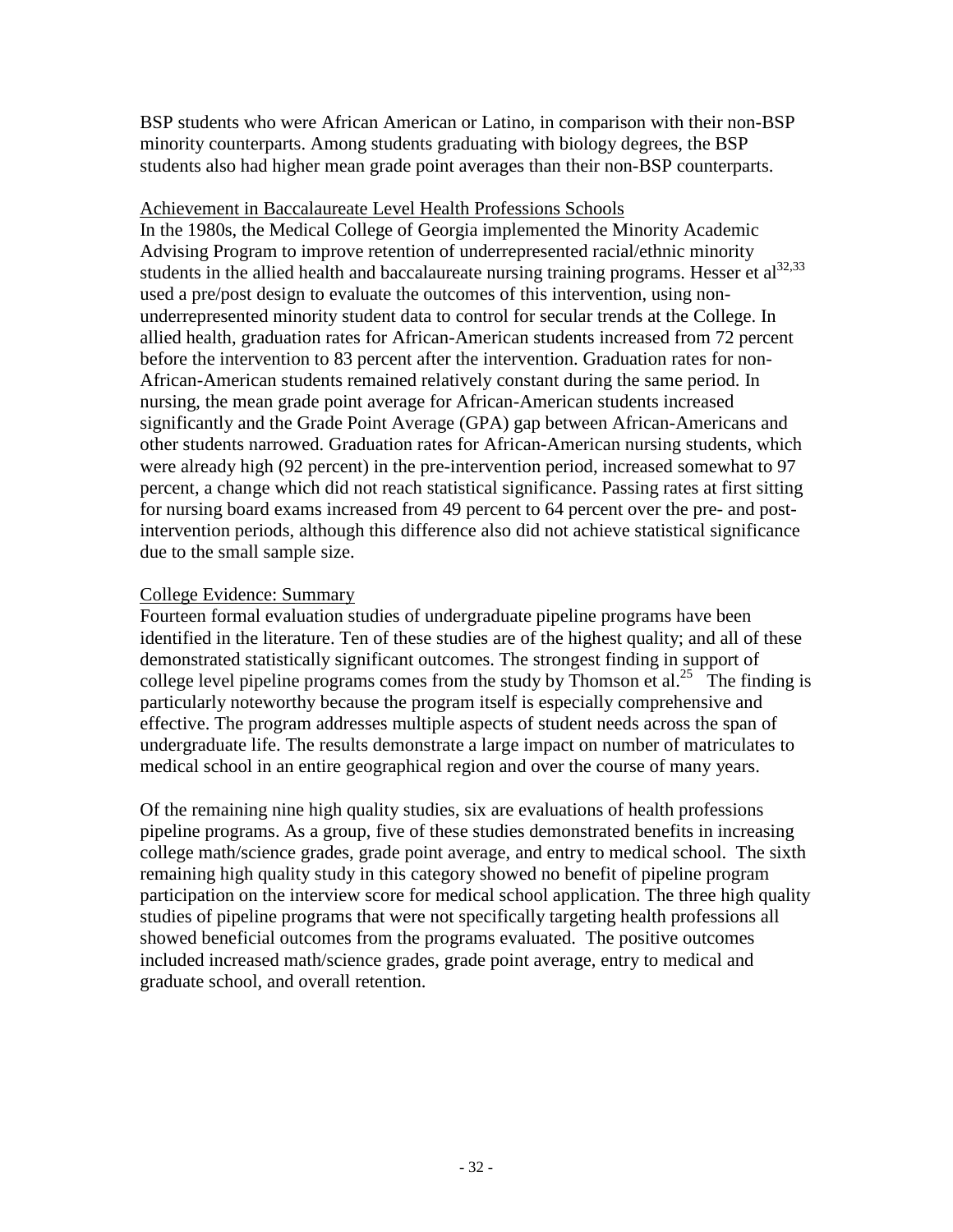#### *Post Baccalaureate and Health Professions School Pre-matriculation Stage*

#### *High Quality Studies (1)*

*Used control groups and formal statistical tests of significance to compare outcomes among intervention and control students*

| <b>Study</b>            | <b>Study</b><br>Grade                   | Program/<br><b>Intervention, Site</b>     | <b>Profession</b> | <b>Strategies</b>                                    | <b>Outcome</b>                        | <b>Results</b>                                                |
|-------------------------|-----------------------------------------|-------------------------------------------|-------------------|------------------------------------------------------|---------------------------------------|---------------------------------------------------------------|
| Grumbach &<br>Chen 2006 | Cohort<br>D <sub>1</sub> S <sub>1</sub> | Mulitple<br>Universities of<br>California | Medicine          | MCAT prep,<br>Academic support.<br>Personal advising | Matriculation<br>to medical<br>school | Increased<br>odds of<br>matriculation<br>to medical<br>school |

#### *Good Quality Studies (2)*

Used a control group but control group not well defined, or used a control group but did not perform formal *statistical tests of significance* 

| <b>Study</b> | <b>Study</b><br>Grade                   | Program/<br><b>Intervention, Site</b> | <b>Profession</b> | <b>Strategies</b> | <b>Outcome</b>                                  | <b>Results</b>                                               |
|--------------|-----------------------------------------|---------------------------------------|-------------------|-------------------|-------------------------------------------------|--------------------------------------------------------------|
| Ugbolue 1987 | Cohort<br>D2S1                          | PEP. BU                               | Medicine          | Prematriculation  | Academic<br>support,<br>psychosocial<br>support | $\overline{1}$ <sup>st</sup> yr grades<br>and retention      |
| Hesser 1992  | Cohort<br>D <sub>2</sub> S <sub>2</sub> | SPP, Medical<br>College of GA         | Medicine          | Prematriculation  | Academic<br>support,<br>psychosocial<br>support | 1 <sup>st</sup><br><sup>'</sup> vear<br>grades,<br>retention |

#### *Fair Quality Studies (1) Lacked either an external control group or formal statistical tests of significance*

| <b>Study</b> | <b>Study</b><br>Grade                     | Program/<br><b>Intervention, Site</b> | <b>Profession</b> | <b>Strategies</b>                                                              | <b>Outcome</b> | <b>Results</b>                  |
|--------------|-------------------------------------------|---------------------------------------|-------------------|--------------------------------------------------------------------------------|----------------|---------------------------------|
| McGlinn 1999 | Pre/Post<br>D <sub>1</sub> S <sub>3</sub> | MEDPREP, S.<br>IL. School of<br>Med   | Medicine          | Academic support,<br>psychosocial<br>support,<br>professional<br>opportunities | MCAT scores    | Increased<br><b>MCAT</b> scores |

The study by Grumbach and Chen<sup>3</sup> examined whether participation in the University of California's post baccalaureate premedical programs increases the likelihood of matriculation to medical school. The study included data from several University of California post baccalaureate programs, each one slightly different from the others. It employed a retrospective controlled cohort design with a comparison group of applicants to the post baccalaureate programs but who did not participate in the programs. The study showed that the odds of medical school matriculation were 6.3 times higher for program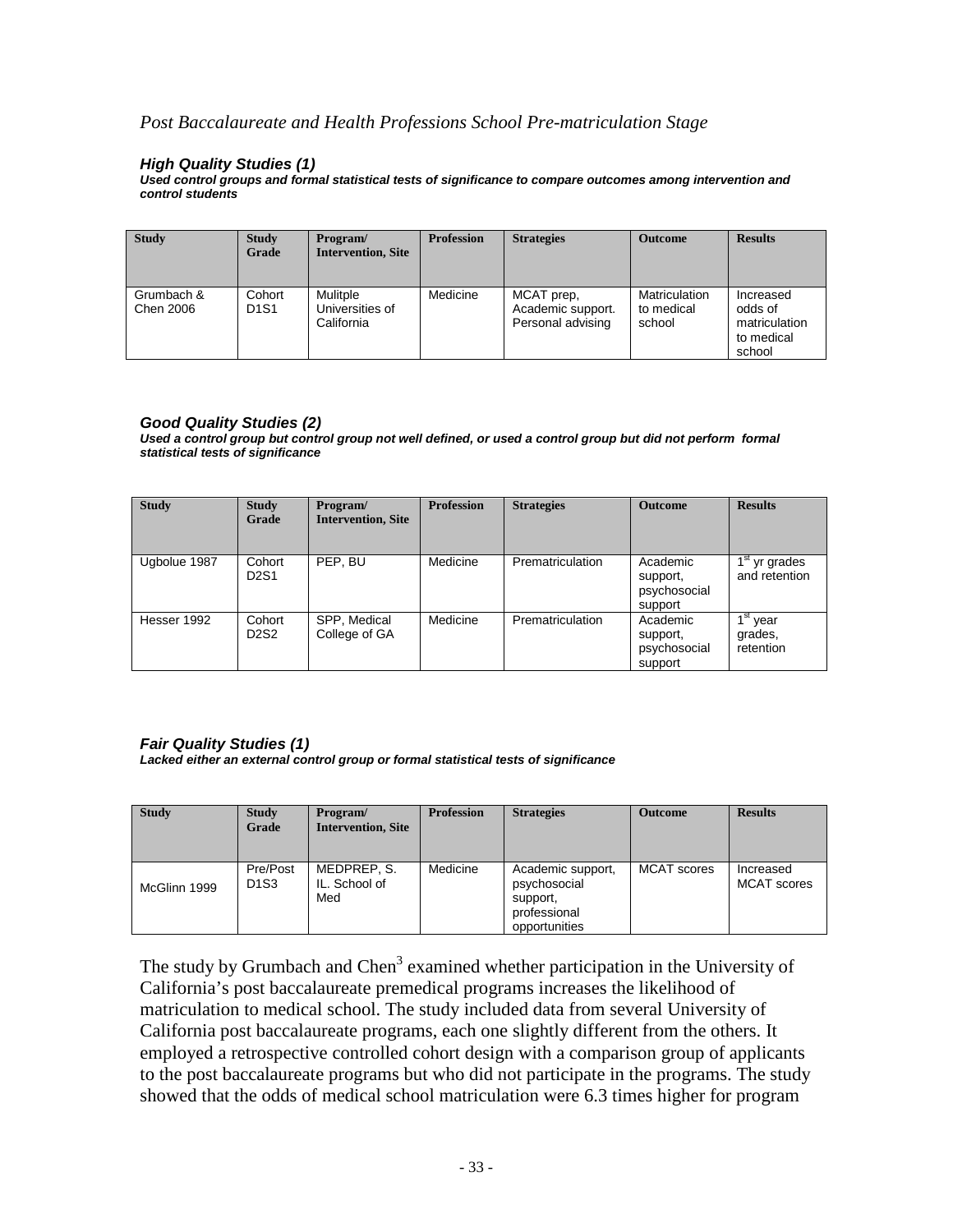participants than for nonparticipants in the adjusted model. And, when controlling for MCAT scores, the odds of medical school matriculation were 8.1 times higher for participants than for nonparticipants. This study verified that well-structured programs targeting students in their post baccalaureate year can substantially improve the odds of underrepresented racial/ethnic minority and disadvantaged students matriculating into medical school.

Two studies examined pre-matriculation interventions to enhance retention and academic success of underrepresented racial/ethnic minority students accepted into medical school. Ugbolue et al<sup>34</sup> evaluated the Pre-entrance Enrichment Program at the Boston University School of Medicine, also supported by BHPr HCOP funds. Underrepresented racial/ethnic minority participants were compared to underrepresented minority nonparticipants, although no adjustment was made for differences in baseline characteristics and sample sizes were small. Participants received higher grades in first year medical school classes and had a non-significant trend towards a higher rate of successful passing into the second year. Hesser and Lewis<sup>35</sup> evaluated a similar intervention at the Medical College of Georgia. Both intervention and control students had over 90 percent retention rates for the first year of medical school, although there was a slight trend for intervention students to be less likely to leave, withdraw or repeat the first year. There was also a non-significant trend of higher biochemistry grades for intervention students. The sample sizes were small, limiting the study's statistical power.

The study by McGlinn et al<sup>36</sup> of the Medical/Dental Education Preparatory Program (MEDPREP) at Southern Illinois University School of Medicine examined an intermediary outcome, MCAT scores, rather than actual entry into medical school. MEDPREP, funded in part by the BHPr HCOP program, is an extensive and multifaceted intervention intended to increase the competitiveness of college graduates applying to medical school and other health professions schools. McGlinn et al examined MCAT scores of participants pre- and post-intervention, comparing these scores to all MCAT examinees in the same year who had also previously taken the MCAT. Intervention students had much greater improvement in MCAT scores than did all MCAT retakers, although no formal tests of significance were performed on these differences.

### Post Baccalaureate Evidence: Summary

Of the four studies of post baccalaureate pipeline programs identified in the literature, two demonstrated statistically significant beneficial outcomes. The strongest finding comes from the most recent study by Grumbach and Chen<sup>3</sup> which reveals that post baccalaureate programs in California do serve their ultimate goal of increasing the odds of matriculation to medical school for underrepresented racial/ethnic minority and disadvantaged students.

## **SUMMARY**

Although there remain relatively few well-designed, quantitative evaluations of pipeline programs focused on racial/ethnic minority and disadvantaged students interested in health careers or in math and science fields, the 24 studies reviewed in this chapter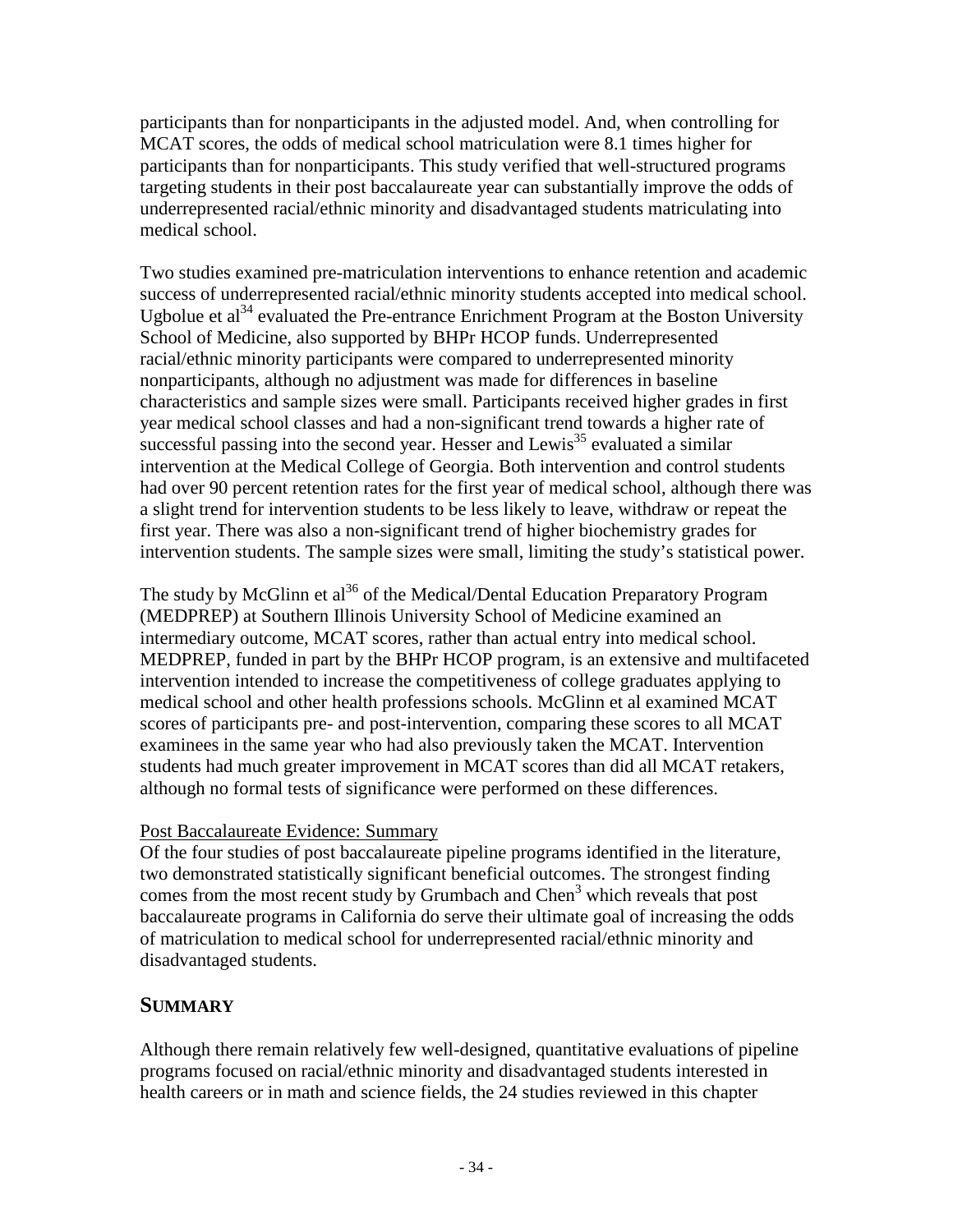suggest that these types of interventions are associated with meaningful improvement in students' academic performance and the likelihood of successfully advancing into a health professions career. It is encouraging that in the four years since the publication of another systematic review of the pipeline literature,<sup>13</sup> several additional studies have been published in peer-review journals that achieve a high quality of scientific rigor in evaluating pipeline interventions.

Findings from the best quality evaluation among the 24 studies reviewed in this chapter indicate that:

- High school "academy" programs enhance students' academic achievement as measured by short-term outcome measures like grade point average, SAT scores, and scores on standardized tests of language, and they lead to higher rates of graduation from high school and matriculation to college;
- Special summer enrichment programs can boost the success of underrepresented racial/ethnic minority premedical students in applying to medical school by approximately 25 percent;
- A well-articulated and comprehensive program conducted in partnership between a private medical school and a public university college program can significantly increase the number of disadvantaged students from a region matriculating into medical school;
- A well-structured program targeting college students in their early college years can improve the odds of underrepresented racial/ethnic minority and disadvantaged students completing pre-health career math and science "gateway" courses with grades that would allow these students to be more competitive for admission to graduate health professions schools, and it can motivate students to persist and graduate in a science major;
- College research mentorship has a positive effect on retention of certain subgroups of underrepresented racial/ethnic minority and disadvantaged students; and
- Comprehensive post baccalaureate programs can increase rates of matriculation to medical schools.

Other findings from less rigorous analyses of pipeline programs suggest that:

- Special college interventions that are sustained throughout the college period can increase matriculation rates of underrepresented racial/ethnic minority and disadvantaged students into medical school and other health professions schools.
- The positive impact on matriculation to graduate professional schools of college programs that are sustained throughout the college period is greater than that of short-term summer interventions.
- Interventions at baccalaureate-level health professions training programs can enhance retention and successful graduation for underrepresented racial/ethnic minority students.
- Postgraduate level, pre-matriculation interventions for accepted underrepresented racial/ethnic minority students may also promote success in the first year of health professions school.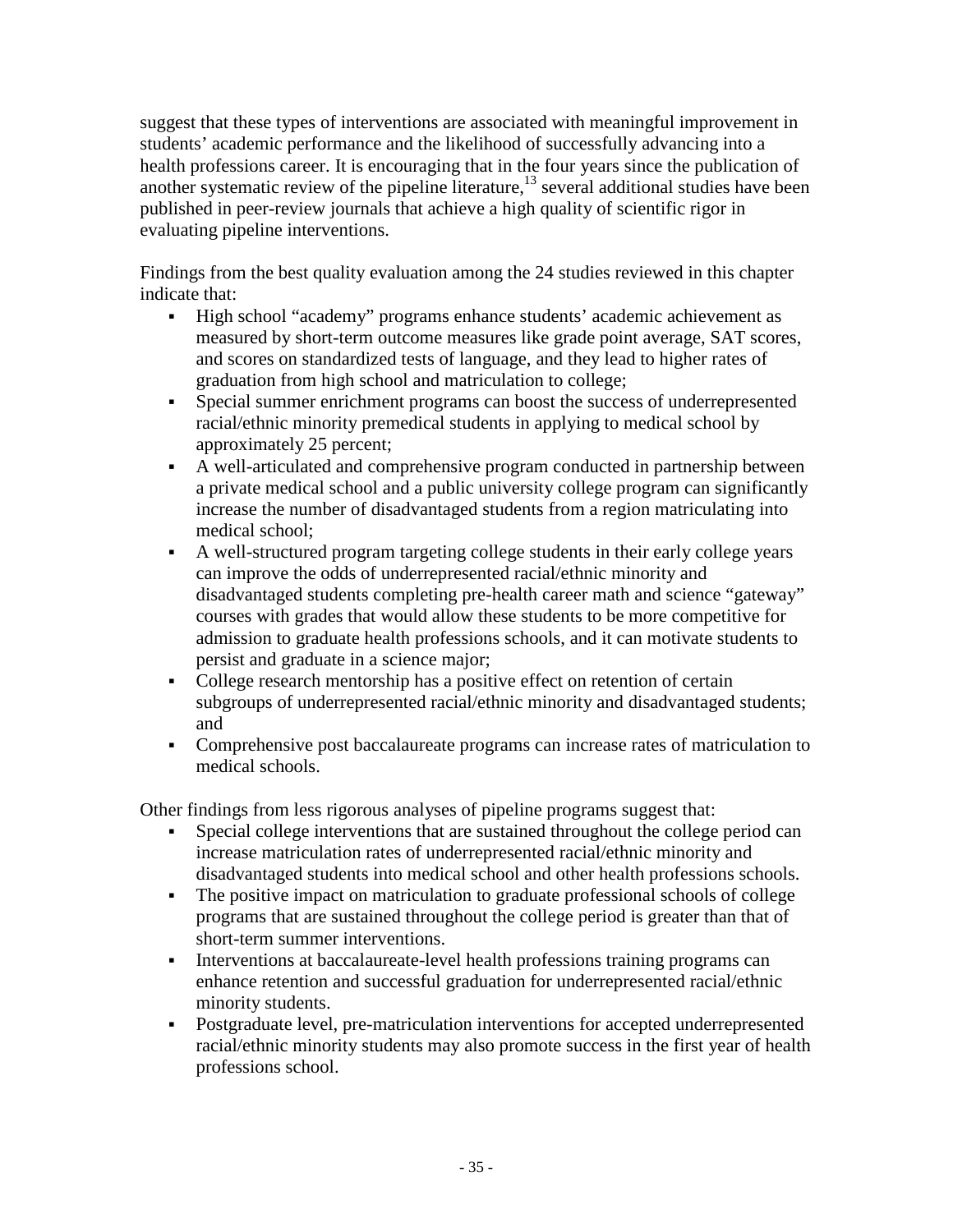Some of the findings from less rigorous, unpublished analyses of programs that were previously reported<sup>13</sup> have been strengthened, either by augmentation of the scientific rigor of the evaluations, or by revealing added positive benefits from the programs investigated. As previously mentioned, the finding that post baccalaureate interventions improve MCAT scores has been bolstered by the more recent finding that post baccalaureate interventions actually increase matriculation to medical school. The previous finding that college interventions can improve underrepresented racial/ethnic minority achievement in science and math courses has been augmented to show that such interventions promote completion of said "gateway" courses with competitive grades that enhance applications to graduate health professions schools, while encouraging students to persist and graduate in their science majors. And the evaluation of the pipeline program in Texas where undergraduate and medical schools partnered with the state government has now been published in a peer-reviewed journal.

It cannot yet be concluded with confidence that interventions implemented at the high school level increase underrepresented racial/ethnic minority entry into the health professions. However, there remains the suggestion that outreach interventions at this level in the pipeline do instill interest in health careers and are associated with better academic outcomes such as college matriculation. Whether that interest and academic progress is sufficient to carry high school students through to health careers has yet to be directly demonstrated.

Another limitation of the existing evaluation literature is that research has not isolated the specific elements of successful pipeline interventions that account for their effectiveness. Interventions almost always include a constellation of strategies, and evaluations measure the effects of the entire package of strategies. No published evaluations have used multiarmed designs to tease out the effects of the individual components of interventions. Many conceptual models have been proposed for understanding the factors that might influence the general academic success of racial/ethnic minority and disadvantaged students, particularly at the college level. The models point to the theoretical value of preenrollment workshops or summer bridge transition programs for entering first year college students, college orientation at the start of college, academic advising and personal counseling, tutoring, faculty mentoring, basic skills instruction and writing workshops, workshops on note taking strategies, time management, library search skills, and financial aid and career counseling. Many of the interventions that appear to be effective based on the high-quality studies reviewed in this chapter used a combination of many of these types of intervention strategies. However, further research will need to examine the relative contribution of specific intervention components to the effectiveness of these multi-pronged interventions.

## **CONCLUSION**

Funders and users of pipeline programs that seek to increase the number of underrepresented racial/ethnic minority and disadvantaged students in the health professions continue to look to scientific evidence to provide insights into the effectiveness of pipeline interventions. Although there are hundreds of studies and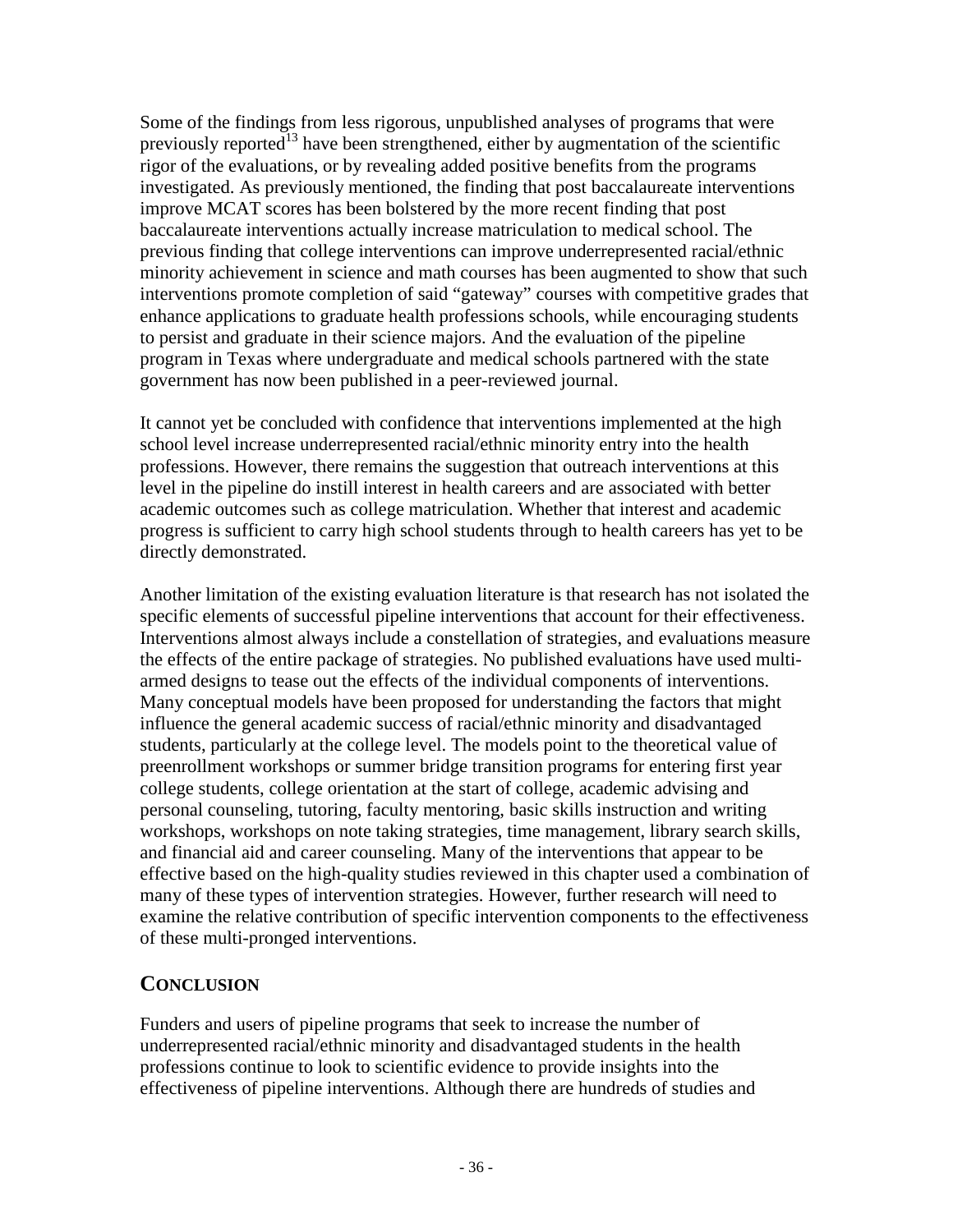evaluations of diversity-oriented pipeline programs, only a small percentage of those studies meet acceptable standards of scientific rigor. Of the 24 studies reviewed in this chapter, 16 satisfy the standard of the highest scientific rigor, i.e., they employ both an external control group and a formal test of statistical significance. All but one of these 16 studies show a benefit from the pipeline program evaluated.

It is evident from the literature that in most instances, institutions and organizations do not employ rigorous evaluation methods and procedures to arrive at more conclusive evidence of intervention effectiveness. Chapter 2 of this report discusses the many reasons why it is difficult to perform rigorous, quantitative evaluation research on the outcomes of educational interventions. Given these challenges, rather than viewing the 24 studies reviewed in this chapter as a disappointing number of studies, it may be reasonable to be encouraged that at least 24 studies using relatively rigorous scientific methods have been published in the literature. The high quality studies reviewed in this report do indicate that some evaluators are able to use methods that achieve a reasonable degree of scientific rigor and validity to assess quantitative outcomes. These high quality studies suggest that pipeline program interventions can exert a meaningful, positive effect on student outcomes.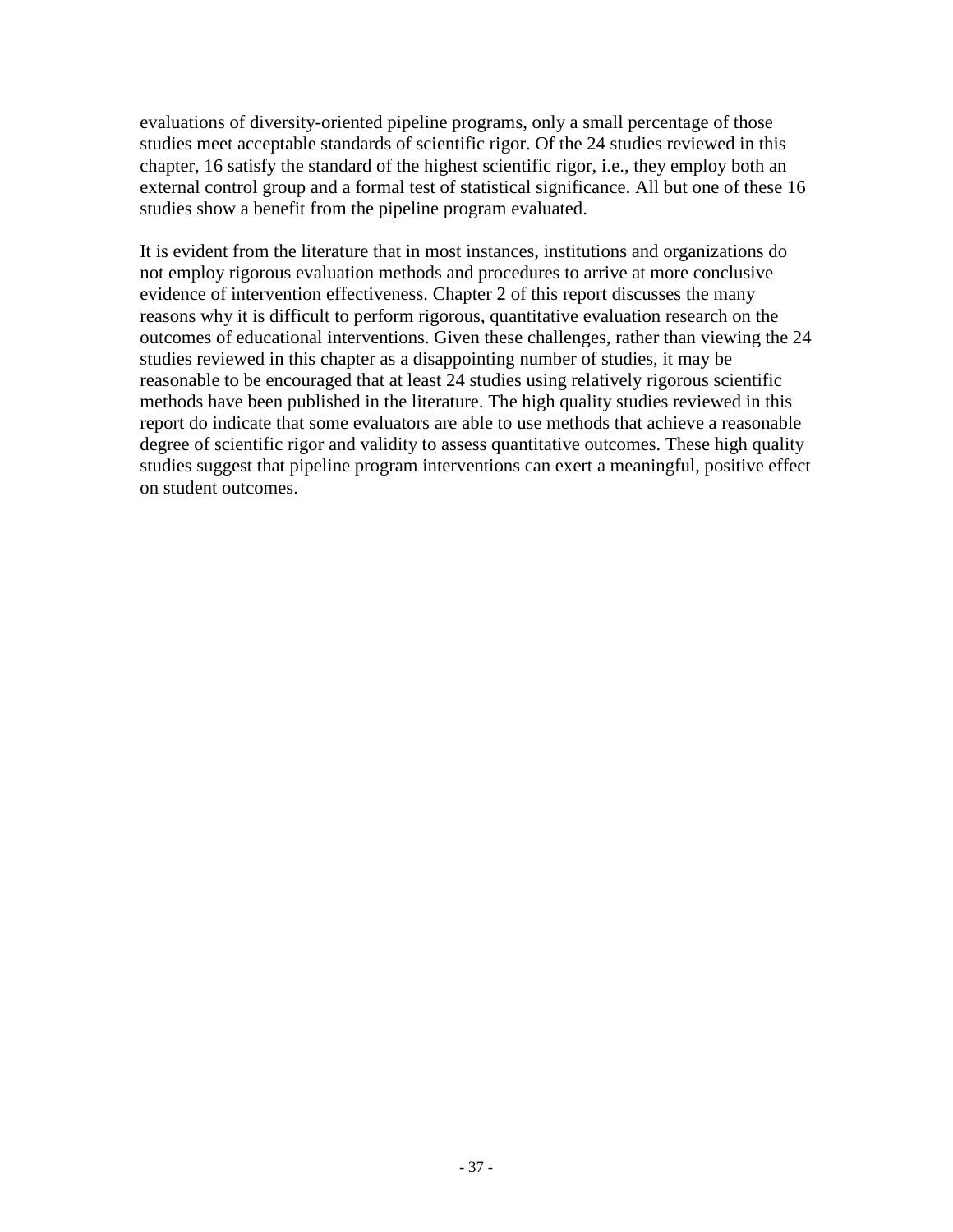# **Chapter 5: Key Findings and Policy Options**

## **FINDINGS**

- **I. Status of HHS Pipeline Programs**
- **A. HHS has many existing assets in pipeline programs.** Many HHS agencies currently include as part of their portfolio of programs a focus on educational pipeline interventions to enhance opportunities for racial/ethnic minority and disadvantaged students to enter careers in the health professions and health sciences. These programs cover a broad scope of targeted health professions and health science careers, as well as intervening along the full length of the educational pipeline from elementary school to graduate and professional school.
- **B. There is room for more coordination and information sharing across agencies and programs.** Agencies appear to operate their pipeline programs in relative silos, with little opportunities for coordinating interventions across agencies or developing a learning community among agencies to share best practices and other insights from each agency's pipeline programs.
- **II. Evaluation Approaches and Strategies**
- **A. Process evaluations have been the mainstay of traditional HHS approaches to evaluation, and have some value as a means of assuring accountability in the use of award funds and informing quality improvement efforts.** Although process evaluations cannot answer questions of program effectiveness in achieving desired outcomes, they can provide important information about who was served by the interventions and what activities were performed in fulfilling the terms of an award. They can also reveal barriers and facilitators to implementing interventions that may be informative for program planning and providing feedback for performance improvement.
- **B. Outcomes evaluations are desirable for assessing program and intervention effectiveness, but come at the cost of greater expense and technical complexity relative to process evaluations. In general, the more rigorous the scientific method for an outcomes-oriented evaluation study, the more costly and technically challenging it is to perform the study and the greater the need to rely on external evaluators.** Study designs for outcomes evaluations lie on a continuum of scientific rigor, ranging from the least rigorous design of an uncontrolled, observational cohort study to the most rigorous design of a randomized, controlled experiment. Randomized controlled trials are especially difficult to perform in the case of pipeline interventions, in addition to raising ethical concerns about randomization to intervention and control groups. In some select circumstances, randomized trials may be considered as an evaluation design. Observational studies are more feasible to perform, although not without their own challenges including concerns about unmeasured selection effects and confounding factors that may bias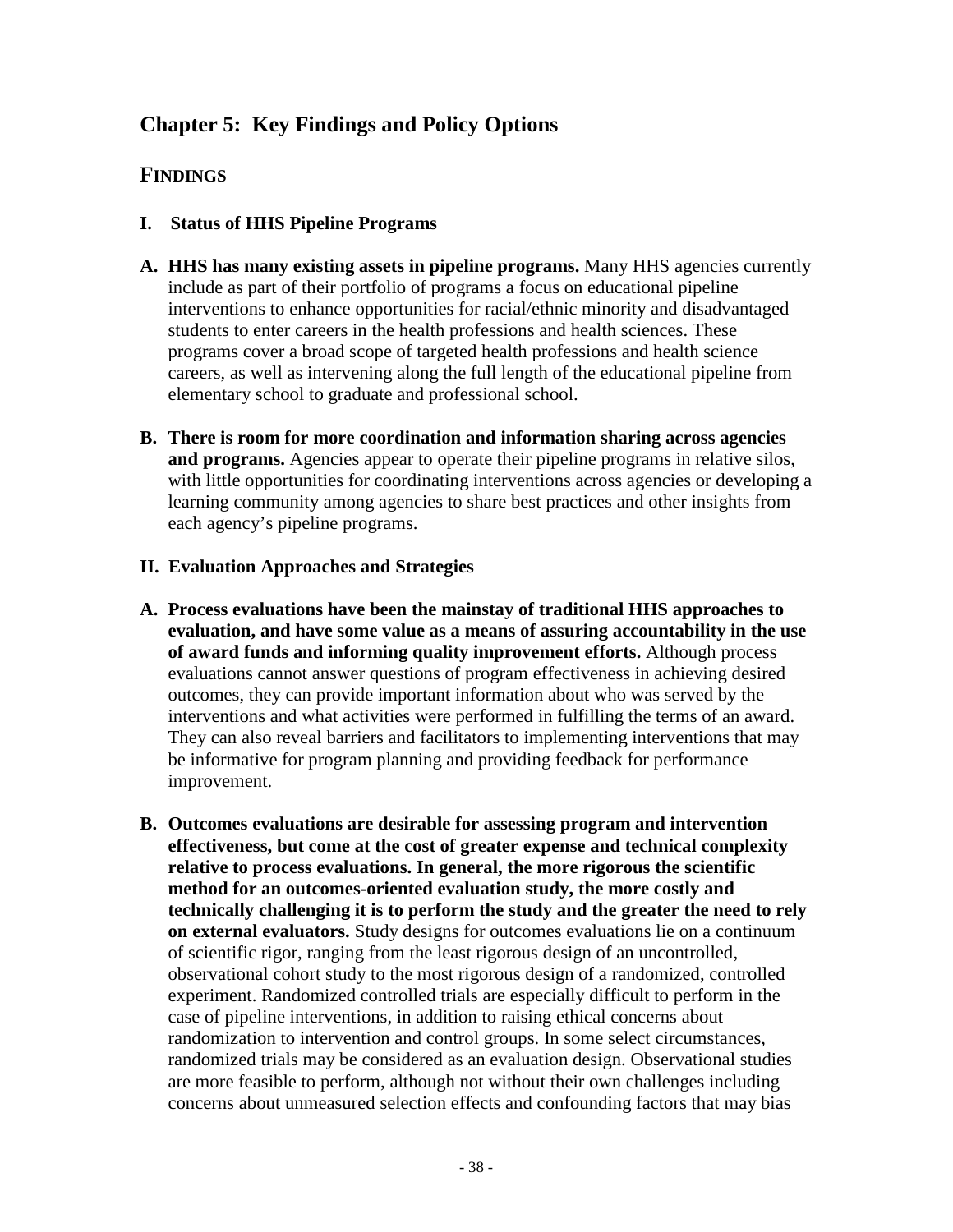results. Opportunities exist to perform more rigorous "quasi-experimental" controlled observational studies to evaluate pipeline programs by identifying and collecting data on appropriate control groups to compare with data collected on intervention groups.

- **C. Uniform Data Sets are useful for systematically collecting information on intervention processes, and may also have value for creating a database that may be linked by external evaluators or agencies to other databases to perform outcomes evaluations.** Creating standard formats for Web-based reporting by awardee institutions has merit for systematically and uniformly collecting process data from institutions receiving awards to implement pipeline interventions. Examples of well designed, web-based Uniform Data Sets are: the Disadvantaged Assistance Tracking and Outcome Report (DATOR) Uniform Data Set developed by the HRSA Division of Health Careers Diversity and Development, which focuses on collecting data on individual participants in HRSA programs; and the OHM Uniform Data Set, which currently focuses on collecting data on the activities conducted by OMH-sponsored grant programs. Development of Uniform Data Sets benefits from user group input and pilot testing to address issues of feasibility of data collection and user "friendliness." The primary limitation of Uniform Data Sets is the difficulty of designing standardized data collection tools that are responsive to the tremendous variety of pipeline interventions and programs across institutions funded by HHS. Although Uniform Data Sets will rarely suffice in and of themselves as a tool for collecting data on pipeline program outcomes, they may play a valuable role in providing a substrate of data that can be capitalized on for more far-reaching outcomes evaluations. For example, Uniform Data Sets that collect essential identifying information on program participants (e.g., last four digits of the social security number) can be used in studies that longitudinally track participants and match students to other data sets (e.g., databases on health professions school enrollment) to determine delayed outcomes such as matriculation in health professions schools.
- **D. Program evaluations face a tension between evaluation in the service of performance feedback and in the service of performance judging.** Evaluation can serve different goals, and it is important for evaluators and sponsoring agencies to be clear about the goals of specific evaluation efforts. For government programs using taxpayer dollars, there is a premium on evaluation as a means of assuring accountability in stewardship of public programs; this often heighten the stakes involved in evaluation research when funding decisions for overall programs and institutions competing for funding may hinge on the results of outcomes studies. Other models place less emphasis on evaluation as a means to judge in quantitative terms the effectiveness of programs, and frame evaluation as a tool for providing constructive feedback to awardee institutions in the spirit of continuous quality improvement. These models tend to be more accepting of evaluation designs that lack quantitative scientific rigor and use qualitative and mixed methods to generate insights into the implementation of interventions and the experiences of those participating in and implementing interventions.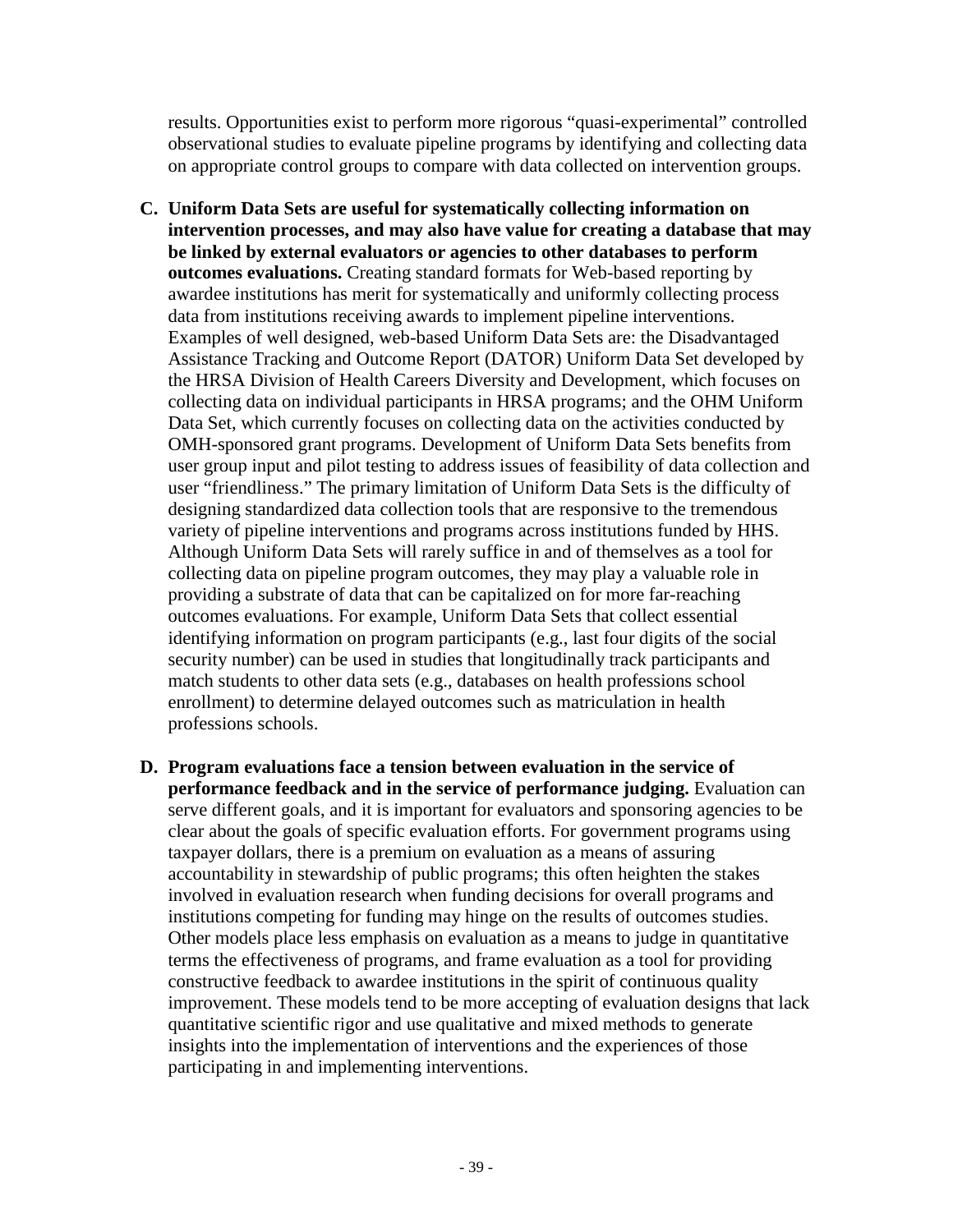### **III. Literature Review on Pipeline Interventions**

- **A. There is a critical mass in the literature of 24 evaluation studies meeting a minimum standard of scientific evidence to evaluate quantitative outcomes of pipeline program interventions. These studies consistently indicate that pipeline interventions are associated with positive outcomes for racial/ethnic minority and disadvantaged students on several meaningful metrics, including academic performance and the likelihood of enrolling in a health professions school.** A systematic, critical review of the literature on pipeline programs identified 24 studies meeting a minimum standard of scientific evidence, all but one of which reported positive outcomes associated with racial/ethnic minority and disadvantaged students' participation in structured pipeline programs. These studies address interventions across a spectrum of pipeline stages, including high school, college, and postbaccalaureate stages, and involving a variety of targeted health professions and health science careers, including medicine, nursing, and biomedical research.
- **B. Although these outcomes studies provide a good foundation for assessing the effectiveness of pipeline programs, there are some important limitations of the existing evaluation literature and the field would benefit from more high quality evaluation research.** Overall, there has been a limited volume of well designed evaluation studies reported in the literature. In addition, studies have failed to assess the specific ingredients in pipeline programs; instead, virtually all evaluations study multifaceted interventions, making it difficult to know which particular components of interventions may be most valuable (e.g., academic supports, career exposure, mentoring). Finally, no evaluation studies have performed formal cost-effectiveness analyses to judge the benefit of interventions relative to their costs.

## **POLICY OPTIONS**

- 1. **Ensure a balance in HHS-sponsored pipeline programs so that these programs address racial/ethnic minority and disadvantaged student needs across a spectrum of health professions and health careers.** It is important to maintain a balance in investment across programs, including biomedical research, public health, and Title VII and Title VIII targeted health professions.
- 2. **Identify an agency in HHS to serve a facilitating role in promoting greater coordination among, and information sharing across, HHS agencies in the administration of pipeline programs.** This facilitating role could include functions such as commissioning updated inventories of HHS pipeline programs, disseminating evidence on intervention effectiveness, sharing tools for Uniform Data Sets and related methods for data collection, and convening agency representatives to share best practices and barriers and facilitators to implementing interventions. Ideally, such a coordinating effort would also reach out to programs in federal agencies beyond just those in HHS, such as programs administered through the U.S Department of Education.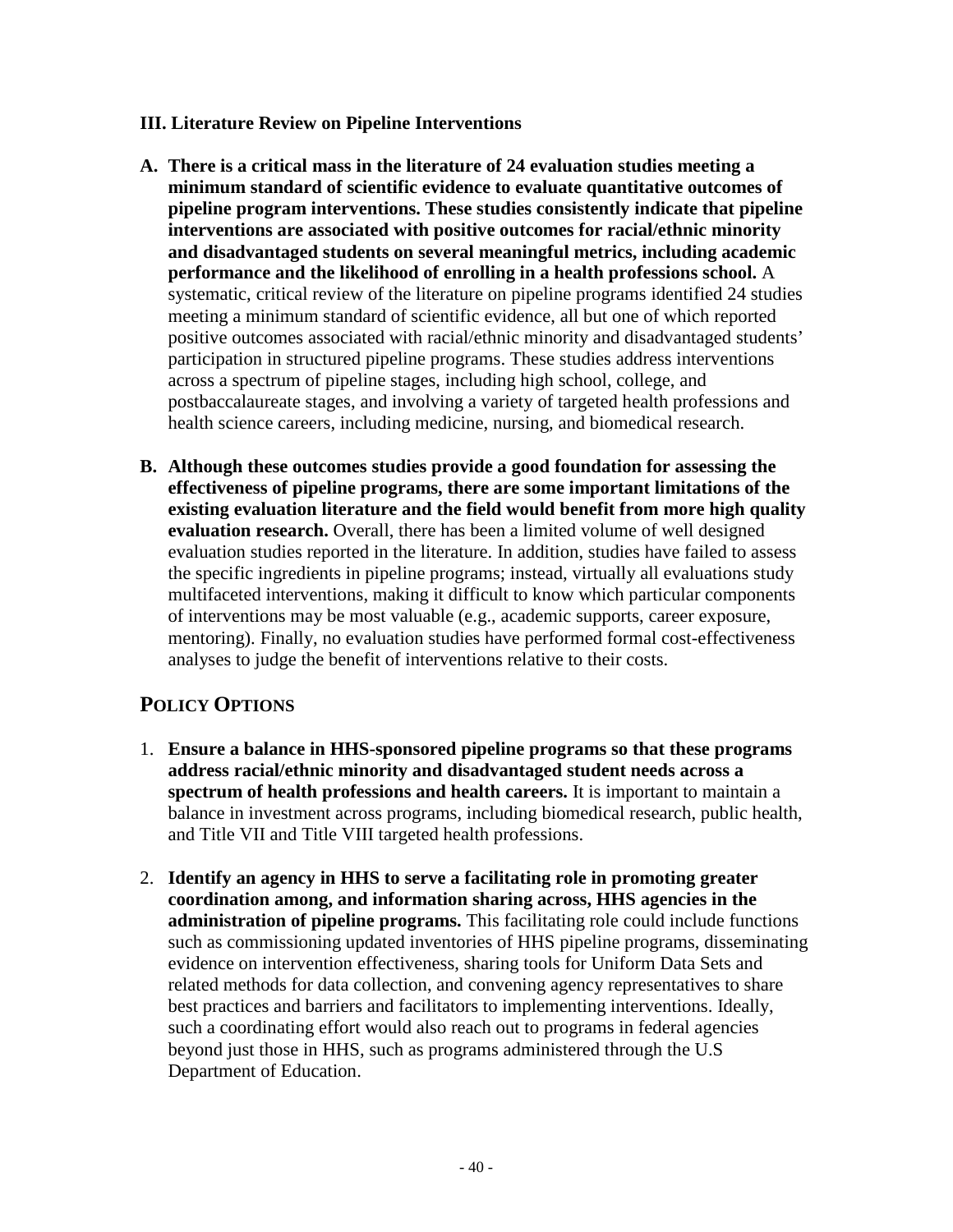- **3. Continue to develop and refine Uniform Data Sets for pipeline programs, focusing on collection of key process data elements such as data on the individuals served by program interventions and the specific intervention activities implemented.** The content of Uniform Data Sets should be guided by the questions, "What are the most critical process items to measure to ensure that awardee institutions are accountable in performing pipeline activities funded by HHS programs?," and "What key data elements could be compiled into a database that would serve particular value as a resource for longitudinal outcomes studies when linked to other databases?" For example, the inclusion in the HRSA DATOR Uniform Data Set of the last four digits of participants' social security number and birth date, in addition to their name, is particularly useful for linking DATOR records at the individual student level to other databases such as the AMCAS database on medical school matriculation. Other key participant characteristics that should be included in these types of Uniform Data Sets include race-ethnicity, gender, age, and at least some measure of family socioeconomic status such as parental education. Collection and maintenance of databases containing identifying information on individual students must be done in a secure manner that is highly vigilant about protecting the confidentiality of these data. To create even greater opportunities to use Uniform Data Set databases not just for uncontrolled cohort studies, but for controlled cohort studies, Uniform Data Sets could be expanded to include data on program applicants who did not actually enroll in the sponsored program activities. For example, HCOP institutions could report on students who applied to a school's HCOP but did not enroll in the HCOP, either because they were not admitted to the program or were admitted and elected not to participate. Similar approaches could be used for creating Uniform Data Sets for programs such as CDC and NIH sponsored pipeline programs. Data on applicants who did not actually participate in sponsored programs could be used to create control groups to compare with students who participated in program interventions, enhancing the value of Uniform Data Sets for creating registries of control and intervention students that could be used for more rigorous, observational evaluation studies. Development of Uniform Data Sets needs to occur in a deliberate manner that acknowledges that standardized data collection tools run the risk of being insensitive to the unique contexts and project scopes of the varied institutions and activities supported by HHS programs; creating opportunities for ongoing feedback from reporting institutions, such as through "user group" advisory committees and pilot testing of measures prior to finalization, is important for development of feasible data collection tools that will encourage reliable reporting of data elements by funded institutions. In addition, Uniform Data Sets should include a section allowing respondents to enter free text information to report qualitative findings about their activities and evaluations.
- **4. Establish a reasonable minimum standard for routine evaluations to be conducted by the institutions and organizations awarded funds from HHS to implement racial/ethnic minority pipeline programs, consisting of the requirement that these organizations explicitly map out a logic model for their planned intervention(s) and collect and report basic data on processes and intermediate outcomes based on these logic models.** Logic models can help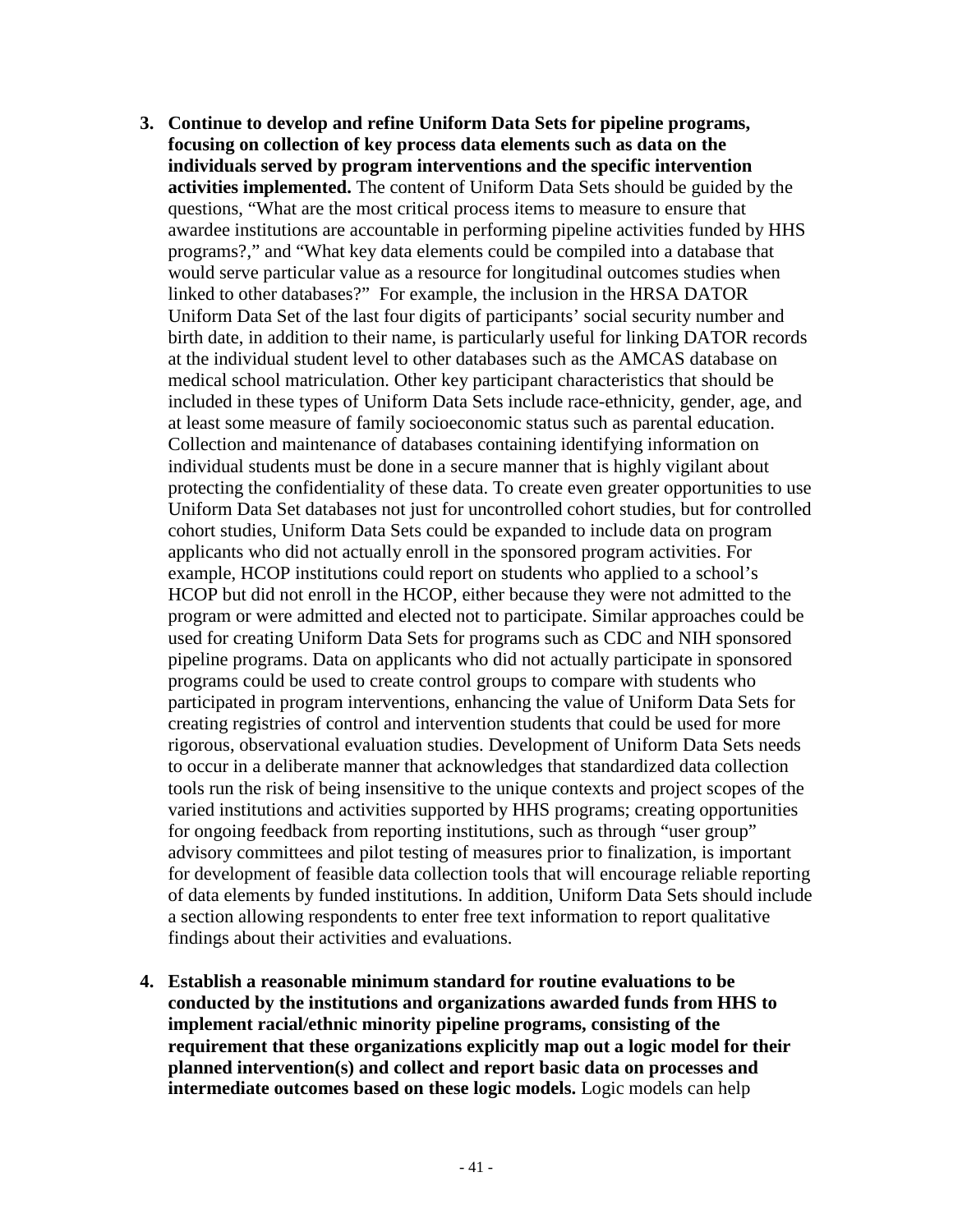individuals and organizations implementing interventions to be explicit about the activities they plan to implement and the participants who will be targeted by these interventions, and also to articulate how they anticipate that these interventions will lead to changes in specified intermediary and ultimate outcomes. As part of developing these logic models, applicants could be expected to identify metrics for measuring and reporting data on processes and intermediary outcomes. Applicants could be allowed to include qualitative, as well as quantitative, approaches to assessing achievement of intermediary outcomes. Applicants should also be asked to consider metrics on ultimate outcomes, with the understanding that in many, if not most cases, it may not be reasonable or feasible to expect the applicant organization itself to actually collect more "distal" outcome measures requiring major, ongoing efforts in data collection (e.g., longitudinal tracking of students over many years after participating in a pipeline intervention to measure distant educational outcomes). This approach would result in making an uncontrolled cohort study design using data reported by awardees the minimum standard for all routine evaluations. Although this is not a type of design that permits causal inferences to be made about intervention effectiveness, it is useful for encouraging clearer conceptualization at the time of planning interventions of the hypothesized link between processes and intermediary outcomes and for providing subsequent feedback about whether basic intervention objectives are being met. Some awardees might opt to also include uncontrolled, pre/post designs as part of such a routine evaluation approach, when they can identify metrics for intermediary outcomes that are amenable to such an approach (e.g., pre/post surveys of student knowledge, self-reported skills acquisition, or career interests).

- **5. Recognize that evaluations using more rigorous, controlled study designs are unlikely to be accomplished as part of the routine evaluation approach described in Recommendation 4, and require deliberate, proactive planning on the part of funding agencies, external evaluators, and intervention sites to design and execute controlled, outcomes-based research studies.** Although the goal of producing more outcomes-oriented evaluations of HHS programs has merit, the effort and expense of conducting more rigorous evaluation research should not be underestimated. In determining the feasibility of conducting a rigorous evaluation study for a specific program or set of interventions, the following questions need to be answered:
	- Can a control group be identified that will be reasonably comparable in underlying characteristics to the intervention group?
	- Are relevant data on control and intervention group baseline characteristics available from an existing database, such as a Uniform Data Set or a school's student registration database, or do they need to be specially, prospectively collected for the study?
	- Are the program interventions clearly defined and likely to be implemented faithfully? If the interventions are to be implemented at more than one site, is there reasonable assurance that the interventions and data collection tools will be sufficiently standardized across sites so that the data may be pooled across sites?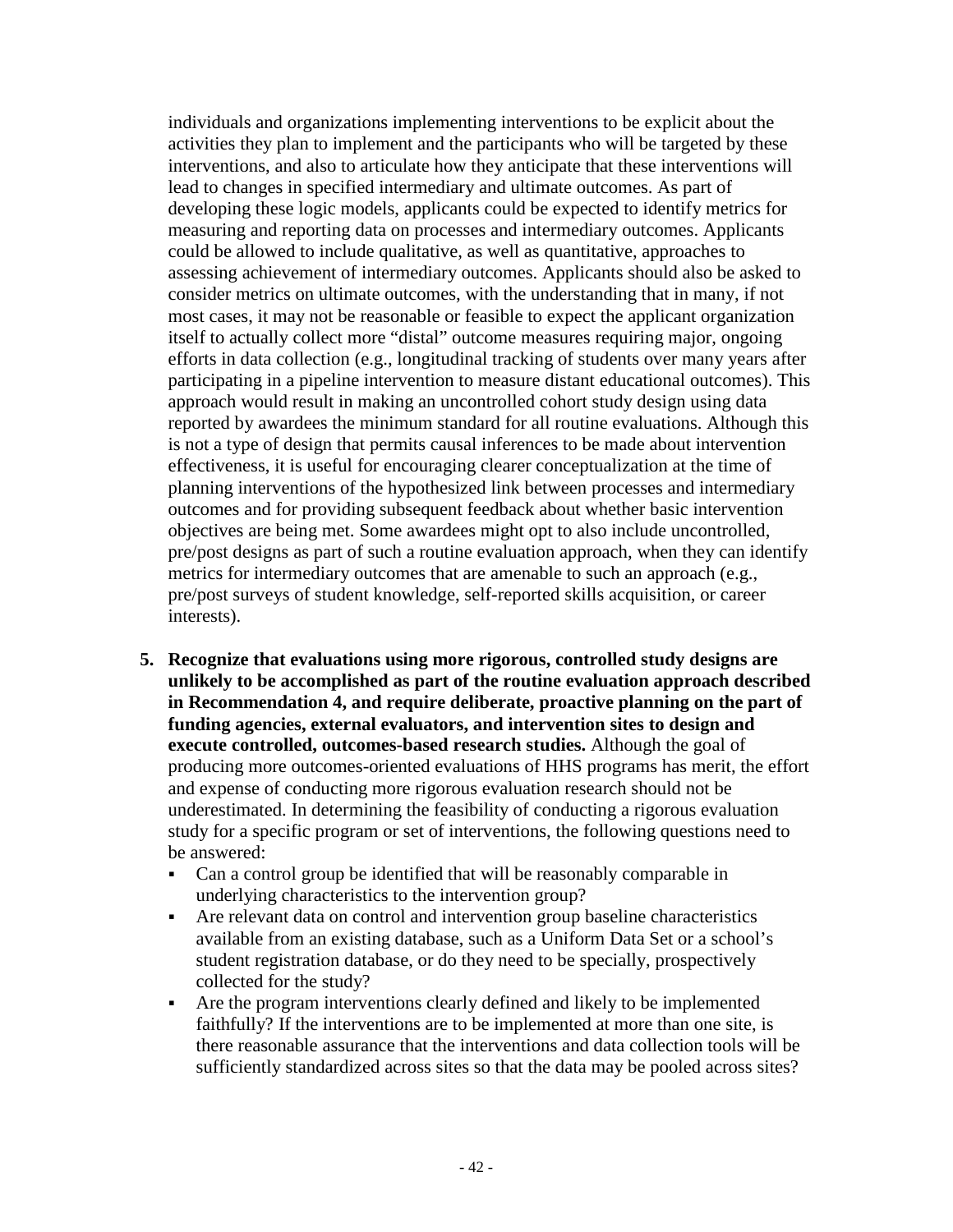- Are intermediate and ultimate outcome measures clearly defined and feasible to collect? Are the outcome data available from existing databases, or do they need to be explicitly collected for the study? Can a registry of control and intervention group members be linked to other existing databases that may contain data on outcomes? How long is the expected time lag from participation in an intervention to achievement of the key outcomes? If there is a long time lag, can the study be done feasibly on a retrospective basis rather than on a prospective basis?
- How much contamination effect is expected for members of the control group? How likely is it that the control group will be exposed to interventions that are not under the control of the program or study administrators that will potentially create a major negative bias for detecting differences in outcomes between control and intervention groups?
- How expensive will it be to collect or access the data required to conduct the study? Is the necessary funding available to perform the evaluation?
- How much cooperation is required from participating sites for the study to be feasibly performed, and are there incentives or administrative requirements for sites to participate?
- Do the individuals charged with executing the evaluation have the requisite skills and technical capabilities to perform the study?

All of these questions need to be thought through in advance of performing a controlled evaluation study. The answers to these questions will determine the feasibility of performing the evaluation study.

Randomized trials of pipeline interventions are rarely feasible for the reasons described in Chapter 3, and also raise ethical concerns about using randomization procedures to deny some needy students access to an intervention that may have face validity for being of value to the student. A circumstance in which a randomized trial may be a reasonable design option is when a new program is initiated or is expanded to new sites, allowing the program to be implemented in a more controlled manner with a prospectively designed evaluation study built into the implementation phase of the program, and when it may be reasonable to use a staggered design such that sites initially randomized to the control group subsequently become delayed intervention sites.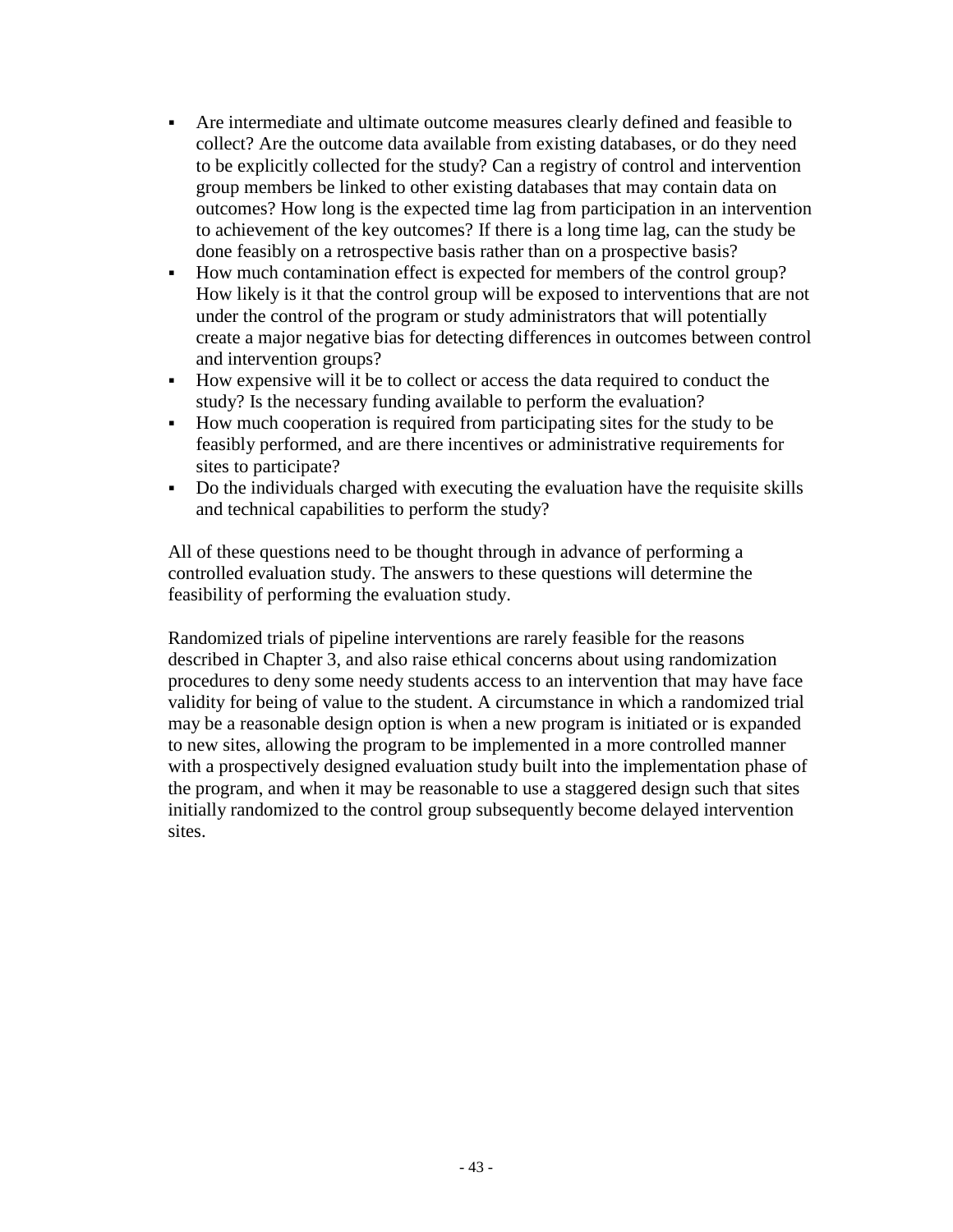## **References**

- 1. WK Kellogg Foundation. 2004. *Logic Model Development Guide*. Battle Creek, MI: WK Kellogg Foundation.
- 2. Development Services Group. 2002. *Development of a Uniform Information/Data Set and Collateral Products for Assessing Impacts of OMH-funded Activities*. Office of Minority Health, U.S. Department of Health and Human Services.
- 3. Grumbach, K and E Chen. 2006. "Effectiveness of University of California Post Baccalaureate Premedical Programs in Increasing Medical School Matriculation for Minority and Disadvantaged Students." *Journal of the American Medical Association* 296(9):1079-1085.
- 4. Carline, JD, DG Patterson, LA Davis, and P Oakes-Borremo. 1998. "Enrichment programs for undergraduate college students intended to increase the representation of minorities in medicine". *Academic Medicine* 73:299-312.
- 5. U.S. Department of Health and Human Services. 2001. *Youth Violence, a Report of the Surgeon General.* Substance Abuse and Mental Health Services Administration, U.S. Department of Health and Human Services.
- 6. Olds, D, CR Henderson Jr, R Cole, J Eckenrode, H Kitzman, D Luckey, L Pettitt, K Sidora, P Morris, and J Powers. 1998. "Long-term effects of nurse home visitation on children's criminal and antisocial behavior: 15-year follow-up of a randomized controlled trial." *Journal of the American Medical Association* 280:1238-1244.
- 7. Chamberlain, P, LD Leve, and DS Degarmo. 2007. "Multidimensional treatment foster care for girls in the juvenile justice system: 2-year follow-up of a randomized clinical trial." *Journal of Consulting and Clinical Psychology* 75:187-193.
- 8. Burdumy, J, M Dynarski, and J Deke. 2005. *When Elementary Schools Stay Open Late: Results from The National Evaluation of the 21st Century Community Learning Centers Program*. Mathematica Policy Research, Inc.
- 9. Brody, H, FG Miller, and E Bogdan-Lovis. 2005. "Evidence-based medicine: watching out for its friends." *Perspectives in Biology and Medicine* 48:570-584.
- 10. Etheridge, LM. 2007. "A rapid-learning health system." *Health Affairs* web exclusive DOI 10.1377/hlthaff.26.2.w107
- 11. WK Kellogg Foundation. 1998. Evaluation Handbook. Battle Creek, MI: WK Kellogg Foundation. Available at http://www.wkkf.org/DesktopModules/WKF.00\_DmaSupport/ViewDoc.aspx?fld=P DFFile&CID=281&ListID=28&ItemID=2810770&LanguageID=0
- 12. Brousseau, RT. 2004 *Reflections on Evaluating Our Grants*: The California Wellness Foundation. Available at http://www.tcwf.org/pub\_reflections/mar\_2004.htm
- 13. Grumbach, K, J Coffman, E Rosenoff, C Muñoz, P Gandara, and E Sepulveda. 2003. *Strategies for improving the diversity of the health professions*. Woodland Hills, CA: The California Endowment. Available at http://futurehealth.ucsf.edu/pdf\_files/StrategiesforImprovingFINAL.pdf.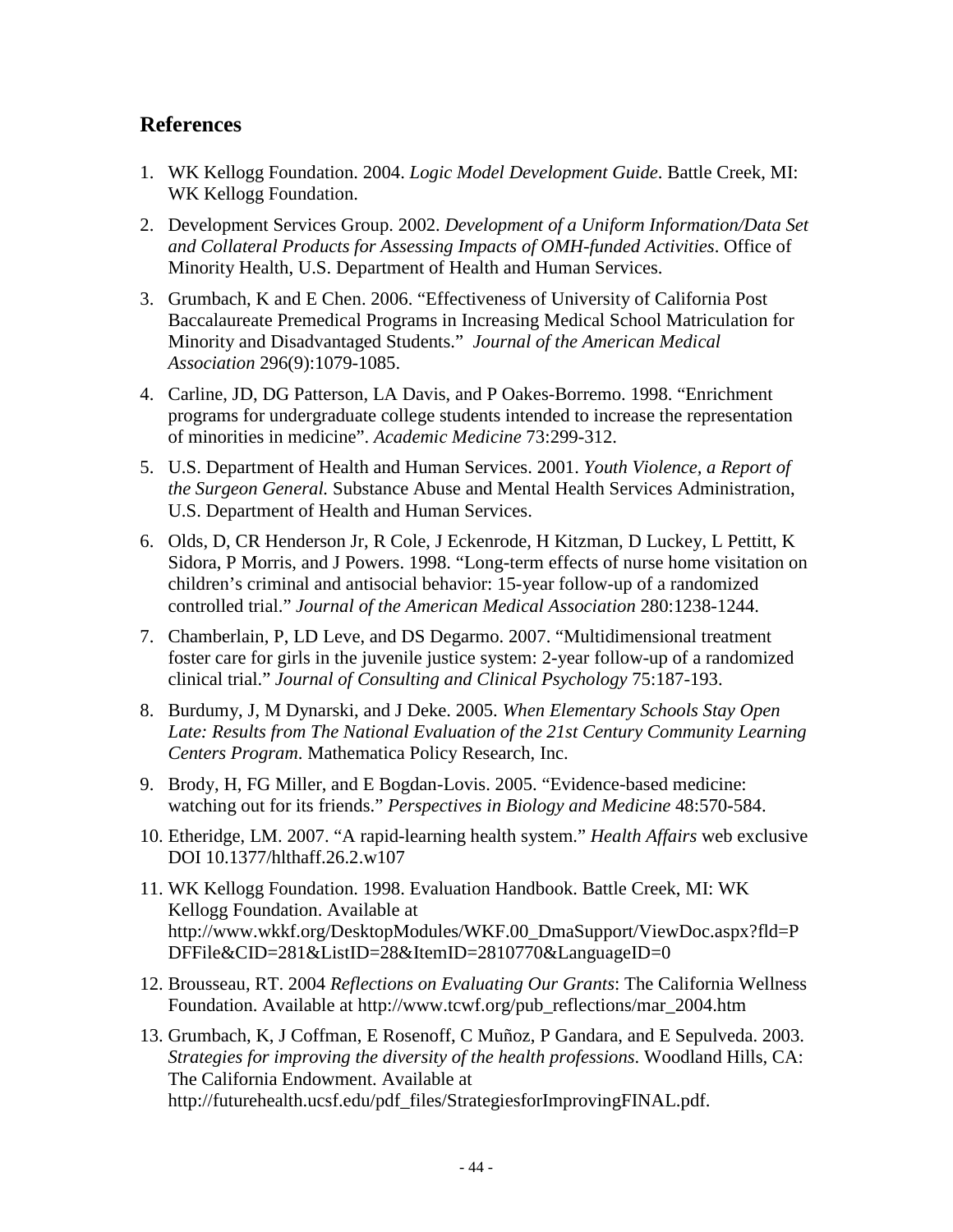- 14. Philips, BU, JM Mahan, and RR Perry. 1981. "Minority Recruitment to the Health Professions: A Matched Comparison 6-Year Follow-up." *Journal of Medical Education* 56(9 pt 1):742-747.
- 15. Campbell, PB, E Wahl, M Slater, E Her, B Moeller, H Ba, and D Light. 1998. "Paths to success: an evaluation of the gateway to higher education program." *Journal of Women and Minorities in Science and Engineering* 4(2&3):297-308.
- 16. Slater, M and E Iler. 1991. "A program to prepare minority students for careers in medicine, science, and other high-level professions." *Academic Medicine* 66(4):220- 225.
- 17. Herrera-Mata, L and D Youngclarke. 2007. "An evaluation of the Doctor's Academy." unpublished.
- 18. Thomson, WA, JP Denk, LM Miller, B Ochoa-Shargey, and M Jibaja-Rusth. 1992. "Results of a summer academy to increase minority student access to allied health and other health professions." *Journal of Allied Health* 21(2):79-93.
- 19. Bediako, MR, BA McDermott, ME Bleich, and JA Colliver. 1996. "Ventures in education: a pipeline to medical education for minority and economically disadvantaged students." *Academic Medicine* 71(2):190-192.
- 20. Cantor, JC, L Bergeisen, and L Baker. 1998. "Effect of an intensive educational program for minority college students and recent graduates on the probability of acceptance to medical school." *Journal of the American Medical Association* 280(9):772-776.
- 21. Strayhorn, G. 2000. "A preadmission program for underrepresented minority and disadvantaged students: application, acceptance, graduation rates and timeliness of graduating from medical school." *Academic Medicine* 75(4):355-361.
- 22. Carline, J, D Hunt, D Patterson, and C Garcia. 1999. "Participation in Enrichment Programs and It's Effect on Interview Scores of Applicants to the University of Washington School of Medicine." *Academic Medicine* 74(4):360-362.
- 23. Pisano, JC and AC Epps. 1983a. "The impact of a medical-school-based summer program on the acceptance of minority undergraduate students into health professional schools." *Journal of the National Medical Association* 75(1):17-23.
- 24. Pisano, JC and AC Epps. 1983b. "The impact of MCAT intervention efforts on medical student acceptance rates." *Journal of the National Medical Association* 75(8):773-777.
- 25. Thomson, WA, PG Ferry, JE King, C Martinez-Wedig, and LH Michael. 2003. "Increasing access to medical education for students from medically underserved communities: one program's success." *Academic Medicine* 78(5):454-459.
- 26. Lewis, C. 1996. "A State University's Model Program to Increase the Number of its Disadvantaged Students Who Matriculate into Health Professions Schools." *Academic Medicine* 71(10):1050-1057.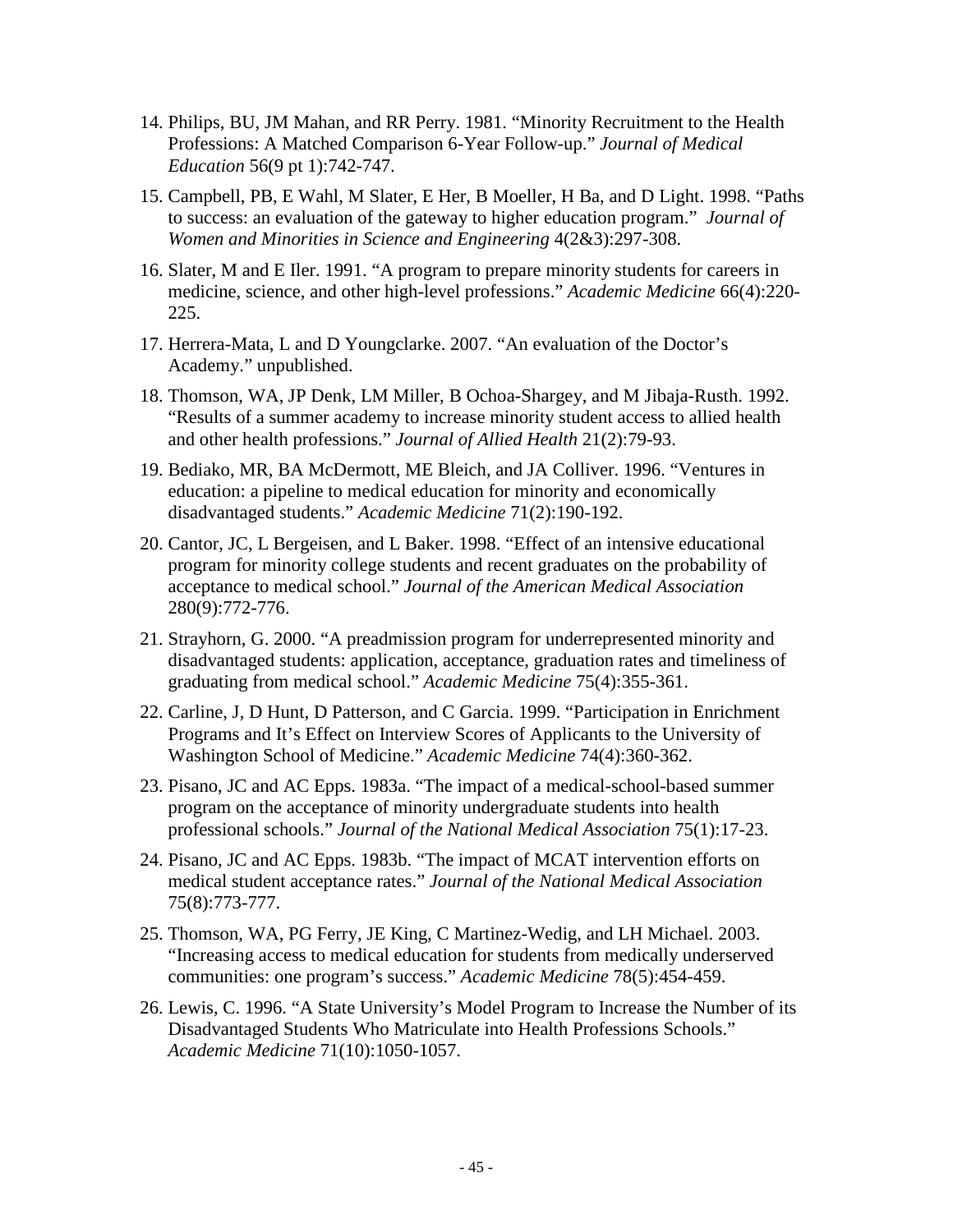- 27. Maton, K, F Hrabowski, and C Schmitt. 2000. "African-American College Students Excelling in the Sciences: College and Postcollege Outcomes in the Meyerhoff Scholars Program." *Journal of Research in Science Teaching* 37(7):629-654.
- 28. Nagda, BA, SR Gregerman, J Jonides, W von Hippel, and JS Lerner. 1998. "Undergraduate student-faculty research partnerships affect student retention." *Review of Higher Education* 22(1):55-72.
- 29. Fullilove, R and PU Treisman. 1990. "Mathematics Achievement Among African American Undergraduates at the University of California, Berkeley: An Evaluation of the Mathematics Workshop Program." *Journal of Negro Education* 59(3):463-478.
- 30. Barlow, EL and M Villarejo. 2004. "Making a difference for minorities: evaluation of an educational enrichment program." *Journal of Research in Science Teaching* 41(9):861-881.
- 31. Matsui, J, R Liu, and CM Kane. 2003. "Evaluating a Science Diversity Program at UC Berkeley: More Questions Than Answers." *Cell Biology Education* 2:117-121.
- 32. Hesser, A, L Lewis, B Abbott, and B Vericella. 1993. "Evaluation of a supplementary retention program for black allied health sciences students." *Journal of Allied Health* 22(2):175-182.
- 33. Hesser, A, E Pond, L Lewis, and B Abbott. 1996. "Evaluation of a supplementary retention program for African-American baccalaureate nursing students." *Journal of Nursing Education* 35(7):304-309.
- 34. Ugbolue, A, PN Whitley, and PJ Stevens. 1987. "Evaluation of a pre-entrance enrichment program for minority students admitted to medical school." *Journal of Medical Education* 62(1):8-16.
- 35. Hesser, A and L Lewis. 1992. "Evaluation of a summer prematriculation program for black and other nontraditional students." *Academic Medicine* 67(4):270-272.
- 36. McGlinn, S, EW Jackson, and HR Bardo. 1999. "Post Baccalaureate Medical/Dental Education Preparatory Program (MEDPREP) at Southern Illinois University School of Medicine." *Academic Medicine* 74(4):380-382.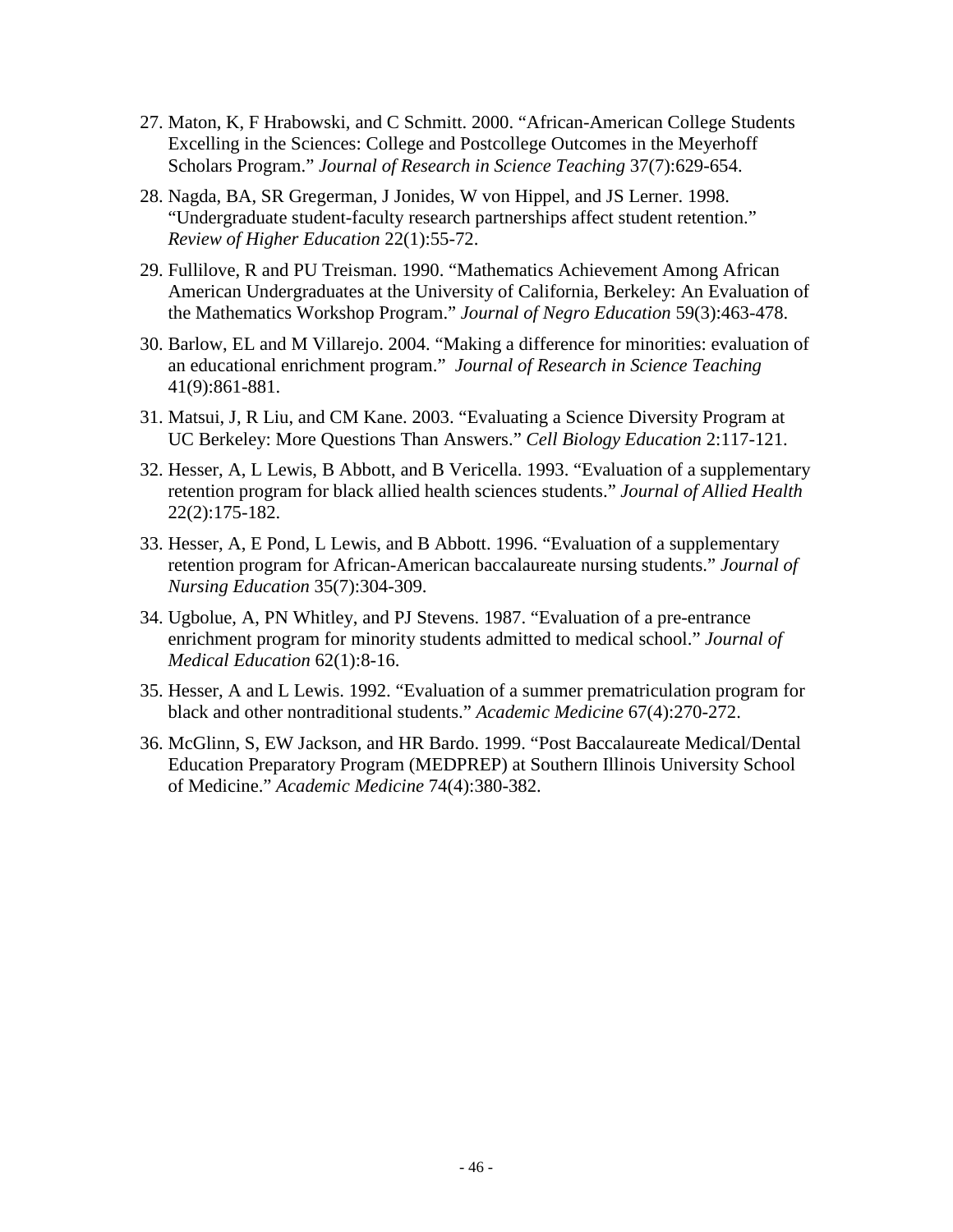## **Appendix: Evaluation Study Summaries**

**Barlow, EL and M Villarejo.** 2004. "Making a difference for minorities: evaluation of an educational enrichment program." *Journal of Research in Science Teaching* 41(9):861-881.

| <b>Grade:</b>          | Cohort D1 S1                                  |
|------------------------|-----------------------------------------------|
| <b>Program:</b>        | Biology Undergraduate Scholars Program (BUSP) |
| <b>Pipeline Level:</b> | Undergraduate, freshmen and sophomores        |
| <b>Profession:</b>     | Biological sciences                           |

#### **Program Interventions:**

- 1. Supplemental workshops in chemistry and calculus with no more than 25 students per session,
- 2. Quarter-long pre-chemistry course prior to enrolling in General Chemistry,
- 3. Participation in laboratory research—for practical and financial support,
- 4. Academic and personal advising.

### **Evaluation Design:**

Retrospective cohort study with a comparison group (UC Davis racial/ethnic minority freshmen interested in biological sciences major who were invited to participate in the program, but declined participation). Multivariate linear and logistic regression models were used to estimate the impact of the specific interventions on the various outcomes. For long-term effects of the program, descriptive analysis was used.

### **Outcome(s) Measured:**

- 1. Persistence in lower division math and science courses,
- 2. Performance in lower division math and science courses,
- 3. Graduation outcomes,
- 4. Postgraduate activities.

### **Results:**

- 1. After controlling for baseline difference between intervention and control students, BUSP students were more likely than control students to successfully complete General Chemistry (Adjusted Odds Ratio 3.1, p<0.01), Calculus (Adjusted OR 2.2,  $p<0.01$ ) and Biology (Adjusted OR 1.7,  $p<0.01$ ). Comparisons are only among students who enrolled in these courses.
- 2. Among the BUSP students, those who actively participated in the supplemental workshops earned higher calculus and chemistry GPAs than those who did were less engaged in the program (mean GPAs 0.17-0.39 among active participants,  $p < 0.05$ ).
- 3. Program participants had a non-significant trend towards a greater likelihood of graduating from UCD (Adjusted OR 1.3,  $p > 0.05$ ), and they were significantly more likely than controls to graduate with a degree in biology (Adjusted OR 1.5, p<0.01) and had a non-significant trend to graduate as a biology major with a  $GPA \geq 3.0$  (Adjusted OR 1.5, p > 0.05).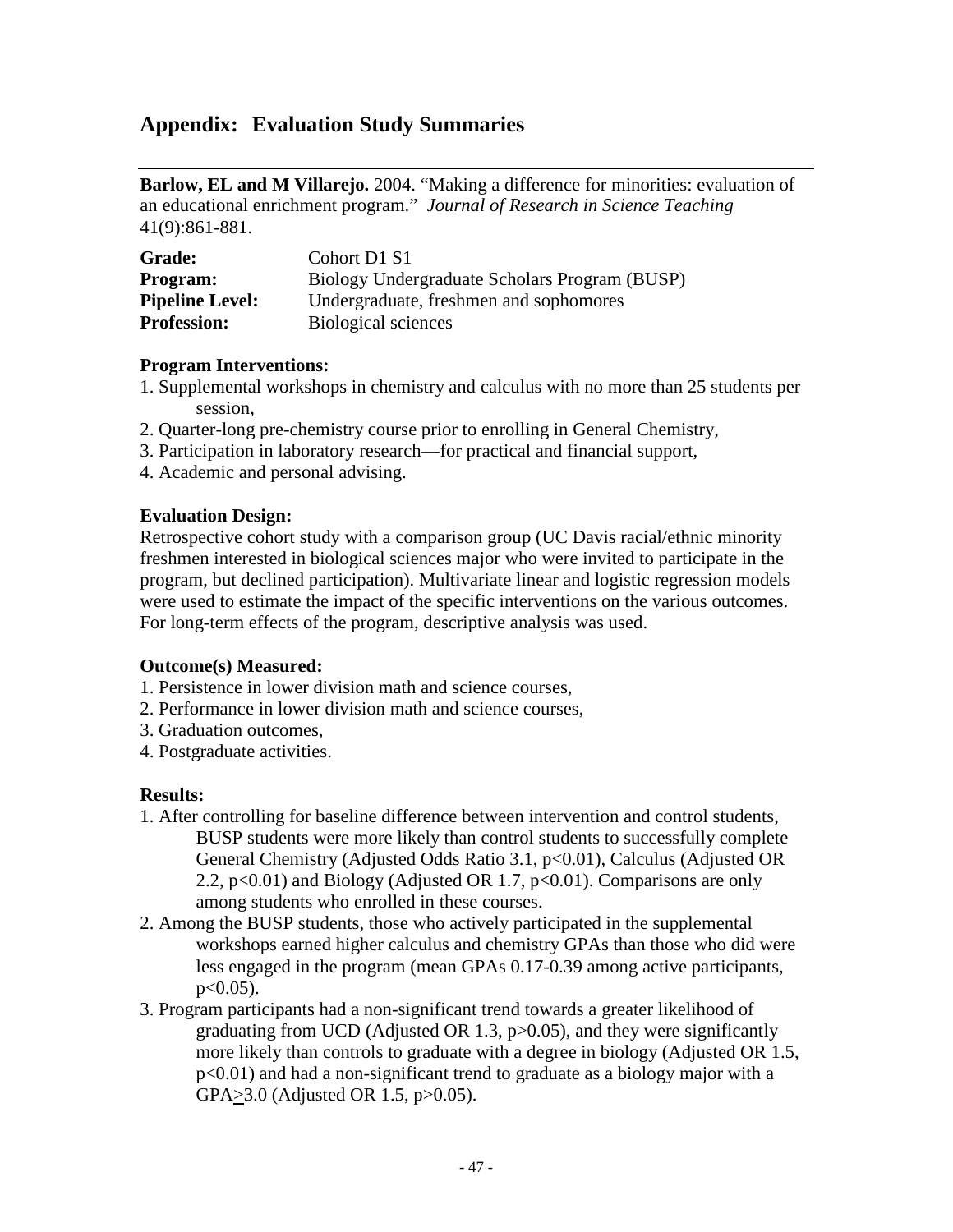4. Among program participants, undergraduate research involvement greatly increased the odds of positive graduation outcomes.

### **Statistical Analysis:**

Multivariate linear and logistic regression models were used to estimate the impact of supplemental workshops, research experiences, and overall program participation on persistence and performance in basic math and science courses and graduation outcomes. In the regression models, the following variables were controlled for due to their known association with academic performance and graduation outcomes: sex, race/ethnicity, math and verbal SAT scores, high school GPA, and admissions status. Data on the longterm effects of program participation were incomplete and not rigorously assessed in the study.

### **Funding:**

- 1. Howard Hughes Medical Institute Undergraduate Biology Education Program
- 2. Initiative for Minority Student Development
- 3. National Institute of General Medical Sciences

**Bediako, MR, BA McDermott, ME Bleich, and JA Colliver.** 1996. "Ventures in education: a pipeline to medical education for minority and economically disadvantaged students." *Academic Medicine* 71(2):190-192.

| <b>Grade:</b>          | Pre/Post D2 S3               |
|------------------------|------------------------------|
| <b>Program:</b>        | <b>Ventures in Education</b> |
| <b>Pipeline Level:</b> | High School                  |
| <b>Profession:</b>     | General health sciences      |

#### **Program Interventions:**

- 1. Challenging academic curriculum,
- 2. Educational enrichment,
- 3. Tutoring.

### **Evaluation Design:**

Pre/Post comparing Ventures graduates outcomes to school-wide rates before program implementation. Study lacks formal test of significance.

#### **Outcome(s) Measured:**

Health professions school applications and matriculation, used AAMC SAIMS (Student and Applicant Information Management System) database for outcomes.

### **Results:**

1. Analyzed outcomes of Ventures graduates from the first five classes (1985-89) of the original five participating high schools (n=981 students):

136 (13.9 percent) took the MCAT,

109 (11.1 percent) applied to medical school,

75 (7.6 percent) were accepted to a medical school,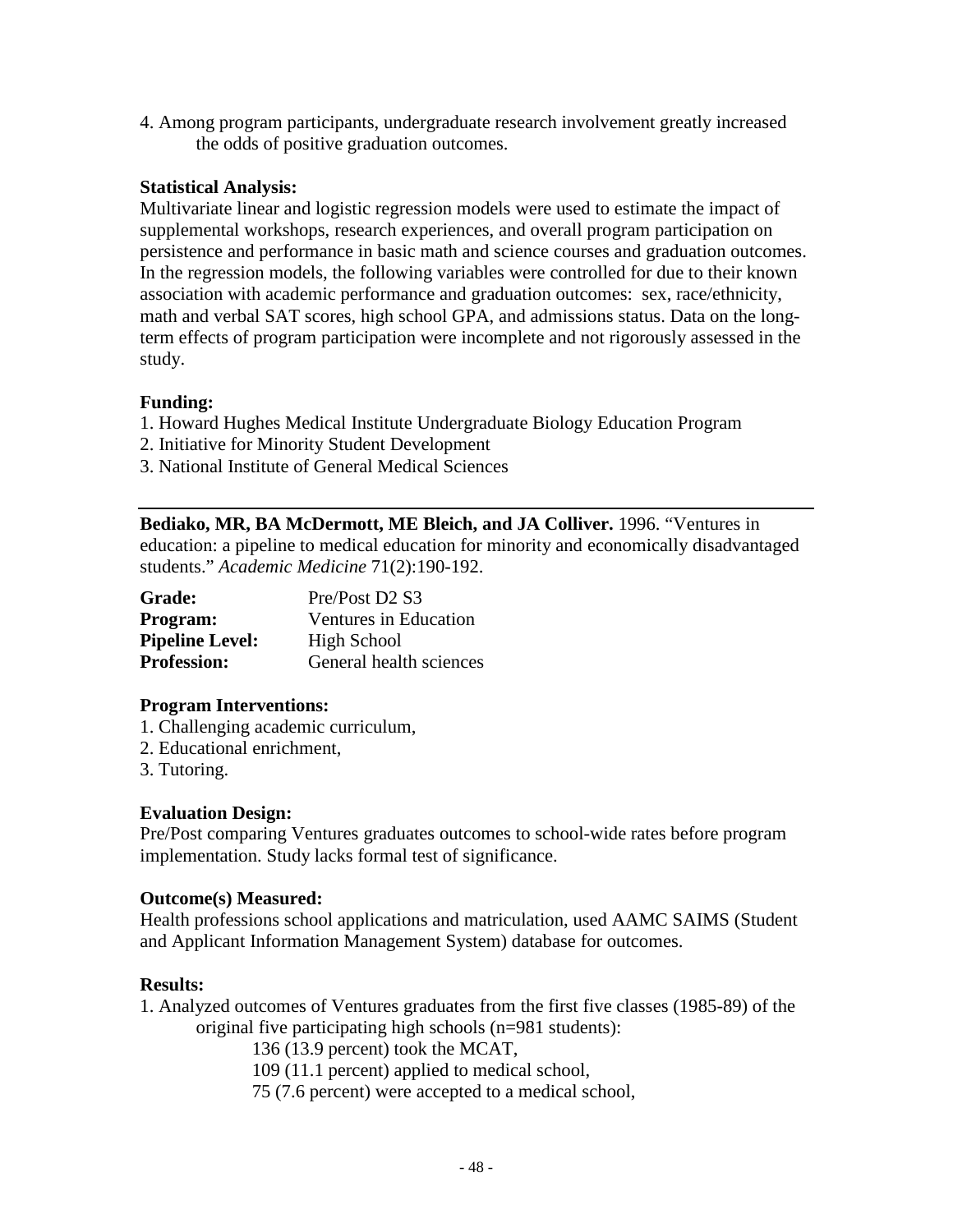- 72 (7.3 percent) matriculated to medical school.
- 2. Before program was implemented approximately zero percent of students at these high schools took MCAT or eventually matriculated to medical school. Approximately .06 percent of the general population matriculates to medical school. Compared to the general population, medical school matriculation for participants was approximately one percent  $(p<.05)$ .

No formal tests of significance comparing students in the same high schools before Ventures implementation, or comparing non-Ventures students enrolled during the same period.

**Campbell, PB, E Wahl, M Slater, E Her, B Moeller, H Ba, and D Light.** 1998. "Paths to success: an evaluation of the gateway to higher education program." *Journal of Women and Minorities in Science and Engineering* 4(2-3):297-308.

| <b>Grade:</b>          | Cohort D1 S1                |
|------------------------|-----------------------------|
| <b>Program:</b>        | Gateway to Higher Education |
| <b>Pipeline Level:</b> | High school                 |
| <b>Profession:</b>     | Careers in math and science |

### **Program Interventions:**

- 1. Extended school day with double period of math or science and after-school tutoring.
- 2. Extended school year with summer programs for entering freshmen, juniors and seniors.
- 3. Math and science courses composed solely of Gateway students, with maximum enrollment of 25 students.
- 4. Curriculum designed to keep students on a college track and requiring that all science courses have a laboratory component.
- 5. The expectation that all Gateway students will take the SAT I, the SAT II, and advanced placement courses.
- 6. The provision of information about colleges and college experiences via college visits and an annual Gateway college fair that provides parents and students with information about admissions and financial aid.
- 7. The provision of broader experiences, including exposure to professionals in science, internships, and trips to museums, the theater, and symphonies.

#### **Evaluation Design:**

Retrospective cohort with matched controls. Matching was done on anticipated graduation year, gender, race/ethnicity, seventh grade New York City Math Test score, and the seventh grade Degrees of Reading Power test score.

### **Outcome(s) Measured:**

- 1. High school graduation,
- 2. Course taking,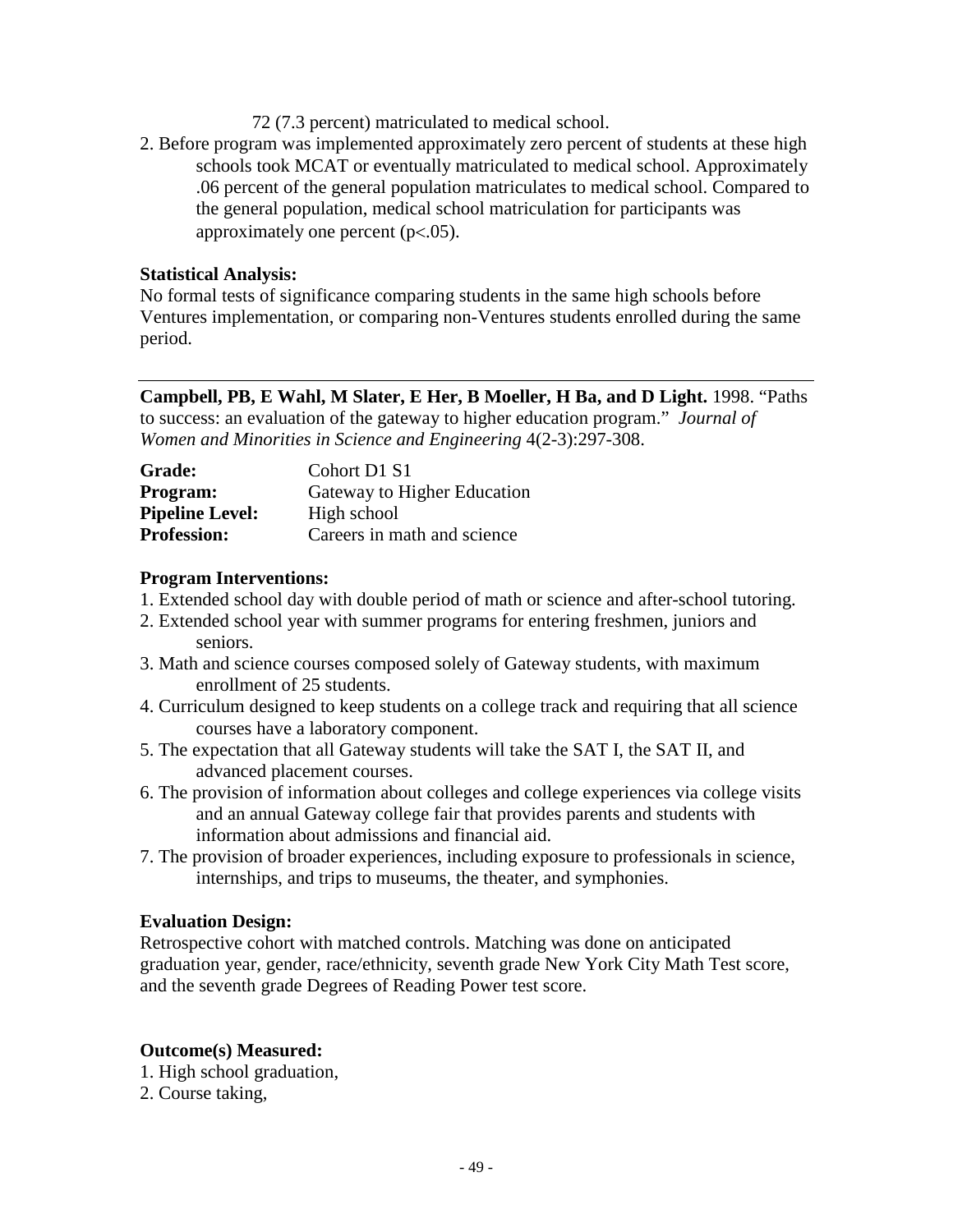- 3. SAT taking,
- 4. College attendance,
- 5. Other areas of high school performance.

### **Results:**

- 1. Ninety-three percent of the Gateway students who entered ninth grade in 1989 graduated from high school compared to 73 percent of the comparison students  $(p<0.001)$ .
- 2. Gateway students consistently took Statewide Regents Exams at a higher rate than students in the comparison group. For the Chemistry Regents Exam 96 percent of Gateway students took the test compared to 24 percent of comparison students. For the Physics Regents Exam 76 percent of Gateway students took the test compared to 14 percent of comparison students.
- 3. Gateway students were more than five times more likely than the matched controls to have taken the SAT; 93 percent of Gateway students took the SAT at least once, compared to only 15 percent of comparison students (Chi square=34.98, p<0.001). Furthermore, all Gateway students who took the SAT (93 percent of total group) either took the PSAT and the SAT, or took the SAT more than once; this was the case for only three of the comparison students. Mean SAT scores were higher among Gateway students than among controls (930 vs. 836, p=.03).
- 4. Seventy-seven percent of Gateway students went on to college; and of the students who remained in Gateway throughout high school, 92 percent attended college. No similar data were available for comparison group.
- 5. Qualitative data suggests that Gateway teachers and students see Gateway students as motivated and competent in the academic setting. Students are engaged in their communities and assume leadership roles.

#### **Statistical Analysis:**

Intervention and control groups were retrospectively matched on anticipated graduation year, gender, race/ethnicity, seventh grade New York City Math Test score, and the seventh grade Degrees of Reading Power test score. Chi-square and t-tests were used to compare program participants and matched controls on the various outcomes.

#### **Funding:**

New York City Public Schools

**Cantor, JC, L Bergeisen, and L Baker.** 1998. "Effect of an intensive educational program for minority college students and recent graduates on the probability of acceptance to medical school." *Journal of the American Medical Association* 280(9):772- 776.

| <b>Grade:</b>          | Cohort D1 S1                                        |
|------------------------|-----------------------------------------------------|
| <b>Program:</b>        | Minority Medical Education Program (MMEP) (8 sites) |
| <b>Pipeline Level:</b> | Undergraduate, and recent graduates                 |
| <b>Profession:</b>     | Medicine                                            |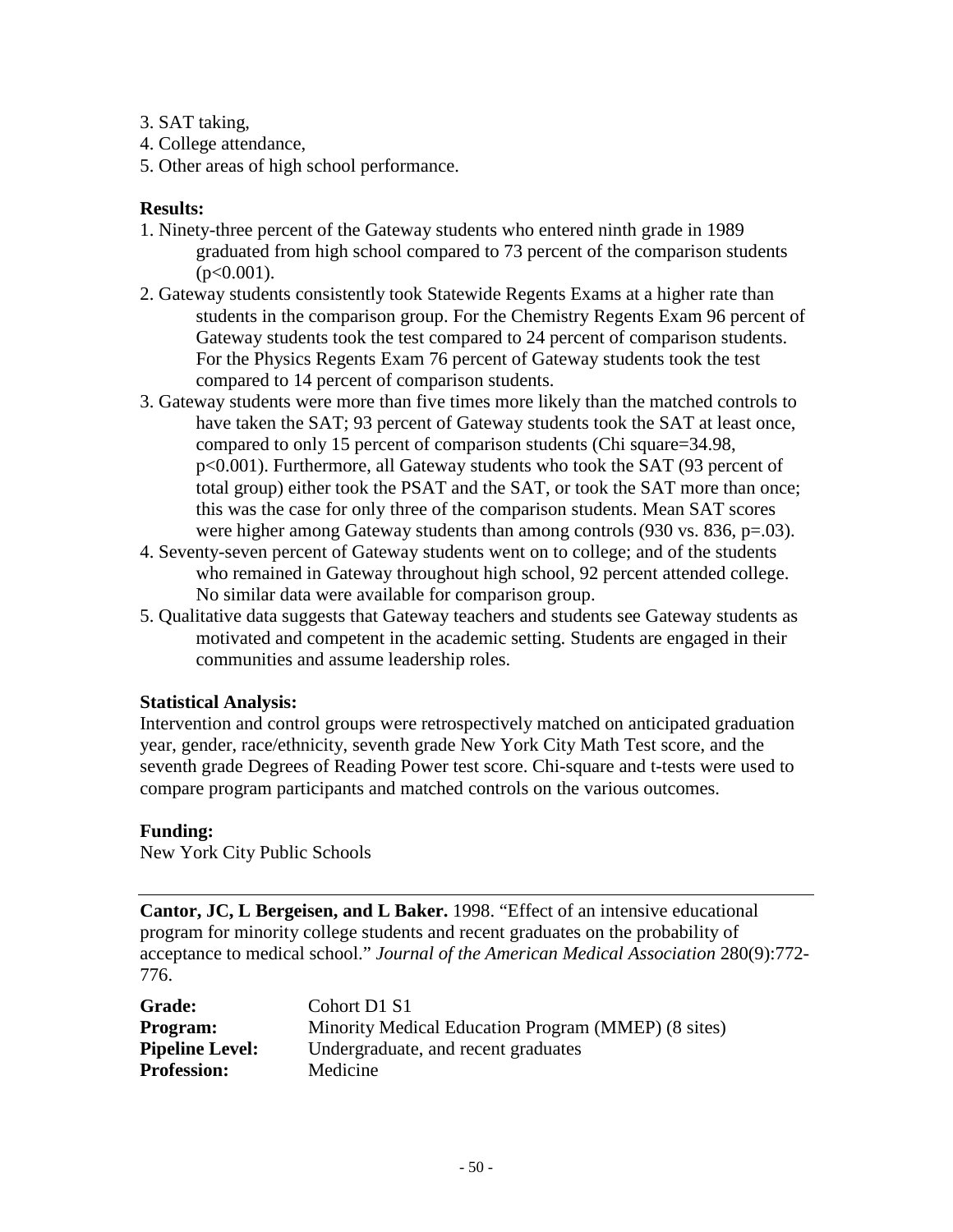### **Program Interventions:**

Six-week residential summer educational program focused on:

- 1. Training in the sciences,
- 2. Improvement of writing, verbal reasoning, studying, test taking, and presentation skills.
- 3. Focus is on enrichment not remediation.

### **Evaluation Design:**

Cohort study, compared participants to nonparticipant minority applicants to medical school using AAMC Student and Applicant Information Management System.

### **Outcome(s) Measured:**

Probability of acceptance to at least one medical school.

### **Results:**

In the 1997 medical school application cohort 49.3 percent of MMEP participants were accepted compared with 41.6 percent of minority nonparticipants ( $p=.002$ ;  $n=452$ ) participants and 3378 nonparticipants). Program effects were also observed in students who participated in the MMEP early in college as well as those who participated later.

### **Statistical Analysis:**

Thorough statistical analysis and adjustment of socioeconomic variables, academic factors that were observable prior to MMEP participation, plus variables that may have been influenced by MMEP participation.

#### **Note:**

Many non-MMEP underrepresented racial/ethnic minority students may have participated in other enrichment programs.

**Carline, J, D Hunt, D Patterson, and C Garcia.** 1999. "Participation in Enrichment Programs and It's Effect on Interview Scores of Applicants to the University of Washington School of Medicine." *Academic Medicine* 74(4):360-362.

| <b>Grade:</b>          | Cohort D1 S1                                                |
|------------------------|-------------------------------------------------------------|
| <b>Program:</b>        | Unspecific (Participation in any enrichment program, either |
| academic or research)  |                                                             |
| <b>Pipeline Level:</b> | College                                                     |
| <b>Profession:</b>     | Medicine                                                    |

**Program Interventions:**  Academic and research enrichment.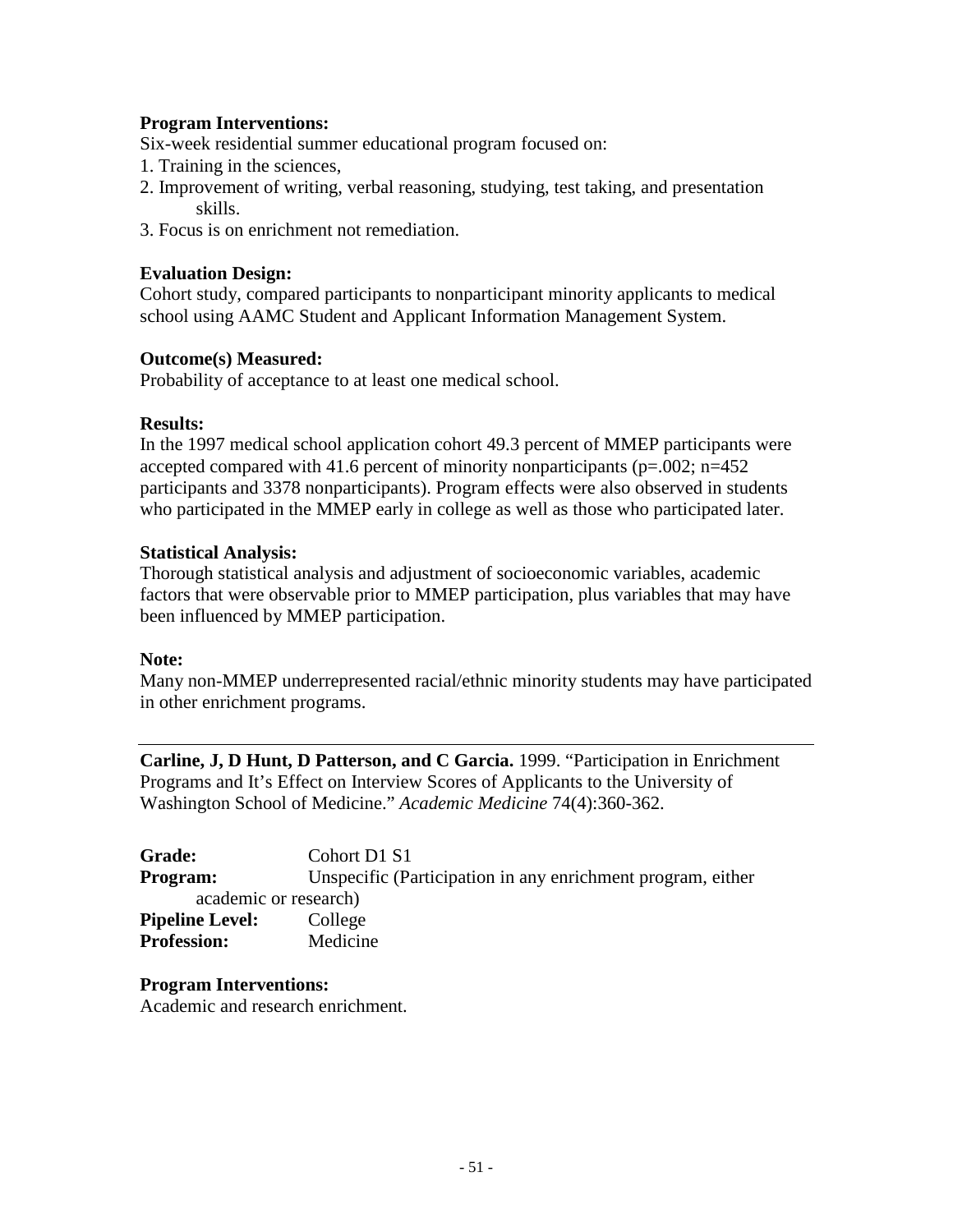#### **Evaluation Design:**

Retrospective Cohort: Compared underrepresented racial/ethnic minority applicants to University of Washington School of Medicine (UWSOM) between 1993-1995, enrichment participants vs. no enrichment participation.

### **Outcome(s) Measured:**

Interview scores:

n=227 underrepresented minority applicants interviewed by UWSOM between 1993-1996,

97 participated in some type of enrichment program,

130 had not participated in any formal enrichment program.

### **Results:**

- 1. Participation in any type of enrichment program had no effect on an applicant's interview score. (participants  $= 51.16$ , non participants  $= 49.23$ ).
- 2. Only statistically significant predictive variables were sex (women received higher scores) and MCAT verbal reasoning score (higher verbal reasoning scores were associated with higher interview scores).
- 3. Participants had lower GPAs (3.24 vs. 3.34), lower MCAT verbal reasoning (8.65 vs. 9.14) and MCAT physical sciences (8.27 vs. 9.06) scores than nonparticipants.
- 4. Found small (not statistically significant) effect that applicants were more likely to get interviews if they had participated in enrichment programs.

### **Statistical Analysis:**

Statistical tests of significance performed for all outcomes measured.

**Fullilove, R and PU Treisman.** 1990. "Mathematics Achievement Among African American Undergraduates at the University of California, Berkeley: An Evaluation of the Mathematics Workshop Program." *Journal of Negro Education* 59(3):463-478.

| <b>Grade:</b>          | Pre/Post D1 S1                                          |
|------------------------|---------------------------------------------------------|
| <b>Program:</b>        | Mathematics Workshop Program, University of California, |
| <b>Berkeley</b>        |                                                         |
| <b>Pipeline Level:</b> | College                                                 |
| <b>Profession:</b>     | General mathematics                                     |

#### **Program Interventions:**

Academic enrichment via workshop in mathematics problem-solving.

#### **Evaluation Design:**

Cross section comparing workshop participants to nonparticipants and to historical control group.

#### **Outcome(s) Measured:**

1. Final grade in math course,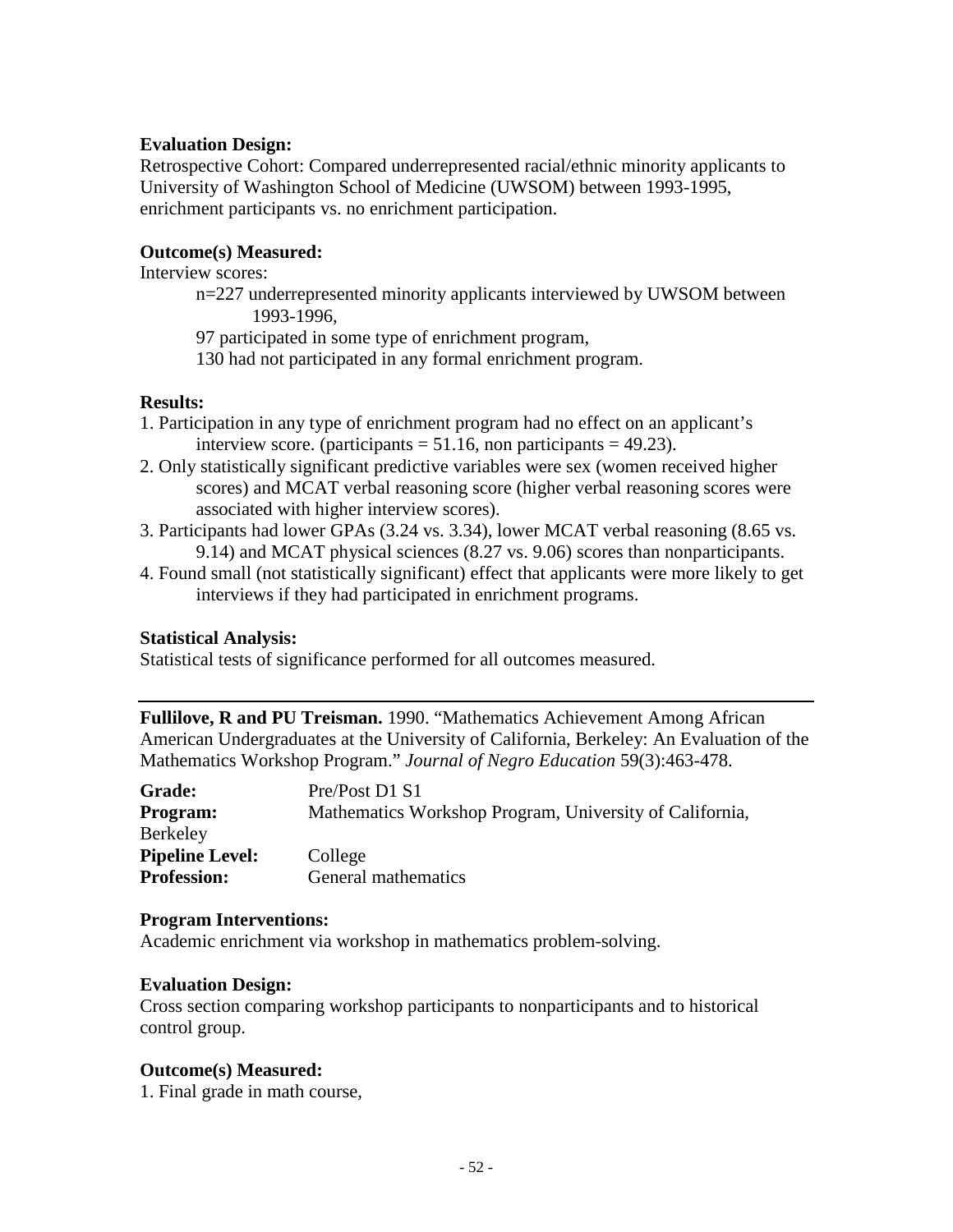2. Persistence and graduation of African-American participants versus nonparticipants.

### **Results:**

Analyzed data from 646 African American students who enrolled in Math 1A between 1973 and 1984. Since the program was implemented in 1978, the 1973-1977 group served as a historical control group. Achievement analyzed by categorization as "workshop student."

- 1. Fifty-four percent of participants earned course grade of B- or better versus 16 percent of nonparticipants and 22 percent of control group during 1978- 1982 (P<0.0000).
- 2. Fifty-eight percent of participants earned grade B- or better versus 23 percent of nonparticipants (P<0.0000) during 1983-1984.
- 3. Sixty-five percent of participants were still enrolled or had graduated as Fall 1985 versus 41 percent nonparticipants and 39 percent of historical control group.

### **Statistical Analysis:**

Chi-square test was used to test the association between groups and outcome measures.

**Grumbach, K and E Chen.** 2006. "Effectiveness of University of California Postbaccalaureate Premedical Programs in Increasing Medical School Matriculation for Minority and Disadvantaged Students." *Journal of the American Medical Association* 296(9):1079-1085.

| <b>Grade:</b>          | Cohort D1 S1                                                 |
|------------------------|--------------------------------------------------------------|
| <b>Program:</b>        | University of California Post Baccalaureate Re-Applicant and |
|                        | <b>First-Time Applicant Programs</b>                         |
| <b>Pipeline Level:</b> | Post Baccalaureate                                           |
| <b>Profession:</b>     | Allopathic Medicine                                          |

#### **Program Interventions:**

- 1. Summer intensive MCAT preparation,
- 2. Academic year of science courses,
- 3. Personal advising, interview preparation, personal statement editing,
- 4. Topical seminars and site-based learning opportunities.

### **Evaluation Design:**

Retrospective controlled cohort design with a comparison group of applicants to the post Baccalaureate programs but who did not participate in the programs.

### **Outcome(s) Measured:**

Matriculation into medical school.

### **Results:**

1. The odds of medical school matriculation were 6.3 times higher for program participants than for nonparticipants in the adjusted model.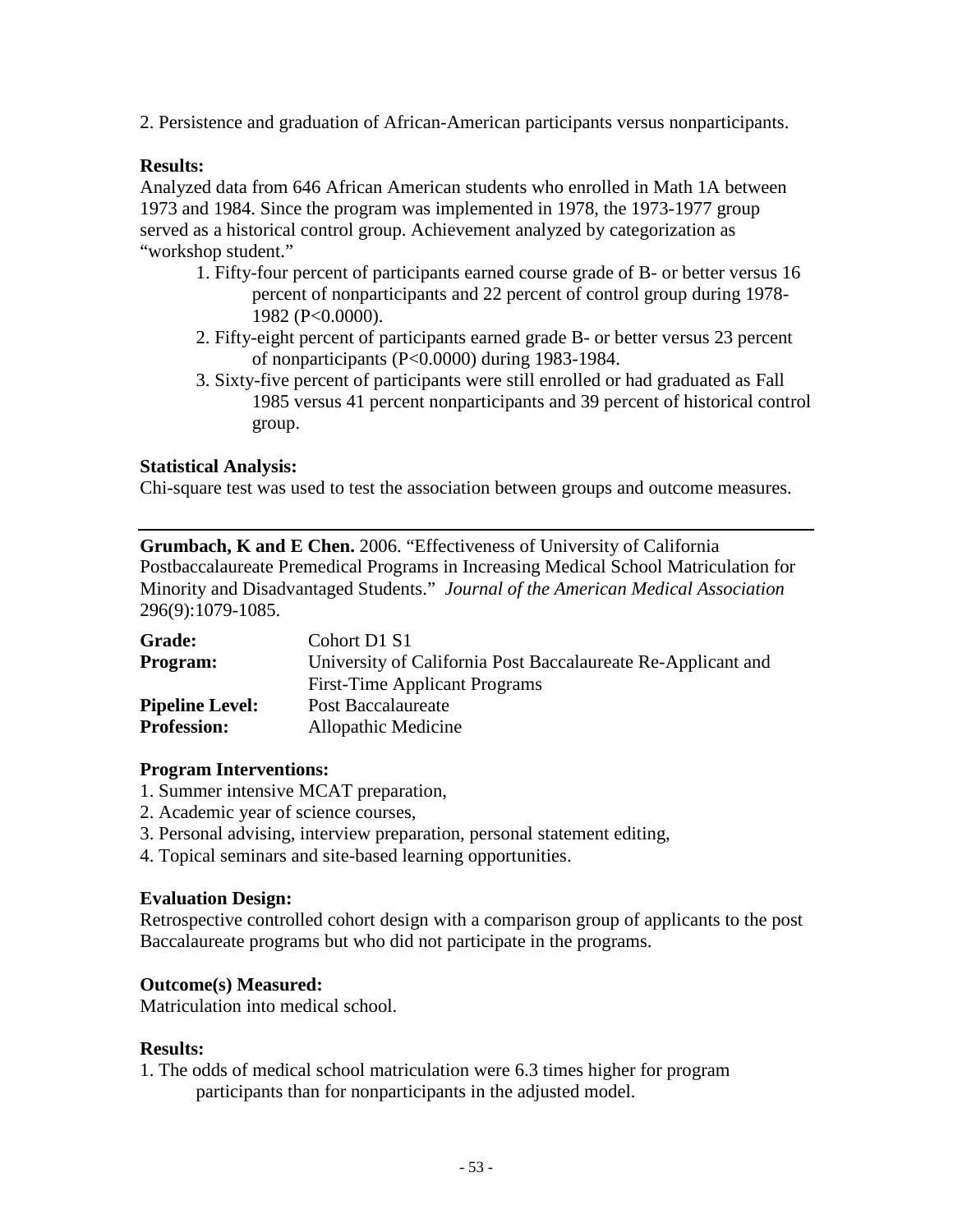2. The odds of medical school matriculation were 8.1 times higher for participants than for nonparticipants in the model that further controls for MCAT scores.

#### **Statistical Analysis:**

Logistic regression analysis with chi-square analysis showing statistical significance.

#### **Funding:**

HHS, Health Resources and Services Administration, Bureau of Health Professions

**Herrera-Mata, L and D Youngclarke.** 2007. "An evaluation of the Doctor's Academy." unpublished.

| <b>Grade:</b>          | Cohort D1 S1                               |
|------------------------|--------------------------------------------|
| <b>Program:</b>        | Doctors Academy                            |
| <b>Pipeline Level:</b> | High school                                |
| <b>Profession:</b>     | Medicine and other health care professions |

#### **Program Interventions:**

- 1. Academically enriched four-year high school curriculum,
- 2. Shadowing with various health care professionals,
- 3. Mentoring; advising; counseling,
- 4. Education and assistance with college application process,
- 5. Test-taking skills,
- 6. Writing personal statements,
- 7. Field trips,
- 8. Research experience.

#### **Evaluation Design:**

Retrospective controlled cohort study; baseline differences between participants and controls adjusted for using regression models.

#### **Outcome(s) Measured:**

- 1. High school senior grade point average, unadjusted and augmented,
- 2. Eleventh grade standardized test scores in reading, language, and mathematics,
- 3. Cumulative credits received by end of expected senior year,
- 4. Expected graduation year,
- 5. Attendance/Truancy rate.

#### **Results:**

- 1. Program participation had a significant positive influence on augmented grade point average and cumulative credits  $(p=.011$  and  $p=.012$ , respectively).
- 2. Eighth grade standardized test score in reading had a significant positive influence on all continuous outcomes measured, i.e.,  $11<sup>th</sup>$  grade standardized test scores in reading, language, and math, unadjusted and augmented grade point averages; and cumulative credits.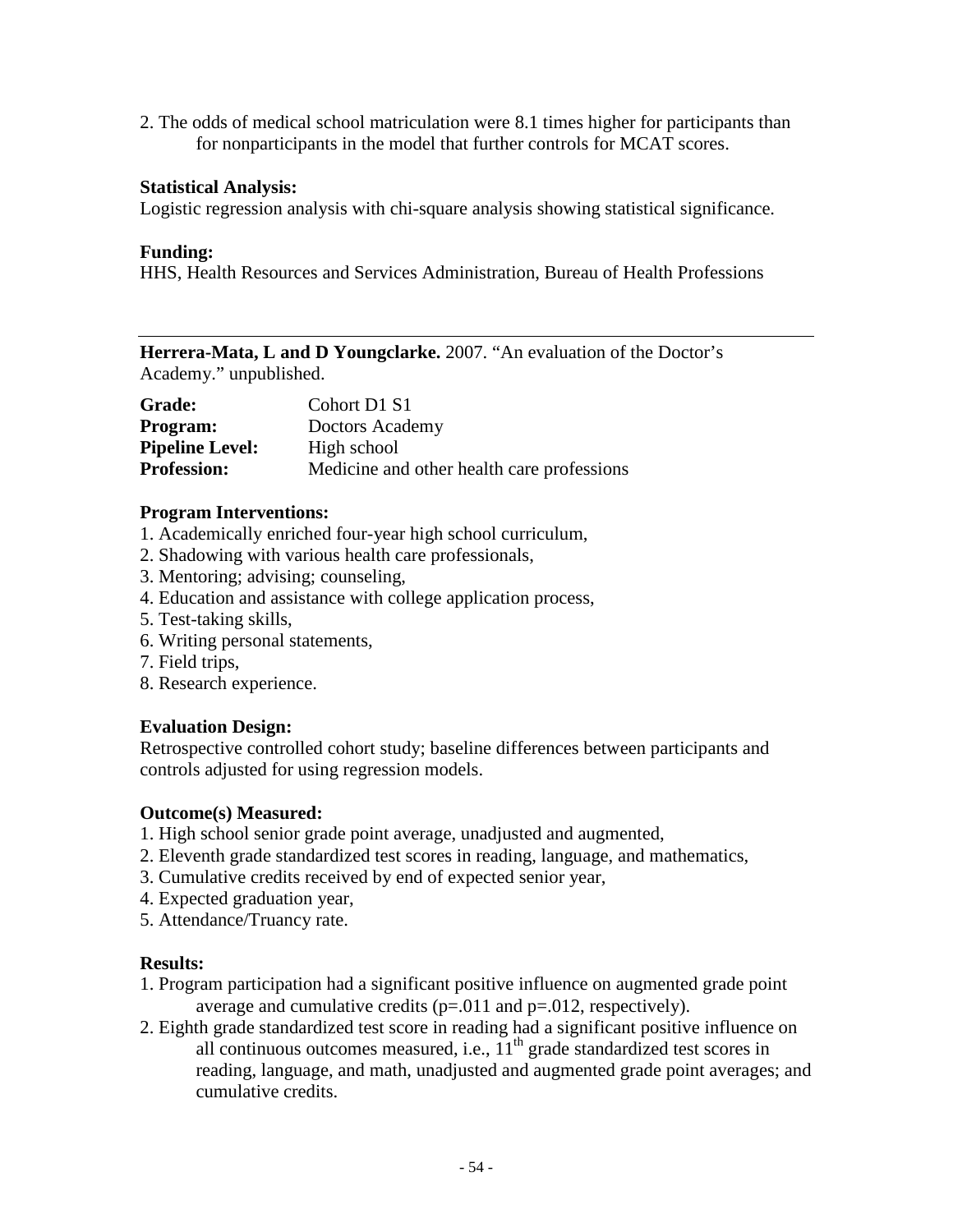- 3. Program participants tend to graduate on time  $(p=.028)$ .
- 4. When baseline attendance patterns were accounted for, program participation did not impact truancy rate.

Comparison group identified. Statistical tests of significance performed for all outcomes measured. Multiple linear regression analysis performed for all continuous outcome variables, controlling for previous academic achievement. Chi square test completed for expected graduation year. Repeated measures performed for truancy rate, controlling for previous attendance.

### **Funding:**

HHS, HRSA, BHPr, Division of Diversity and Interdisciplinary Education, Health Careers Opportunity Program, The California Endowment

**Hesser, A and L Lewis.** 1992. "Evaluation of a summer prematriculation program for black and other nontraditional students." *Academic Medicine* 67(4):270-272.

| <b>Grade:</b>          | Cohort D <sub>2</sub> S <sub>2</sub>                            |
|------------------------|-----------------------------------------------------------------|
| <b>Program:</b>        | Summer Prematriculation Program (SPP) at the Medical College of |
|                        | Georgia                                                         |
| <b>Pipeline Level:</b> | Prematriculation                                                |
| <b>Profession:</b>     | Medicine                                                        |

#### **Program Interventions:**

- 1. Provides an introduction to basic science courses taken in the first year,
- 2. Develops medical and learning skills,
- 3. Academic and social interactions with classmates and faculty.

### **Evaluation Design:**

Cohort study comparing participating invitees and nonparticipating invitees from the 1980-89 entering classes. All entering Black medical students and other entering nontraditional students deemed at risk are invited to participate.

### **Outcome(s) Measured:**

- 1. Medical school grades,
- 2. Pass rates,
- 3. Retention rates.

### **Results:**

n=115 participants, n=82 comparaison non-participants. No statistically significant differences found across outcomes measured.

- 1. Participants had lower MCAT scores than nonparticipants, but higher biochemistry grades, (Intervention group =  $2.52$  (SD=.8), Control =  $2.26$  (SD=.9)).
- 2. Overall pass rates for the two groups:
	- Fall: Intervention group- 94.8 percent Control group- 93.2 percent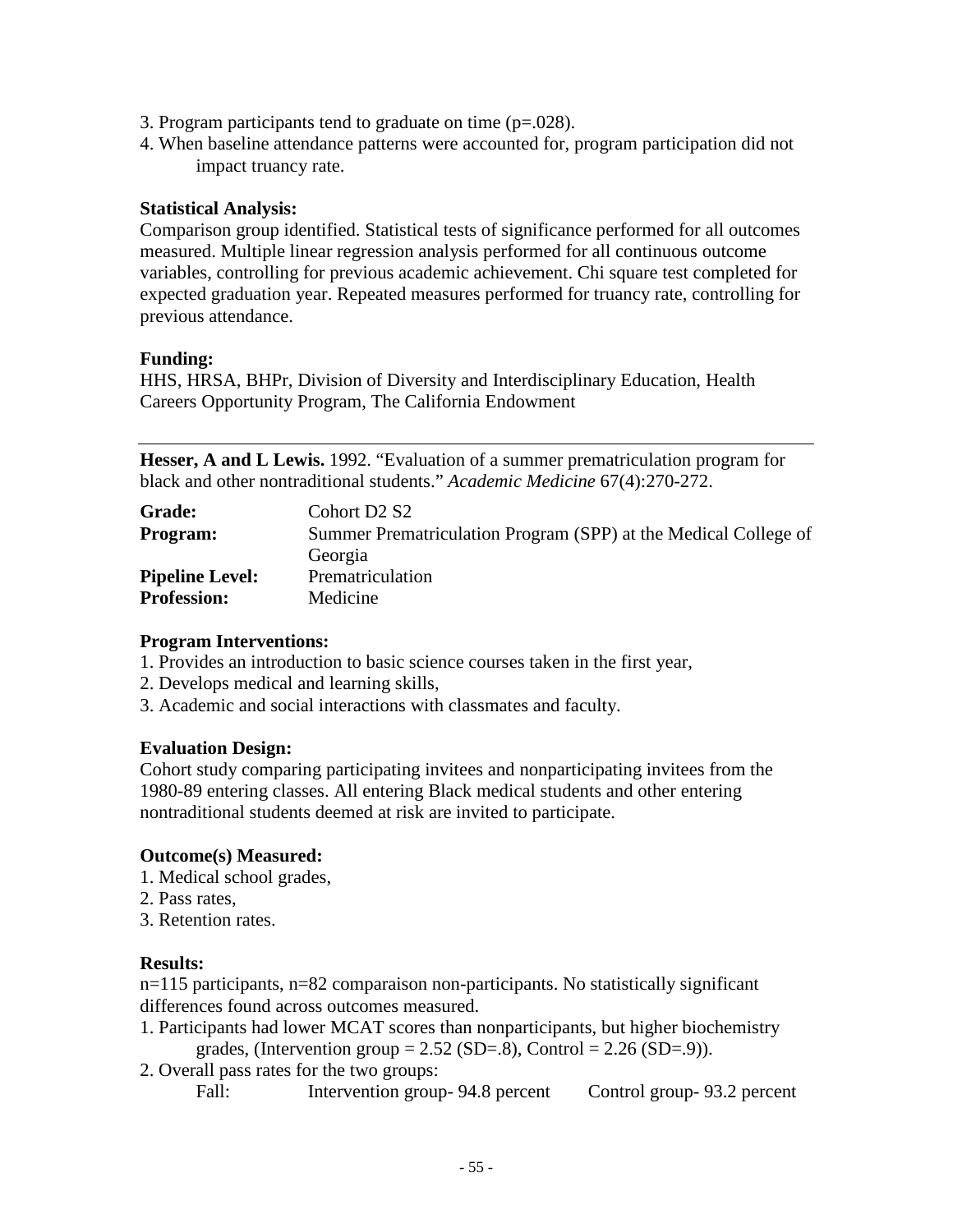Winter: Intervention group- 94.2 percent Control group- 92.4 percent. 3. The intervention group had a higher rate of advancing to the second year of medical school (82 percent compared to 77 percent in the control group).

### **Statistical Analysis:**

Statistical analysis performed on baseline and performance measures. For all types of data collected there were no statistically significant differences. Authors indicate that several factors may have obscured the results, including the effects of tutoring services open to all matriculating students in jeopardy. Statistical power was limited. The letter grading scale (wherein  $F=0$ ,  $A=4$ ) restricted the numerical score differences.

**Hesser, A, L Lewis, B Abbott, and B Vericella.** 1993. "Evaluation of a supplementary retention program for black allied health sciences students." *Journal of Allied Health* 22(2):175-182.

| <b>Grade:</b>          | Pre/Post D1 S1                                            |
|------------------------|-----------------------------------------------------------|
| <b>Program:</b>        | Minority Academic Advising Program (MAAP), at the Medical |
|                        | College of Georgia (MCG)                                  |
| <b>Pipeline Level:</b> | College                                                   |
| <b>Profession:</b>     | Allied Health                                             |

### **Program Interventions:**

- 1. Retention program,
- 2. Advising to help with academic, personal, social, financial, vocational and other concerns.

### **Evaluation Design:**

Pre/Post, compares retention variables of Black undergraduates across two time periods, preMAAP, 1978-1982, and MAAP time period, 1984-1988.

### **Outcome(s) Measured:**

Retention in school.

### **Results:**

- 1. Baseline: SAT scores were equivalent between the Black students in the PreMAAP group and MAAP group.
- 2. The Black student graduation rate increased 11 percent between the two groups from 72 percent to 83 percent after MAAP implementation. (p=.051). Comparison group (nonBlack students) went from 86 percent to 85 percent.

### **Statistical Analysis:**

Extensive statistical analysis of results between Pre-MAAP and MAAP periods, and the sample group (Black students) and comparison group (non-Black).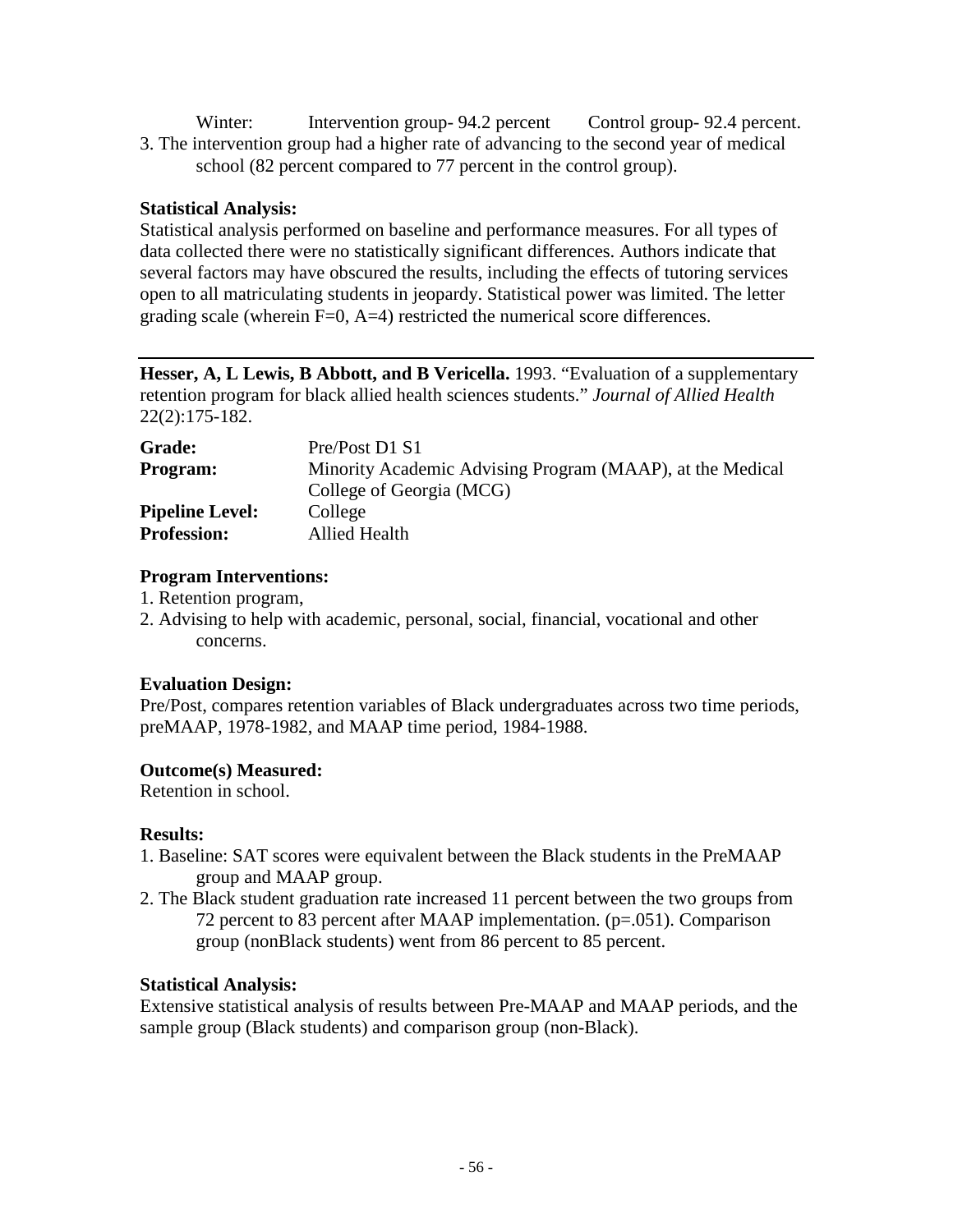**Hesser, A, E Pond, L Lewis, and B Abbott.** 1996. "Evaluation of a supplementary retention program for African-American baccalaureate nursing students." *Journal of Nursing Education* 35(7):304-309.

| Grade:                 | Pre/Post D1 S1                                            |
|------------------------|-----------------------------------------------------------|
| <b>Program:</b>        | Minority Academic Advising Program (MAAP), at the Medical |
|                        | College of Georgia                                        |
| <b>Pipeline Level:</b> | Undergraduate                                             |
| <b>Profession:</b>     | <b>Nursing</b>                                            |

#### **Program Interventions:**

- 1. Supplementary retention activities,
- 2. Special advising efforts to address academic, personal, social and financial issues.

#### **Evaluation Design:**

- 1. Pre/Post for underrepresented minorities at the institutional level,
- 2. Cohort study comparing pre-MAAP cohort.

#### **Outcome(s) Measured:**

- 1. Retention to graduation rate,
- 2. GPA, board-passing rate on first try.

#### **Results:**

- 1. Baseline: African-American students in MAAP had lower SAT scores than comparison group.
- 2. Graduation rate for Black students, 92.1 percent before MAAP implementation, after implementation 97.4 percent (not statistically significant).
- 3. Black student nursing program GPAs improved, from 2.91 to 3.13 (from preMAAP to MAAP period.  $(p=.002)$ .
- 4. The disparity in nursing program GPAs between Black students and nonBlack students decreased, from .45 points lower for Black students to a .21 difference. (Although this difference remained statistically significant)**.**
- 5. First time board-passing rates increased for Black students, from 49 percent before MAAP, to 64 percent after implementation (not statistically significant).
- 6. Cohort comparisons between Black and non-Black students:
	- a. On general performance measures (nursing program GPA and Nursing Boards first time pass rates) non-Black students continued to perform better than Black nursing students.
	- b. The graduation rates of Black students did improve, exceeding non-Black students, (97.4 percent vs.96.1 percent, not significant). Pre-MAAP, Black rates were 92.1 percent compared to 96 percent for non-Black students.

#### **Statistical Analysis:**

Extensive statistical analysis of results between Pre-MAAP and MAAP periods, and the sample group (Black students) and comparison group (non-Black).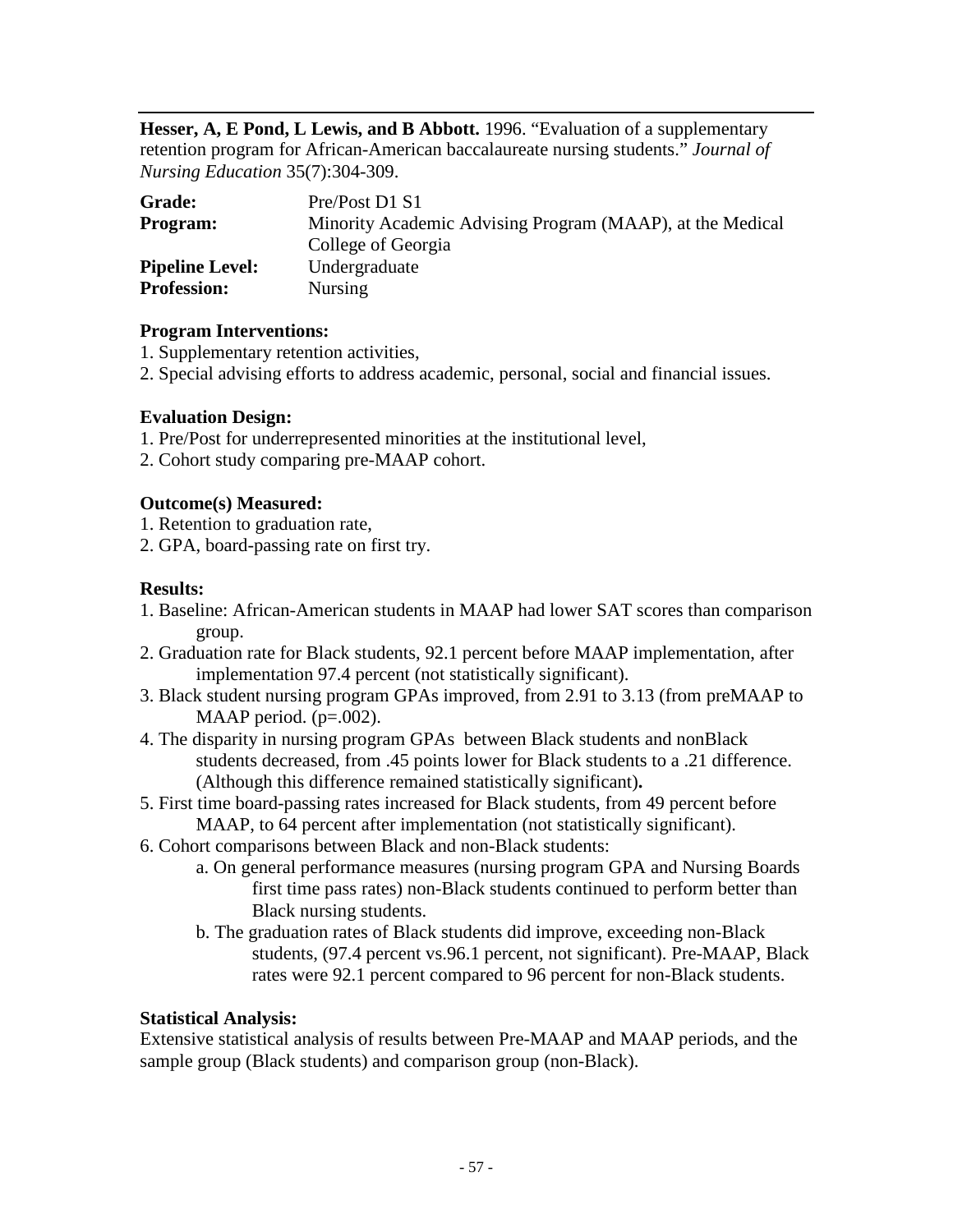**Lewis, C.** 1996. "A State University's Model Program to Increase the Number of its Disadvantaged Students Who Matriculate into Health Professions Schools." *Academic Medicine* 71(10):1050-1057.

| <b>Grade:</b>          | Pre/Post D2 S3                                                 |
|------------------------|----------------------------------------------------------------|
| <b>Program:</b>        | San Diego State University Health Careers Opportunity Program  |
|                        | (HCOP)                                                         |
| <b>Pipeline Level:</b> | Undergraduate                                                  |
| <b>Profession:</b>     | Multi-profession, (Dental, Medicine, Veterinary, and Physician |
| Assistants)            |                                                                |

#### **Program Interventions:**

Multiple components, including:

- 1. A summer academic program (before first year),
- 2. Enrichment instruction,
- 3. Mentoring, counseling/advising structure,
- 4. Research and summer programs,
- 5. Alumni conference,
- 6. Test preparation (MCAT, DAT, GRE).

### **Evaluation Design:**

Institutional-level pre/post study without parallel control group. Study lacks control and formal test of significance.

#### **Outcome(s) Measured:**

- 1. Pass rates for entry-level competencies, GPA, and applications and acceptance to health professions schools.
- 2. The aggregate GPA of HCOP students was compared to racial/ethnic minority prehealth students in the years before HCOP implementation. The number of minority applicants and acceptances to health professions schools (not counting those to nursing or public health) were analyzed as well.
- 3. Additional outcomes: Mentoring journals (that mentors kept, recording interactions with proteges) indicate that students' feelings of confidence and success are correlated with a higher GPA.

#### **Results:**

- 1. Summer Academic Program participants had higher pass rates for the math and writing entry level competency tests compared to other SDSU students those years.
- 2. GPA of minority pre-health students before HCOP (53 students) in 1988 = 2.59.
- 3. GPA of HCOP minority pre-health students = 3.04 (51 students, 1992); 3.23 (77
- students, 1993); 3.05 (77 students, 1994); 3.05 (83 students, 1995).
- 4. Underrepresented minority applicants to health professions schools: Pre-HCOP (1986-90) 46 applicants, 38 acceptances (83 percent acceptance rate); Post-HCOP (1991-95) 95 applicants, 78 acceptances (82 percent acceptance rate).

### **Statistical Analysis:**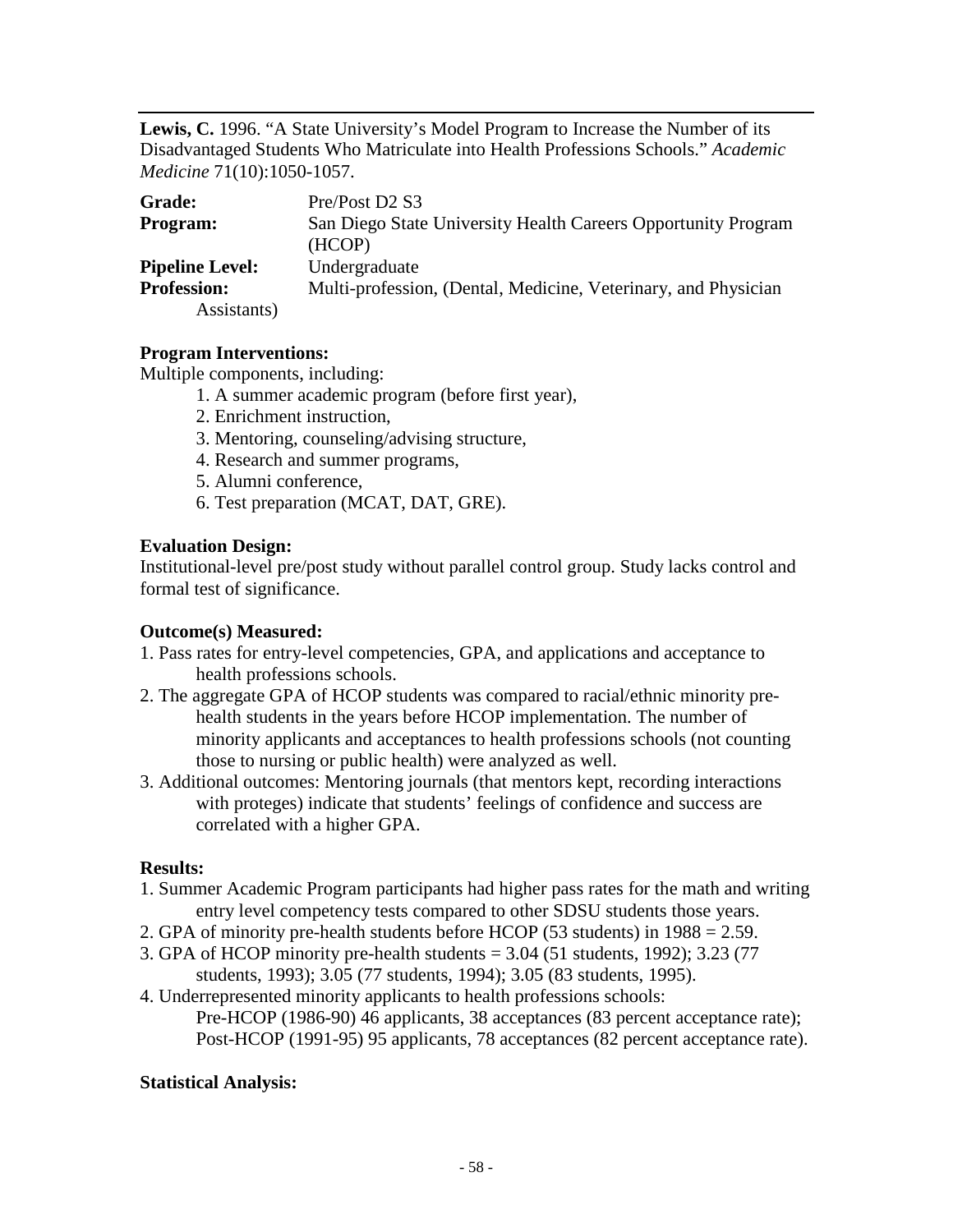No tests of significance for HCOP vs. non-HCOP performance. No data on overall underrepresented racial/ethnic minority enrollment at SDSU, non-underrepresented minority application/acceptance trends at SDSU, or of a non-HCOP control school.

**Maton, K, F Hrabowski, and C Schmitt.** 2000. "African-American College Students Excelling in the Sciences: College and Postcollege Outcomes in the Meyerhoff Scholars Program." *Journal of Research in Science Teaching* 37(7):629-654.

| <b>Grade:</b>          | Cohort D1 S1                                                              |
|------------------------|---------------------------------------------------------------------------|
| Program:               | Meyerhoff Scholars Program at the University of Maryland,                 |
|                        | Baltimore County (UMBC)                                                   |
| <b>Pipeline Level:</b> | Undergraduate                                                             |
| <b>Profession:</b>     | Science and engineering. The program's focus is on increasing the         |
|                        | number of Ph.D. level researchers in science, engineering and math (SEM). |

### **Program Interventions:**

- 1. Comprehensive financial aid,
- 2. A summer enrichment program the pre-freshman summer,
- 3. Promotion of study groups,
- 4. Academic and social support system for students,
- 5. Advising, tutoring, and exposure programs.

### **Evaluation Design:**

Controlled cohort study. Compared Meyerhoff students to those accepted to the program who declined and went to another university. Also compared students in the first three UMBC Meyerhoff Program cohorts to a preMeyerhoff sample of African-American students who met the entrance requirements of the program. Used a sample of matched controls as well.

## **Outcome(s) Measured:**

- 1. GPAs,
- 2. Grades in "gateway" courses,
- 3. Science and engineering GPAs,
- 4. Graduation rates in science, engineering or math (SEM) disciplines.

### **Results:**

- 1. Comparison between accepted students matriculating in the Meyerhoff program (n=93)
	- and those students who declined and entered another university (n=35): Meyerhoff students were nearly twice as likely to graduate in SEM majors as those declined the program.  $(83$  percent vs. 46 percent,  $p<0.01$ ). Meyerhoff students achieved significantly higher SEM GPAs that the declined sample (3.16 vs. 2.89,  $p<0.01$ ). There were no significant differences between the two groups in terms of overall GPA. Meyerhoff students were more likely to attend SEM graduate school. Relatively equal numbers attended medical school.
- 2. UMBC Comparison Samples: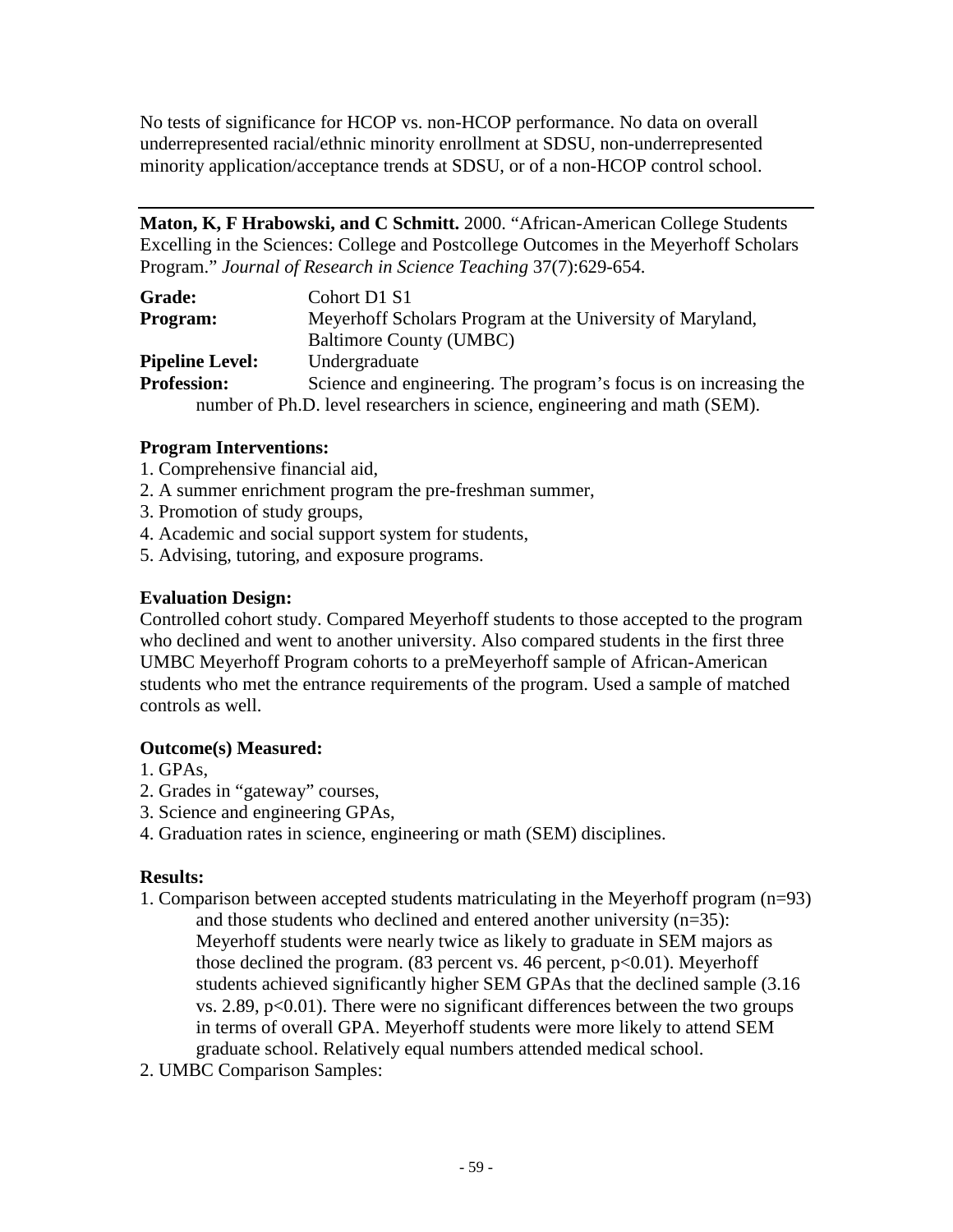Matched historical comparisons of African-American, Asian, Caucasian and Meyerhoff students (pre-Meyerhoff period vs. current samples). The matched Meyerhoff participants had significantly higher graduation rates in SEM majors than the historical comparisons or the concurrent comparisons of Asian and Caucasian students. Meyerhoff group had a 90 percent graduation rate in the SEM majors, compared to 55 percent of matched African Americans pre-Meyerhoff, and compared to 42 percent of Asians, and 29 percent of Caucasians during the Meyerhoff period  $(p<.01)$ . Adjusted overall GPAs were higher in the Meyerhoff group (3.30) than in the historical African-American group (2.84) or the current Asian  $(3.17)$  or Caucasian  $(3.07)$  group  $(p<.01)$ .

### **Statistical Analysis:**

Thorough statistical analysis. Also analyzed males and females separately with similar results. Groups were matched for gender, SAT-Math, SAT-Verbal, high school GPA, number of freshman science courses and (within time period) time of entry.

**Matsui, J, R Liu, and CM Kane.** 2003. "Evaluating a Science Diversity Program at UC Berkeley: More Questions Than Answers." *Cell Biology Education* 2:117-121.

| <b>Grade:</b>          | Cohort D <sub>2</sub> S <sub>1</sub>                                            |
|------------------------|---------------------------------------------------------------------------------|
| Program:               | Biology Scholars Program (BSP) at University of California,                     |
| Berkeley               |                                                                                 |
| <b>Pipeline Level:</b> | Undergraduate                                                                   |
| <b>Profession:</b>     | Biological sciences. The program's focus is on increasing the                   |
|                        | academic success of racial/ethnic minority students in the biological sciences. |

### **Program Interventions:**

- 1. Academic support for lower division biology courses,
- 2. Academic and career seminars,
- 3. Social events,
- 4. Research opportunities,
- 5. Advising and mentoring.

### **Evaluation Design:**

Controlled cohort study. Compared cohorts of BSP and nonBSP students entering UCB who indicated an intention to major in biological sciences at the time of their college application. Included students graduating between 1994-1999.

### **Outcome(s) Measured:**

- 1. Whether students graduated with a biology major,
- 2. Among biology graduates, overall GPA.

### **Results:**

1. Study included 143 BSP students and 1904 non-BSP students. 49 percent of BSP students were African-American or Hispanic, compared with 8 percent of nonBSP students.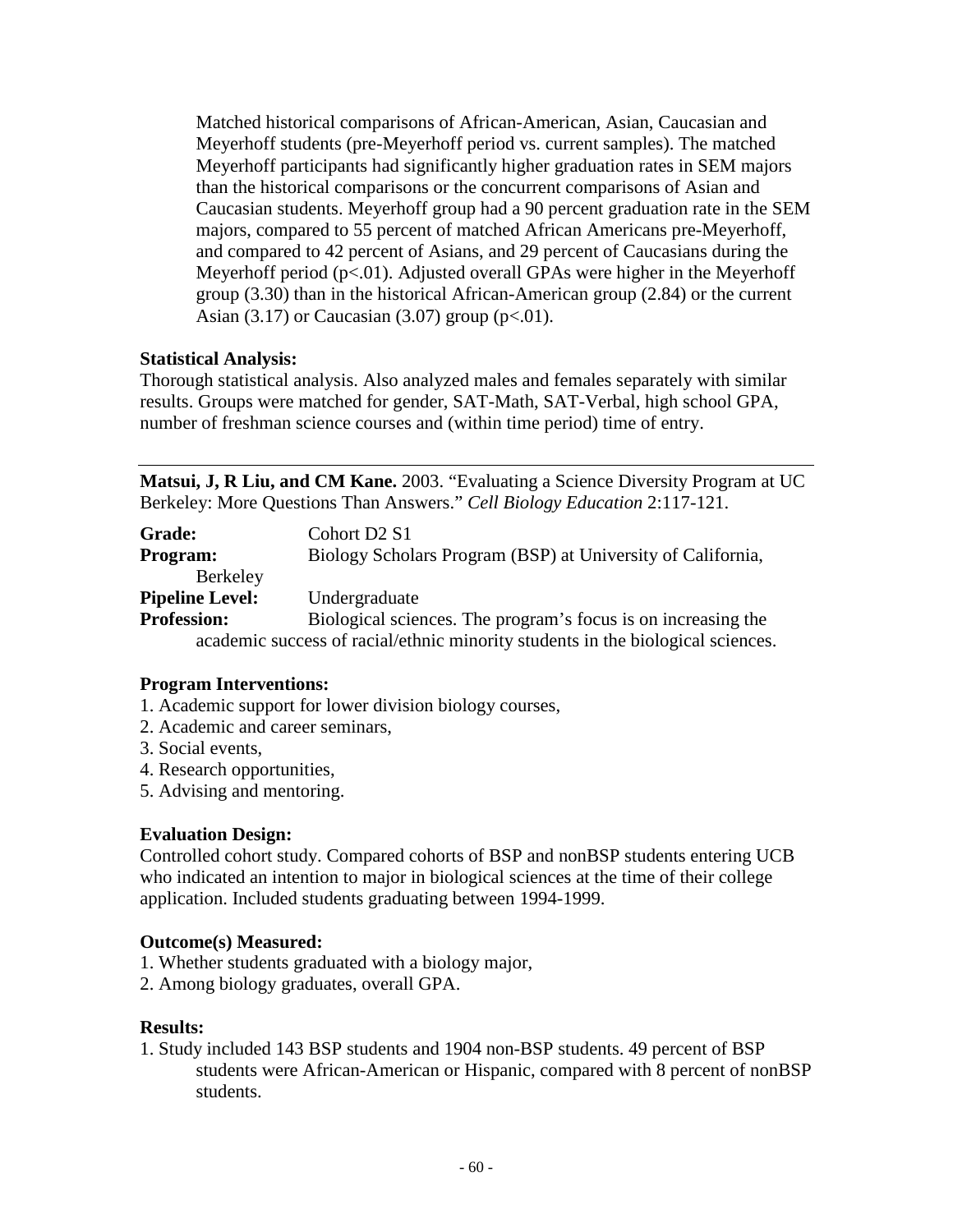- 2. BSP students were significantly more likely than non-BSP students to graduate with a biology degree. These differences in outcomes between BSP and non-BSP students remained when analyses were stratified by specific racial-ethnic groups.
- 3. In addition, among those students graduating with biology degrees, BSP racial/ethnic minority students had a significantly higher mean GPA than their minority counterparts who had not participated in BSP.

Although the study assessed baseline differences between BSP and non-BSP characteristics in high school GPA and SAT scores, the analyses did not use regression methods to formally adjust for these differences. Outcomes were assessed using statistical tests of signifcance to compare unadjusted outcome measures. However, analyses were stratified by race-ethnicity, to allow race-ethnic specific comparisons between BSP and non-BSP students on outcome measures.

**McGlinn, S, EW Jackson, and HR Bardo**. 1999. "Post-Baccalaureate Medical/Dental Education Preparatory Program (MEDPREP) at Southern Illinois University School of Medicine." *Academic Medicine* 74(4):380-382.

| <b>Grade:</b>          | Pre/Post D1 S3                                            |
|------------------------|-----------------------------------------------------------|
| <b>Program:</b>        | Medical/Dental Education Preparatory Program (MEDPREP) at |
|                        | Southern Illinois University School of Medicine           |
| <b>Pipeline Level:</b> | Postbaccalaureate                                         |
| <b>Profession:</b>     | Medical/Dental                                            |

#### **Program Interventions:**

- 1. Assists students in improving their credentials to health professions schools,
- 2. Designs individual curricula,
- 3. Offers academic and personal counseling.

#### **Evaluation Design:**

Pre/Post. Compares scores of participants to all others repeating the MCAT from April 1993 to August 1994. Study lacks formal test of significance.

### **Outcome(s) Measured:**

MCAT scores.

### **Results:**

On each section of the MCAT repeaters who participated in MEDPREP achieved larger gains on average than all repeaters (nearly two to six times greater than the overall changes). Mean score changes on MCAT:

|                           | Biological Sciences: MEDPREP repeaters $\Delta = 2.24$ |                | $(SD=1.6)$ |
|---------------------------|--------------------------------------------------------|----------------|------------|
|                           | All repeaters                                          | $\Delta = .55$ | $(SD=1.5)$ |
| <b>Physical Sciences:</b> | MEDPREP repeaters $\Delta=1.18$                        |                | $(SD=1.5)$ |
|                           | All repeaters                                          | $\Delta = .51$ | $(SD=1.4)$ |
| Verbal Reasoning:         | MEDPREP repeaters $\Delta = 1.23$                      |                | $(SD=1.9)$ |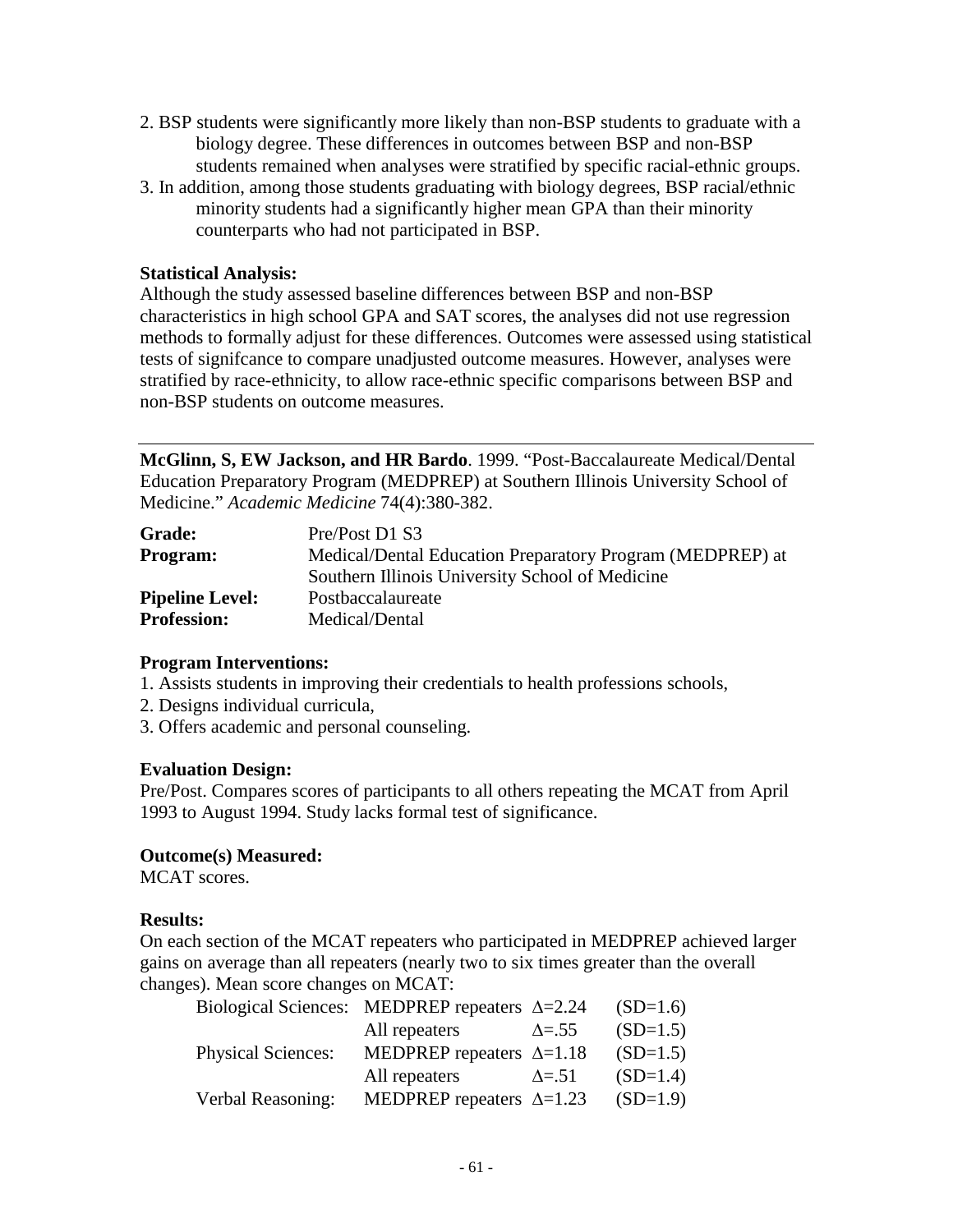|                        | All repeaters                   | $\Delta = .62$ | $(SD=1.6)$ |
|------------------------|---------------------------------|----------------|------------|
| <b>Writing Sample:</b> | MEDPREP repeaters $\Delta=1.59$ |                | $(SD=2.1)$ |
|                        | All repeaters                   | $\Delta = 28$  | $(SD=1.8)$ |

No tests of significance. No adjustment of other confounding factors.

#### **Nagda, BA, SR Gregerman, J Jonides, W von Hippel, and JS Lerner.** 1998.

"Undergraduate student-faculty research partnerships affect student retention." *Review of Higher Education* 22(1):55-72.

| <b>Grade:</b>          | Cohort D1 S1                                              |
|------------------------|-----------------------------------------------------------|
| <b>Program:</b>        | Undergraduate Research Opportunity Program (University of |
|                        | Michigan)                                                 |
| <b>Pipeline Level:</b> | Undergraduate                                             |
| <b>Profession:</b>     | Multiple, not specific                                    |

### **Program Interventions:**

- 1. Student recruitment,
- 2. Peer advising,
- 3. Peer research interest group,
- 4. Faculty recruitment,
- 5. Faculty-student matching,
- 6. Research presentations,
- 7. Academic credit and assessment.
- 8. The program's "major goal is to broker intellectual relationships between faculty and first-year and sophomore undergraduates through research partnerships."

### **Evaluation Design:**

Prospective randomized trial with stratification. Participants were randomly selected from among applicants meeting basic eligibility criteria, and participants and controls (chosen from among eligible applicants not accepted into the program) were matched for race/ethnicity, SAT/ACT scores, and high school (or first-year college) grades.

#### **Outcome(s) Measured:**

- 1. Persistence in college,
- 2. Effect of pre-entry grade point average on retention,
- 3. Effect of year in school on retention.

#### **Results:**

1. African-American students in the program demonstrated a significantly lower attrition rate than controls (10.1 percent vs. 18.3 percent,  $p<0.03$ ). Hispanic students in the program had a similar attrition rate as controls (11.6 percent vs. 11.3 percent). White students in the program had an insignificantly lower attrition rate than controls (3.2 percent vs. 6.1 percent).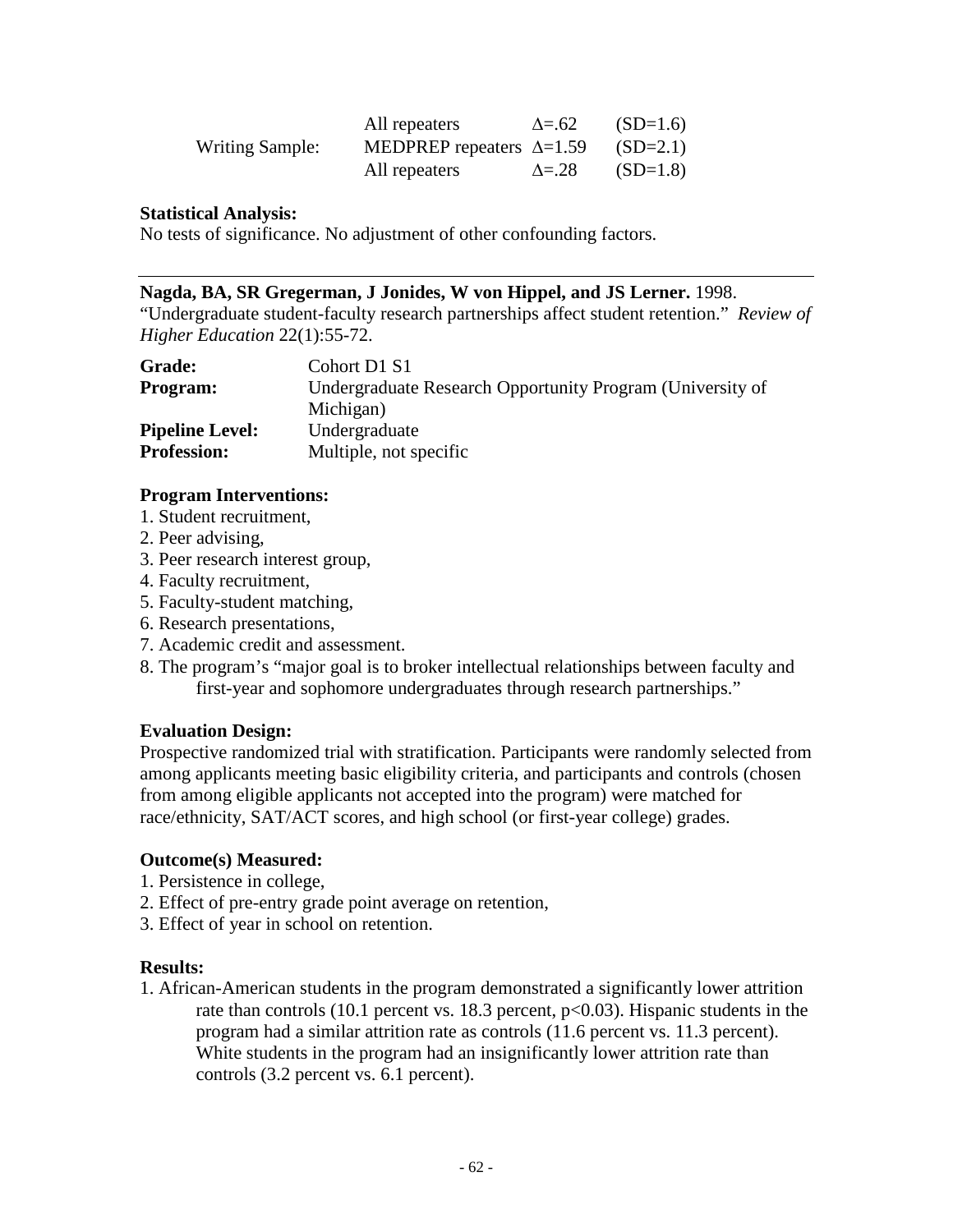- 2. Retention of "low-GPA" African-American students was most positively affected by the program. Program effects on retention of high-GPA African-Americans, lowor high-GPA Hispanics, and low- or high-GPA Whites, were not significant.
- 3. African-American students participating in the program in either the first or sophomore year showed higher, though not significant, retention rates compared to the control group. Hispanic and White students showed no significant differences in retention as freshmen when compared to controls, but as sophomores they showed a marginally significant effect ( $p=0.07$  and  $p=0.10$ , respectively).

Experimental and control groups were matched on race/ethnicity, SAT/ACT scores, and GPA prior to entering the program (high school or first-year college, depending on participant's point of entry). Chi-square tests were performed for all outcomes measured.

### **Funding:**

- 1. The State of Michigan Office of Minority Equity
- 2. The Fund for the Improvement for Postsecondary Education (FIPSE) of the Department of Education

**Philips, BU, JM Mahan, and RR Perry.** 1981. "Minority Recruitment to the Health Professions: A Matched Comparison 6-Year Follow-up." *Journal of Medical Education* 56(9 pt 1):742-747.

| <b>Grade:</b>          | Cohort D1 S1                                          |
|------------------------|-------------------------------------------------------|
| Program:               | University of Texas Medical Branch (UTMB) Area Health |
|                        | Education Center (AHEC)                               |
| <b>Pipeline Level:</b> | Undergraduate                                         |
| <b>Profession:</b>     | <b>Multiple Professions</b>                           |

### **Program Interventions:**

- 1. Summer program,
- 2. Exposure programs, allowing participants to rotate through hospitals and teaching facilities,
- 3. Program focused on academic, communication, and interpersonal skills.

### **Evaluation Design:**

Cohort study. Six-year follow-up of participants and nonparticipants who had applied to the program, but who had not been accepted (because of space constraints). Seventy-eight participants and 78 control individuals were sent questionnaires; 59 and 50 were returned, respectively. Controls were matched for sex, age, ethnicity and parental occupation.

#### **Outcome(s) Measured:**

- 1. Employment in a health profession,
- 2. Location of employment (Texas AHEC area or not),
- 3. Attainment of career choice.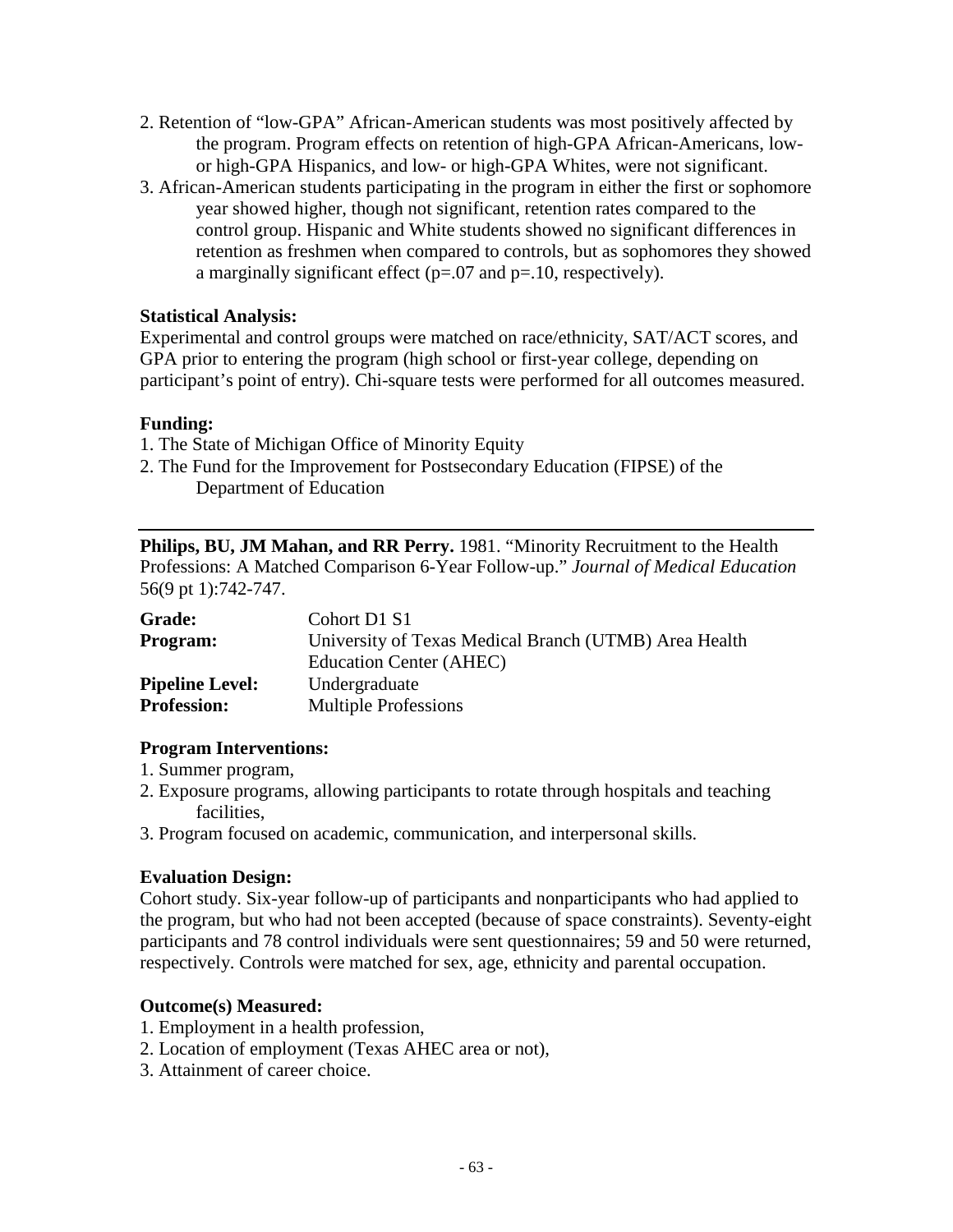### **Results:**

- 1. A greater proportion of participants were employed in health professions than the control group (38 percent compared to 10 percent,  $(p=.001)$ ).
- 2. While not statistically significant, the results also suggest that respondents employed in health professions tended to be employed in the Texas area (71 percent).
- 3. Location of education (AHEC area or not) was found to also be a factor in employment location.

#### **Statistical Analysis:**

Controls were matched for sex, age, ethnicity and parental occupation. No significant difference between participants and nonparticipants were found for those variables. Rigorous statistical analysis.

**Pisano, JC and AC Epps.** 1983a. "The impact of a medical-school-based summer program on the acceptance of minority undergraduate students into health professional schools." *Journal of the National Medical Association* 75(1):17-23.

| <b>Grade:</b>          | Cohort D3 S3                                           |
|------------------------|--------------------------------------------------------|
| <b>Program:</b>        | Medical Education Reinforcement and Enrichment Program |
|                        | (MEdREP), Tulane University School of Medicine         |
| <b>Pipeline Level:</b> | Undergraduate, sophomores and juniors                  |
| <b>Profession:</b>     | Medicine and other health care fields (MODVOPP)        |

#### **Program Interventions:**

- 1. Ten-week summer program,
- 2. Academic enrichment clinical exposure and preparation for the MCAT and preceptorship experience,
- 3. Competitive application process.

### **Evaluation Design:**

Compared 1976 participants to 1976 nonparticipating applicants. Also compared application rates of all participants (1972-1979). Study lacks formal test of significance.

### **Outcome(s) Measured:**

Application and acceptance rates to MODVOPP schools.

### **Results:**

- 1. Overall participants had higher GPAs and acceptance rates to health professions schools than nonparticipants:
	- 1972-79 participants (n=303):

science GPA=3.04, accepted to MODVOPP schools=70 percent;

1976 participants (n=46):

science GPA=3.01, accepted to MODVOPP schools=65 percent; 1976 nonparticipating applicants (n=212):

science GPA=2.82, Accepted to MODVOPP schools=37 percent.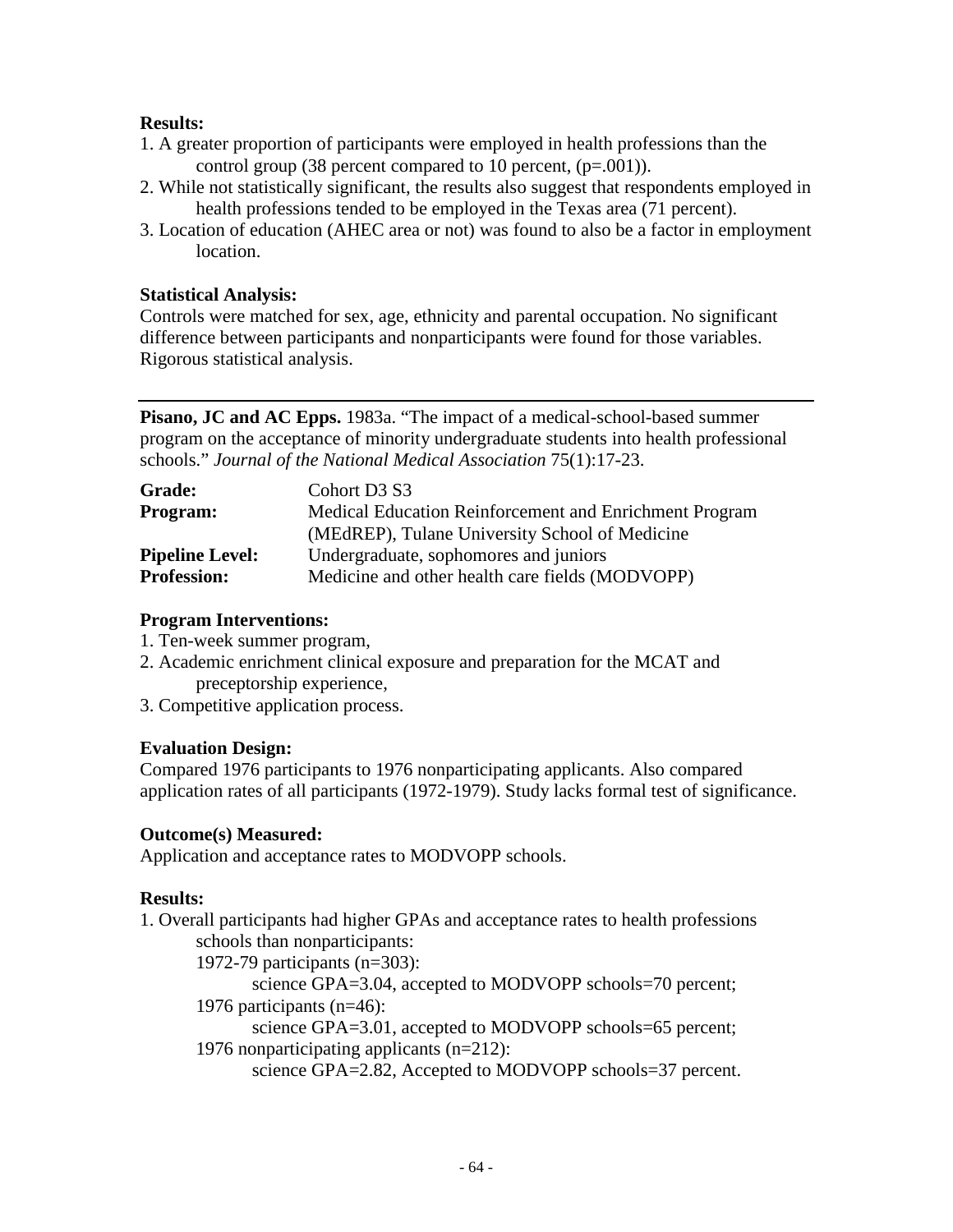2. Data indicates that even those participants with low relatively low GPAs had fairly high acceptance rates to health professions schools. (e.g., 64 percent acceptance rate for participants with science GPAs less than 2.6)

#### **Statistical Analysis:**

No tests of significance done between groups.

**Pisano, JC and AC Epps.** 1983b. "The impact of MCAT intervention efforts on medical student acceptance rates." *Journal of the National Medical Association* 75(8):773-777.

| <b>Grade:</b>          | Pre/Post D2 S3                                         |
|------------------------|--------------------------------------------------------|
| Program:               | Medical Education Reinforcement and Enrichment Program |
|                        | (MEdREP) at Tulane School of Medicine                  |
| <b>Pipeline Level:</b> | Undergraduate, sophomores and juniors                  |
| <b>Profession:</b>     | Medicine and other health care fields (MODVOPP)        |

### **Program Interventions:**

- 1. Ten-week summer program,
- 2. Academic enrichment clinical exposure and preparation for the MCAT and preceptorship experience,
- 3. Competitive application process.

### **Evaluation Design:**

Compares MCAT scores before and after a MEdREP MCAT review. Also compares participants to national minority mean. Study lacks control group and formal test of significance.

### **Outcome(s) Measured:**

MCAT scores.

### **Results:**

- 1. Pre/Post test participants n=54. Average score before review: 34.8; after the review: 41.9.
- Forty-eight participants (89 percent) showed an improvement on overall MCAT score, one student had no change, five students (2 percent) decreased their scores.
- 2. Participants who only took the test after the review course scored the same (41.2) as those who had taken the test prior to the test (improvement in scores unlikely to be a result on simple exposure to the MCAT).

### **Statistical Analysis:**

No statistical tests of significance.

**Slater, M and E Iler.** 1991. "A program to prepare minority students for careers in medicine, science, and other high-level professions." *Academic Medicine* 66(4):220-225.

Grade: Cohort D3 S3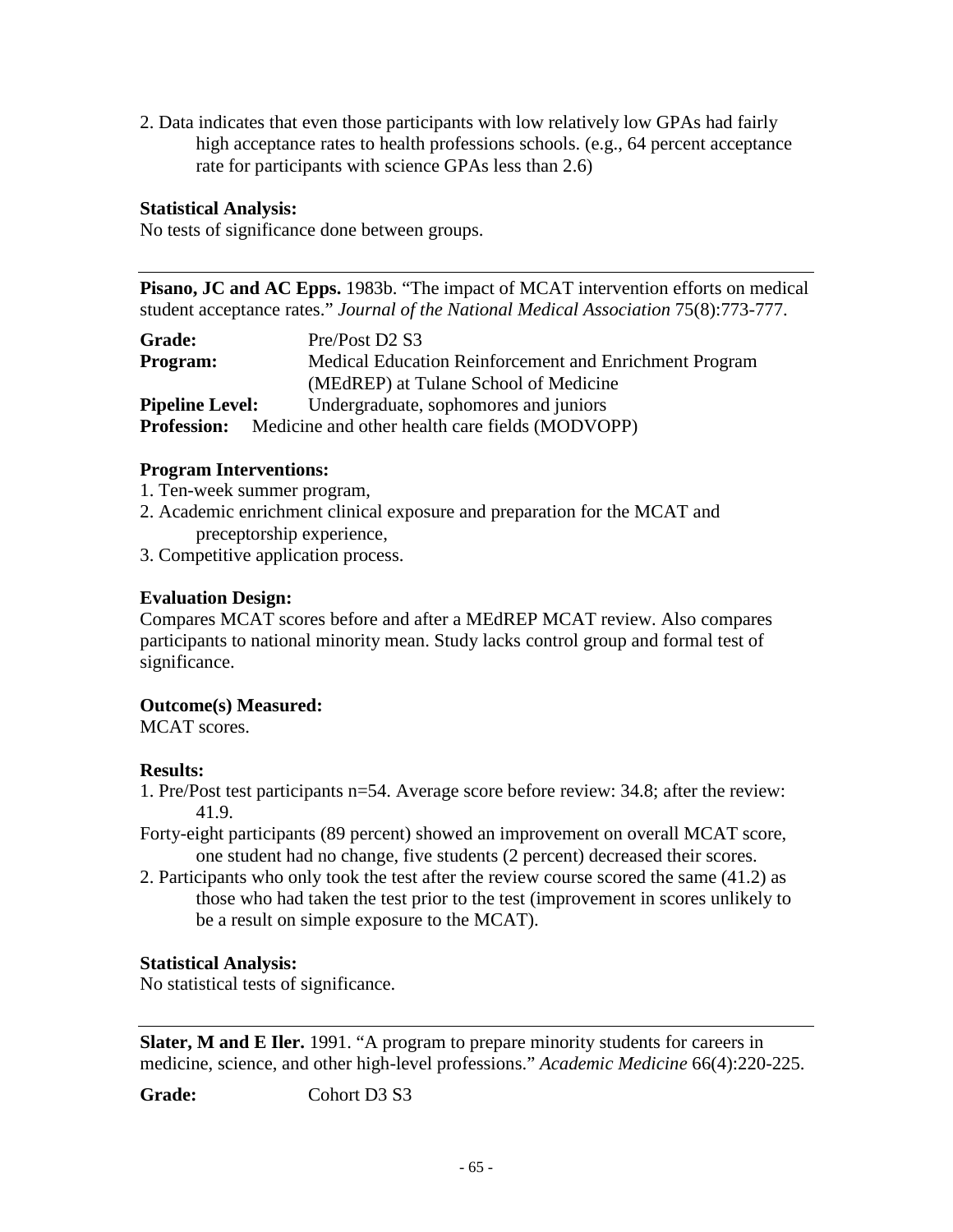| Program:               | Gateway to Higher Education |
|------------------------|-----------------------------|
| <b>Pipeline Level:</b> | High School                 |
| <b>Profession:</b>     | General health sciences     |

#### **Program Interventions:**

Comprehensive academic enrichment and support.

#### **Evaluation Design:**

Compares Gateway students to peers in their schools. Study lacks formal test of significance.

#### **Outcome(s) Measured:**

1. New York State Regents subject test scores,

- 2. PSAT,
- 3. SAT.

#### **Results:**

- 1. Gateway students had higher pass rates than their peers on the New York State Regents examination.
- 2. Comparing outcomes to national averages, the Gateway seniors as a whole had an average SAT score which was 75 points higher than the national average (978 vs. 903).
- 3. Of Black students, Gateway students exceeded the national average for Black students by 237 points (974 vs. 737).

#### **Statistical Analysis:**

Gateway selects higher achieving students, no comparison to a similar group (although the Gateway participants are included in the Peers averages).

**Strayhorn, G.** 2000. "A preadmission program for underrepresented minority and disadvantaged students: application, acceptance, graduation rates and timeliness of graduating from medical school." *Academic Medicine* 75(4):355-361.

| <b>Grade:</b>          | Cohort D <sub>2</sub> S <sub>1</sub>                       |
|------------------------|------------------------------------------------------------|
| <b>Program:</b>        | Medical Education Development Program (MEDP) at University |
|                        | of North Carolina at Chapel Hill                           |
| <b>Pipeline Level:</b> | Undergraduate                                              |
| <b>Profession:</b>     | Medicine                                                   |

#### **Program Interventions:**

Nine-week intensive academic program.

#### **Evaluation Design:**

Prospective cohort study.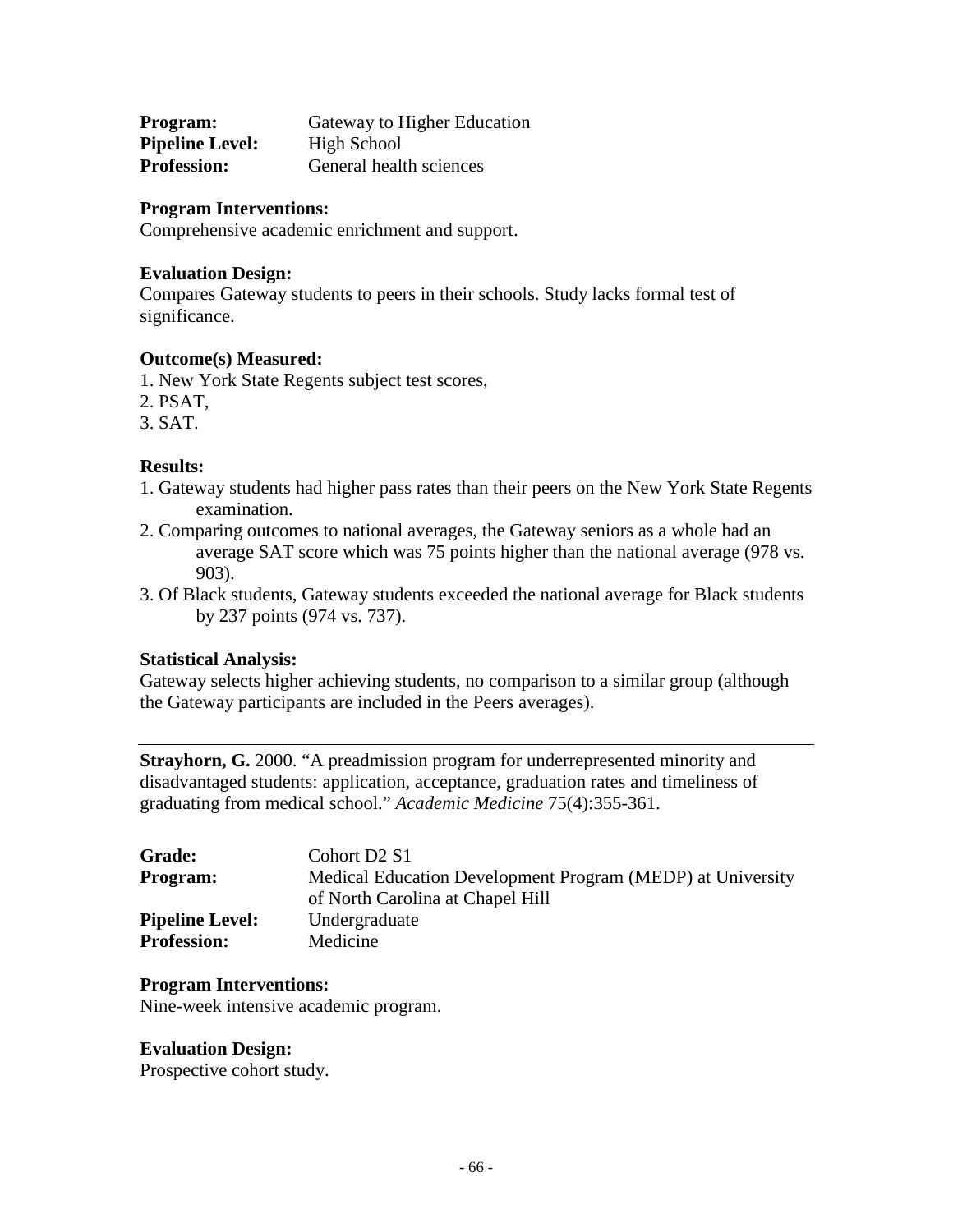### **Outcome(s) Measured:**

Medical School:

- 1. Application,
- 2. Acceptance,
- 3. Graduation,
- 4. Years of medical school.

### **Results:**

- 1. Students with better MEDP performance rating increase odds of application, acceptance, and graduation.
- 2. MEDP participant acceptance rate significantly higher than national underrepresented racial/ethnic minority and non-underrepresented minority rates (76 percent compared to 47 percent and 54 percent respectively).

### **Statistical Analysis:**

Crude comparison without adjustment for selection effects, although average GPA and MCAT of underrepresented racial/ethnic minority MEDP participants approximately the same as the national averages for underrepresented racial/ethnic minorities.

### **Thomson, WA, JP Denk, LM Miller, B Ochoa-Shargey, and M Jibaja-Rusth**. 1992.

"Results of a summer academy to increase minority student access to allied health and other health professions." *Journal of Allied Health* 21(2):79-93.

| <b>Grade:</b>          | Pre/Post D2 S1                                         |
|------------------------|--------------------------------------------------------|
| <b>Program:</b>        | Baylor College of Medicine, Health Professional Summer |
|                        | Academy                                                |
| <b>Pipeline Level:</b> | High School                                            |
| <b>Profession:</b>     | Allied Health                                          |

### **Program Interventions:**

Three-week summer program for entering ninth grade students at two Texas high schools (Students eligible for program if in bottom one-third of academic ranking).

## **Evaluation Design:**

Pre/Post test. Compares scores on test administered to participants before intervention to scores after intervention. Average scores for two academy sites reported. Study lacks control group.

## **Outcome(s) Measured:**

- 1. Results of the Middle Grades Integrated Process Skills (MGIPS) Test. The MGIPS test is designed for students in middle school to measure student knowledge of science skills (Maximum score on the MGIPS test is 36),
- 2. Also administered the Health Professions Questionnaire, designed to determine student's knowledge and perceptions of allied health and other health careers.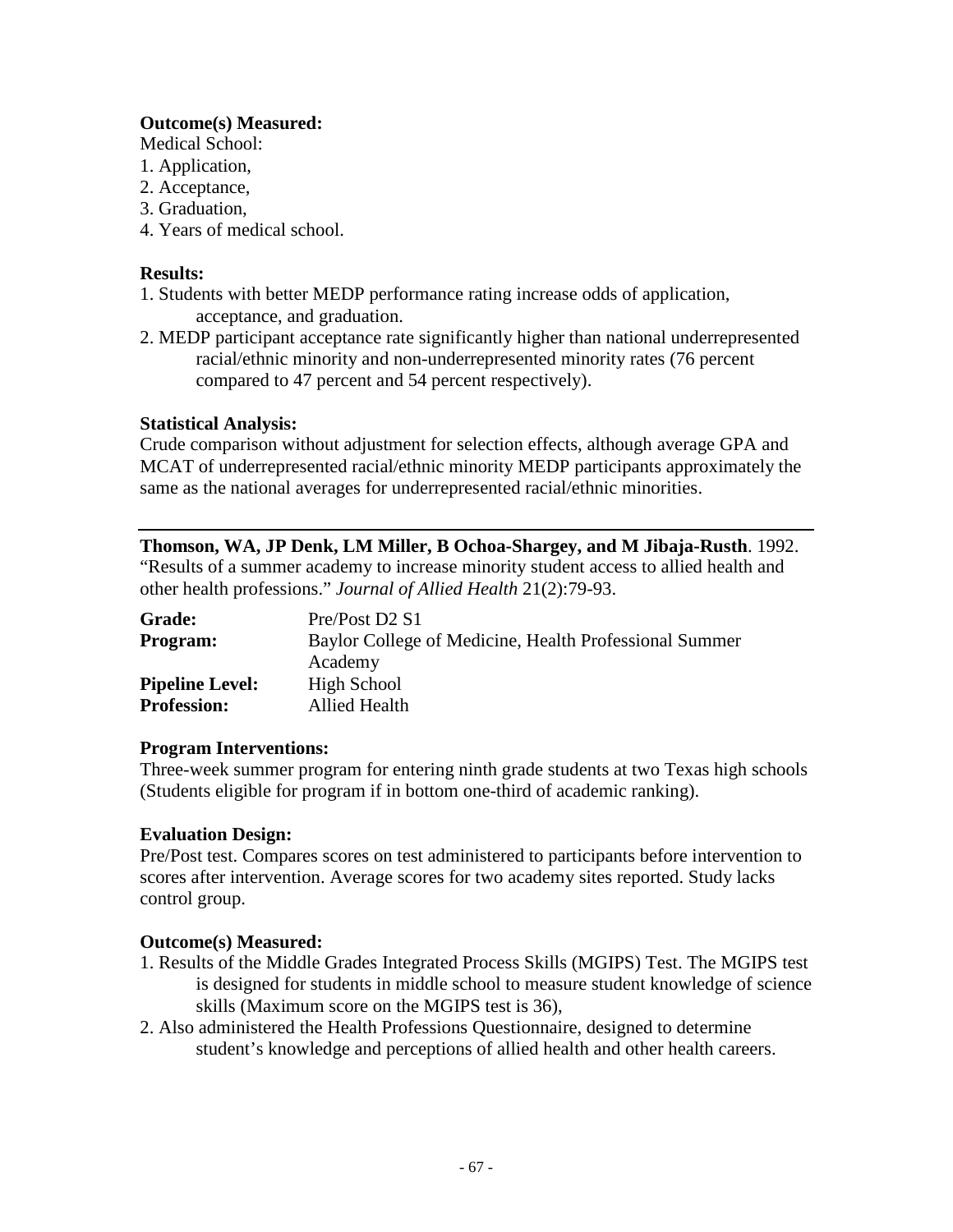### **Results:**

- 1. Students scores improved after program. Total combined (Houston and South Texas students) average (n=165) on MGIPS: preprogram: 20.81, postprogram: 24.33  $(p<0.001)$ .
- 2. Houston students improved less on the test than the South Texas cohort: Houston students- pre= 21.58, post=22.13 (not statistically significant); South Texas- pre=20.29, post=25.84 ( $p<0.001$ ).

#### **Statistical Analysis:**

Tests of significance performed. No test to estimate improvement due to previous test experience.

#### **Thomson, WA, PG Ferry, JE King, C Martinez-Wedig, and LH Michael.** 2003.

"Increasing access to medical education for students from medically underserved communities: one program's success." *Academic Medicine* 78(5):454-459.

| <b>Grade:</b>          | Cohort D1 S1                         |
|------------------------|--------------------------------------|
| <b>Program:</b>        | The Premedical Honors College (PHC)  |
| <b>Pipeline Level:</b> | Undergraduate through Medical school |
| <b>Profession:</b>     | Medicine                             |

### **Program Interventions:**

- 1. Acceptance into undergraduate PHC program at University of Texas-Pan American guarantees conditional acceptance to Baylor College of Medicine,
- 2. Undergraduate curriculum focused on math, science and communication (Biology or chemistry major required),
- 3. Tutoring, structured enrichment activities, other academic support services,
- 4. Clinical learning activities through preceptorships and site-based learning opportunities in area hospitals and clinics,
- 5. Summer programs in medical practice and biomedical research,
- 6. Post-freshman year 6-week summer program includes coursework in anatomy and physiology, as well as preceptorships with BCM faculty,
- 7. The program pays for full school tuition and fees. Many incidental costs, like books and airfares, are also covered.

### **Evaluation Design:**

Retrospective controlled cohort design with the comparison group composed of those students who were selected to interview for the PHC but who did not matriculate into the program.

### **Outcome(s) Measured:**

Matriculation into medical school.

#### **Results:**

1. The odds of medical school matriculation was seven times higher for PHC students than for non-PHC students (OR=7.030).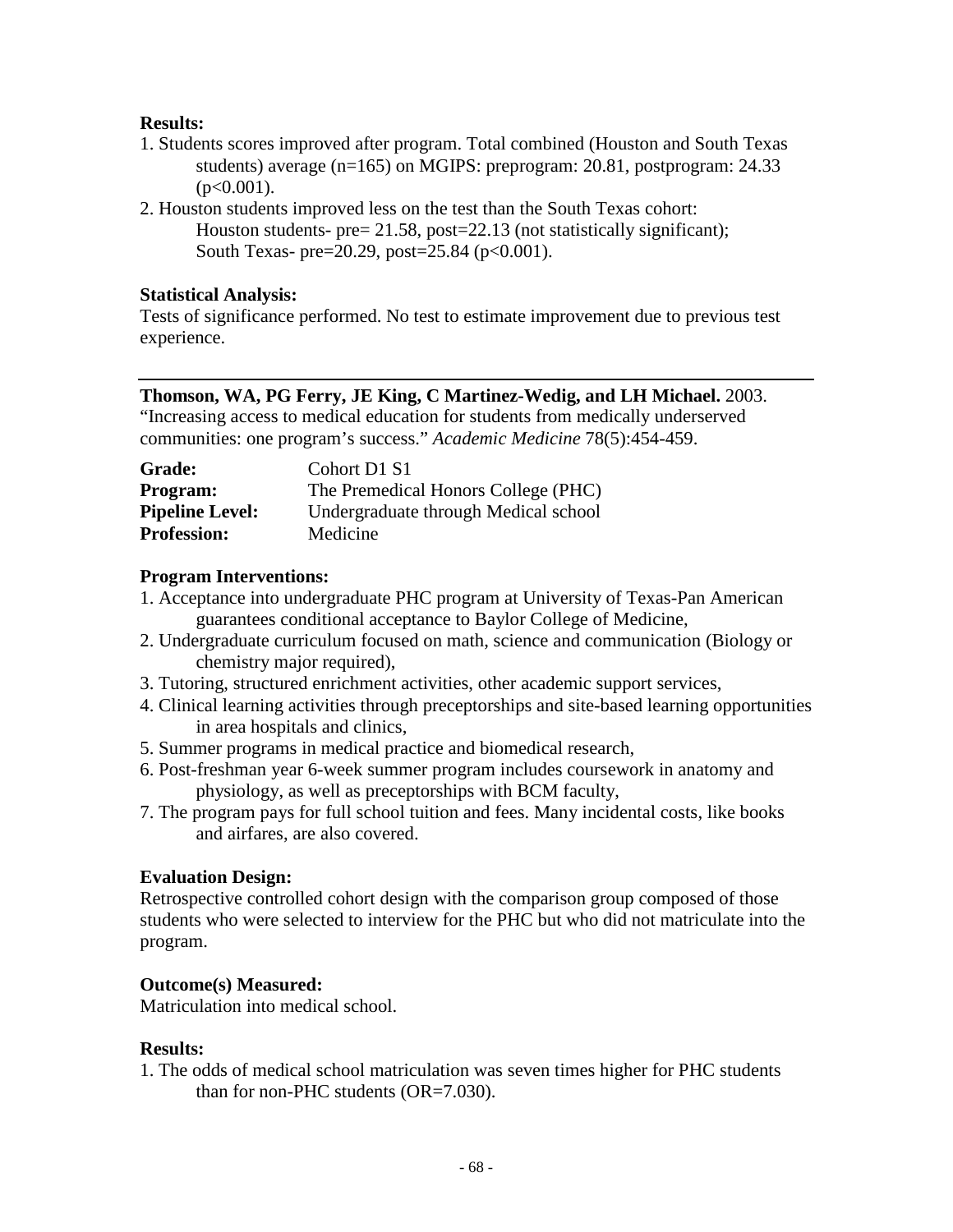2. Comparison of the total number of UT-PA students matriculating to medical school in 1996 (pre-PHC) to 2001 (post-PHC).

#### **Statistical Analysis:**

Log linear analysis with odds ratio calculated with Chi-square analysis showing statistical significance (Chi-square= $28.75$ , p $<0.0005$ ).

### **Funding:**

- 1. HHS, BHPr, Division of Disadvantaged Assistance
- 2. The Houston Endowment
- 3. The Robert Wood Johnson Foundation

**Ugbolue, A, PN Whitley, and PJ Stevens**. 1987. "Evaluation of a pre-entrance enrichment program for minority students admitted to medical school." *Journal of Medical Education* 62(1):8-16.

| <b>Grade:</b>          | Cohort D <sub>2</sub> S <sub>1</sub>                      |
|------------------------|-----------------------------------------------------------|
| <b>Program:</b>        | Pre-enterance Enrichment Program (PEP), Boston University |
| <b>Pipeline Level:</b> | Pre-matriculation                                         |
| <b>Profession:</b>     | Medicine                                                  |

#### **Program Interventions:**

Six-week pre-matriculation academic enrichment for racial/ethnic minority and disadvantaged students admitted to Boston University School of Medicine**.**

# **Evaluation Design:**

Cohort Study, comparing first-year performance of minority participants to minority nonparticipants.

# **Outcome(s) Measured:**

First-year grades, retention rates.

#### **Results:**

n=52 participants and 45 minority nonparticipants, from 1979-80 through 1984-85.

- 1. Baseline: Participants had lower MCAT scores than nonparticipants, while the two groups had similar undergraduate GPAs. No socioeconomic, or racial and ethnic, differences between the two groups.
- 2. Post-intervention: Participants had significantly higher proportions of pass and honors grades than minority nonparticipants: in Endocrinology 80 percent vs. 54.8 percent; in Histology 66 percent vs. 45.2 percent  $(p<.05)$ ; other courses showed differences that were not statistically significant).

# **Statistical Analysis:**

Statistical analysis for many variables, but small n may have reduced statistical significance.